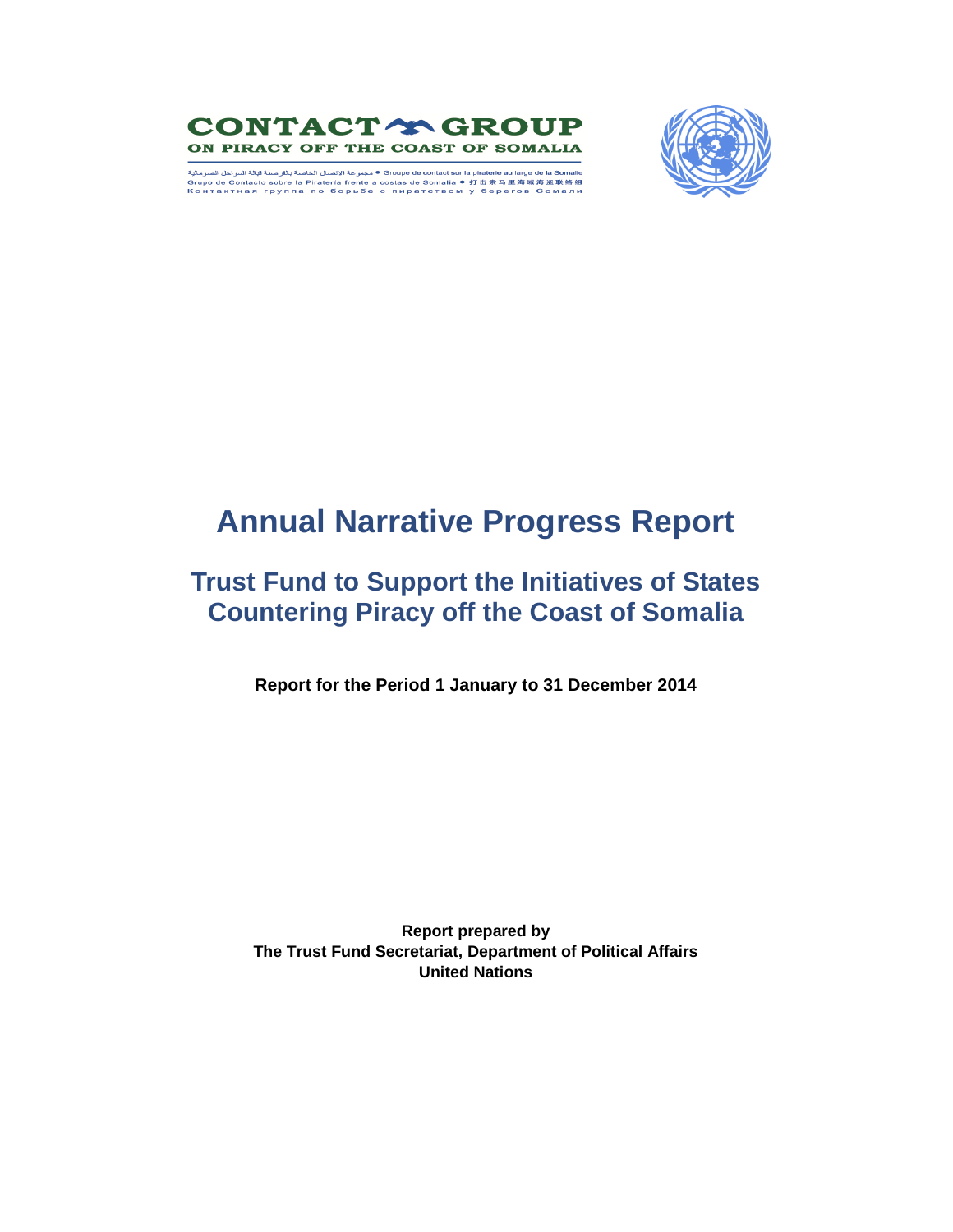**Contributing Donors** 

#### **Recipient UN Entities**

Division for Ocean Affairs and the Law of the Sea (DOALOS), Office of Legal Affairs



Food and Agricultural Organisation of the United Nations (FAO)



● 2回

**UNODC** 

International Maritime Organisation (IMO)

United Nations Development Programme (UNDP)

United Nations Office on Drugs and Crime (UNODC)

United Nations Assistance Mission in Somalia (UNSOM)<sup>1</sup>

International Criminal Police Organization (INTERPOL)<sup>2</sup> **INTERPOL** 

# Belgium Cyprus  $\epsilon$ Denmark France Germany Ħ Greece Italy Japan Kuwait The Netherlands Norway The Philippines Qatar **ののこと** Republic of Korea  $\begin{picture}(20,20) \put(0,0){\line(1,0){15}} \put(15,0){\line(1,0){15}} \put(15,0){\line(1,0){15}} \put(15,0){\line(1,0){15}} \put(15,0){\line(1,0){15}} \put(15,0){\line(1,0){15}} \put(15,0){\line(1,0){15}} \put(15,0){\line(1,0){15}} \put(15,0){\line(1,0){15}} \put(15,0){\line(1,0){15}} \put(15,0){\line(1,0){15}} \put(15,0){\line(1$ Saudi Arabia Spain 高  $\frac{1}{\sqrt{2}}$ Sweden  $\overline{C}$ **Turkey** United Arab Emirates V United Kingdom  $\overline{\mathbb{Z}}$ United States of America DP World (Private Sector) DP WORLD

 $\overline{a}$ 

<sup>1</sup> Following the conclusion of the United Nations Political Office for Somalia (UNPOS) mandate, the United Nations Assistance Mission to Somalia (UNSOM) was designated as one of the Recipient UN Organizations in place of UNPOS.

<sup>&</sup>lt;sup>2</sup> INTERPOL submitted a project proposal through IMO.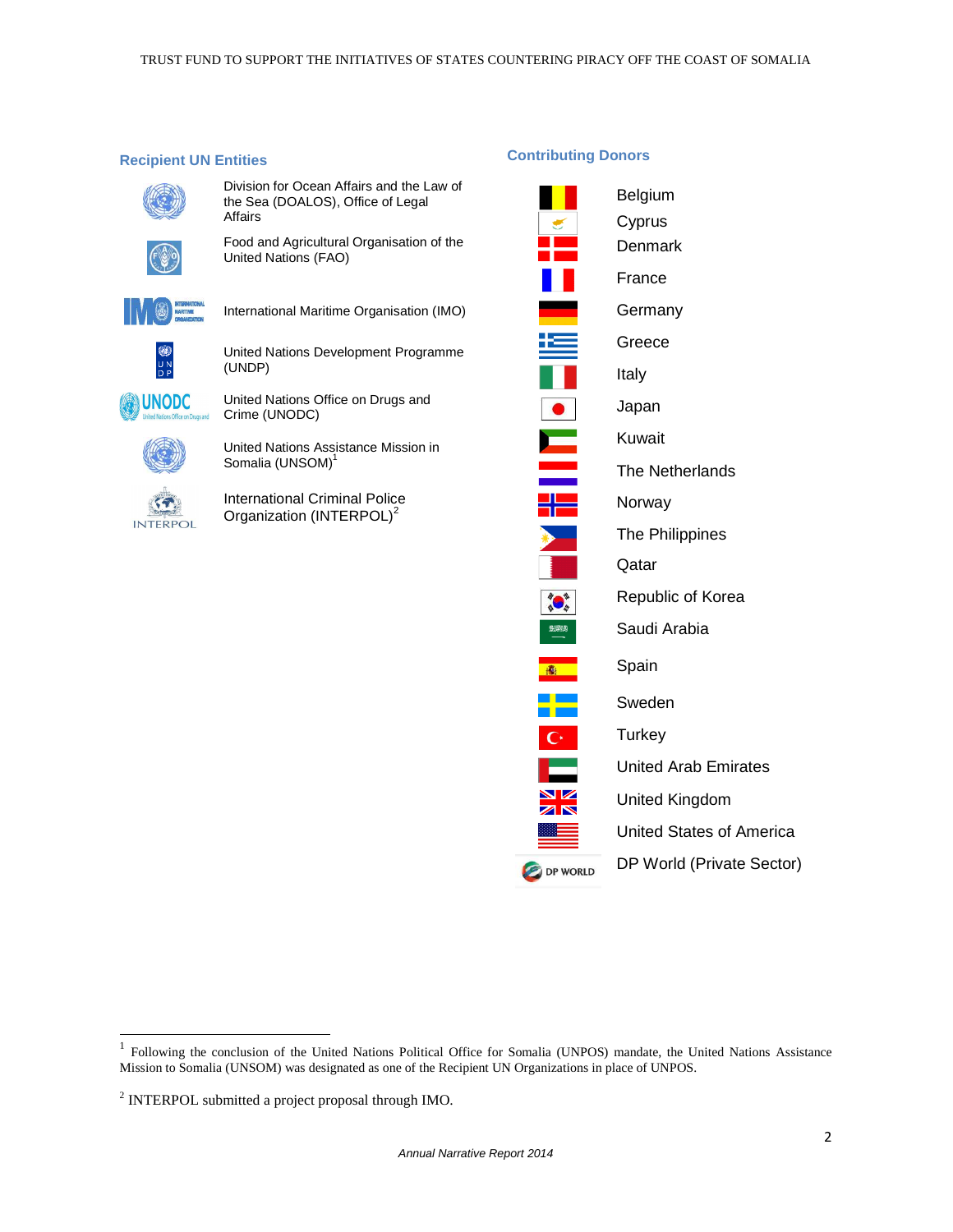|     | <b>Table of Contents</b>                                                                            |    |
|-----|-----------------------------------------------------------------------------------------------------|----|
|     |                                                                                                     |    |
|     |                                                                                                     |    |
|     |                                                                                                     |    |
| A.1 |                                                                                                     |    |
| A.2 |                                                                                                     |    |
|     |                                                                                                     |    |
| B.1 |                                                                                                     |    |
| B.2 |                                                                                                     |    |
|     | C. PROJECTS UNDER IMPLEMENTATION OR COMPLETED IN 2014: KEY INITIATIVES 18                           |    |
| C.1 |                                                                                                     |    |
|     |                                                                                                     |    |
|     | PROJECT #41 (Closed) Piracy Prisoner Transfer Programme ""Somaliland""  22                          |    |
|     |                                                                                                     |    |
|     | PROJECT #47 Piracy Trials Programme: South Central Somalia (UNDP)  27                               |    |
|     | PROJECT #47 Piracy Trials Programme: South Central Somalia (UNODC) 31                               |    |
|     | PROJECT #49 Support to transfer flights from Seychelles to "Somaliland" and Puntland  33            |    |
|     |                                                                                                     |    |
|     | PROJECT #54 Vocational training for prisoner rehabilitation and at-risk youth in Somalia 37         |    |
|     |                                                                                                     |    |
|     | PROJECT #56 Enhancing capabilities to counter illicit financial flows in Djibouti, Ethiopia, Kenya, |    |
|     | Somalia, Somaliland and Puntland State of Somalia                                                   | 48 |
|     |                                                                                                     |    |
|     |                                                                                                     |    |
|     |                                                                                                     |    |
|     |                                                                                                     |    |
|     | PROJECT #61 Building the knowledge and capacity of Somali legislators and technical officials       |    |
|     |                                                                                                     |    |
|     |                                                                                                     |    |
|     |                                                                                                     |    |
|     |                                                                                                     |    |
|     |                                                                                                     |    |
|     | PROJECT #67 Developing Maritime Domain Awareness capacity in Seychelles70                           |    |
|     |                                                                                                     |    |
|     |                                                                                                     |    |
|     |                                                                                                     |    |
|     |                                                                                                     |    |
|     | PROJECT #72 Vocational training to youth most at risk of piracy in Bossaso, Somali78                |    |
| C.2 |                                                                                                     |    |
|     |                                                                                                     |    |
|     |                                                                                                     |    |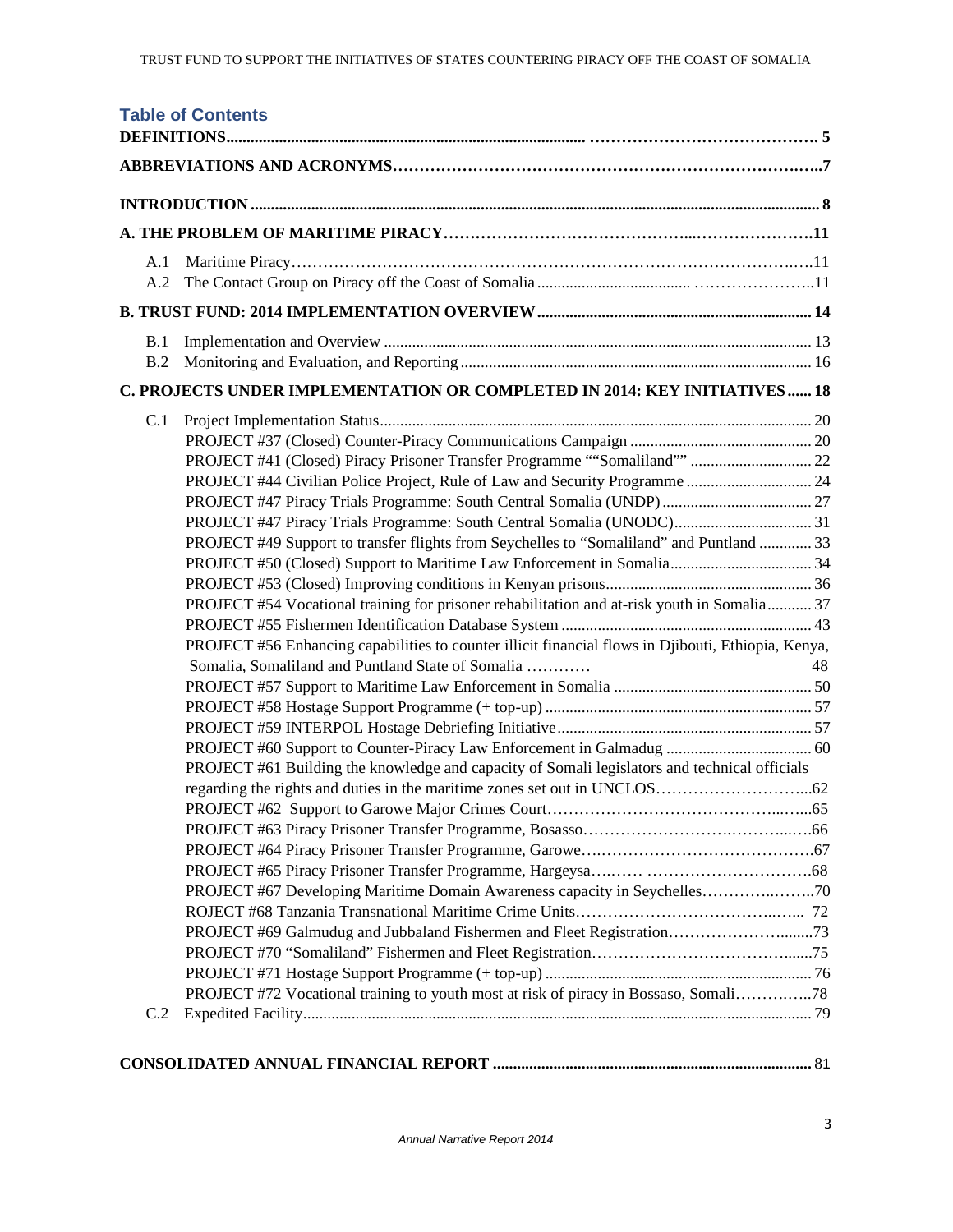# **TABLES, GRAPHS AND FIGURES**

| TABLE 1: SUMMARY OF ALL PROJECTS UNDER THE TRSUT FUND AS OF 31 |
|----------------------------------------------------------------|
|                                                                |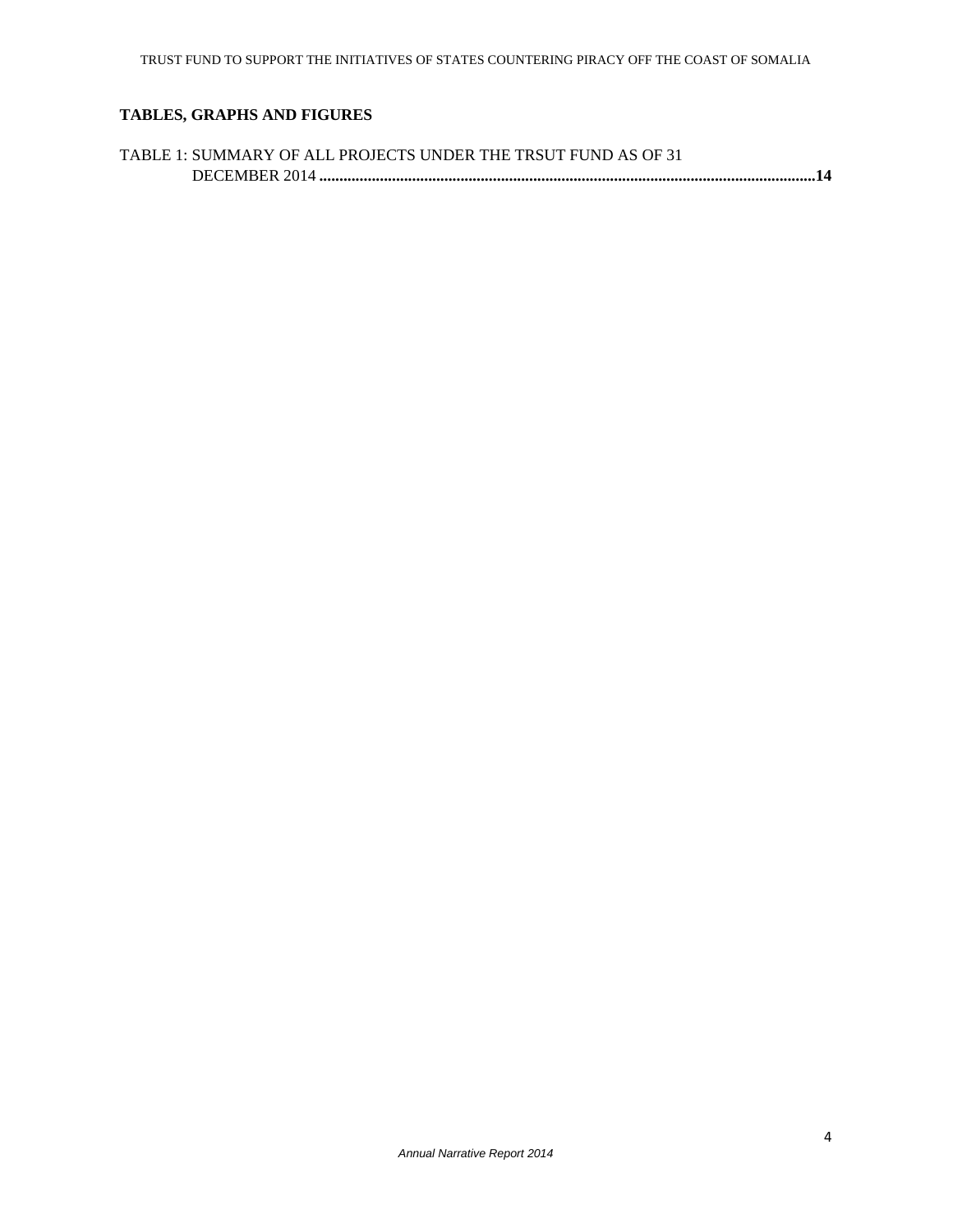## **Definitions**

Allocation: Amount approved by the Trust Fund Board for a project or programme.

Approved Project/Programme: a Proposal (a project/programme document, etc.) that is approved by the Board for fund allocation purposes.

Contributor Commitment: Amount(s) committed by a donor to a Fund in a signed Standard Administrative Arrangement with the UNDP Multi-Partner Trust Fund Office (MPTF Office), in its capacity as the Administrative Agent. A commitment may be paid or pending payment.

Contributor Deposit: Cash deposit received by the MPTF Office for the Fund from a contributor in accordance with a signed Standard Administrative Arrangement (SAA).

Delivery Rate: The percentage of funds that have been utilized, calculated by comparing expenditures reported by a Recipient Organization against the 'net funded amount'.

Direct Cost: Costs that can be traced to, or identified as part of, the cost of a project or programme in an economical and feasible way.

Donor Contribution: A donor contribution as per signed Standard Administrative Arrangement (SAA) with UNODC or the Multi-Partner Trust Fund Office as Trust Fund Administrator.

Donor Deposit: Cash deposit received by the Fund Manager for the Trust Fund.

Implementing Partner: Organizations that collaborate with UN Systems Organizations (see below) to implement projects, but do not access funds directly from Trust Fund.

Indirect Support Costs: A general cost that cannot be directly related to any particular programme or activity of the Recipient Organizations. UNDG policy establishes a fixed indirect cost rate of 7% of programmable costs.

Net Funded Amount: Amount transferred to a Recipient Organization less any refunds transferred back to the MPTF Office by a Recipient Organization.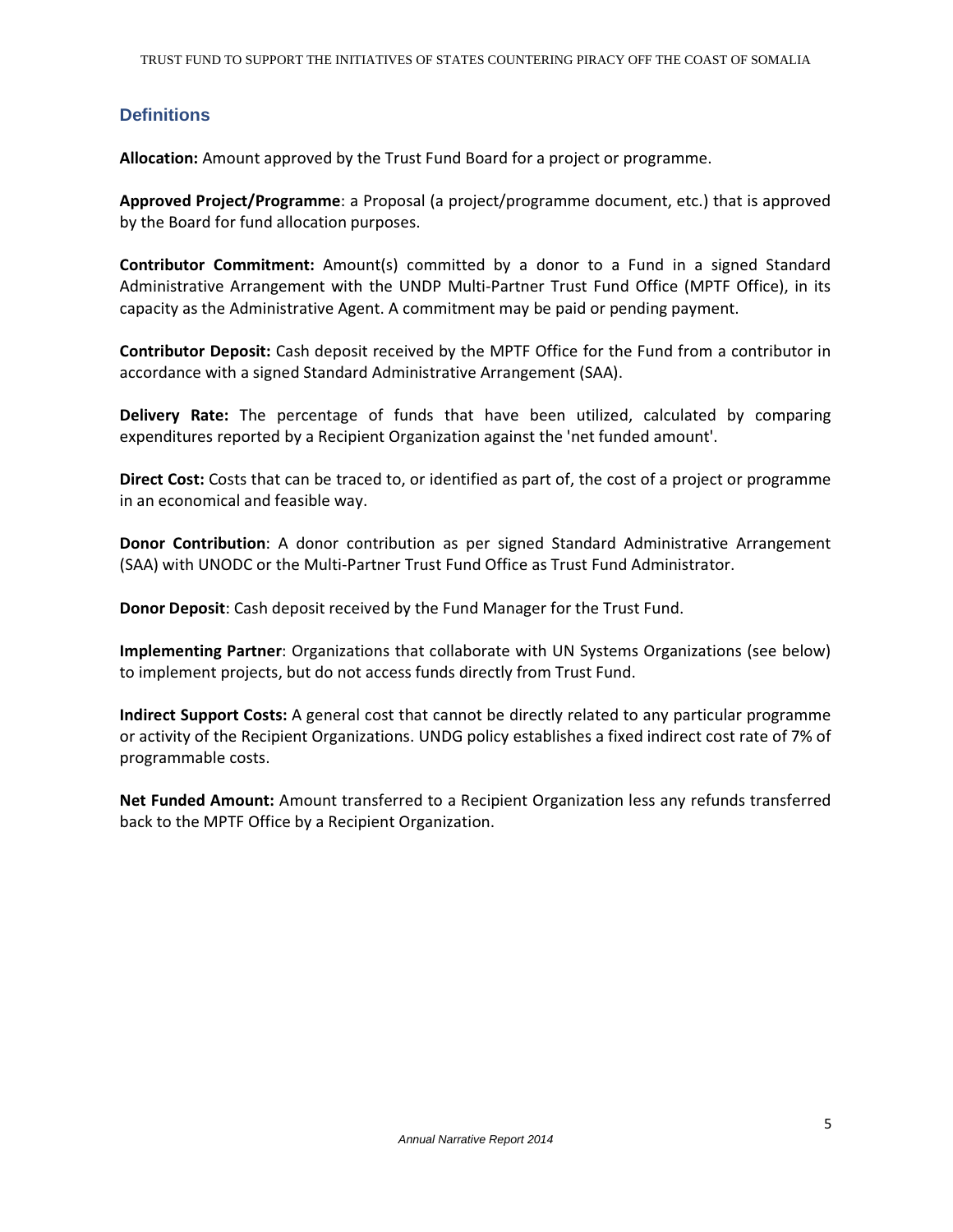Project Expenditure: Amount of project disbursement including un-liquidated obligations related to payments due for the year.

Project Financial Closure: A project or programme is considered financially closed when all the financial obligations of an operationally completed project or programme have been settled and no further financial charges can be incurred.

Project Operational Closure: A project or programme is considered operationally closed when all activities a Recipient Organization is responsible for (as per the approved programmatic document) have been completed.

Project/Programme/Joint Programme Document: An annual work plan or a programme/project document, etc. that is approved by the relevant decision-making body for fund allocation purposes. Project Start Date: The date of first disbursement of the funds from the Trust Fund.

Programme Support Costs (Indirect Cost<sup>3</sup>): General cost that is not directly related to a particular programme or activity of the organization. Indirect costs are calculated as 7% of programme costs and are recovered in accordance with each Recipient organization's financial regulations and rules.

Project Start Date: Date of transfer of first instalment from the Trust Fund Office to the Recipient Organization.

Recipient UN Organizations: UN System Organizations eligible to apply for funding, and that have access to funds directly from the Trust Fund.

Total Approved Project Budget: amount approved by the Board of the Trust Fund.

 $\overline{a}$ 

 $^3$  UN Financial Rules and Regulations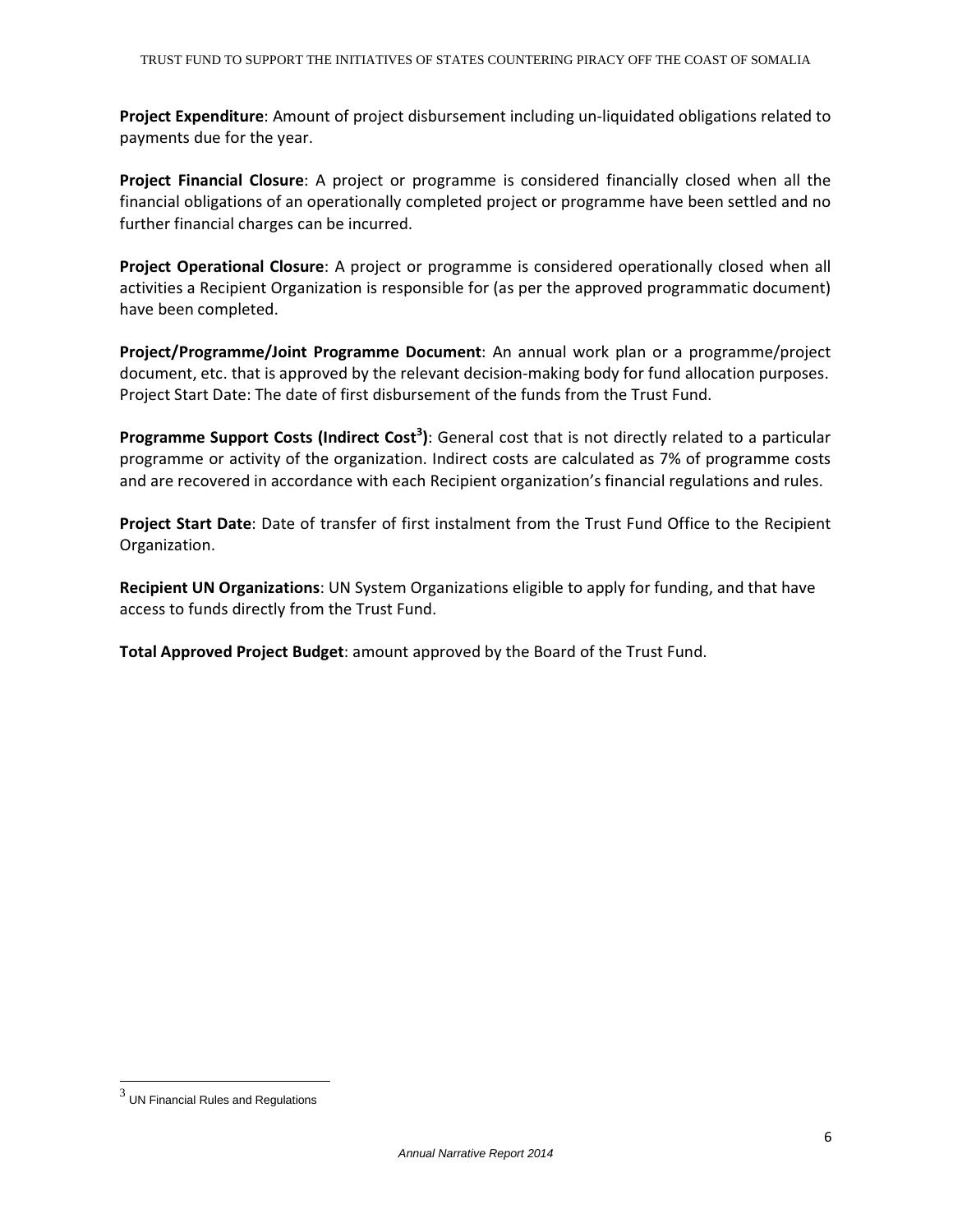# **Abbreviations and Acronyms**

| ASG                | <b>Assistant Secretary-General</b>                      |
|--------------------|---------------------------------------------------------|
| <b>CGPCS</b>       | Contact Group on Piracy off the Coast of Somalia        |
| <b>CMF</b>         | <b>Combined Monitoring Forces</b>                       |
| <b>CTF</b>         | <b>Combined Task Force</b>                              |
| EU                 | European Union                                          |
| <b>EUNAVFOR</b>    | European Union Naval Forces (Operation 'Atlanta')       |
| <b>EUROPOL</b>     | European Police Office                                  |
| <b>FAO</b>         | Food and Agriculture Organization of the United Nations |
| <b>FGS</b>         | <b>Federal Government of Somalia</b>                    |
| <b>IMO</b>         | International Maritime Organization                     |
| <b>INTERPOL</b>    | International Criminal Police Organization              |
| ILO                | International Labour Organization                       |
| <b>IOM</b>         | International Organization for Migration                |
| M&E                | Monitoring and Evaluation                               |
| <b>MPTF Office</b> | Multi-Partner Trust Fund Office                         |
| <b>MOU</b>         | Memorandum of Understanding                             |
| <b>NATO</b>        | North Atlantic Treaty Organization                      |
| <b>NGO</b>         | Non-Governmental Organization                           |
| <b>OLA</b>         | Office of Legal Affairs                                 |
| <b>TFG</b>         | <b>Transitional Federal Government</b>                  |
| <b>TOR</b>         | <b>Terms of Reference</b>                               |
| UN                 | <b>United Nations</b>                                   |
| <b>UNCT</b>        | <b>United Nations Country Team</b>                      |
| <b>UNDP</b>        | United Nations Development Programme                    |
| <b>UNDPA</b>       | United Nations Department of Political Affairs          |
| <b>UNHCR</b>       | United Nations High Commissioner for Refugees           |
| <b>UNODC</b>       | United Nations Office on Drugs and Crime                |
| <b>UNOPS</b>       | United Nations Office for Project Services              |
| <b>UNPOS</b>       | United Nations Political Office for Somalia             |
| <b>UNSOM</b>       | United Nations Assistance Mission in Somalia            |
| US\$               | <b>United States Dollars</b>                            |
| <b>WFP</b>         | World Food Programme                                    |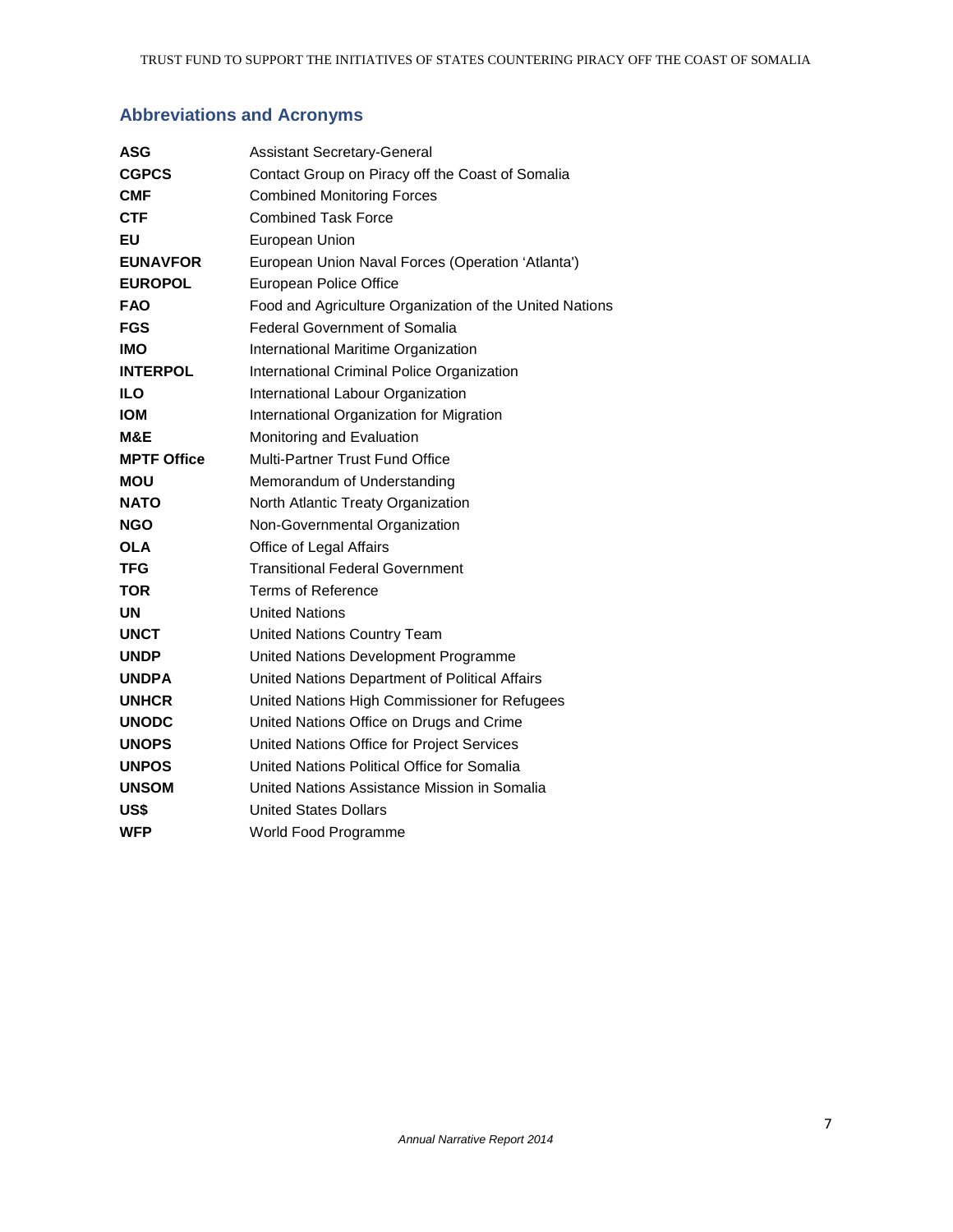# **INTRODUCTION**

1. The Trust Fund to Support the Initiatives of States Countering Piracy off the Coast of Somalia (hereinafter "the Trust Fund") was established in January 2010 to "help defray the expenses associated with prosecution of suspected pirates, as well as other activities related to implementing the Contact Group's objectives regarding combating piracy in all its aspects." Priority is generally given to projects that improve prison and judicial systems, strengthen the rule of law through training and capacity building, and reform the legislative framework in Somalia and the States of the region.

2. Governance is provided through a Board consisting of ten Member States of the Contact Group (on a rotating basis), supported by the International Maritime Organisation, United Nations Assistance Mission in Somalia and United Nations Office on Drugs and Crime. In 2014, the Board comprised representatives from the following countries: France, Germany, Japan, Kenya, the Netherlands/Norway (shared seat), Seychelles, Somalia, the United Arab Emirates, the United Kingdom, and the United States of America. The UN Department of Political Affairs chairs the Board and serves as the Trust Fund Secretariat, while the United Nations Development Programme Multi-Partner Trust Fund Office (UNDP MPTF Office) functions as the Administrative Agent.

3. The Trust Fund was established with two "Windows" – Window A and Window B - to allow donors to make contributions to specific categories of activities. The Windows correspond to the nature of expenses incurred in addressing piracy in all its aspects. Window A enables the payment or reimbursement as quickly as possible of specific expenses associated with investigating or prosecuting suspected pirates, imprisoning those convicted. It also provides other relevant financial support to national jurisdictions, in particular for national legal capacity building, including supporting evidence gathering capacities, capacities in the field of detention and imprisonment, and mutual legal assistance among and between the regional States. Window B enables other activities related to implementing Contact Group objectives regarding combating piracy in all its aspects, including public communication.

4. The Terms of Reference of the Trust Fund specifically created a fast track mechanism, the "Expedited Facility" (ExFac), which permits the payment or reimbursement of short-term prosecution-related expenses and supports relevant legal capacity building activities. The ExFac provides financial support for urgent, time-sensitive initiatives that ensure that administrative processes, such as prosecution and detention of piracy suspects, remain functioning and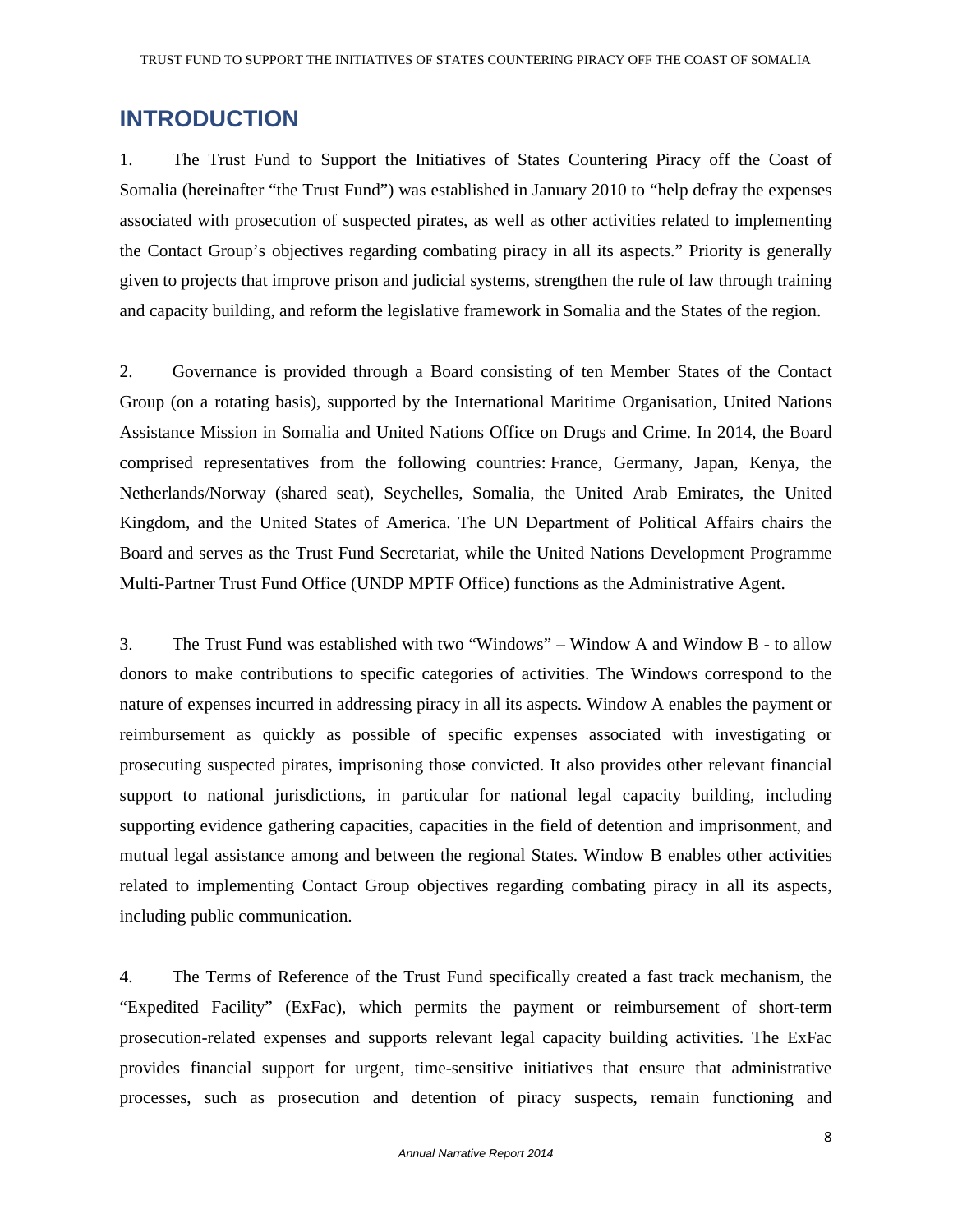uncompromised. The ExFac can be used by governments, the private sector, and other stakeholders to reimburse the costs of participating in regional piracy trials, including the travel of key witnesses.

5. Donor contributions to the Fund are used to finance projects carried out by UN System Organizations (the "Recipient UN Organizations" and Implementing Partners). Recipient UN Organizations become party to the Trust Fund through the signature of a Memorandum of Understanding with the Trust Fund Administrative Agent (MPTF Office). Following this, the Recipient UN Organization assumes full programmatic and financial accountability for the funds disbursed to it, in accordance with their own regulations, rules, directives and procedures.

6. The 2014 Annual Narrative Progress Report on Activities Implemented under the Trust Fund is compiled by the United Nations Department of Political Affairs in its capacity as the Trust Fund Secretariat. In line with the Terms of Reference of the Trust Fund, the report will be submitted to the Trust Fund Board, as well as to all donors and stakeholders that contributed to the Trust Fund by 31 May 2015. The United Nations Development Programme through its Multi-Partner Trust Fund Office (MPTF Office) in its capacity as the Trust Fund Administrative Agent prepared the 2014 Annual Consolidated Financial Report and will submit this consolidated report to the Trust Fund Board and each donor that has contributed to the Trust Fund by 31 May 2015.

#### **Report Structure**

7. The present report outlines the activities of the Trust Fund in 2014 and consolidates all the projects approved by the Board of the Trust Fund. The narrative information contained in the report is derived from the reports submitted by the United Nations Organizations and Implementing Partners for activities funded by the Trust Fund. The report covers the period from 1 January to 31 December 2014 and provides narrative and results-based findings on the progress of activities made during this period. It focuses mainly on ongoing projects as well as those projects that were operationally closed in 2014. The report also provides an overview of all completed projects in order to present a complete perspective of the achievement of the Trust Fund to date.

8. The report is organised in four sections. Section One provides an overview of the strategic approach taken by the United Nations and the Contact Group to address the problem of maritime piracy. This section provides background information on the activities of United Nations and the Contact Group with a focus on the Trust Fund. Section Two provides updates on ongoing projects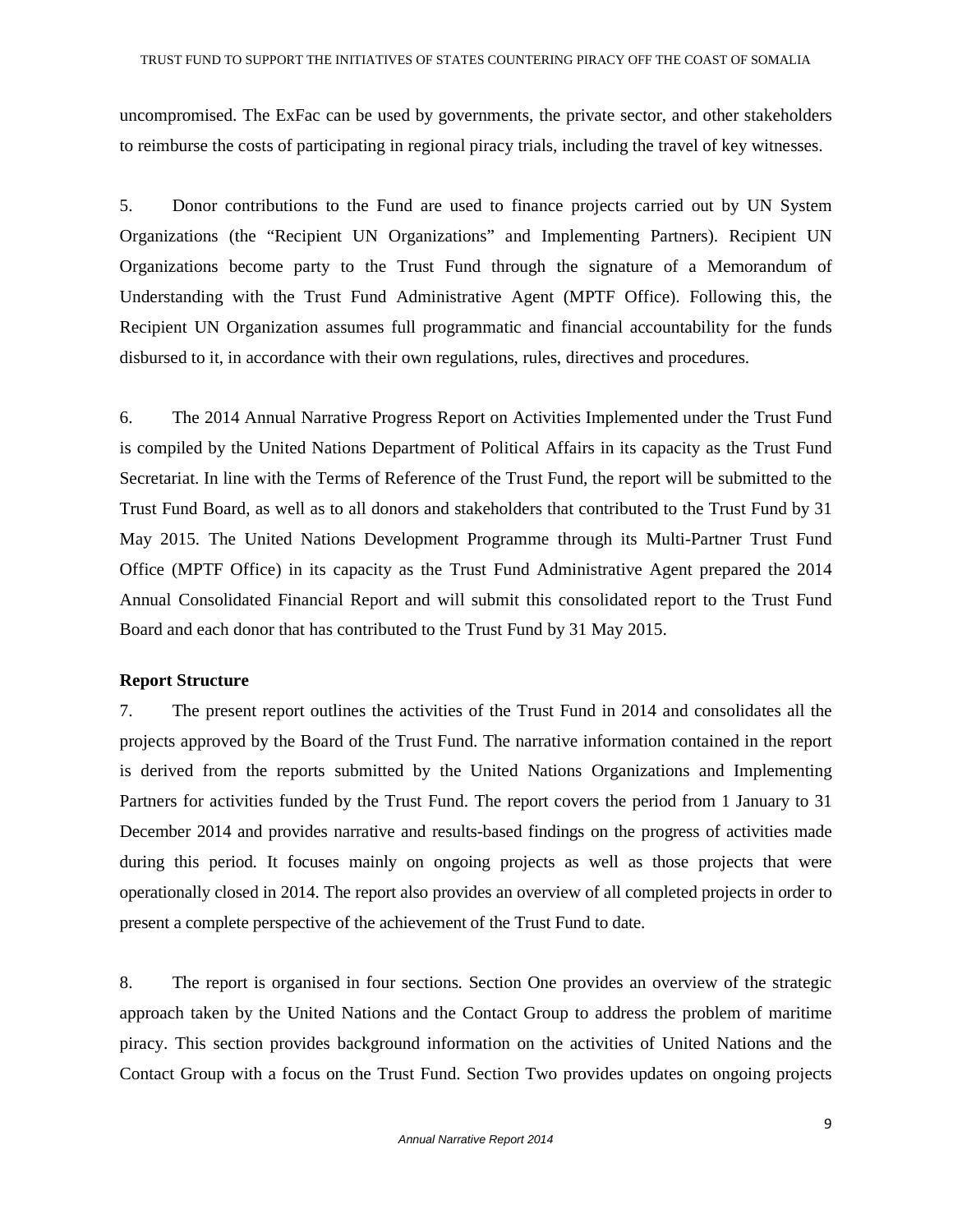approved by the Board of the Trust Fund, and their status during the reporting period. Section Three highlights the implementation status of ongoing projects as well as those projects that were operationally closed in 2014 and notes the achievements made by the United Nations organizations and the challenges encountered within this reporting period. Section Four, the concluding section, provides an overview of the financial performance of the Trust Fund.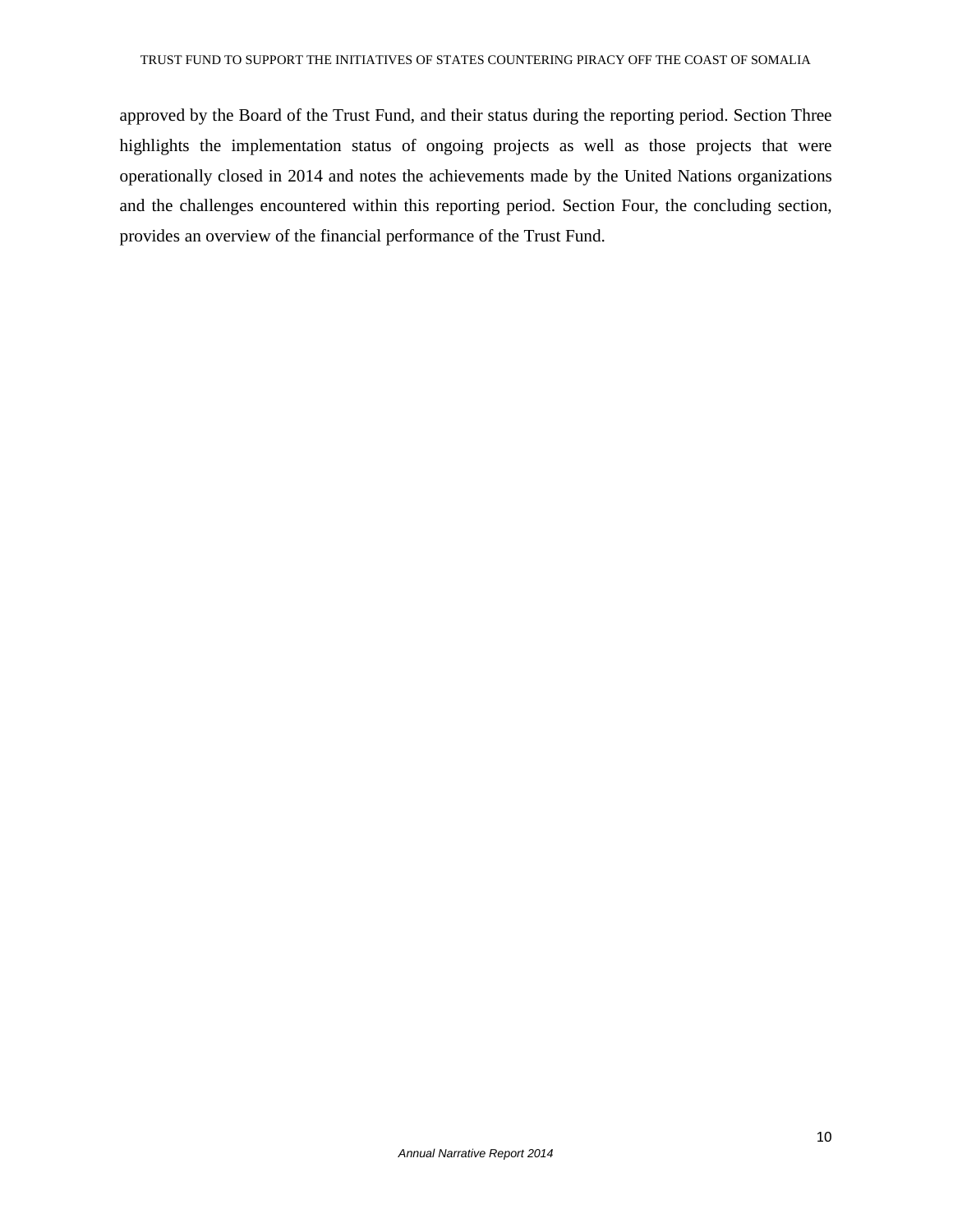# **THE PROBLEM OF MARITIME PIRACY**

# **A.1 Maritime Piracy**

9. Piracy and armed robbery off the coast of Somalia remain a major threat to shipping, even though no incident of hijacking of commercial vessels took place during the reporting period. In 2014, 13 incidents were reported to the International Maritime Organization (IMO). Some of the most urgent responses undertaken by the international community have revolved around the twin axis of deterring pirate attacks and prosecuting and sanctioning of pirates. Nevertheless, this progress is fragile and reversible. There are still reports of pirates attempting to attack vessels and capture them for ransom. Success will be secured in the long-term only through sustained partnership between Somalia and the international community.

10. In his report to the Security Council in October 2014, the United Nations Secretary-General observed that long-term security off the Somali coast needed to be built up first on shore. He noted that reconstructing Somalia's judicial and maritime security capacity was the most critical and challenging element of the international community's counter-piracy efforts, yet was essential for their sustainability. The Secretary-General called on the international community to increase its support to Somali efforts in the area of governance, rule of law and economic development.

11. The Secretary-General further stressed that the prosecution and sanctioning of individuals suspected of piracy, in accordance with relevant Security Council resolutions was an essential deterrent to would-be pirates and demonstrated that they cannot act with impunity. The United Nations will continue to strengthen the capacity of Somalia and other States in the region to prosecute individuals suspected of piracy and to sanction those convicted, in accordance with international standards. This must include deterring and suppressing the financing of piracy and the laundering of ransom money.

# **A.2 The Contact Group on Piracy off the Coast of Somalia**

12. In line with United Nations Security Council resolution 1851 (2008), the Contact Group on Piracy off the Coast of Somalia (Contact Group) was established to coordinate efforts among States and organizations aimed at countering piracy. Since its inception, the Contact Group has met 17 times. From 23 Member States and five intergovernmental organizations in January 2009, the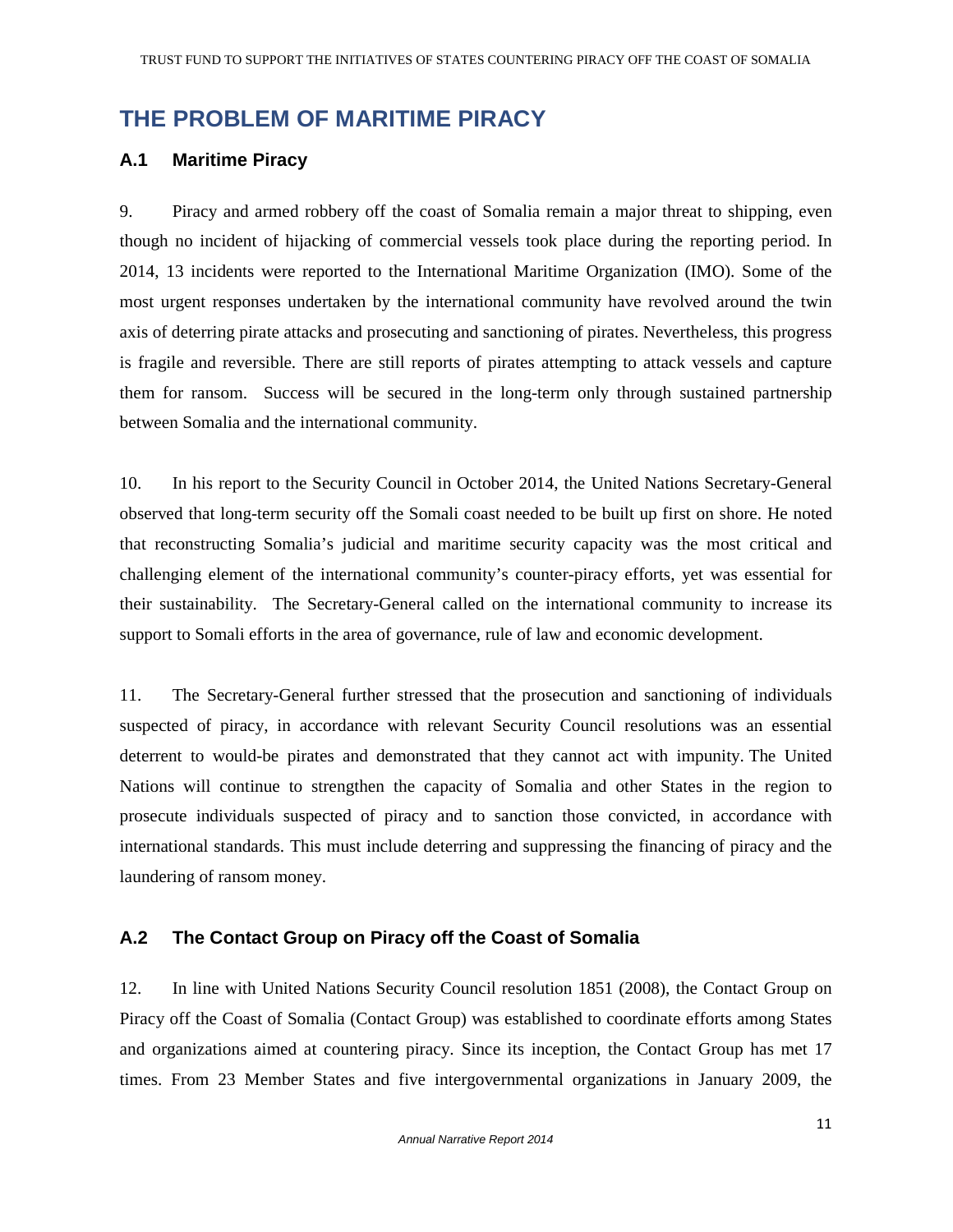Contact Group now comprises over 80 participants. Through its three thematic working groups and one forum, the Contact Group draws on international expertise and finds creative and practical solutions to the complex cross-cutting problems underlying piracy.

13. On 14 May 2014, the Contact Group held its sixteenth Plenary Session under the Chairmanship of the European Union in New York. The Plenary was dedicated to the memory of the two UNODC experts, Messrs. Clément Gorissen and Simon Davis, who were killed in a heinous attack in Galkayo on 7 April 2014, while helping the Somali people to tackle the organised crime that is stifling the development of their country. The Contact Group adopted the objective of 'zero/zero' - that is, zero ship and zero seafarer in the hands of Somali pirates. The Contact Group endorsed a series of measures to streamline and refine its structures and working procedures with a view to making it more demand-driven, delivery-focused, and cost-effective and increase regional participation and representation through a system of co-chairing arrangements for its Working Groups. Working Group 1 has been renamed the Working Group on Capacity Building. It will concentrate on capacity building and will be co-chaired by the UK and the Indian Ocean Commission. Working Group 2 has been transformed into the 'Legal Forum of the CGPCS', preserving the legal network as a virtual legal forum of legal experts. It will be co-chaired by Mauritius and Portugal. Working Group 3 has been renamed 'Maritime Counter-Piracy and Mitigation Operations'. It will bring, amongst others, industry, navies and seafarers organisations together. This Working Group will be co-chaired by Japan, Seychelles and the United Arab Emirates. Working Group 5 has been renamed 'Disrupting Pirate Networks Ashore' and will continue to be chaired by Italy and focus on financial flows tracking and arresting piracy kingpins. Law enforcement expertise will be concentrated in a dedicated, autonomous Task Force.

14. The Contact Group convened in its  $17<sup>th</sup>$  plenary session on 28 October 2014 in Dubai, United Arab Emirates. It noted that sustained international cooperation and continued support remain critical to further suppressing organized criminal networks that target merchant vessels. Until those networks are dismantled, maritime routes in the western Indian Ocean will remain vulnerable. As there is strong evidence that existing pirate networks are still intact, the CGPCS called upon the Federal and Regional governments in Somalia to arrest, prosecute or extradite pirate leaders operating with impunity in and from their territory. The Contact Group Lessons Learned Consortium completed the first stage of analysis of the CGPCS. The Contact Group urged governments, industry and humanitarian organisations to, as a matter of high priority, take initiatives to alleviate the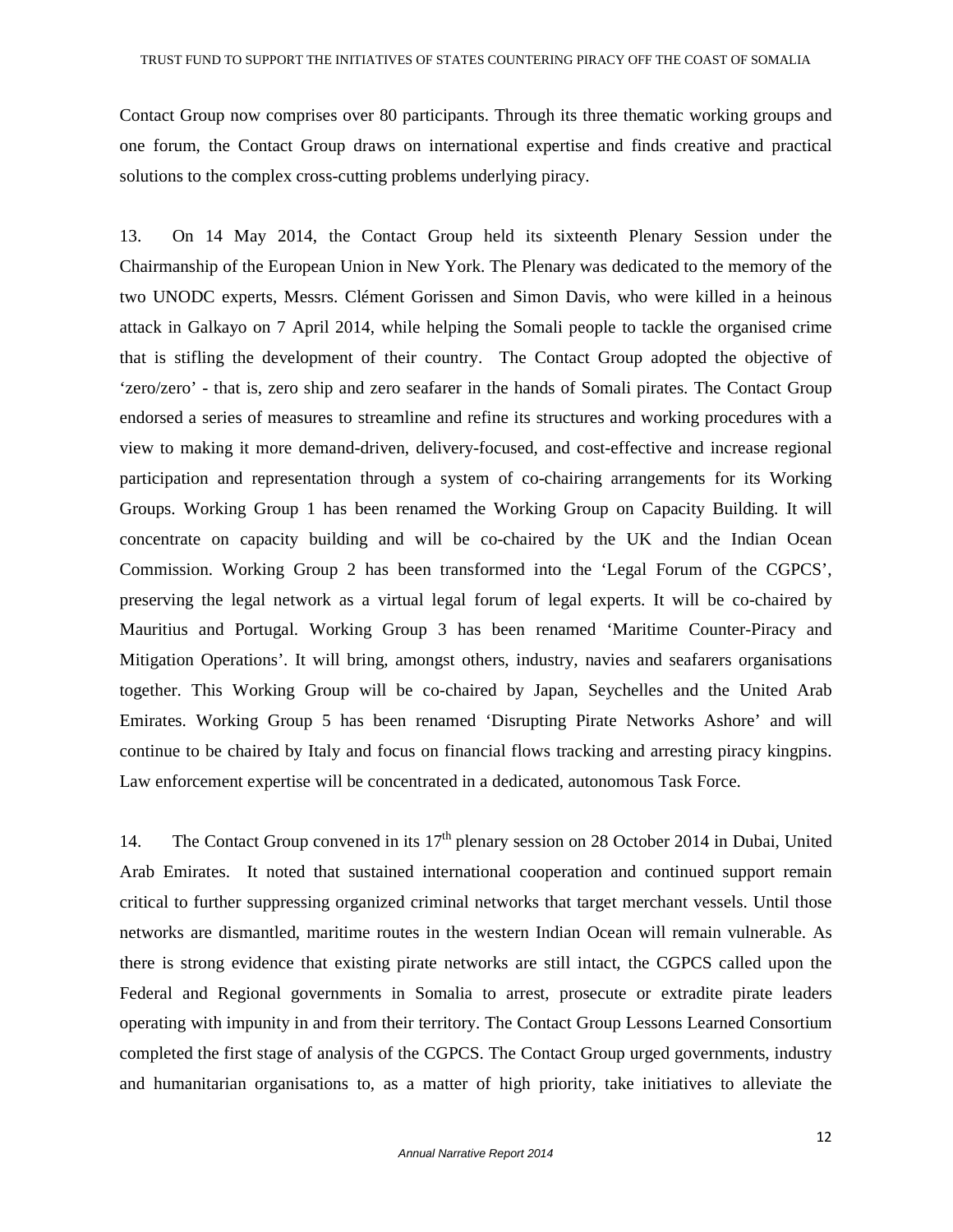suffering of piracy survivors and their families.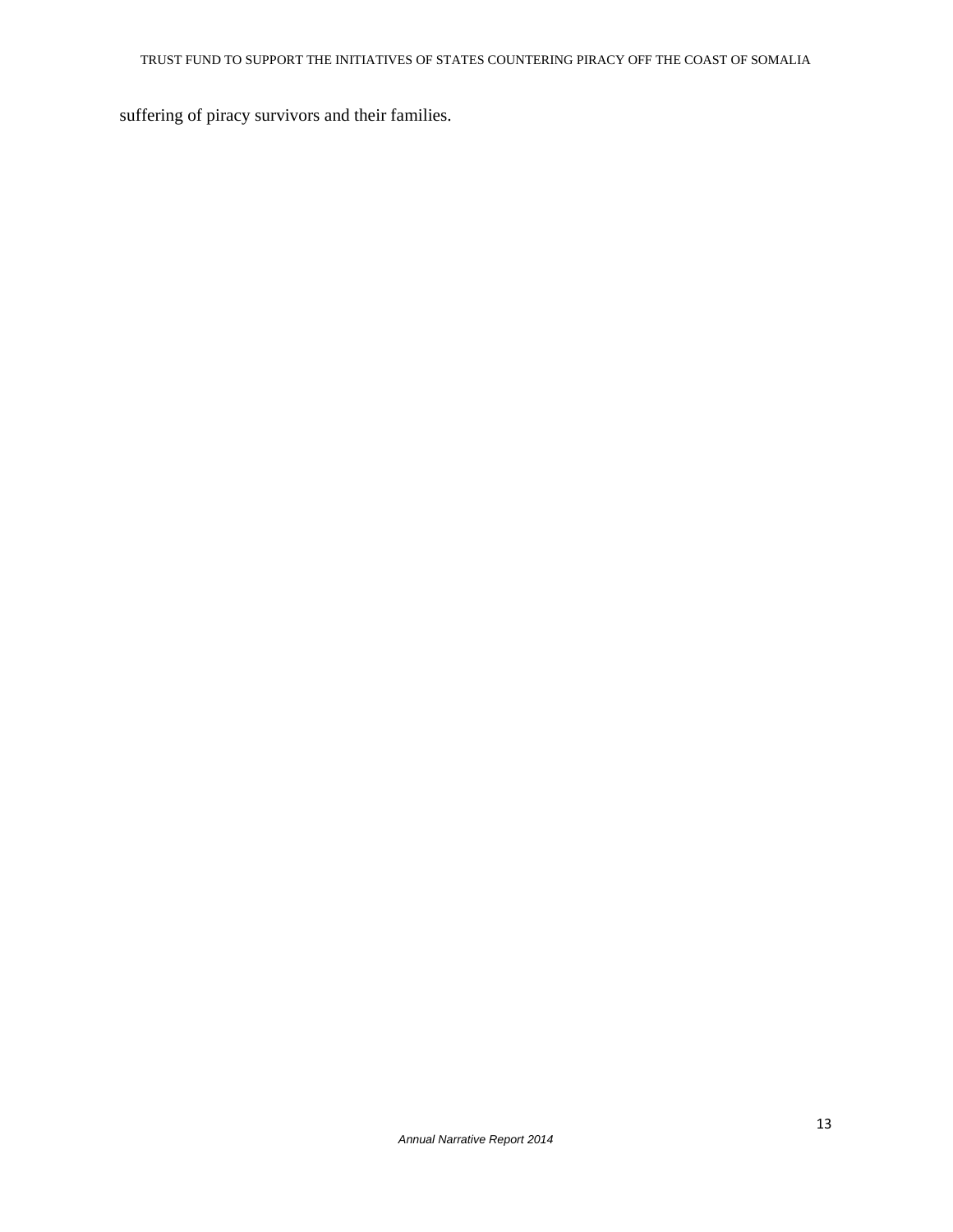# **TRUST FUND: 2014 IMPLEMENTATION OVERVIEW**

### **B.1 Implementation and Overview**

15. Since its inception in January 2010 until 31 December 2014, a total of US\$ 22.61 million was received from donors including 21 Member States, a private shipping company, and an individual. Through 31 December 2014, the Trust Fund considered 73 projects and approved 46 projects (excluding Expedited Facility projects) worth US\$ 22.30 million. Of these, the UN Office on Drugs and Crime (UNODC) is involved in the implementation of 34 projects, the UNDP in six, Food and Agriculture Organization (FAO) in three, the UN Political Office for Somalia in two, and the United Nations Division of Ocean Affairs and Law of the Sea, International Maritime Organization, Food and Agriculture Organization (FAO), and INTERPOL in one each. The Trust Fund has disbursed US\$ 900,000 for five Expedited Facility replenishments to meet short-term unforeseen expenditures. The Trust Fund Board - in line with its Terms of Reference – kept its focus on building capacity for the prosecution of suspected pirates in Somalia and the region. Activities in this area are funded through the Fund's "Window A," which has to date accounted for the major share of approved project funds.

| <b>Sr</b><br>No. | <b>Recipient</b><br><b>Organisation</b> | <b>Project Title</b>                                                                                        | <b>Allocation</b> | Date of<br>Approval |
|------------------|-----------------------------------------|-------------------------------------------------------------------------------------------------------------|-------------------|---------------------|
|                  | <b>UNODC</b>                            | Implementing reforms and creating sustainable capacity in<br>"Somaliland" and Puntland Prisons              | \$751,140         | $23$ -Apr-10        |
| 2                | <b>UNODC</b>                            | "Somaliland" and Puntland Law Reform                                                                        | \$205,225         | $23-Apr-10$         |
| 3                | <b>UNODC</b>                            | Support to Seychelles as Regional Centre for the Prosecution of<br>Piracy                                   | \$415,160         | $23$ -Apr-10        |
| 4                | <b>UNODC</b>                            | Somalia Prosecutors Programme                                                                               | \$224,786         | $23$ -Apr-10        |
| 5                | <b>UNPOS</b>                            | Utilizing media to preventing and combating Piracy                                                          | \$214,000         | $23-Apr-10$         |
| 6                | <b>UNODC</b>                            | Improving conditions in Kenya Prisons                                                                       | \$332,770         | $10$ -Jun- $10$     |
| 7                | <b>UNDP</b>                             | Civilian Police Project, Rule of Law & Security Programme                                                   | \$362,307         | $10$ -Jan- $11$     |
| 8                | <b>UNODC</b>                            | Support to Seychelles: Police                                                                               | \$212,100         | $10$ -Jan- $11$     |
| 9                | <b>UNODC</b>                            | Implementing reforms and creating sustainable capacity in Bosaso<br>Prison, Puntland: Phase 3 (Final Phase) | \$826,040         | $10$ -Jan- $11$     |
| 10               | <b>UNODC</b>                            | Building regional capacity for Piracy Prosecutions                                                          | \$235,400         | $10$ -Jan- $11$     |
| 11               | <b>UNODC</b>                            | Pirate Prison Transfer Programme:<br>Phase 1 Construction (Puntland)                                        | \$1,356,760       | $12$ -Apr-11        |
| 12               | <b>UNODC</b>                            | Pirate Prison Transfer Programme:<br>Phase 2 Capacity Building                                              | \$332,770         | $12$ -Apr-11        |
| 13               | <b>UNDP</b>                             | Piracy Trials Programme                                                                                     | \$908,567         | $12$ -Apr-11        |
| 14               | <b>UNDP</b>                             | Building capacity to prosecute and try piracy; enact anti-piracy law                                        | \$824,457         | $16-Nov-11$         |

**Table 1: Summary of All Projects Funded under the Trust Fund as of 31 December 2014**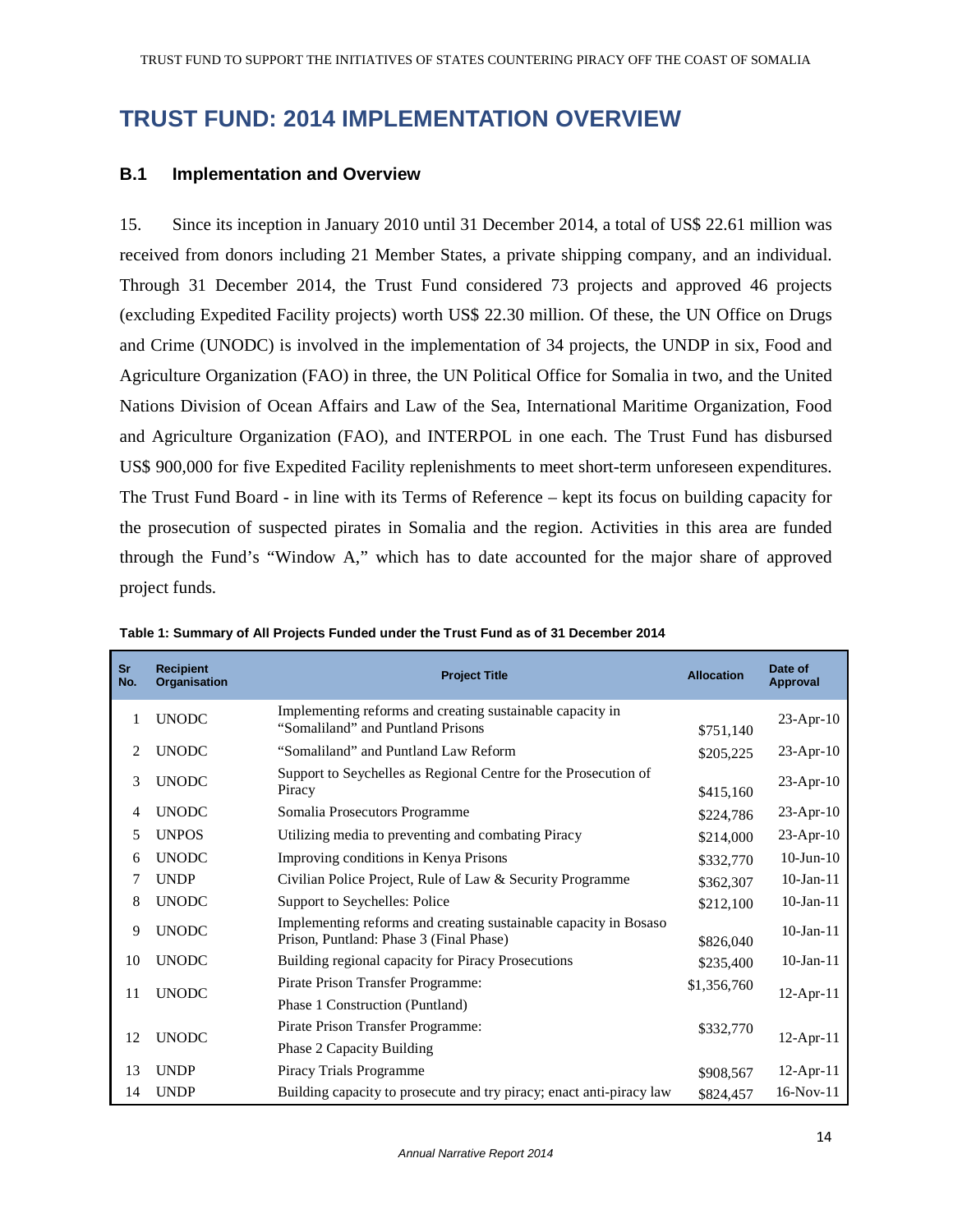| 15 | <b>UNDP</b>                    | Piracy Trials Programme (Phase 1)                                                                                                                               | \$874,180   | 16-Nov-11       |
|----|--------------------------------|-----------------------------------------------------------------------------------------------------------------------------------------------------------------|-------------|-----------------|
| 16 | <b>UNODC</b>                   | Support to Seychelles Prosecutions centre                                                                                                                       | \$500,000   | 16-Nov-11       |
| 17 | <b>UNODC</b>                   | Building regional capacity for Piracy Prosecutions III                                                                                                          | \$409,275   | 16-Nov-11       |
| 18 | <b>UNPOS</b>                   | Campaigning against Piracy in Somalia                                                                                                                           | \$553,250   | $16-Nov-11$     |
| 19 | <b>UNODC</b>                   | Building regional capacity for Piracy Prosecutions                                                                                                              | \$642,000   | 10-Mar-12       |
| 20 | <b>UNODC</b>                   | Piracy Prisoner Transfer Programme                                                                                                                              | \$731,200   | 10-Mar-12       |
| 21 | <b>UNODC</b>                   | Improving Conditions in Mombasa Prison                                                                                                                          | \$393,760   | 24-Jul-12       |
| 22 | UNPOS,<br><b>UNODC</b>         | <b>Hostages Support Programme</b>                                                                                                                               | \$219,350   | $13-Nov-12$     |
| 23 | <b>UNDP</b>                    | Civilian Police Project - Puntland                                                                                                                              | \$1,455,200 | $10$ -Dec- $12$ |
| 24 | <b>UNDP</b>                    | Piracy Trials Programme                                                                                                                                         | \$1,282,930 | 10-Dec-12       |
| 25 | <b>UNODC</b>                   | Support to prisoner transfer flights from Seychelles to<br>"Somaliland" and Puntland                                                                            | \$353,100   | 10-Dec-12       |
| 26 | UNPOS,<br>IMO,<br><b>UNODC</b> | Support to Maritime Law Enforcement                                                                                                                             | \$300,000   | 10-Dec-12       |
| 27 | <b>UNODC</b>                   | Support to Repatriation Flight from Maldives to Puntland                                                                                                        | \$200,000   | 30-Apr-13       |
| 28 | <b>UNODC</b>                   | Improving conditions in Kenya prisons                                                                                                                           | \$251,450   | 30-Apr-13       |
| 29 | <b>UNODC</b>                   | Vocational training for prisoner rehabilitation and at-risk youth in<br>Somalia                                                                                 | \$593,850   | 30-Apr-13       |
| 30 | <b>FAO</b>                     | Fishermen Identification Database System in Puntland State of<br>Somalia                                                                                        |             | 30-Apr-13       |
| 31 | <b>UNODC</b>                   | Enhancing capabilities to counter illicit financial flows                                                                                                       | \$400,000   | 30-Apr-13       |
| 32 | <b>UNODC</b>                   | Support to Maritime Law Enforcement (MLE) in Somalia                                                                                                            | \$554,358   | 14-Nov-13       |
| 33 | <b>UNODC</b>                   | Hostage Support Programme (Top Up)                                                                                                                              | \$940,200   | 14-Nov-13       |
| 34 | <b>INTERPOL/IMO</b>            | <b>INTERPOL Hostage Debriefing Initiative</b>                                                                                                                   | \$240,750   | 14-Nov-13       |
| 35 | <b>UNODC</b>                   | Support to Counter-Piracy Law Enforcement in Galmadug                                                                                                           | \$288,900   | 14-Nov-13       |
| 36 | DOALOS/OLA                     | Building the knowledge and capacity of Somali legislators and<br>technical officials regarding the rights and duties in the maritime<br>zones set out in UNCLOS | \$383,175   | 13-May-14       |
| 37 | <b>UNODC</b>                   | Support to Garowe Major Crimes Court                                                                                                                            | \$191,000   | 13-May-14       |
| 38 | <b>UNODC</b>                   | Piracy Prisoner Transfer Programme (PPTP), Bosaso, Puntland<br>State of Somalia                                                                                 | \$297,800   | 13-May-14       |
| 39 | <b>UNODC</b>                   | Piracy Prisoner Transfer Programme (PPTP), Garowe, Puntland<br>State of Somalia                                                                                 | \$679,800   | 13-May-14       |
| 40 | <b>UNODC</b>                   | Piracy Prisoner Transfer Programme (PPTP), Hargeysa,<br>""Somaliland""                                                                                          | \$595,500   | 13-May-14       |
| 41 | <b>UNODC</b>                   | Developing maritime domain awareness and law enforcement<br>capacity in Seychelles                                                                              | \$600,000   | 13-May-14       |
| 42 | <b>UNODC</b>                   | Tanzania Transnational Maritime Crime Units                                                                                                                     | \$134,900   | 13-May-14       |
| 43 | <b>UNODC</b>                   | Hostage Support programme (Top up II)                                                                                                                           | \$130,000   | 13-May-14       |
| 44 | <b>FAO</b>                     | Galmudug and Jubbaland Fishermen and Fleet Registration                                                                                                         | \$500,000   | 28-Oct-14       |
| 45 | <b>FAO</b>                     | "Somaliland" Fishermen and Fleet Registration                                                                                                                   | \$250,000   | 28-Oct-14       |
| 46 | <b>UNODC</b>                   | Vocational training to youth most at risk of piracy in Bosaso,<br>Somalia                                                                                       | \$150,000   | $28-Oct-14$     |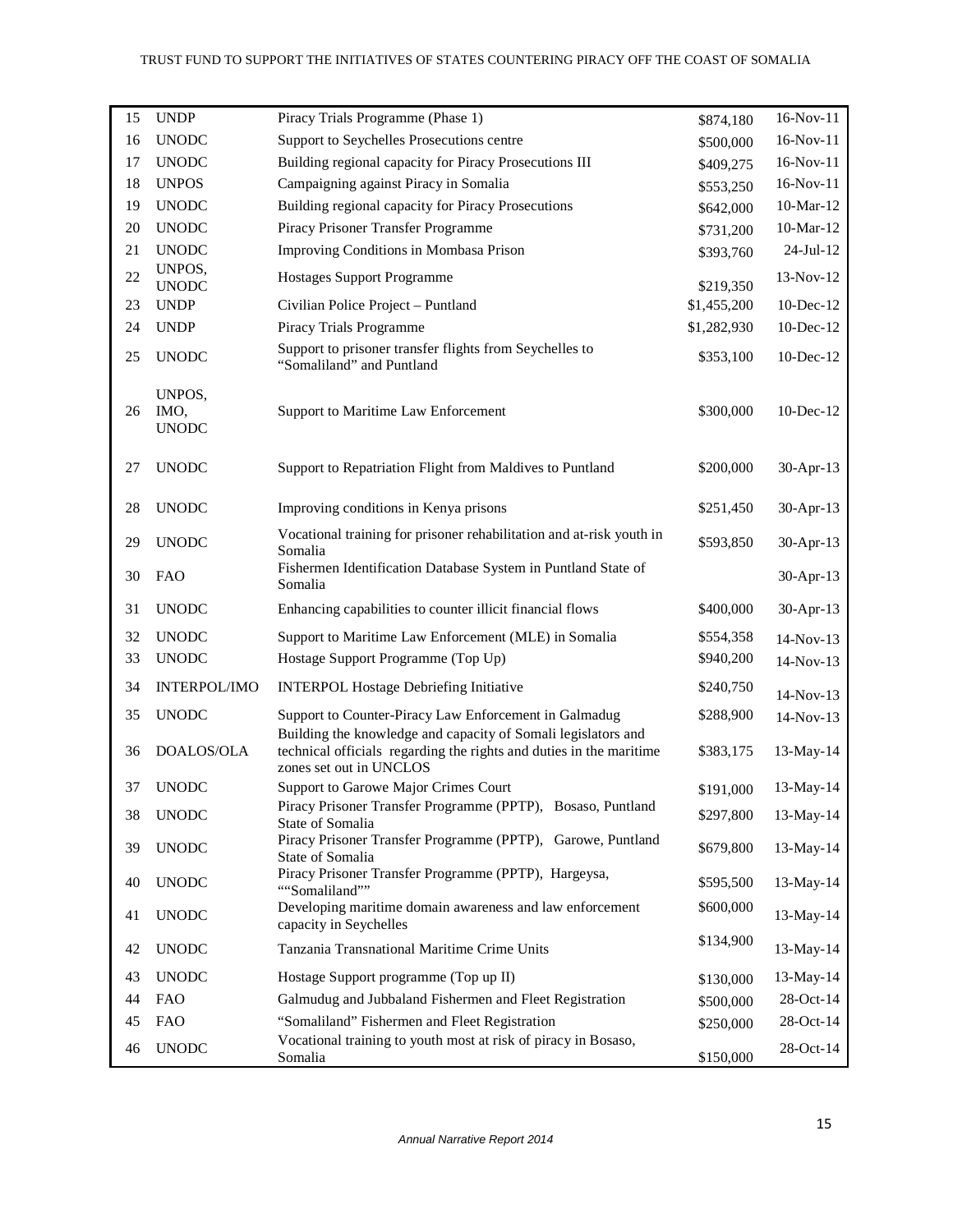16. The Trust Fund continues to provide financial assistance to strengthen the rule of law and the judicial and correctional capacity of States in the region to combat impunity of pirates. It also supports other activities relating to implementing the Contact Group's objective of addressing piracy in all its aspects. Priority is generally accorded to projects that improve prison and judicial systems, strengthen the rule of law through training and capacity-building and reform the legislative framework in Somalia and the States in the region. At its sixteenth plenary session, the Contact Group commended the Trust Fund as an efficient mechanism, taking into account that projects that it supported are implemented in a volatile security environment.

### **B.2 Monitoring and Evaluation, and Reporting**

17. The Trust Fund Board continued to emphasize the need to strengthen the monitoring, reporting and evaluation of projects that receive financial resources from the Trust Fund. To showcase the impact of the Fund and to promote fundraising, the Board considered it imperative that the projects financed by the Trust Fund follow rigorous monitoring and evaluation. In this vein, Recipient UN Organizations are required to provide to the Trust Fund Administrator annual financial statements and reports no later than four months (30 April) after the end of the calendar year. Based on these reports, the Fund Administrator prepares and provides to the Trust Fund Board and the donors an (1) an Annual Consolidated Financial Report for the Fund, and (2) an Annual Certified Financial Statement on its activities as Trust Fund Administrator ('Report on Sources and Use of Funds') no later than five months (31 May) after the end of the calendar year.

18. Similarly, Recipient UN Organizations are required to provide the Trust Fund Secretariat brief periodic reports on progress of implementation of ongoing projects, and annual narrative progress reports no later than three months (31 March) after the end of the calendar year. Based on these reports, the Trust Fund Secretariat will prepare and provide annual consolidated narrative reports to the Trust Fund Board and each donor that has contributed to the Trust Fund no later than five months (31 May) after the end of the calendar year. The Fund Administrator and/or the Secretariat are to flag any issue related to the implementation of approved projects to the Board. The Trust Fund Administrator ensures that operations of the Trust Fund are publicly disclosed on the MPTF Office GATEWAY (http://mptf.undp.org), the Trust Fund Administrator's website.

19. The Board decided that for projects under the overall value of US\$ 1 million, a critical selfevaluation would be required annually, and/or at the conclusion of the project, using the self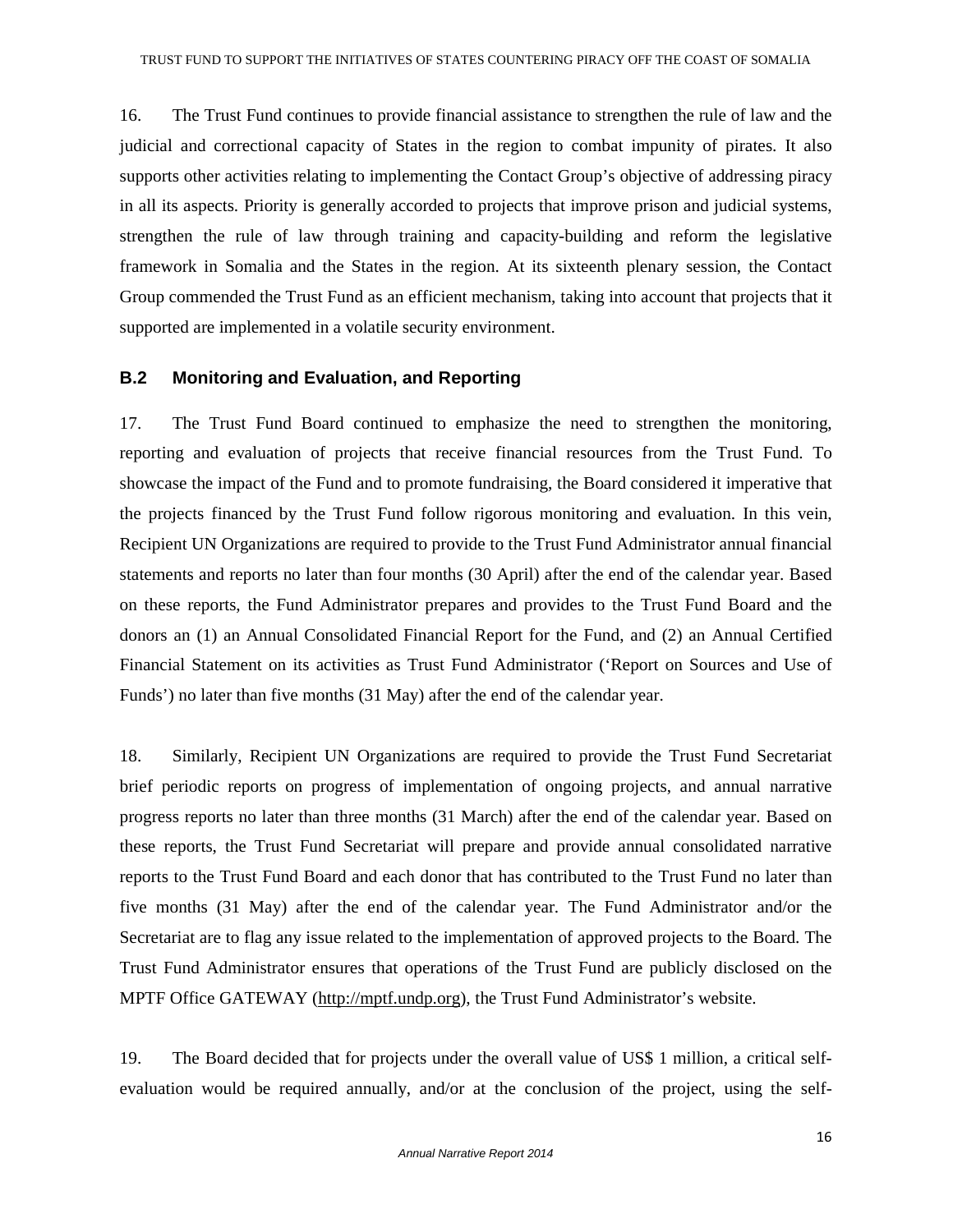evaluation form provided by the Fund Administrator. For projects above the value of US\$ 1 million, fund recipients are required to factor in, as part of the project proposal, a budget for an independent evaluation once a year and/or at the conclusion of the project. The independent evaluation is to be undertaken by an independent consultant, whose TOR is supported and cleared by the Secretariat.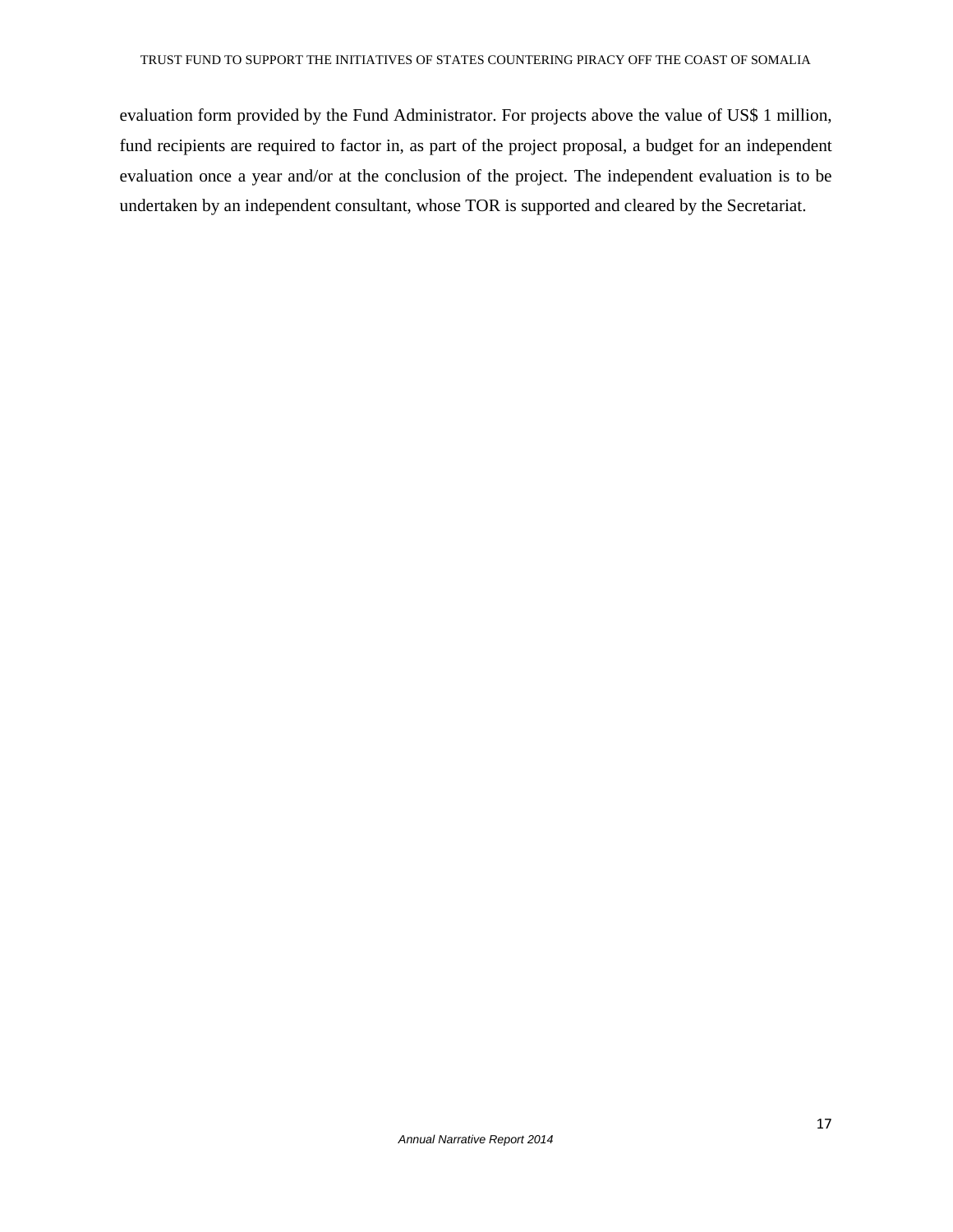# **PROJECTS UNDER IMPLEMENTATION OR COMPLETED IN 2014: KEY INITIATIVES**

20. During the period 1 January to 31 December 2014, the Trust Fund received US\$ 2.58 million in contributions. The Board of the Trust Fund met in May and October 2014, in which the Board approved eleven new projects and replenished the Expedited Facility to address maritime piracy off the coast of Somalia for a total of US\$ 4.1 million. In 2014, out of eleven projects, five sought funding from Window B (other priorities) of the Trust Fund.

21. On 13 May 2014, the Board convened in New York for its fifteenth meeting. It approved \$3.2 million for eight projects and decided to replenish the Expedited Facility to avoid any disruption of programming. Four UNODC projects would ensure operations and enhanced security at the prisons in Bosaso, Garoowe and Hargeysa and provide support to the Garoowe Major Crimes Court. Three other UNODC projects would develop maritime domain awareness and law enforcement capacity in Seychelles, build the capacity of law enforcement authorities and criminal justice practitioners in the United Republic of Tanzania and strengthen the personnel and resource management of the Hostage Support Programme.

The Board also approved a project submitted by INTERPOL and the International Maritime Bureau that would support the debriefing of former hostages of Somali pirates in support of law enforcement investigations in India, Indonesia, Malaysia, the Philippines, Sri Lanka and Viet Nam.

22. On 28 October 2014, the Board held its 16th meeting in Dubai, the United Arab Emirates – the second such meeting in the region. There the Board approved three projects amounting to US\$ 0.90 million, which were submitted by FAO and UNODC. The two FAO projects approved by the Board would provide biometrics-based fishermen and vessels database system for the Ministry of Fisheries, Marine Resources and Ports of Galmudug, and the Ministry of Agriculture, Livestock and Fisheries of Jubaland. A similar system will be provided to the ""Somaliland"" Ministry of Fisheries and Coastal Development. These systems will support monitoring control and surveillance of fisheries resources while at the same time providing important information for the counter piracy efforts. The UNODC project will equip 80 at-risk youth in Bosaso with livelihood skills, deterring their involvement in piracy and violent activities and contributing to the economic development of their communities.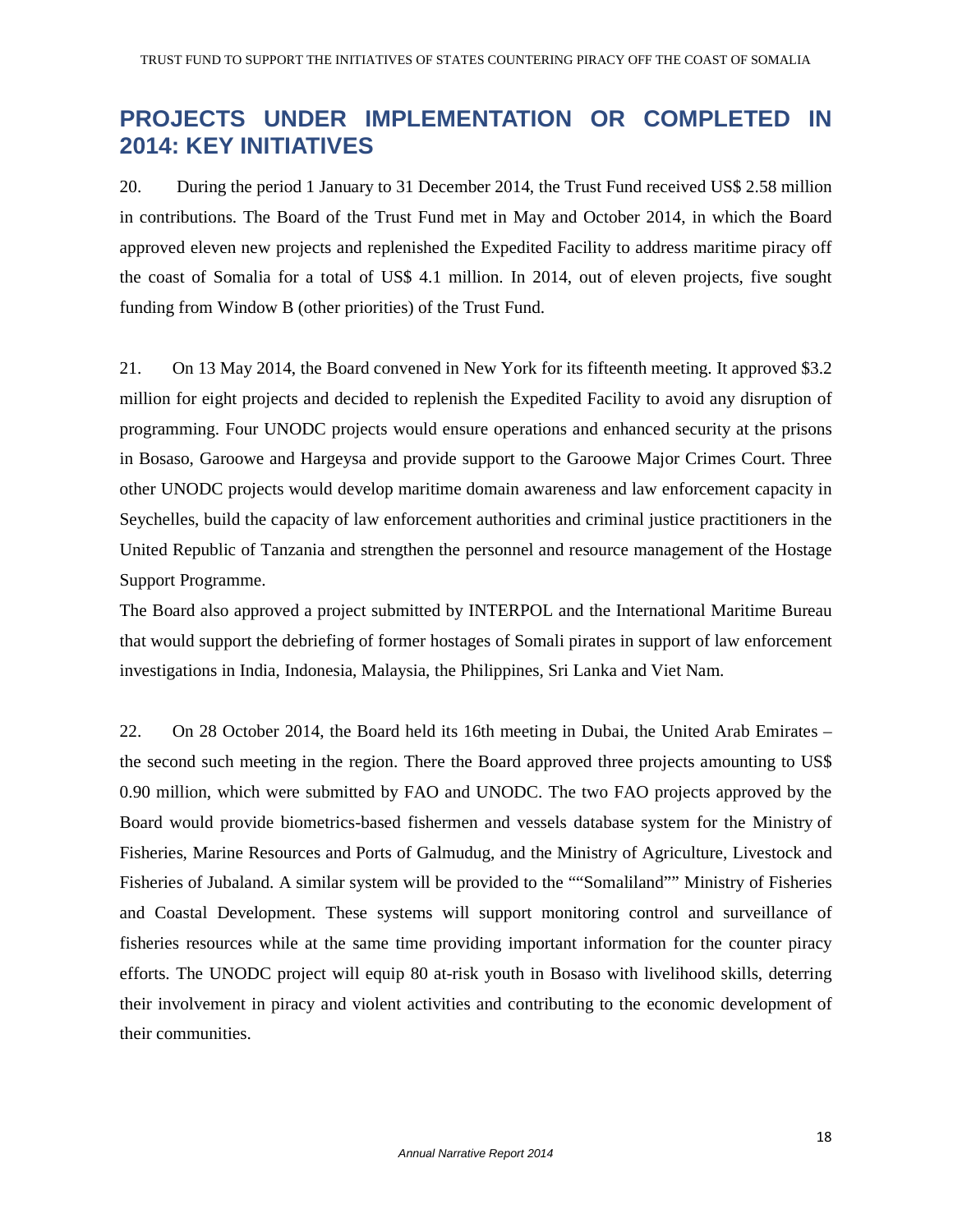23. Collectively, the projects financed by the Trust Fund support a range of activities, including strengthening the regional capacity to prosecute persons suspected of acts of piracy and sanction those convicted; providing basic comfort and minimum treatment standards for prisoners; enhancing the capacity of judiciaries and prosecutorial services; and building up the police departments in Kenya, Mauritius, Seychelles, Somalia and the United Republic of Tanzania. Importantly, they provide humanitarian assistance to hostages and create greater public awareness of the consequences of engaging in piracy. They also facilitate the safe transfer of convicted pirates back to Somalia to serve their sentences and enable the rehabilitation of pirates to ensure juvenile offenders acquire the necessary skills for re-integration into society. Moreover, Trust Fund projects seek to target illicit financial flows derived from pirate activities; provide a biometrics-based fishermen database system in Galmudug, Puntland and ""Somaliland""; equip detainees and at-risk youth in Somalia with livelihood skills; and have already facilitated the repatriation of 40 Somali nationals suspected of piracy and apprehended by Maldives. Projects financed by the Trust Fund provide a package of assistance to strengthen the capacity of the maritime law enforcement authorities in Somalia so that they could exercise control over their territorial sea and rehabilitate the police station in south Gaalkacyo, which serves as the centre of counter-piracy investigations in Galmudug. They also support the debriefing of former hostages of Somali pirates in support of law enforcement investigations in India, Indonesia, Malaysia, the Philippines, Sri Lanka and Viet Nam.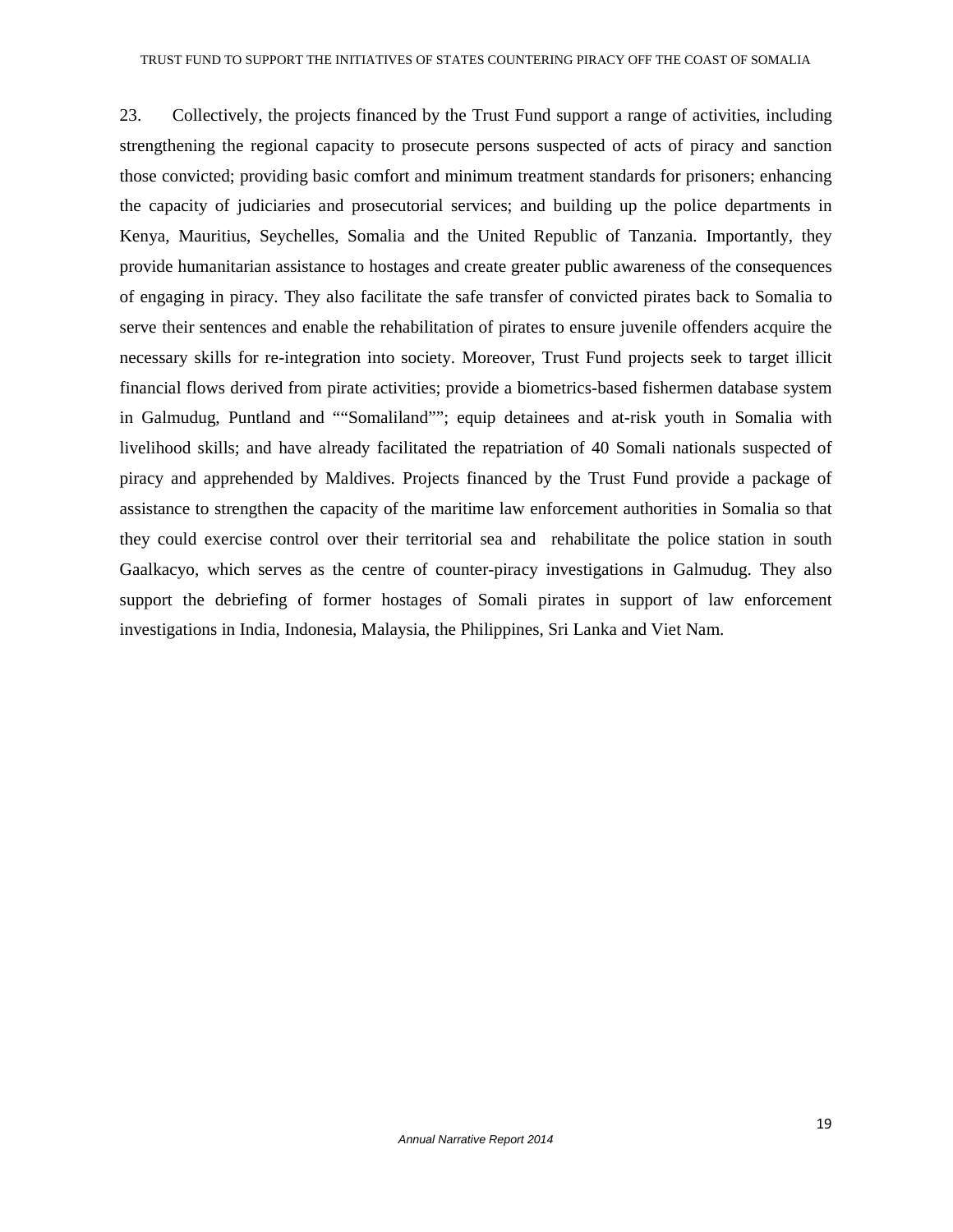# **C.1 Project Implementation Status**

# **24. PROJECT #37 (Closed) Counter-Piracy Communications Campaign**

# **1. Recipient UN Organization**

| Name of<br><b>Organization</b> (Lead)<br>IN O |  |
|-----------------------------------------------|--|
|                                               |  |

## **2. Project Information**

| a. Project Number                                                                                    | 37                                                                                                                |
|------------------------------------------------------------------------------------------------------|-------------------------------------------------------------------------------------------------------------------|
| <b>b.</b> Project Title                                                                              | <b>Counter-Piracy Communications Campaign</b>                                                                     |
| <b>C. Project Duration</b>                                                                           | 18 Months                                                                                                         |
| d. Project Starting Date                                                                             | 28 December 2012                                                                                                  |
| e. End Date                                                                                          | 30 September 2014                                                                                                 |
| f. Location of Project                                                                               | South-Central Somalia and Dadaab refugee settlement in north-<br>eastern Kenya                                    |
| g. Thematic/Focus Area                                                                               | Counter-Piracy                                                                                                    |
| h. Primary Project Objective (Summary)                                                               | A communications campaign in Somalia aimed at raising local<br>awareness about the dangers associated with piracy |
| <b>i. Implementing Partner (s) (if applicable)</b> $\text{Aden} \&$ Partners Corporate Communication |                                                                                                                   |

# **3. Time**

| a. Did the project start on time?    | <b>Yes</b>                                                                                                                                                                                                                                                                                                     |
|--------------------------------------|----------------------------------------------------------------------------------------------------------------------------------------------------------------------------------------------------------------------------------------------------------------------------------------------------------------|
|                                      | <b>b.</b> Is the planned end date still applicable? Three month extension was granted from planned end date of 27<br><b>June 2014</b>                                                                                                                                                                          |
| c. Is the project currently on time? | Yes                                                                                                                                                                                                                                                                                                            |
| d. Comments if a-c is negative.      | Problems with UMOJA delayed payment and the implementing<br>partner has informally notified UNSOM of a possible extension<br>request to compensate for time lost due to delayed payments. In<br>addition, insecurity in parts of south-central Somalia delayed<br>implementation of key contract deliverables. |

#### **4. Financial Information (US\$)**

| a. Overall Budget                                                                                                             | 514,225.76                   |
|-------------------------------------------------------------------------------------------------------------------------------|------------------------------|
| <b>b. Trust Fund Contribution</b>                                                                                             | 514,225.76                   |
| c. Is the overall cost still applicable?                                                                                      | Final expenditure, \$511,775 |
| d. Is expenditure currently according to<br>the budget?                                                                       | Yes                          |
| e. Is the entire financing for the project<br>secured? (for projects that receive<br>bilateral funding in addition to the TF) | Yes                          |
| f. Comments if c-e is negative                                                                                                |                              |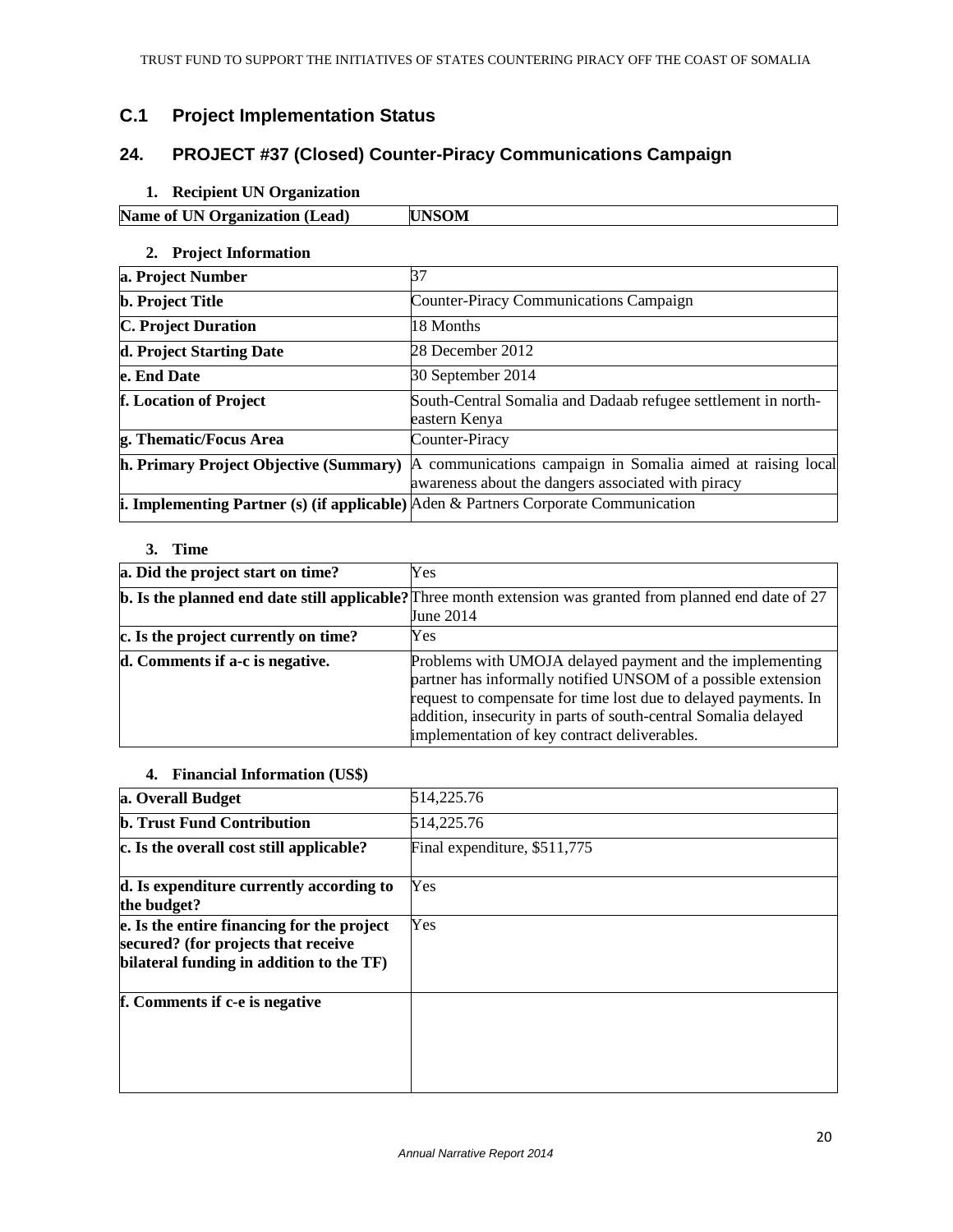#### **5. Assessment of implementation and monitoring of project activities**

#### **5.1. Activities carried out in the reporting period**

- **Radio** 24 public service announcements, 10 radio interviews, 6 episodes of a radio series
- **Promotional materials** 500 posters, 1,500 brochures, 10 articles
- **Research and polling** baseline and end-line surveys
- **TV & film** Three documentary programmes highlighting piracy's negative impact on the country
- **Multi-media advocacy** ongoing updates of the SAPIC website, Twitter and Facebook accounts
- **Town hall meetings**  10 town hall meetings
- Post-contract continuity plan

#### **5.2. Results achieved to date**

- **Radio** 24 public service announcements, 10 radio interviews, 6 episodes of a radio series.
- **Promotional materials 500 posters, 1,500 brochures and 10 articles published.**
- **Research and polling baseline and end-line surveys**
- **TV & film** Two documentary programmes highlighting piracy's negative impact on the country
- **Multi-media advocacy** ongoing updates of the Somali Anti-Piracy Information Centre (SAPIC) website, Twitter and Facebook accounts
- **Town hall meetings** 12 town hall meetings
- **Post-contract continuity plan**

#### **5.3. Major obstacles encountered when implementing the project**

- Delays in payment as a result of UMOJA have resulted in significant hindrances in programme implementation for Aden & Partners. They have informally suggested that if they do not receive payment for Dec 2013/Jan 2014 before the end of March, they may be forced to apply for a two-month extension to make up for time lost.

- The implementing partner struggled somewhat with the TV production brief, with the first film going through a major overhaul before it was finally approved. As a result, the second documentary was swapped for an interview with UNSOM's SRSG broadcast on local TV stations and the third for two additional town hall meetings.

- The contractor struggled to hold town halls in certain parts of Somalia due to insecurity following the arrest of pirate kingpins from these areas; this also impacted the geographical scope of the end-line research.

**5.4. Concerning risks identified in the application – have any materialized – have any measures been taken?** 

Somalia's volatile security situation was identified as the major risk, and proved problematic to delivery on the contract. The contractor was unable to hold town halls or conduct research in the affected areas. Town halls were moved to other venues, but the end-line research was missing crucial information from areas affected by insecurity.

#### **5.5 Any health/safety/environment issues? Special measures taken?**

Security proved problematic to delivery on the contract. The contractor was unable to hold town halls or conduct research in the affected areas. Town halls were moved to other venues, but the end-line research was missing crucial information from areas affected by insecurity.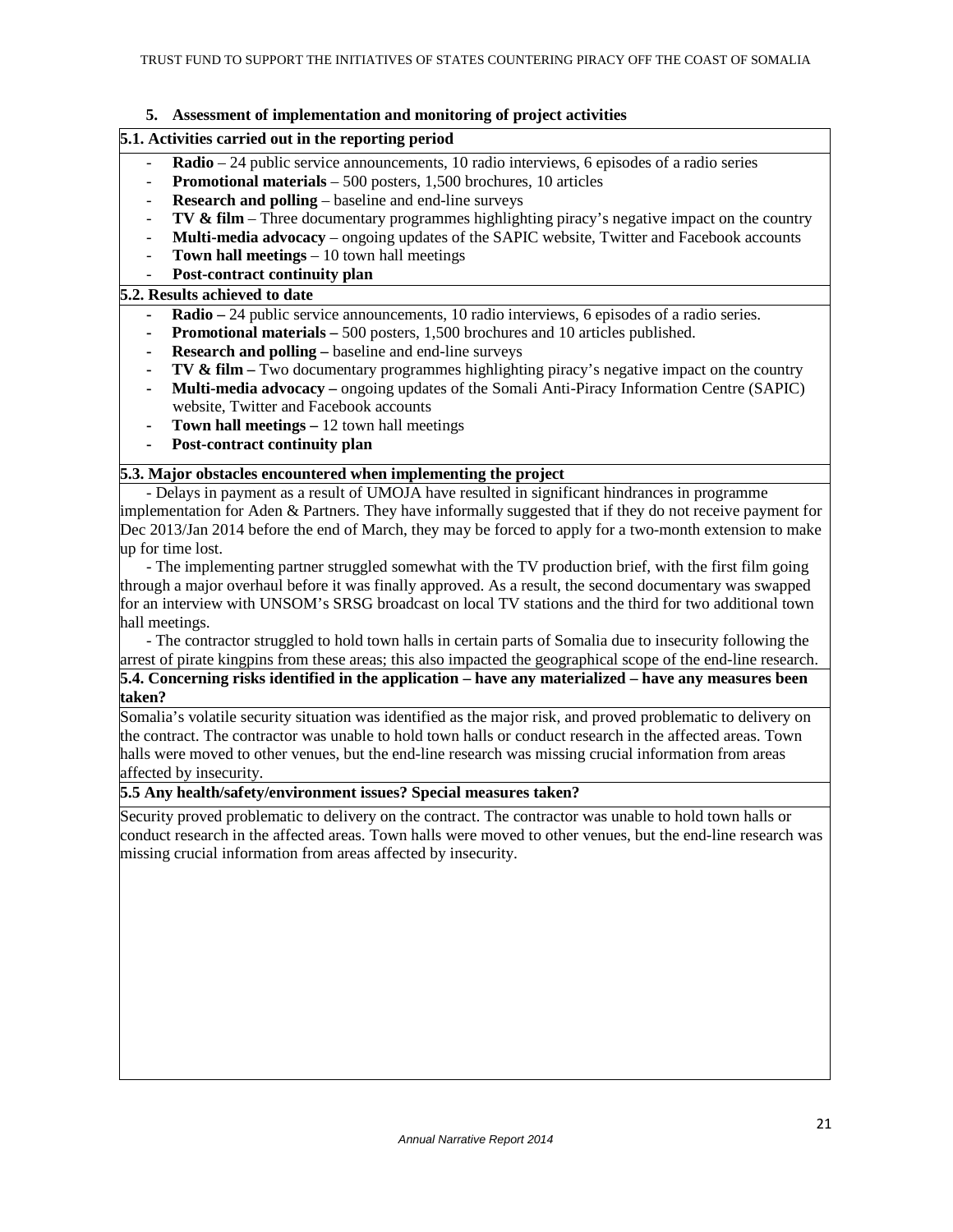#### **5.6. Partnerships and cooperation with other organizations formed while implementing the project**

**Ministry of Information** - Has been involved in getting feedback and information relating to piracy from the grassroots to the national level where they can be addressed. The Ministry has also

been instrumental in working with the implementing partner on developing a successful exit strategy **Somalia Navy Command** - Has helped with information given their expertise on piracy in the Horn

of Africa

Youth Development Organization - Has participated in the radio debates where the key topics have been effects of piracy on the economy and on Somali families

**Somalia Chambers of Commerce** - Has been instrumental in the provision of statistics on the impact of piracy on the economy

- **Mogadishu University** - Lecturers have provided insight on studies they have conducted around piracy, and featured them in the first counter-piracy documentary

- **Religious leaders** – Notably, Sheikh Bashir Ahmed, a respected Islamic scholar, has featured in the programme implementer's promotional material, giving the message that piracy is against Islamic principles

**Former pirates** – Their testimonials have been useful in community engagement as a cautionary tale to youth who may have contemplated careers in piracy

# **25. PROJECT #41 (closed) Piracy Prisoner Transfer Programme "Somaliland"**

#### **1. Recipient UN Organization**

| Name of UN Organization (Lead)<br><b>UNODC</b> |  |
|------------------------------------------------|--|
|------------------------------------------------|--|

#### **2. Project Information**

| a. Project Number                                      | 41                                                                                                     |
|--------------------------------------------------------|--------------------------------------------------------------------------------------------------------|
| <b>b.</b> Project Title                                | Piracy Prisoner Transfer Programme "Somaliland"                                                        |
| <b>C. Project Duration</b>                             | 12 months                                                                                              |
| d. Project Starting Date                               | 1 July 2012                                                                                            |
| e. End Date                                            | 30 June 2013                                                                                           |
| f. Location of Project                                 | ""Somaliland""                                                                                         |
| g. Thematic/Focus Area                                 | Prosecution and detention                                                                              |
|                                                        | h. Primary Project Objective (Summary) Provision of Prison Mentor and construction of 120 bed facility |
| <b>i. Implementing Partner (s) (if applicable)</b> Nil |                                                                                                        |

#### **3. Time**

| a. Did the project start on time?                          | Yes                                                                                               |
|------------------------------------------------------------|---------------------------------------------------------------------------------------------------|
| $\mathbf b$ . Is the planned end date still applicable? No |                                                                                                   |
| c. Is the project currently on time?                       | No                                                                                                |
| d. Comments if a-c is negative.                            | Initial delays in construction related to delays in the<br>procurement of the building materials. |

#### **4. Financial Information (US\$)**

| a. Overall Budget                                       | 2,800,000 |
|---------------------------------------------------------|-----------|
| <b>b. Trust Fund Contribution</b>                       | 730,000   |
| c. Is the overall cost still applicable?                | Yes       |
| d. Is expenditure currently according to<br>the budget? | Yes       |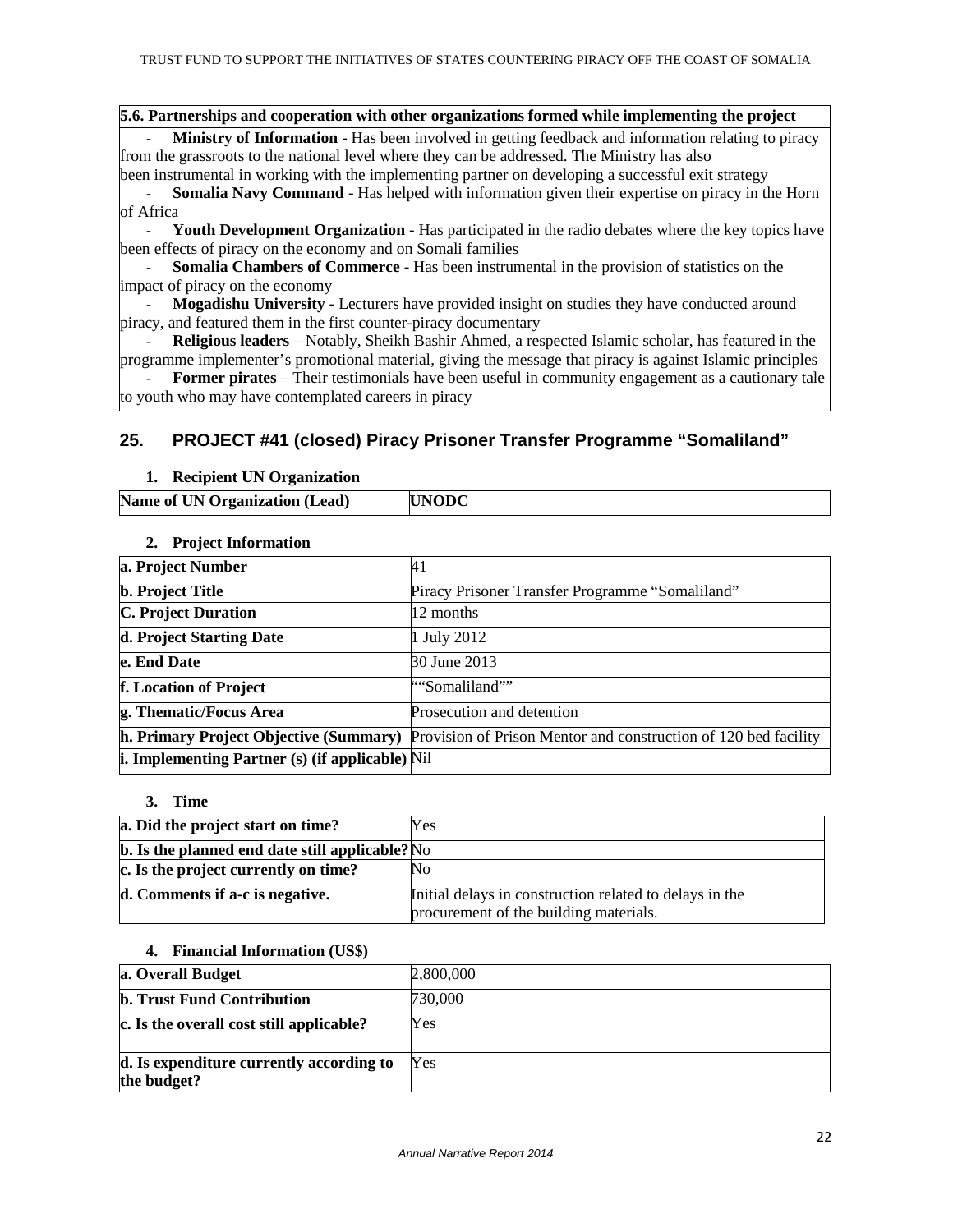| e. Is the entire financing for the project | Yes. This project receives bilateral funding. The previously   |
|--------------------------------------------|----------------------------------------------------------------|
| secured? (for projects that receive        | foreseen funding shortfall will be offset by a new             |
| bilateral funding in addition to the TF)   | implementation strategy based on construction through prisoner |
|                                            | vocational programming.                                        |
| f. Comments if c-e is negative             | NA                                                             |

#### **5. Assessment of implementation and monitoring of project activities**

## **5.1. Activities carried out in the reporting period**

In the reporting period, the last batch of materials for construction and facilities improvements at Mandera prison funded under this project was delivered. Upgrades to the prison, through vocational training, are underway.

The improvements will include the addition of 120-bed accommodation, reducing prison overcrowding, and upgrades to the kitchen and juvenile blocks. Voluntary prisoners have been engaged in brickmaking and in the construction itself, as well as welding. Welding will permit the introduction of bunk beds into accommodation halls, improving space, ventilation and hygiene. Detainees engaged in the skills-development programme are provided with trade kits upon release from prison to enable them to take up gainful employment.

One of the 3 new blocks for inmates has been opened in April 2014. Upgrade works to the kitchen have also been finalized in the reporting period, along with the complete refurbishment of one of the two juvenile blocks. The remaining works will be completed in early 2015. Yet all the funds under this project have been spent and it can be considered operationally closed.

#### **5.2. Results achieved to date**

Outcome 1: *Full-time mentor in "Somaliland" – Completed and funded through another project in 2014*

Outcome 2: *120-bed facility at Mandera Prison – Underway*

In the reporting period the following works have been completed:

1. One block accommodation for up to 40 inmates

2. One juvenile block fully refurbished

3. Upgrades to the kitchen completed

The remaining works will be completed in early 2015.

Outcome 3: *UN office monitoring and management flights – Ongoing* Provides ongoing support to UNODC mentor in "Somaliland"

Outcome 4: *Personnel and site security – Ongoing*  Provides ongoing support to UNODC mentor in "Somaliland"

#### **5.3. Major obstacles encountered when implementing the project**

Delays in procurement affected the start of the project and have had repercussions on the ability of the prisoners to fully implement vocational activities in time.

**5.4. Concerning risks identified in the application – have any materialized – have any measures been taken?** 

No

**5.5 Any health/safety/environment issues? Special measures taken?** 

No

**5.6. Partnerships and cooperation with other organizations formed while implementing the project**  Nil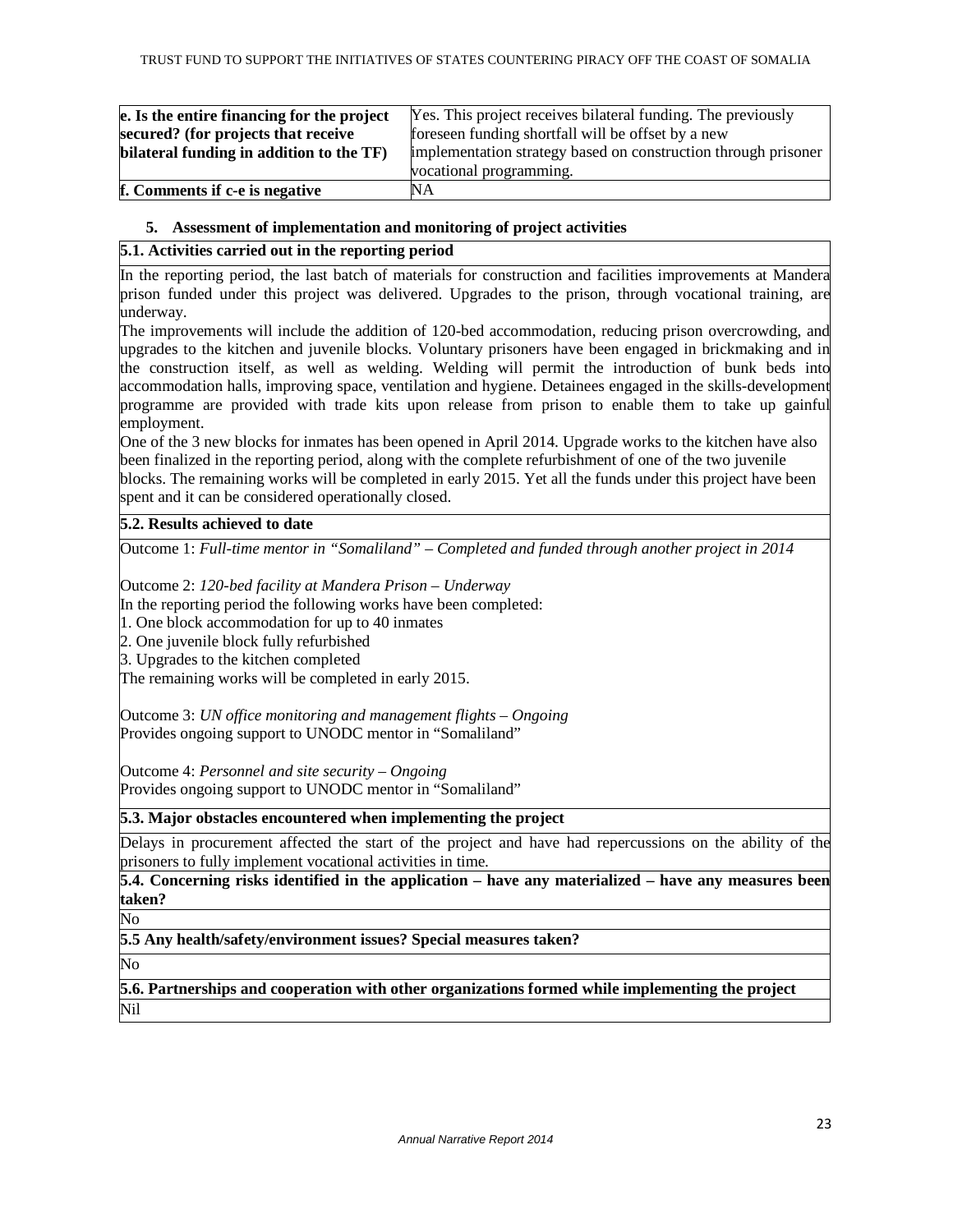# **26. PROJECT #44 Civilian Police Project, Rule of Law and Security Programme**

# **1. Recipient UN Organization**

| <b>Name of UN Organization (Lead)</b> | <b>UNDP</b> Somalia |
|---------------------------------------|---------------------|

#### **2. Project Information**

| a. Project Number                                          | 044                                                                                                                                                                                                                                                                                                                                                                                                                                                                                                                                                                                                                                                                          |
|------------------------------------------------------------|------------------------------------------------------------------------------------------------------------------------------------------------------------------------------------------------------------------------------------------------------------------------------------------------------------------------------------------------------------------------------------------------------------------------------------------------------------------------------------------------------------------------------------------------------------------------------------------------------------------------------------------------------------------------------|
| <b>b.</b> Project Title                                    | Civilian Police Project - Puntland                                                                                                                                                                                                                                                                                                                                                                                                                                                                                                                                                                                                                                           |
| <b>C. Project Duration</b>                                 | $24$ months $+12$ months extension                                                                                                                                                                                                                                                                                                                                                                                                                                                                                                                                                                                                                                           |
| d. Project date or Progress Report<br><b>Starting Date</b> | 1 December 2012                                                                                                                                                                                                                                                                                                                                                                                                                                                                                                                                                                                                                                                              |
| e. End Date                                                | 31 December 2015                                                                                                                                                                                                                                                                                                                                                                                                                                                                                                                                                                                                                                                             |
| f. Location of Project                                     | Puntland, State of Somalia                                                                                                                                                                                                                                                                                                                                                                                                                                                                                                                                                                                                                                                   |
| g. Thematic/Focus Area                                     | Civilian Policing, Piracy Trials Program                                                                                                                                                                                                                                                                                                                                                                                                                                                                                                                                                                                                                                     |
| h. Primary Project Objective (Summary)                     | The Project's components: (1) to strengthen the capacity and<br>capability of existing community police presence in areas of<br>central and southern Puntland that have been or are still affected<br>by piracy crime, notably in Eyl and Benda Beyla districts which<br>lie on the Somali coast and Galkayo and Jeriban districts in the<br>interior, (2) to introduce an effective police command and<br>control structure to support these districts from regional and<br>national police headquarters, (3) to improve and introduce new<br>technical police capacity to investigate and combat serious and<br>organised crime, notably piracy and related criminal acts. |
|                                                            | i. Implementing Partner (s) (if applicable) UNFPA, Puntland Research and Development Center (PDRC)                                                                                                                                                                                                                                                                                                                                                                                                                                                                                                                                                                           |

#### **3. Time**

| a. Did the project start on time?                       | No                                                                                                                                                                                                                                                                                                                                                                                                                                                                               |
|---------------------------------------------------------|----------------------------------------------------------------------------------------------------------------------------------------------------------------------------------------------------------------------------------------------------------------------------------------------------------------------------------------------------------------------------------------------------------------------------------------------------------------------------------|
| <b>b.</b> Is the planned end date still applicable? Yes |                                                                                                                                                                                                                                                                                                                                                                                                                                                                                  |
| c. Is the project currently on time?                    | Yes                                                                                                                                                                                                                                                                                                                                                                                                                                                                              |
| d. Comments if a-c is negative.                         | UNDP had anticipated inception of construction/rehabilitation<br>works in the coastal areas by the last quarter of 2012. However,<br>there have been significant delays in project implementation,<br>mostly related to security situation and logistical constrains.<br>Therefore, the very first UNDP recce mission to Bandar Beyla<br>took place in March 2013. Since then, through the end of 2013,<br>Project completed reconnaissance in 3 different coastal<br>locations. |

#### **4. Financial Information (US\$)**

| a. Overall Budget                                       | 2,526,591   |
|---------------------------------------------------------|-------------|
| <b>b. Trust Fund Contribution</b>                       | \$1,455,200 |
| c. Is the overall cost still applicable?                | Yes         |
| d. Is expenditure currently according to<br>the budget? | Yes         |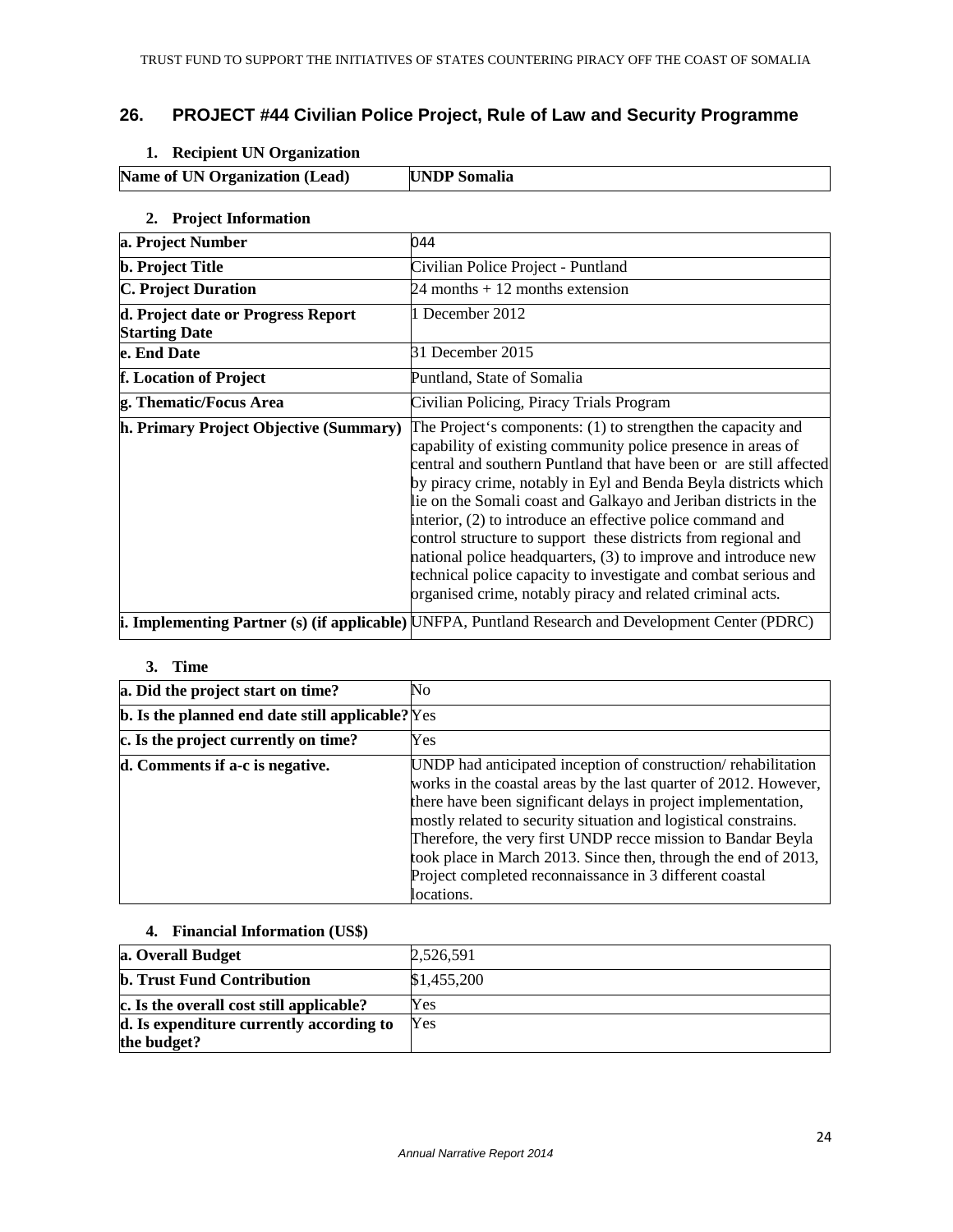| e. Is the entire financing for the project                                      | Yes            |
|---------------------------------------------------------------------------------|----------------|
| secured? (for projects that receive<br>bilateral funding in addition to the TF) |                |
| f. Comments if c-e is negative                                                  | Not applicable |

#### **5. Assessment of implementation and monitoring of project activities**

#### **5.1. Activities carried out in the reporting period**

1. Strengthened capacity and capability of existing community police presence in areas of Central and Southern Puntland that have been or still are affected by piracy crime.

a) Provide for the rebuilding or rehabilitation of police stations in the districts of *Galkayo, Jeriban, Eyl* and *Bendar Beyla*, and further logistical, transport and communications support to enable the police in these areas to better respond to and re-engage with the communities and work together to improve community safety. Reinforce the policing presence and effective capacity to prevent any resurgence in piracy crime activity:

Progress So far: *Bandar Beyla Model Police Station constructed, equipped and handed over to the counterparts. Galkayo, Jeriban and Eyl MPS construction in process and progressing well.* 

- 2. Effective police command and control structure introduced to support target districts from regional and national police headquarters.
	- a) Review the existing police command and control system in order to identify where improvements can be made to deliver a more dynamic and timely reporting structure: Progress so Far: *Review and development (training) for station commanders and HQ on reporting structure conducted.*
- 3. Improved technical police capacity to investigate and combat serious and organised crime, notably piracy crime and related criminal acts.
	- a) Improve the current paper-based crime and incident reporting system that exists in the main police stations across Puntland by redesigning the current 'occurrence book' to improve accountability, police performance and also to provide the capacity to transfer the written data into electronic format: Progress so far: *Assessment on readiness to move to electronic recording format is in process.*
	- b) Provide a forensic crime scene capacity to Puntland Police to deal with incidents of serious crime, including piracy, so that investigators are able to properly search a crime scene for evidence and intelligence, to be able to map and correctly recover exhibits and provide a photographic record of each examination and scene:

Progress so far: *Essential forensics equipment procured and partly delivered to the counterparts.*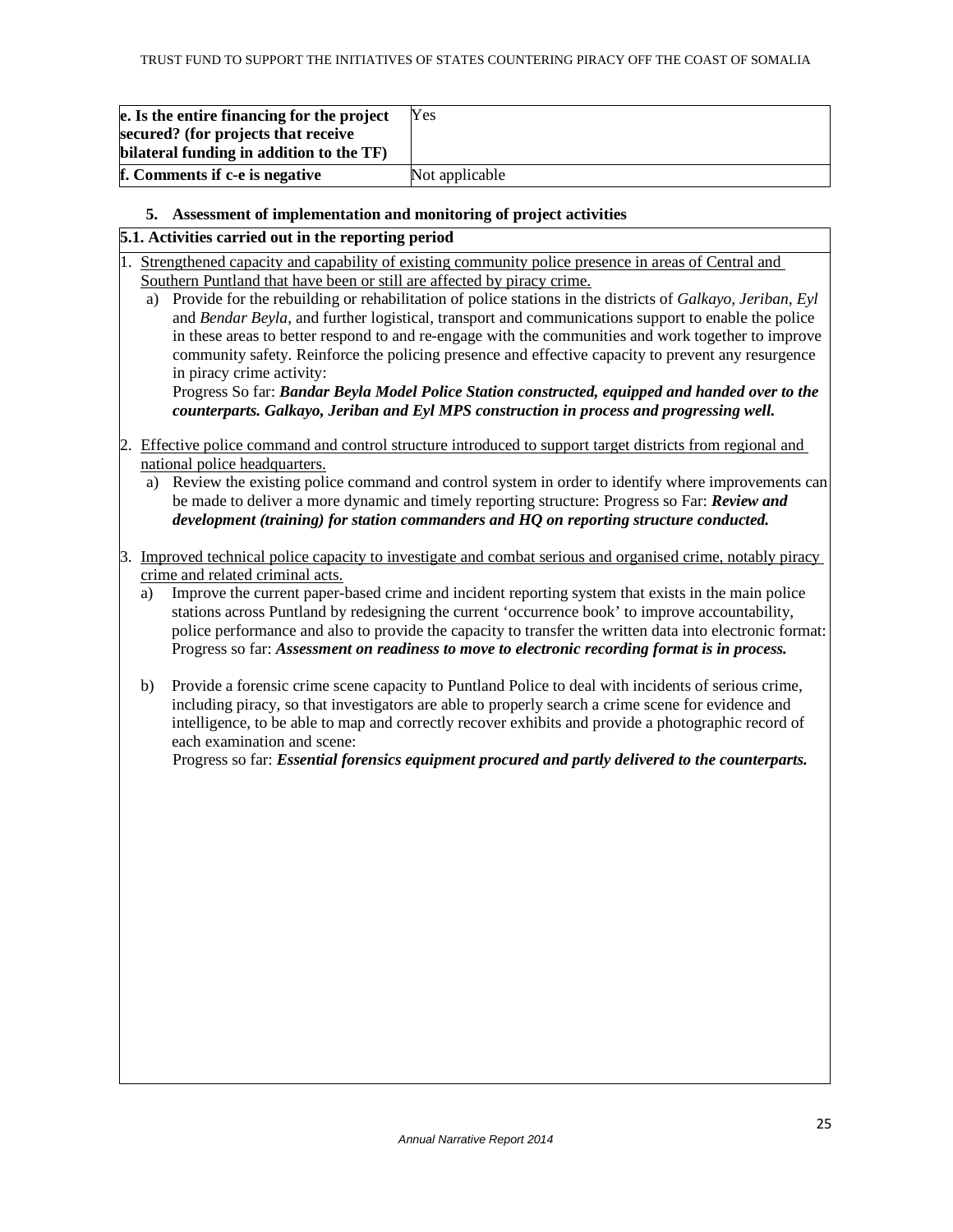#### **5.2. Results achieved to date**

(1) Strengthen the capacity and capability of existing community police presence in areas of central and southern Puntland that have been or are still affected by piracy crime, notably in *Eyl* and *Benda Beyla* districts which lie on the Somali coast *and Galkayo* and *Jeriban* districts.

- i. Bandar Beyla Model Police Station (MPS) construction and equipping completed. The MPS handed over to the counterparts and is fully functional. Communities have access as per the model police concept and can report their issues.
- ii. Construction of CID Office in Bossaso completed. The office is fully equipped (CID STAFF, interrogation rooms, crimes and SGBV, etc) and handed over to the counterparts and is fully functional to respond adequately to the needs of the communities. Initial stage of Galkayo, Eyl and Jeriban MPS construction/rehabilitation completed. Construction works progressing well.

(2) Introduce an effective police command and control structure to support districts from regional and national police headquarters.

- i. An International consultant for re-assessment of Puntland National Crime Directorate (NCD) recruited. Re-assessment of the NCD completed. The report, issued in Dec 2014, includes a set of measures to be implemented in order to strengthen the current investigation department in Puntland.
- ii. District and Station commanders (60) training on reporting structure and chain of command conducted.

(3) Improve and introduce new technical police capacity to investigate and combat serious and organised crime, notably piracy and related criminal acts.

- i. 20 crime scene management forensic kits procured and handed over to the CID personnel. Staff had been previously trained to use the kits.
- ii. 50 fingerprint kits: slab/roller/ink tube procured and handed over to CID in the districts.
- iii. 1000 register books (Occurrence Book and Crime Register) procured and handed over to the police stations. The stations and HQs can now follow the proper procedures as the books are designed in line with the local procedures.
- iv. 5 computers, 3 printers, furniture and two Toyota pickups procured and handed over to Bosaso CID office.
- v. 10 GPS device, projectors and photocameras procured for District commanders and Armo Academy.

vi. 30 (7 female) CID officers and Prosecutors received counter SGBV crimes training.

#### **5.3. Major obstacles encountered when implementing the project**

Through the implementing period, procurement processes were very slow. Therefore, some of planned activities could not be delivered on time.

Although a number of possibilities for International Forensics Training for Puntland CID staff, none of the possibilities have been materialized due to lack of Federal and Puntland Police coordination.

Among the justice institutions, the National Crime Directorate (NCD) has the opportunity to be more proximate to the community than any other justice institution. The report mentioned that the NCD-Community ties are not as close as it should be. The community policing activities under the PLPF have been mentioned several times by the NCD staff to demonstrate close relationships with the community. No other NCD to community relationship has been mentioned by NCD. The NCD's relationships with the community have a separate structure and procedure from the PLPF structure for community policing.

The National Crimes Directorate (NCD) is a crimes directorate for the whole Puntland but not as 'national' as its name indicates lest it shall be confusing with another National Crimes Directorate in Mogadishu.

Therefore, as an integral part of the Federal Somalia Republic the NCD should replace the word 'National' with 'Puntland' which would transform the NCD into the PLCD.

#### **5.4. Concerning risks identified in the application – have any materialized – have any measures been taken?**

Due to the security situation in the region monitoring missions could not take place on time. The activities, which were delayed, were undertaken in when security allowed.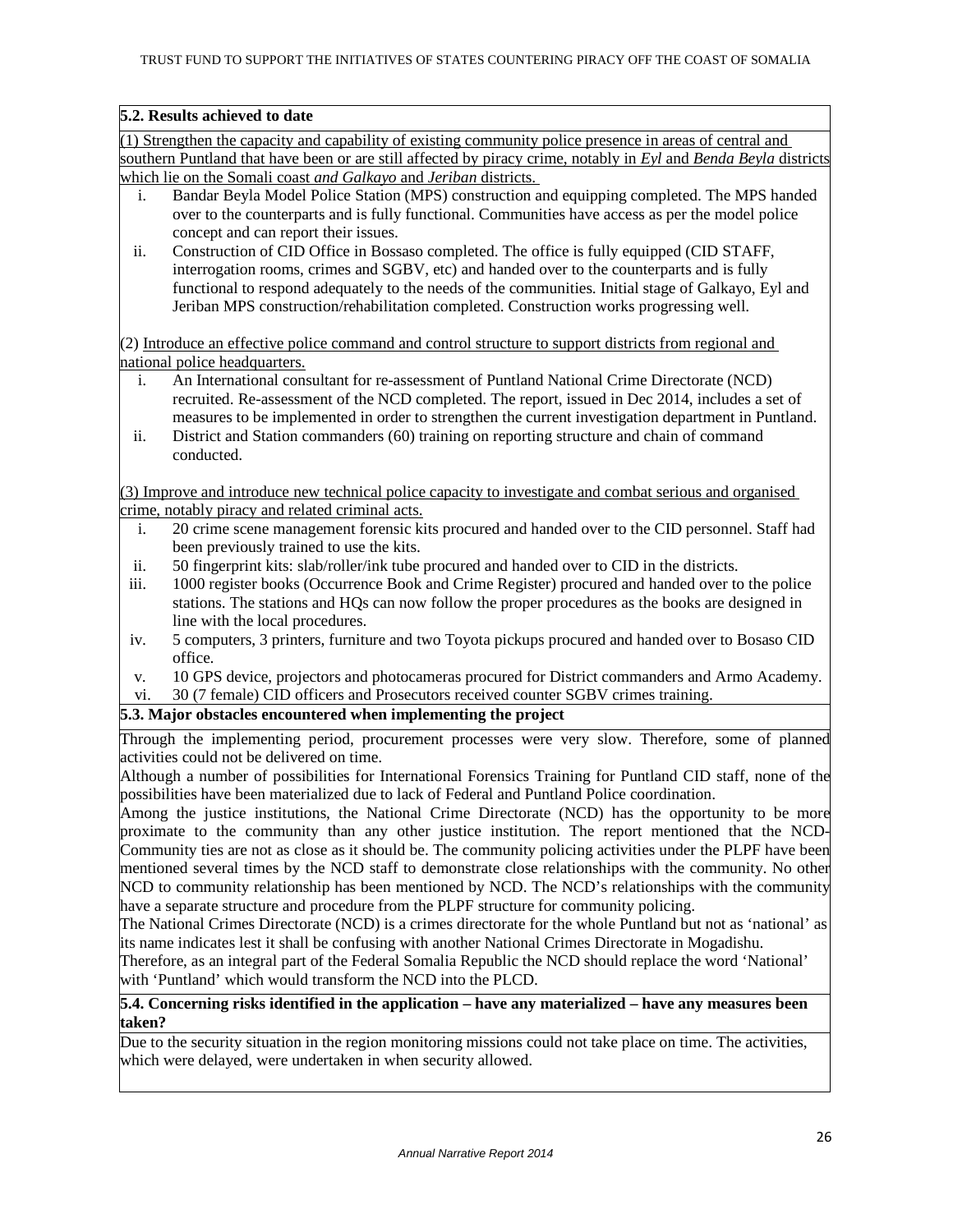#### **5.5 Any health/safety/environment issues? Special measures taken?**

#### Nothing to report

**5.6 Partnerships and cooperation with other organizations formed while implementing the project.**  During the reporting period, the project has been working closely with UNDP's Access to Justice project, in particular with its relationship with the Prosecutor's Office. The objective is to enhance collaboration between police and prosecutors to ensure that the police are able to document their investigations in order to secure successful prosecutions in the courts. In 2014, the Project in cooperation with UNFPA office Garowe, supported to a number of activities related to SGBV crimes prevention and investigation. In 2014 UNFPA experts conducted the advanced training for 30 PLPF CID and Prosecutors (7 female) working in different regions of Puntland. Also, the Project was assisted by UNODC in other training activities. Puntland Research and Development Centre (PDRC) have been engaged to lead development of procedural manuals and materials to enhance capacity of CID.

# **27. PROJECT #47 Piracy Trials Programme: South Central Somalia**

(Joint UNDP and UNODC project - Reporting on UNDP only)

#### **1. Recipient UN Organization**

| <b>Name of UN Organization (Lead)</b> | UNDP (This was a joint proposal with UNDP and UNODC<br>with both agencies responsible for distinct interventions)           |
|---------------------------------------|-----------------------------------------------------------------------------------------------------------------------------|
|                                       | This report relates to UNDP's interventions, which are under<br>Outcome 1: and components of Outputs 1.1, 1.2, 1.5 and 1.6. |

#### **2. Project Information**

| a. Project Number                      | #47                                                                                                                                                                                                                                                     |
|----------------------------------------|---------------------------------------------------------------------------------------------------------------------------------------------------------------------------------------------------------------------------------------------------------|
| <b>b.</b> Project Title                | Piracy Trials Programme: South Central Somalia                                                                                                                                                                                                          |
| <b>C. Project Duration</b>             | 2 years (plus 12 month extension currently requested                                                                                                                                                                                                    |
| d. Project Starting Date               | 1 July 2012                                                                                                                                                                                                                                             |
| e. End Date                            | 31 December 2014 (12 month time extension to December 2015)<br>requested by UNDP; 3 month time extension to March 2015<br>requested by UNODC)                                                                                                           |
| f. Location of Project                 | Somalia                                                                                                                                                                                                                                                 |
| g. Thematic/Focus Area                 | Prosecution, Judiciary                                                                                                                                                                                                                                  |
| h. Primary Project Objective (Summary) | 1. judiciary training (UNDP)<br>2. improvements to Benadir Court in Mogadishu (UNDP)<br>3. introduction of case management systems (UNDP $\&$<br>UNODC)<br>4. mutual legal assistance scheme (UNODC)<br>5. legal frameworks on piracy completed (UNODC) |
|                                        | i. Implementing Partner (s) (if applicable) High Judicial Council; Supreme Court and Ministry of Justice                                                                                                                                                |

#### **3. Time**

| a. Did the project start on time? | No                                                                                                                             |
|-----------------------------------|--------------------------------------------------------------------------------------------------------------------------------|
|                                   | <b>b.</b> Is the planned end date still applicable? No $(12 \text{ month time extension to December } 2015 \text{ requested})$ |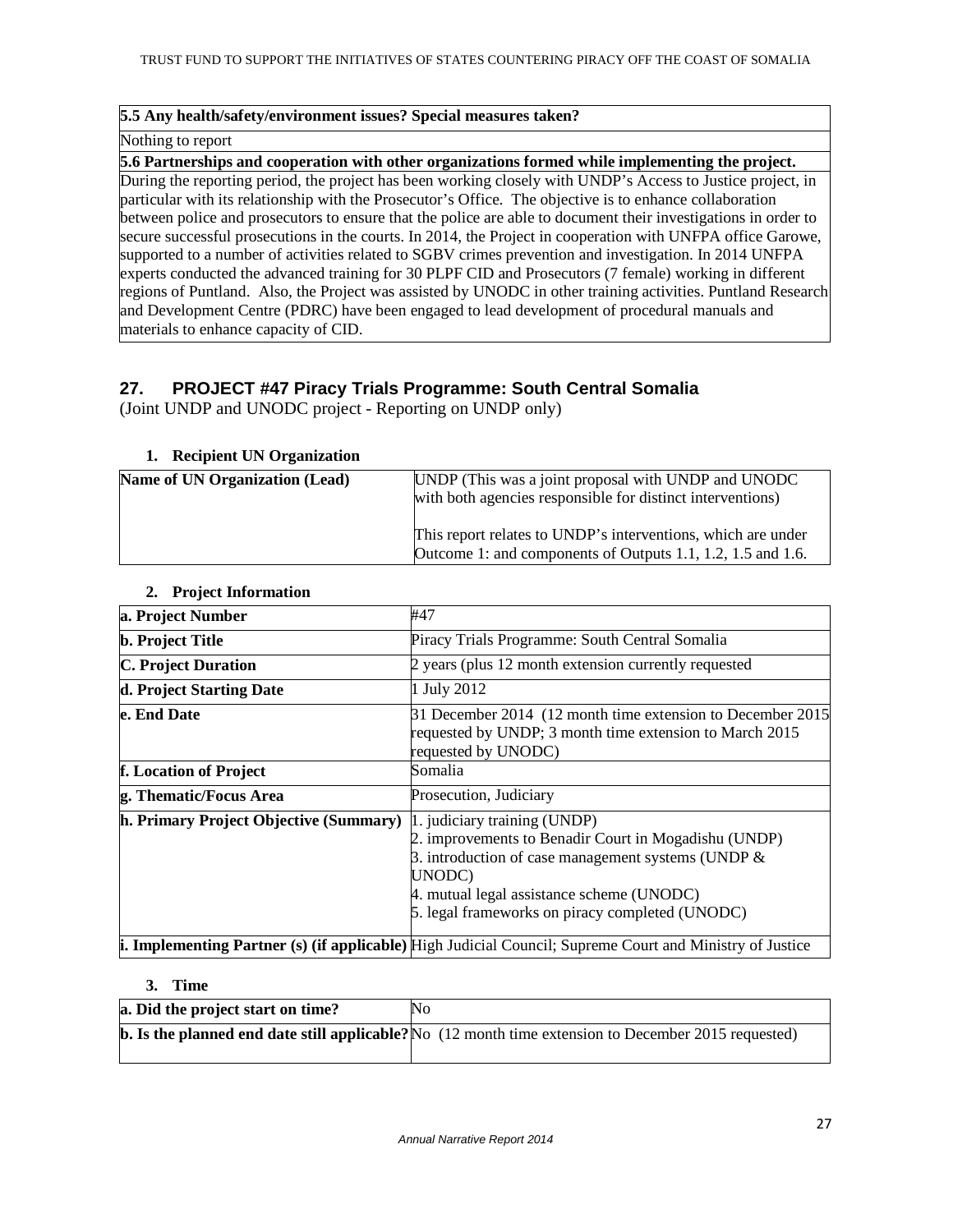| c. Is the project currently on time? | No (Revised work plan submitted as part of 12 month time           |
|--------------------------------------|--------------------------------------------------------------------|
|                                      | extension submission)                                              |
| d. Comments if a-c is negative.      | The original project duration was for during 2013. The project     |
|                                      | is centered on Benadir Court Complex in Mogadishu, which           |
|                                      | houses the country's Supreme and Appeals Courts and the            |
|                                      | Attorney General's Office, and where piracy and other serious      |
|                                      | criminal trials are to be heard. However high levels of insecurity |
|                                      | surrounding the Benadir Court Complex existed throughout           |
|                                      | 2013 including in April 2013 a complex attack on the               |
|                                      | compound. This attack severely impacted planned initiatives. As    |
|                                      | such the request for an extension of the project until 31          |
|                                      | December 2014 was granted at the $15th$ meeting of the Trust       |
|                                      | Fund 13 May 2014.                                                  |
|                                      | Activities did commence in 2014 and also important planning        |
|                                      | and consultations were undertaken for implementation of the        |
|                                      | remaining activities under the project; however they were not      |
|                                      | able to be fully completed in 2014. The Judicial Services          |
|                                      | Commission (JSC) which was the main counterpart for the            |
|                                      | project was established in June 2014 however the                   |
|                                      | Commissioners were not in place during 2014.                       |

#### **4. Financial Information (US\$)**

| a. Overall Budget                                                                                                             | \$1,282,930                                                                                                                          |
|-------------------------------------------------------------------------------------------------------------------------------|--------------------------------------------------------------------------------------------------------------------------------------|
| <b>b. Trust Fund Contribution</b>                                                                                             | \$1,282,930 comprising:<br><b>UNDP \$710,680</b><br>UNODC \$572,250 (note that \$406,400 was returned by UNODC<br>to the Trust Fund) |
| c. Is the overall cost still applicable?                                                                                      | Yes                                                                                                                                  |
| d. Is expenditure currently according to<br>the budget?                                                                       | Yes                                                                                                                                  |
| e. Is the entire financing for the project<br>secured? (for projects that receive<br>bilateral funding in addition to the TF) | Yes                                                                                                                                  |
| f. Comments if c-e is negative                                                                                                | Not applicable                                                                                                                       |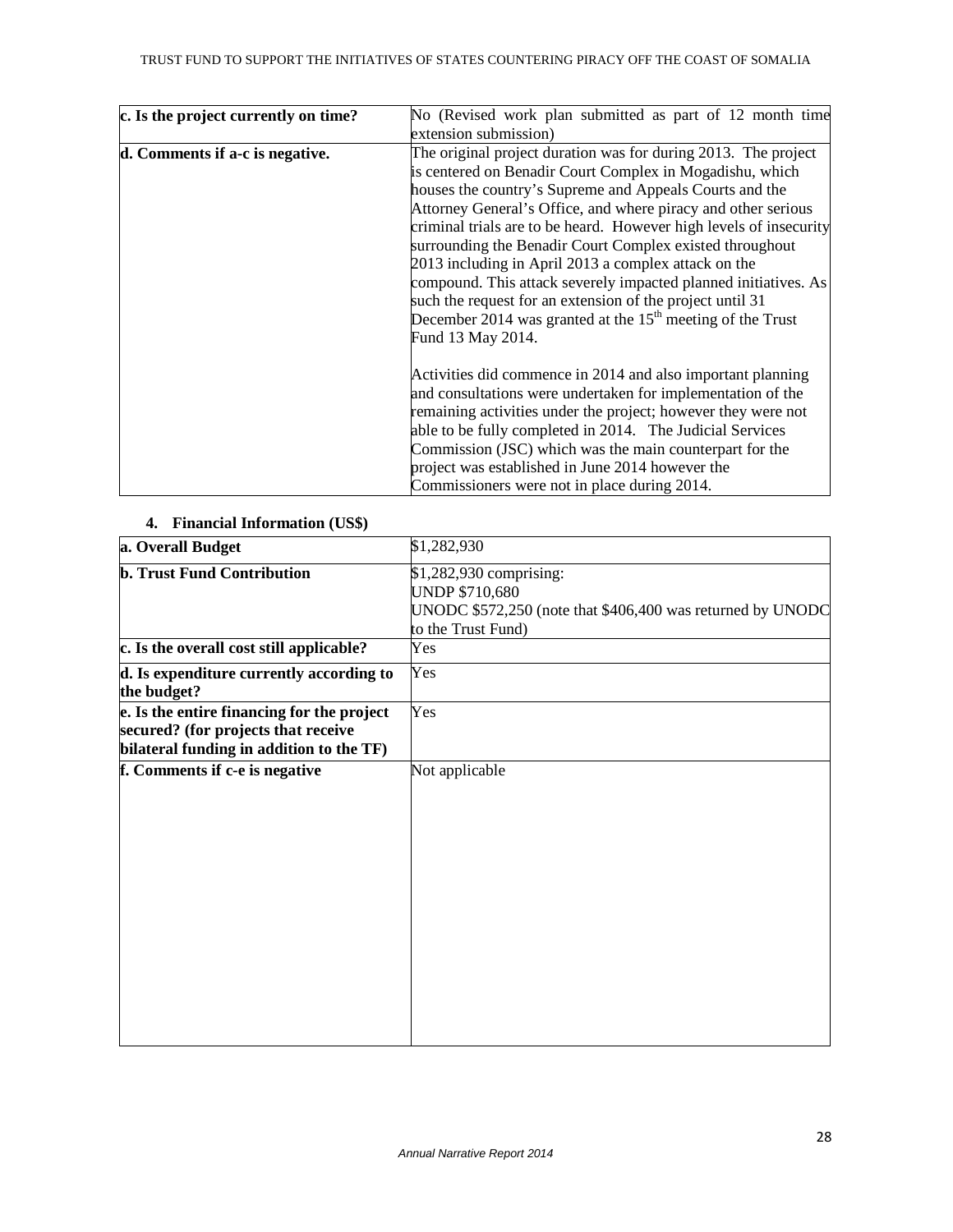### **5. Assessment of implementation and monitoring of project activities**

#### **5.1. Activities carried out in the reporting period**

Output 1.1. 20 Judges, Prosecutors and senior registers have passed a UNDP certified University legal diploma.

- The A2J Project provided support to the Ministry of Justice and Constitutional Affairs (MoJC) with the establishment and operation of the Policy and Legal Drafting Unit which undertook drafting, reviews and or public consultations on ten key priority laws. This included the drafting, consultations and reviews for the Judicial Organizational Law, the Constitutional Court Establishment Law and the Anti-Corruption Commission Establishment Law; with the Judicial Service Commission Law, Citizenship Law, Prison Law and Regulations, and Anti-Money Laundering and Terrorism Financing laws being reviewed; the AGO Establishment Act, Public Notary Act and Judicial Training Institute Establishment Act under drafting.
- The Judicial Service Commission (JSC) Act establishes the JSC which has the responsibility and leadership for the implementation of judicial training.
- Technical and operational support provided to the Attorney General Office (AGO) which has the responsibility for prosecution service.
- The support to the MoJC for the laws and AGO, and the establishment of the JSC, were all important pre-conditions to provide the platform from which the arrangements can be made for the training of the judges, prosecutors and senior registers.

Output 1.2. (Procurement of equipment and vehicles in support of) Case management systems introduced in Priority Courts in Mogadishu.

- Provision of office equipment to the Attorney General Office at Benadir Court Complex.
- Specifications agreed for the procurement of vehicle for judiciary and AG office and also the equipment and furniture.

Output 1.5. The Judicial Service Council's capacity to oversee fair trials of those on trial for serious crimes including piracy is enhanced.

• No activities as Judicial Service Commission not yet appointed.

Output 1.6. Priority Courts adjudicating on piracy cases have facilities and equipment necessary to record proceedings, store and maintain written records and have current versions of the relevant laws.

- Detailed site security survey and assessment and engineering assessment completed for Benadir Court Complex.
- Civil works for rehabilitation and security enhancement for Benadir Court Complex commenced.
- Ten day training for Benadir Court Complex teams comprised of 75 correctional corps, police and AGO personnel on judicial protection and security.
- Security Equipment (search hand wands) purchased for security staff at Benadir Court Complex.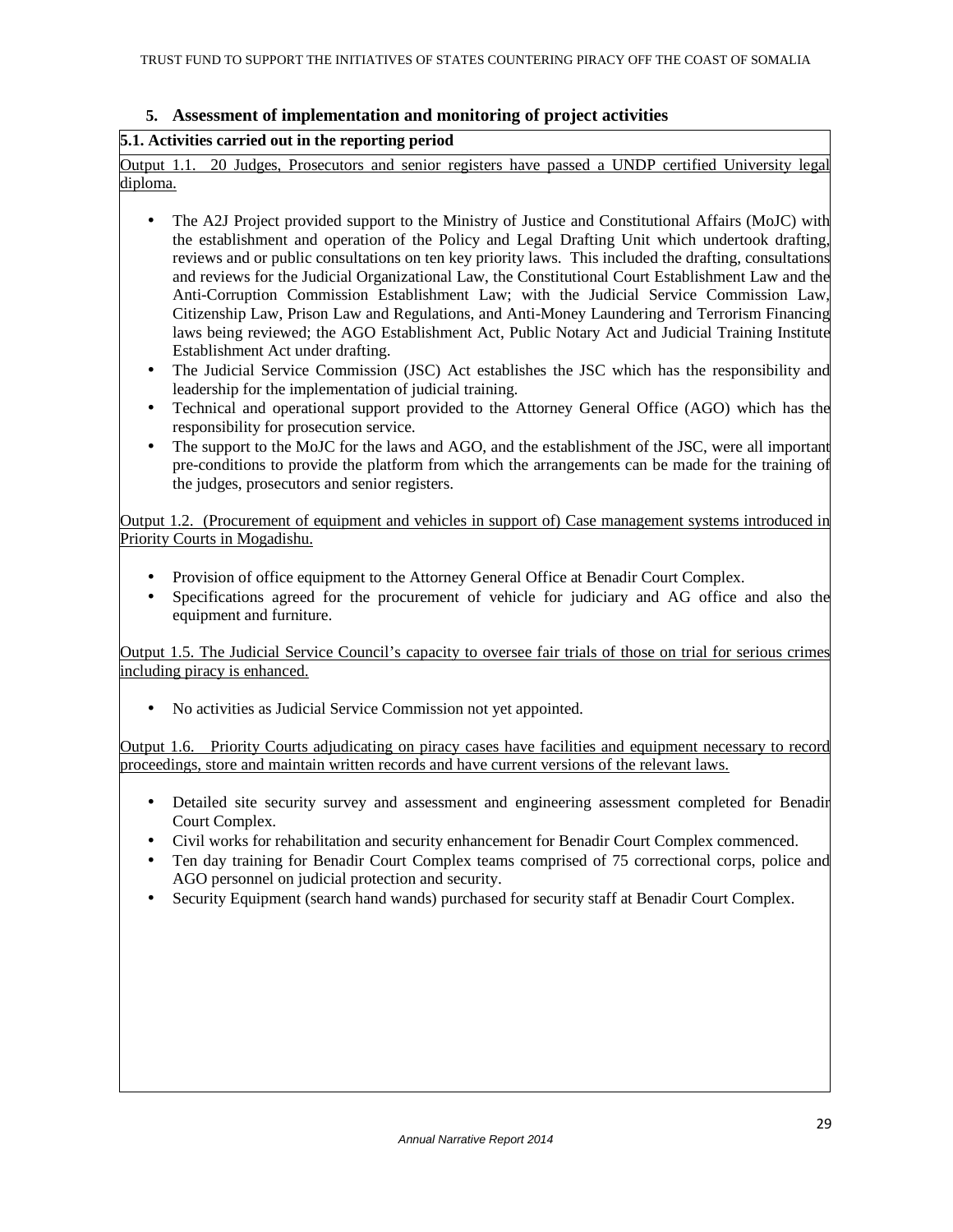#### **5.2. Results achieved to date**

Background

- All support of UNDP Somalia is now fully aligned to the Somali Compact. For Year One of the Somali Compact (2014) significant achievements were made under Peace and State building Goal (PSG) 3 Justice (*Establish independent, accountable and efficient justice institutions capable of addressing the justice needs of the people of Somalia by delivering justice for all*) with the UNDP Somalia Access to Justice (A2J) Project providing comprehensive support to enable such achievements.
- The support planned under Project #47, managed under UNDP's A2J Project, is fully aligned to the Somali Compact PSG 3 Priority 1 (*key priority laws in the legal framework, including on the reorganization of the judiciary, are aligned with the Constitution and international standards*) and Priority 2 (*Justice Institutions start to address the key grievances and injustices of Somali's*). Given these key linkages the results to be achieved under Project #47 will directly contribute towards achieving Peace and State building Goal 3.
- Somali ownership and leadership is one of the key partnership principles in the Somali Compact, and to support this Somali Compact establishes PSG WG's as the mechanism and forum for discussion and coordination of support for each PSG. Throughout 2014 comprehensive planning was undertaken by the PSG 3 WG on Justice to identify priorities in the rule of law sector and planning for implementation, including progressing towards key milestones. The support provided under Project #47 also relates to two particular key milestones under PSG 3 Priority 1 (establishment of the Judicial Service Commission) and Priority 2 (establishment of the Judicial Training Institute).

Output 1.1. 20 Judges, Prosecutors and senior registers have passed a UNDP certified University legal diploma.

- Judicial Service Commission Act passed by Parliament on 30 June 2014. The Judicial Service Commission has the responsibility and leadership for the judicial training and with the Commissioners expected to be appointed in early 2015, then immediate support can be provided through Project #47 to develop the training programme and links to training provider.
- Attorney General's office established and with enhanced capacity to manage the prosecutorial service.

Output 1.2. (Procurement of equipment and vehicles in support of) Case management systems introduced in Priority Courts in Mogadishu.

- Attorney General Office equipped. Initial support provided to the Attorney General Office to enhance its capacity to deal and prosecute piracy cases.
- Agreement reached with stakeholders for equipment and vehicle specifications.

Output 1.5. The Judicial Service Council's capacity to oversee fair trials of those on trial for serious crimes including piracy is enhanced.

• Judicial Service Commission Act passed. The A2J Project is ready to provide support to the Judicial Service Commission in 2015 once the commissioners are appointed. Arrangements were in place in 2014 to provide immediate support to the Judicial Service Commission once it was established.

Output 1.6. Priority Courts adjudicating on piracy cases have facilities and equipment necessary to record proceedings, store and maintain written records and have current versions of the relevant laws.

- Facilities of Benadir Court Complex under refurbished, 22% of work completed, 100% completion expected by May 2015.
- Enhanced capacity of security personnel providing security protection at Benadir Court Complex.

#### **5.3. Major obstacles encountered when implementing the project**

Two key obstacles encountered. First, the security situation at Benadir Court Complex deteriorated in 2013 as a result of the attack in April 2013 and the security environment presented ongoing challenges throughout 2014. Second, the Judicial Service Commission which is the main mandated institution and the responsible party for the implementation of the much of the activities did not become, as had been expected, operational in 2014.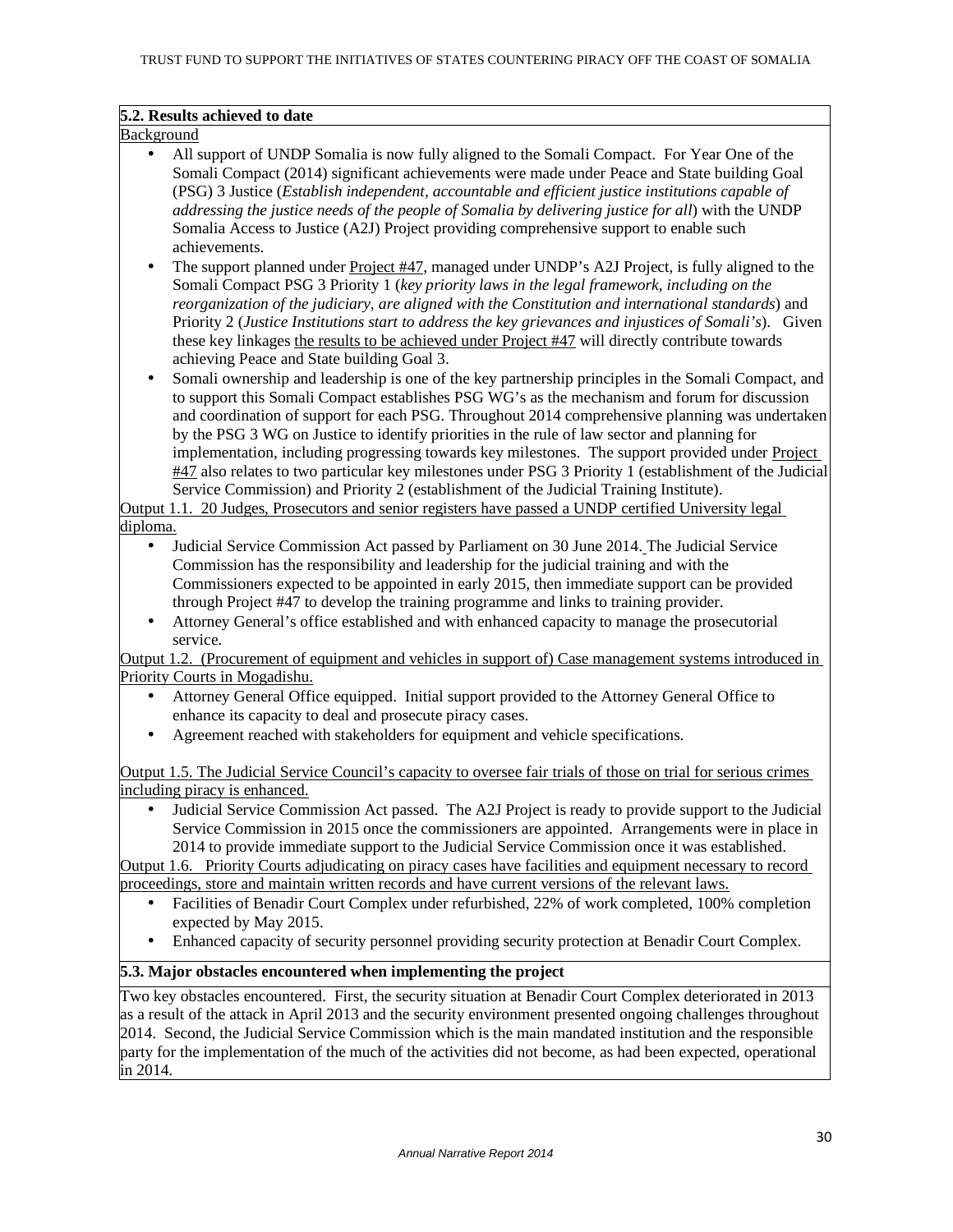#### **5.4. Concerning risks identified in the application – have any materialized – have any measures been taken?**

Two key risks identified in the application have materialized and directly impacted on timely implementation of the UNDP components:

- Risk: Volatile Somali political / governmental environment. In 2014 the appointment of the Judicial Service Commissioners was unable to be achieved by Somali Government for a variety of reasons, and thereby delaying implementation of some activities.
- Mitigation: Government is committed to appoint Judicial Service Commissioners in early 2015 and plans are in place to enable immediate support to be undertaken. UNDP is in a position now to continue noting the increased pace and momentum of the justice reform processes, which notably includes the appointment of new Attorney General who agreed to partnership with the project.
- Risk: Unstable security situation and / or attacks on UNDP or implementing partners. Benadir Regional Court Complex attacked in 2013, and ongoing unstable security situation in 2014 resulted in delays to implementation of some activities.
- Mitigation: There is close monitoring of the security situation and rehabilitation and civil works have commenced to enhance security at Benadir Court Complex. UNDP is however confident the activities can be undertaken and the delivery of the activities remains a priority and is planned to be undertaken in 2015.

#### **5.5 Any health/safety/environment issues? Special measures taken?**

#### None

#### **5.6. Partnerships and cooperation with other organizations formed while implementing the project**

Under the auspices of The Somali Compact 2014 – 2016 that was agreed in September 2013 and the United Nations Somalia Integrated Strategic Framework 2014 – 2016 signed with the Federal Government on 29 October 2014, UNDP is working as part of the UN integrated UN Justice and Corrections team including UNSOM and other UN entities working in the Rule of Law Sector in achieving the Somali Compact Peacebuilding and State-building Goal (PSG) 3 Justice, which identifies the strategic objective of establishing independent and accountable justice institutions capable of addressing the justice needs of the people of Somalia by delivering justice for all. This will include working closely with UNODC during 20

Also during 2014 UNDP entered into partnership arrangements with the MoJC and the Attorney General Office in the provision of advisory, technical and operational support.

# **28. PROJECT #47 Piracy Trials Programme: South Central Somalia**

(Joint UNDP and UNODC project - Reporting on UNODC only)

| 1. Recipient UN Organization          |                                                                                                                     |
|---------------------------------------|---------------------------------------------------------------------------------------------------------------------|
| <b>Name of UN Organization (Lead)</b> | UNODC (This was a joint proposal with UNDP and UNODC)<br>with both agencies responsible for distinct interventions) |
|                                       | This report relates to UNODC's interventions only                                                                   |

# **2. Project Information**

| a. Project Number          |                                                               |
|----------------------------|---------------------------------------------------------------|
| <b>b.</b> Project Title    | Piracy Trials Programme: South Central Somalia                |
| <b>C. Project Duration</b> | 24 months                                                     |
| d. Project Starting Date   | 28 February 2013                                              |
| e. End Date                | 31 March 2015 (extension granted at the $16th$ board meeting) |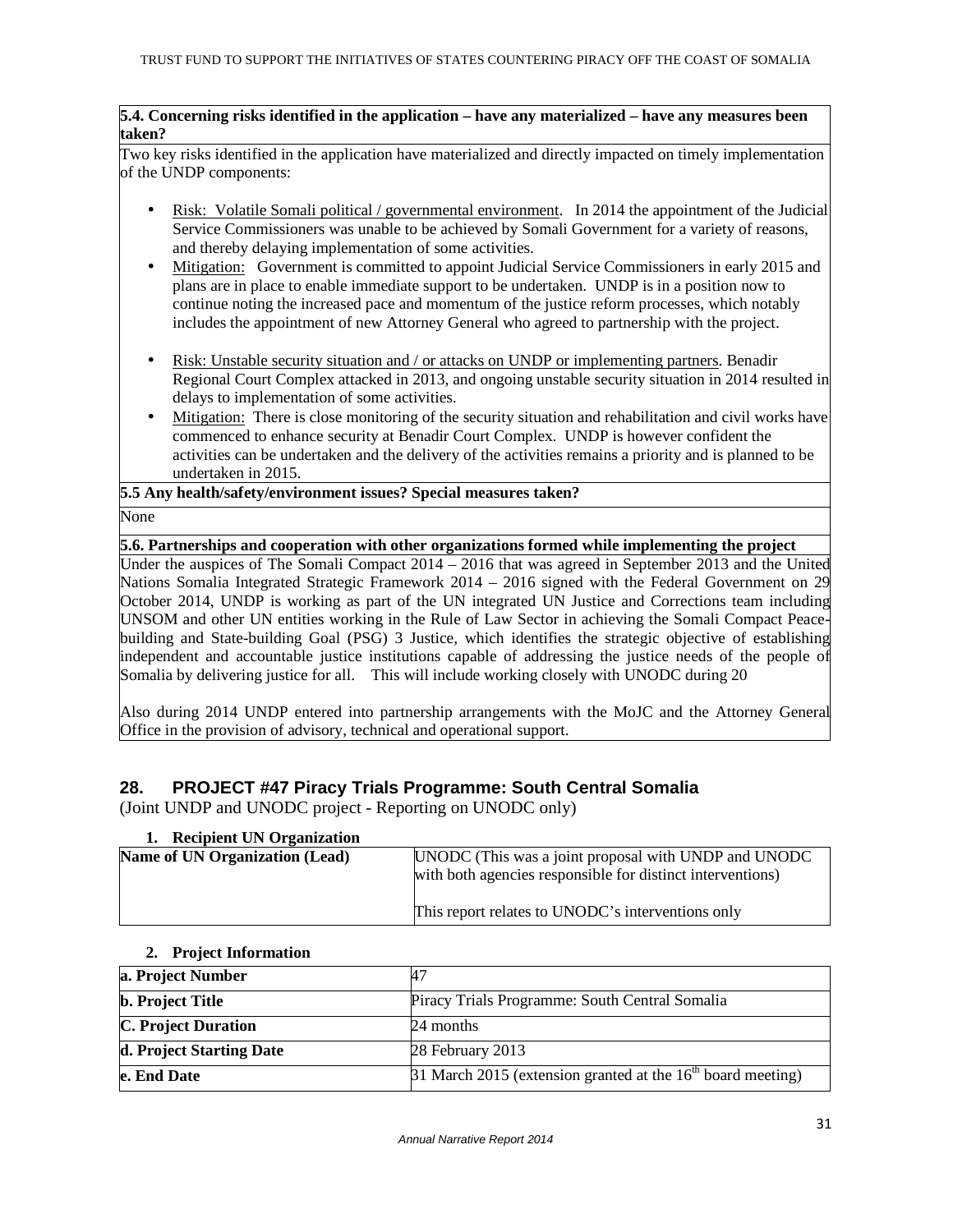| f. Location of Project                                 | South Central Somalia                                                                                                                                                                          |
|--------------------------------------------------------|------------------------------------------------------------------------------------------------------------------------------------------------------------------------------------------------|
| g. Thematic/Focus Area                                 | Prosecution and detention                                                                                                                                                                      |
|                                                        | <b>h. Primary Project Objective (Summary)</b> To deliver a piracy trials programme in Southern Central<br>Somalia through training, the introduction of systems and<br>infrastructure support. |
| <b>i. Implementing Partner (s) (if applicable)</b> Nil |                                                                                                                                                                                                |

#### **3. Time**

| a. Did the project start on time?    | Yes                                                                                                               |
|--------------------------------------|-------------------------------------------------------------------------------------------------------------------|
|                                      | <b>b.</b> Is the planned end date still applicable? No. An extension was granted at the $16th TF$ board meeting). |
| c. Is the project currently on time? | Yes                                                                                                               |
| d. Comments if a-c is negative.      | N/A                                                                                                               |

#### **4. Financial Information (US\$)**

| a. Overall Budget                                                                                                             | 1,282,930                                                                                                                                                                                                                                                                                                |
|-------------------------------------------------------------------------------------------------------------------------------|----------------------------------------------------------------------------------------------------------------------------------------------------------------------------------------------------------------------------------------------------------------------------------------------------------|
| <b>b. Trust Fund Contribution</b>                                                                                             | 1,282,930                                                                                                                                                                                                                                                                                                |
| c. Is the overall cost still applicable?                                                                                      | No. See (f) below. \$406,400 has been returned to the Trust Fund<br>in 2014. The overall budget of the project was at \$876,530 in<br>2014. In addition, UNODC returned \$85,700 bringing the<br>overall budget to \$790,830.                                                                            |
| d. Is expenditure currently according to<br>the budget?                                                                       | Yes                                                                                                                                                                                                                                                                                                      |
| e. Is the entire financing for the project<br>secured? (for projects that receive<br>bilateral funding in addition to the TF) | Yes                                                                                                                                                                                                                                                                                                      |
| f. Comments if c-e is negative                                                                                                | Some funds awarded to UNODC for the implementation of<br>Outputs 1.2 (on case management) and Outputs 1.3 and 1.4 (on<br>mutual legal assistance) have been returned to the Trust Fund in<br>2014. In 2015 An additional \$87,500 has been returned in<br>relation to output 2.1 (key legal frameworks). |

#### **5. Assessment of implementation and monitoring of project activities**

#### **5.1. Activities carried out in the reporting period**

Funds related to Outputs 1.2 (on case management) and Outputs 1.3 and 1.4 (on mutual legal assistance) have been returned. In 2013, UNODC reassessed the mode of implementation of Output 2.1. In relation to the implementation of output 2.1 an assessment of the legal framework in place in South Somalia to combat piracy and wider maritime crime has been completed in early 2015. The assessment will serve as a basis to engage in discussions with national authorities to promote the adoption of stronger laws and regulations on the topic. The remaining funds related to the implementation of output 2.1 have been returned, see 5.3 below.

# **5.2. Results achieved to date**

Assessment of piracy and maritime crime laws and regulations carried out.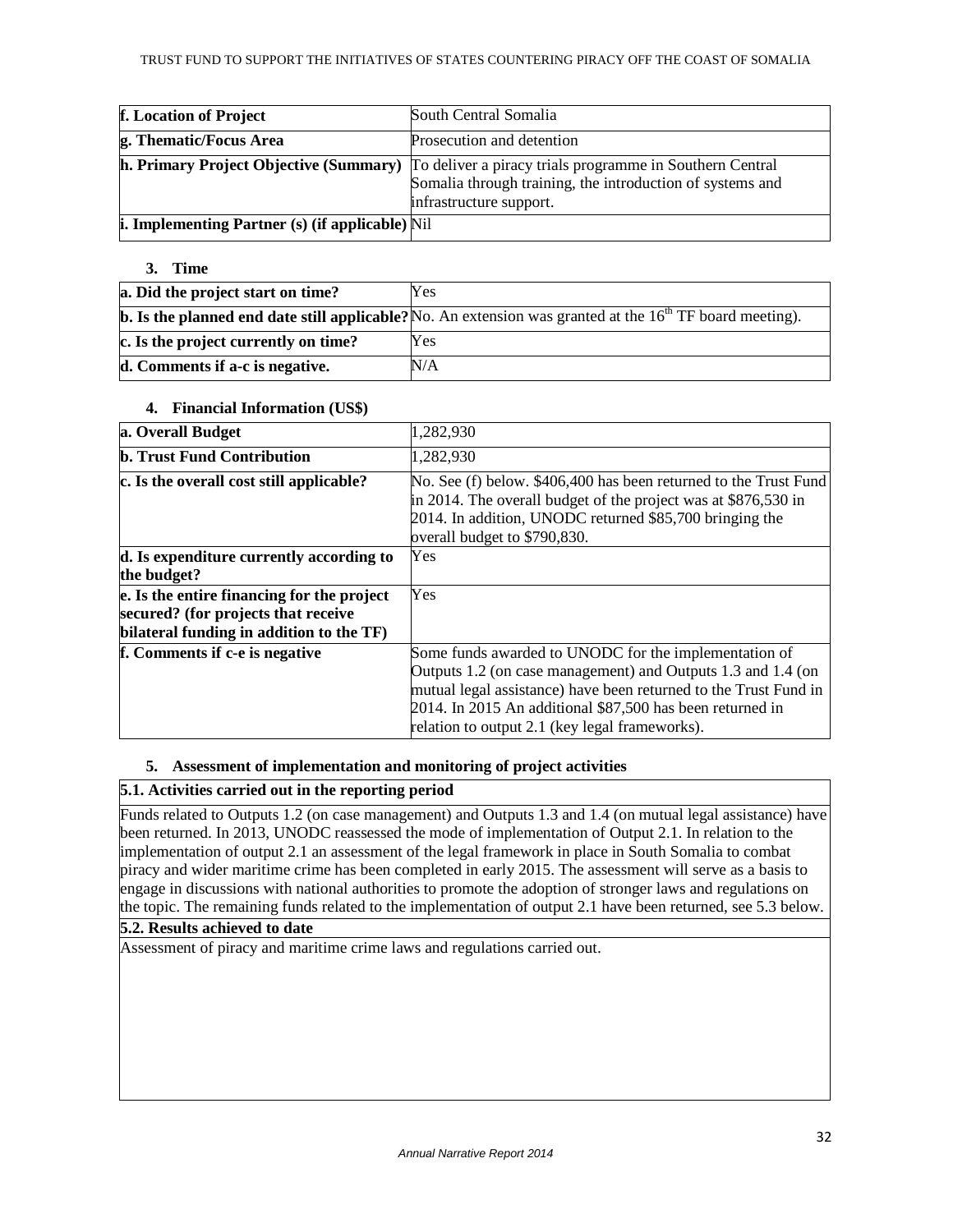#### **5.3. Major obstacles encountered when implementing the project**

On April 14 2013, Al-Shabaab carried out coordinated terrorist attacks against the Benadir Court Complex. The attacks resulted in a significant loss of life, including a number of key members of the Somali judiciary and legal community, and left much of the Complex's infrastructure unusable. High levels of insecurity in the area surrounding the Court Complex persisted throughout 2013, preventing UN officials from working at the site. UNODC determined that this insecurity made it unfeasible to implement Outputs 1.2 (on case management) and Outputs 1.3 and 1.4 (on mutual legal assistance). The associated funds have been returned to the Trust Fund. For similar reasons and in view of an unchanged security situation part of the funds related to the implementation of output 2.1 have been returned in early 2015.

**5.4. Concerning risks identified in the application – have any materialized – have any measures been taken?** 

Yes. Some activities that have been deemed unsafe or unfeasible to implement in the current environment of instability have been cancelled. The location of other activities, such as those under Output 2.1 (the development of legal frameworks related to piracy prosecutions), are to be implemented outside of Mogadishu. Still not all the funds related to output 2.1 have been implemented and therefore returned to the Trust Fund.

## **5.5 Any health/safety/environment issues? Special measures taken?**

No

**5.6. Partnerships and cooperation with other organizations formed while implementing the project**  Nil

#### **29. PROJECT #49 Support to transfer flights from Seychelles to "Somaliland" and Puntland**

#### **1. Recipient UN Organization**

| <b>Name of UN Organization (Lead)</b> | <b>UNODC</b> |
|---------------------------------------|--------------|
|---------------------------------------|--------------|

#### **2. Project Information**

| a. Project Number                                                 | 49                                                                          |
|-------------------------------------------------------------------|-----------------------------------------------------------------------------|
| <b>b.</b> Project Title                                           | Support to transfer flights from Seychelles to "Somaliland" and<br>Puntland |
| <b>C. Project Duration</b>                                        | 36 months (initially 12 months)                                             |
| d. Project Starting Date                                          | December 2012                                                               |
| e. End Date                                                       | December 2014 ( $12 + 12$ month extensions requested)                       |
| f. Location of Project                                            | Seychelles                                                                  |
| g. Thematic/Focus Area                                            | Prosecution and detention                                                   |
| h. Primary Project Objective (Summary)                            | Support transfers of convicted pirates from Seychelles to                   |
|                                                                   | "Somaliland" and Puntland                                                   |
| <b>i.</b> Implementing Partner $(s)$ (if applicable) $\text{Nil}$ |                                                                             |

#### **3. Time**

| a. Did the project start on time?    | Yes                                                                                                              |
|--------------------------------------|------------------------------------------------------------------------------------------------------------------|
|                                      | <b>b.</b> Is the planned end date still applicable? No. Two extensions of 12 months each have been requested and |
|                                      | granted.                                                                                                         |
| c. Is the project currently on time? | As above                                                                                                         |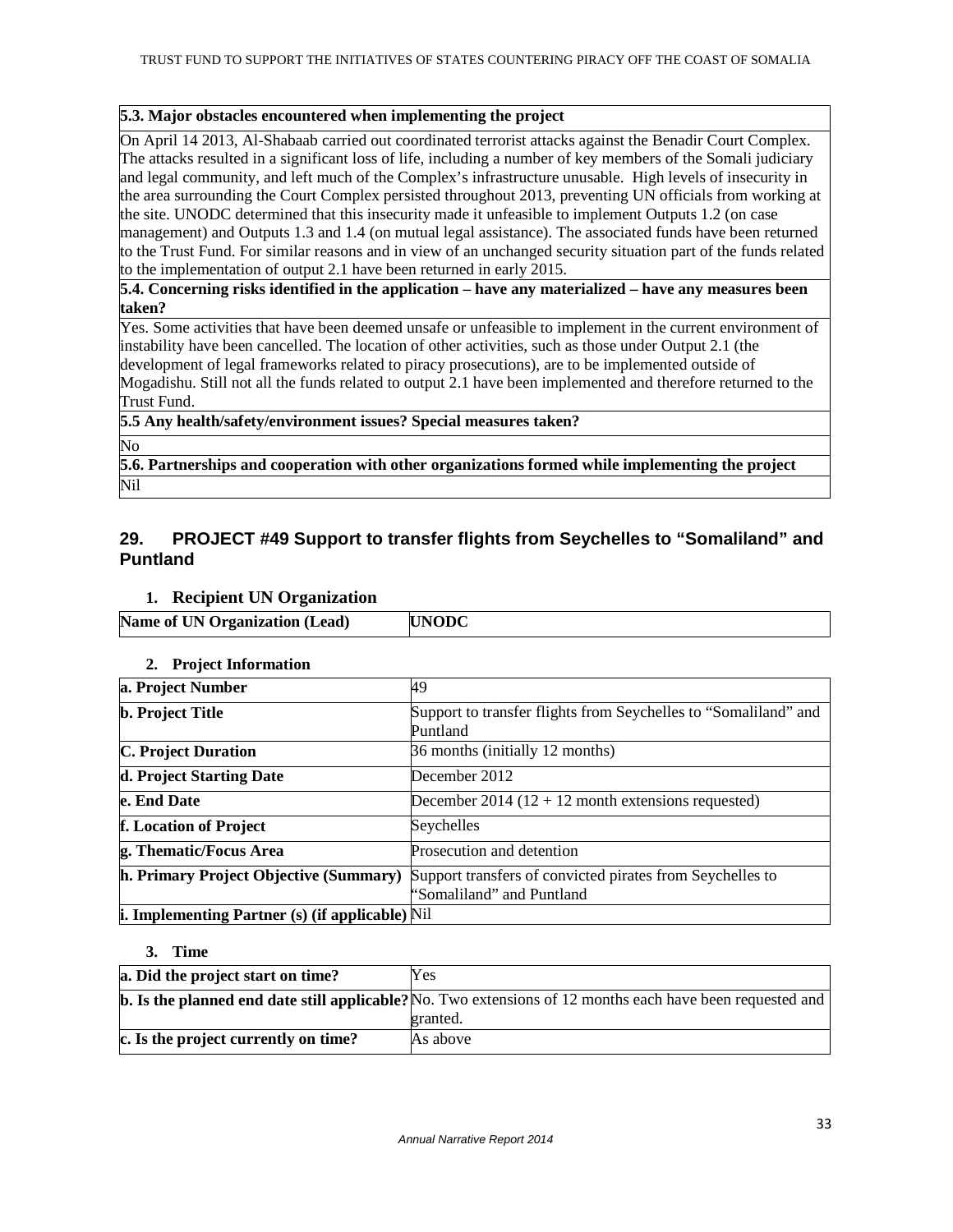| d. Comments if a-c is negative. | Because of delays in receiving funding, the full amount awarded    |
|---------------------------------|--------------------------------------------------------------------|
|                                 | was not able to be allocated to repatriation funds in the timeline |
|                                 | envisioned. An extension was therefore requested and granted to    |
|                                 | enable flights to be funded in 2014. A further extension due to    |
|                                 | the lack of delivery of judgments in 2014 has been requested and   |
|                                 | granted.                                                           |

#### **4. Financial Information (US\$)**

| a. Overall Budget                                                                                                             | 353,100 |
|-------------------------------------------------------------------------------------------------------------------------------|---------|
| <b>b. Trust Fund Contribution</b>                                                                                             | 353,100 |
| c. Is the overall cost still applicable?                                                                                      | Yes     |
| d. Is expenditure currently according to<br>the budget?                                                                       | Yes     |
| e. Is the entire financing for the project<br>secured? (for projects that receive<br>bilateral funding in addition to the TF) | Yes     |
| f. Comments if c-e is negative                                                                                                | n/a     |

#### **5. Assessment of implementation and monitoring of project activities**

#### **5.1. Activities carried out in the reporting period**

The lack of final judgments being delivered in 2014 also led to requesting another extension. An extension through 2015 was therefore requested for the funds that remained unused in 2013 and 2014, to support further transfer flights, including from Mauritius as a final judgment is due to be delivered soon.

# **5.2. Results achieved to date**

In the reporting period no transfers have been funded under this project. It is expected that transfers from Mauritius and Seychelles will be organized in the course of 2015.

## **5.3. Major obstacles encountered when implementing the project**

Lack of final judgments in 2015. An extension for the unused funds had been requested and granted.

**5.4. Concerning risks identified in the application – have any materialized – have any measures been taken?** 

No

**5.5 Any health/safety/environment issues? Special measures taken?** 

No

**5.6. Partnerships and cooperation with other organizations formed while implementing the project**  Nil

# **30. PROJECT #50 (closed) Support to Maritime Law Enforcement in Somalia**

#### **1. Recipient UN Organization**

| Name of UN Organization (Lead) | <b>UNODC</b> and <b>IMO</b> |
|--------------------------------|-----------------------------|

#### **2. Project Information**

| a. Project Number       |                                                |
|-------------------------|------------------------------------------------|
| <b>b.</b> Project Title | Support to Maritime Law Enforcement in Somalia |
| C. Project Duration     | 24 months                                      |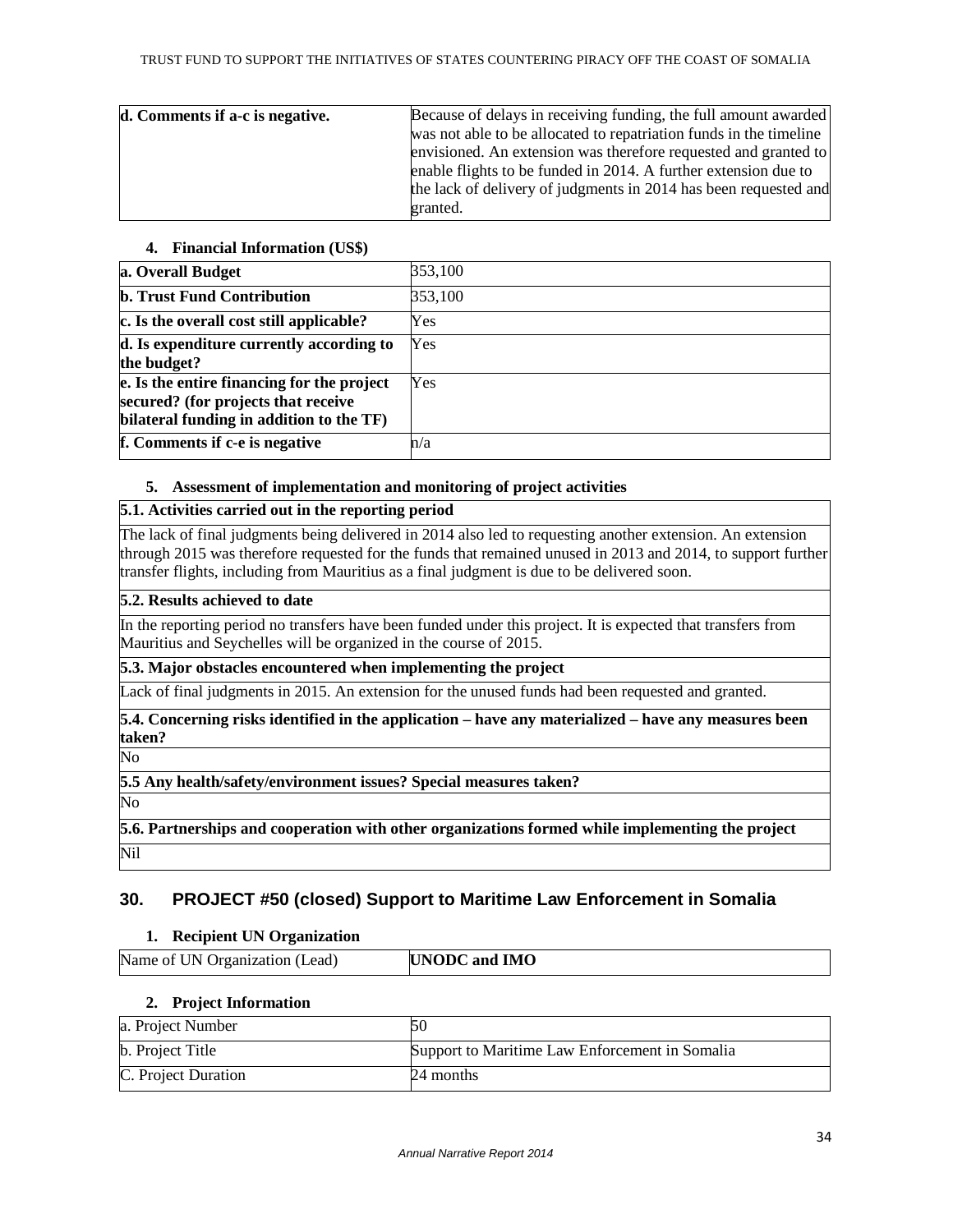| d. Project Starting Date                    | January 2013                                                                                                                                                                                                         |
|---------------------------------------------|----------------------------------------------------------------------------------------------------------------------------------------------------------------------------------------------------------------------|
| e. End Date                                 | December 2014 - completed                                                                                                                                                                                            |
| f. Location of Project                      | Somalia                                                                                                                                                                                                              |
| g. Thematic/Focus Area                      | Legal and law enforcement support                                                                                                                                                                                    |
| h. Primary Project Objective (Summary)      | Support the different regions in Somalia with capability and<br>capacity building of maritime law enforcement officials,<br>including development of maritime laws and implementation of<br><b>Maritime Strategy</b> |
| i. Implementing Partner (s) (if applicable) | <b>UNSOM</b>                                                                                                                                                                                                         |

#### **3. Time**

| a. Did the project start on time?            | Yes |
|----------------------------------------------|-----|
| b. Is the planned end date still applicable? | Yes |
| c. Is the project currently on time?         | Yes |
| d. Comments if a-c is negative.              | N/A |

#### **4. Financial Information (US\$)**

| a. Overall Budget                                                                                                             | 2,072,569 |
|-------------------------------------------------------------------------------------------------------------------------------|-----------|
| <b>b.</b> Trust Fund Contribution                                                                                             | 300,000   |
| c. Is the overall cost still applicable?                                                                                      | Yes       |
| d. Is expenditure currently according to the<br>budget?                                                                       | Yes       |
| e. Is the entire financing for the project<br>secured? (for projects that receive bilateral<br>funding in addition to the TF) | Yes       |
| f. Comments if c-e is negative                                                                                                | NΑ        |

#### **5. Assessment of implementation and monitoring of project activities**

#### **5.1. Activities carried out in the reporting period**

The implementation of the IMO aspects of this project was completed with a workshop in November 2014. It has identified further work that IMO is contemplating under its Technical Cooperation Programme. The Somalia Maritime Resources and Security Strategy is developed and approved. The relevant maritime laws have been reviewed and assistance provided to draft new laws, where required. Several workshops have been conducted for the relevant Somali regions, and a lot of progress has been achieved.

#### **5.2. Results achieved to date**

Outcome 1: Maritime Strategy in place

- − UNODC has assisted the Somalis in developing their Somalia Maritime Resource and Security Strategy, which has been approved and is being implemented with the assistance of the international community, including international agencies such as UNODC.
- − A Joint Maritime Authority has been established in the relevant Somali regions
- Ministerial leads for Maritime Law Enforcement authorities have been established and support is currently being divided and resourced among international organizations
- − UNODC/IMO have assisted the Somalis in reviewing existing maritime legislation and supported the drafting of amended and new legislation in line with the Maritime Strategy
- Advice and guidance have been provided and legislation identified for the Somali EEZ claim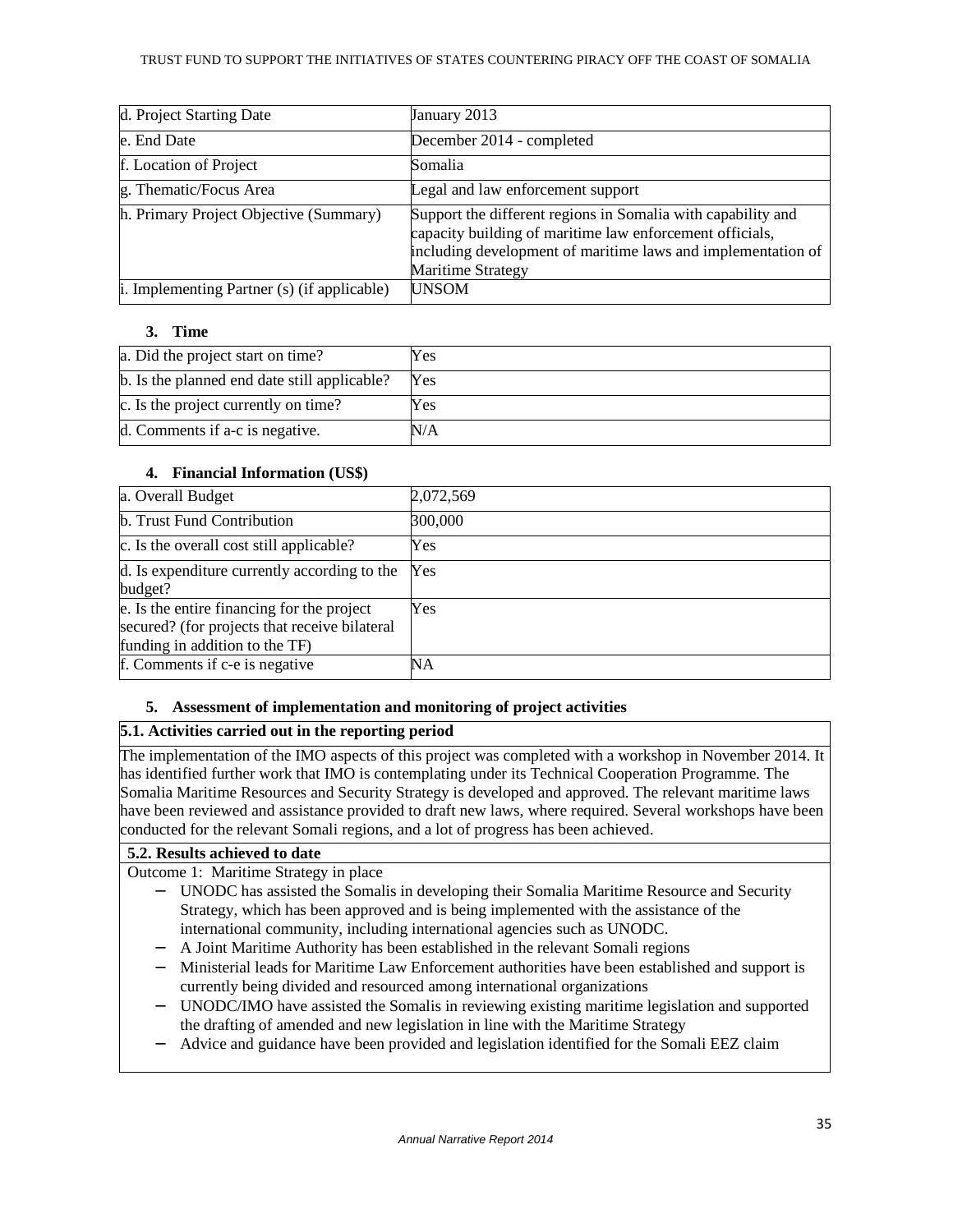Outcome 2: Maritime Law Enforcement operations developed

- − Somali maritime law enforcement entities have attended UNODC/IMO organized trainings and workshops, in cooperation with EUCAP NESTOR
- The implementation of this activity is focused upon ensuring that the necessary laws to underpin Somali maritime policing are in place, focusing on 2 main issues: the need to regain momentum in relation to clarifying, once and for all, the Somali EEZ issue; and the need to finalize the implementation of the Maritime Police / Coast Guard Establishment Law, which was drafted during a meeting in Djibouti in November 2013, and elaborated on in Addis, in March 2014.

#### **5.3. Major obstacles encountered when implementing the project**

Nil

**5.4. Concerning risks identified in the application – have any materialized – have any measures been taken?** 

No

**5.5 Any health/safety/environment issues? Special measures taken?** 

No

**5.6. Partnerships and cooperation with other organizations formed while implementing the project**  Kenya Maritime Authority and South African Maritime Safety Agency provided experts to assist with one of IMO's workshops and were keen to remain engaged with developing a maritime Administration in Somalia.

# **31. PROJECT #53 (closed) Improving conditions in Kenyan prisons**

#### **1. Recipient UN Organization**

| Name of UN Organization (Lead) | $\Lambda$ NODC |
|--------------------------------|----------------|
|                                |                |

#### **2. Project Information**

| a. Project Number                                                                    | 53                                             |
|--------------------------------------------------------------------------------------|------------------------------------------------|
| <b>b.</b> Project Title                                                              | Improving conditions in Kenyan prisons         |
| <b>C. Project Duration</b>                                                           | 12 months                                      |
| d. Project Starting Date                                                             | April 2013                                     |
| e. End Date                                                                          | April 2014 – Extension granted to $31/12/2014$ |
| f. Location of Project                                                               | Kenya                                          |
| g. Thematic/Focus Area                                                               | Prosecution and detention                      |
| <b>h. Primary Project Objective (Summary)</b> Improving conditions in Kenyan prisons |                                                |
| <b>i.</b> Implementing Partner $(s)$ (if applicable) Nil                             |                                                |

#### **3. Time**

| a. Did the project start on time?    | Yes                                                                                                              |
|--------------------------------------|------------------------------------------------------------------------------------------------------------------|
|                                      | <b>b.</b> Is the planned end date still applicable? No. An extension of 8 months has been requested and granted. |
| c. Is the project currently on time? | Project is now closed                                                                                            |
| d. Comments if a-c is negative.      | Nil.                                                                                                             |

#### **4. Financial Information (US\$)**

| a. Overall Budget                 | 251,450 |
|-----------------------------------|---------|
| <b>b. Trust Fund Contribution</b> | 251,450 |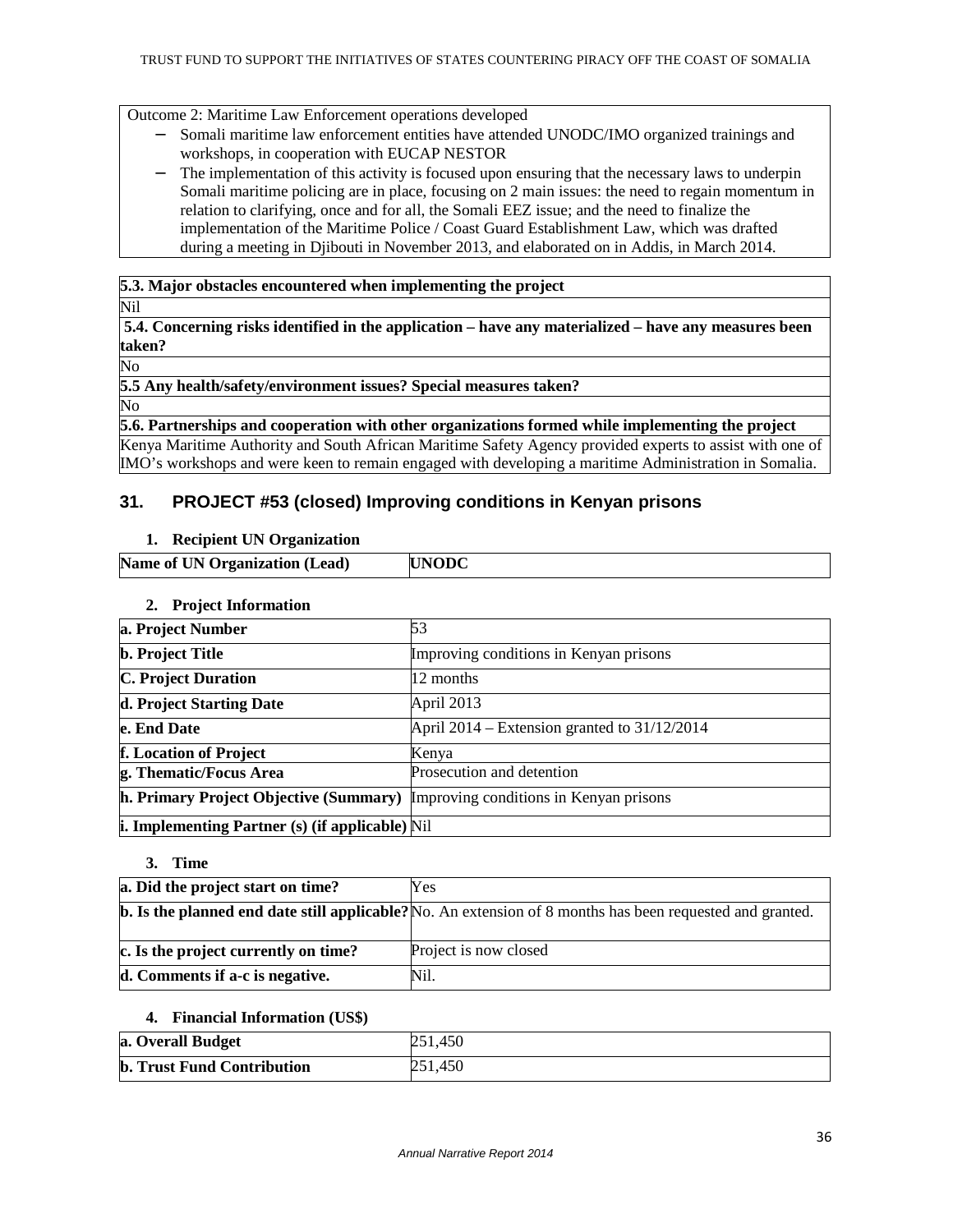| c. Is the overall cost still applicable?                                                                                      | Yes |
|-------------------------------------------------------------------------------------------------------------------------------|-----|
|                                                                                                                               |     |
| d. Is expenditure currently according to<br>the budget?                                                                       | Yes |
| e. Is the entire financing for the project<br>secured? (for projects that receive<br>bilateral funding in addition to the TF) | Yes |
| f. Comments if c-e is negative                                                                                                | Nil |

## **5. Assessment of implementation and monitoring of project activities**

## **5.1. Activities carried out in the reporting period**

In the reporting period, plans for improvements and implementation were agreed with 4 Kenya prisons: Nyeri, Nakuru, Naivasha and Manyani. UNODC engineer worked with prison engineers and managers to detail materials required for the identified improvements, to be carried out through vocational training programmes for prisoners.

All materials were procured and delivered to Manyani and Nyeri, Nakuru and Naivasha prisons. UNODC prison experts and programme coordinators continue to maintain regular contact with the prisons (including site visits) to ensure proper implementation of planned improvements which will carry on in 2015. The project is now operationally closed.

## **5.2. Results achieved to date**

Plans for improvements and implementation have been agreed. Materials have been delivered to four beneficiary prisons where renovation and construction works have commenced. Works will be carried out by prisoners volunteering to participate in skill-building vocational training programmes in construction, carpentry and welding, under the supervision of prison engineers and trainers. Vocational activities will carry on in 2015, but all funds have been obligated and spent.

## **5.3. Major obstacles encountered when implementing the project**

None

**5.4. Concerning risks identified in the application – have any materialized – have any measures been taken?** 

No

**5.5 Any health/safety/environment issues? Special measures taken?** 

No

**5.6. Partnerships and cooperation with other organizations formed while implementing the project**  Nil

## **32. PROJECT #54 Vocational training for prisoner rehabilitation and at-risk youth in Somalia**

## **1. Recipient UN Organization**

| <b>Name of UN Organization (Lead)</b> | <b>INODC</b> |
|---------------------------------------|--------------|
|                                       |              |

## **2. Project Information**

| a. Project Number       | 054                                                               |
|-------------------------|-------------------------------------------------------------------|
| <b>b.</b> Project Title | Vocational training for prisoner rehabilitation and at-risk youth |
|                         | in Somalia                                                        |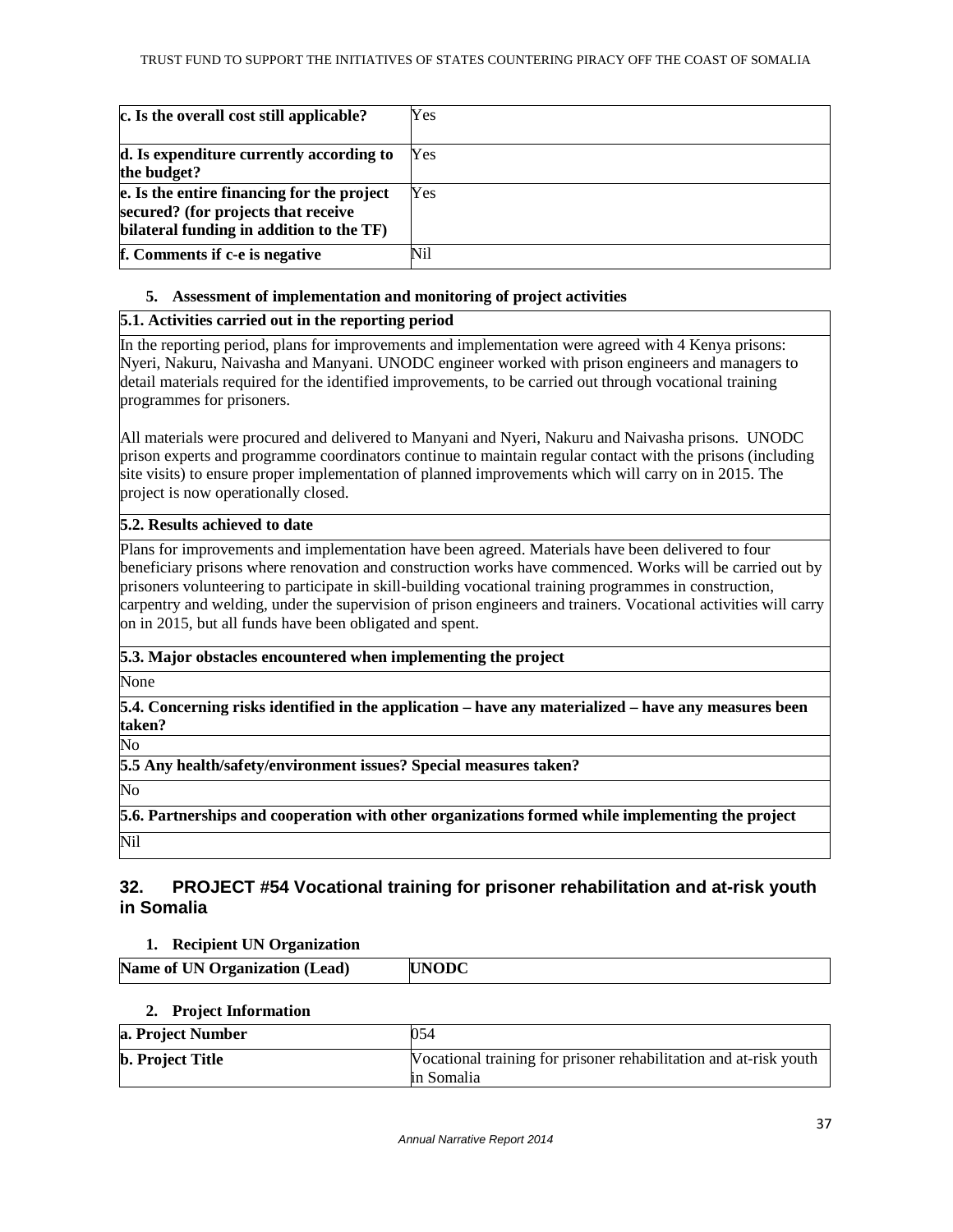| <b>C. Project Duration</b>                             | 24 months                                                                                                                                                                                                                                             |
|--------------------------------------------------------|-------------------------------------------------------------------------------------------------------------------------------------------------------------------------------------------------------------------------------------------------------|
| d. Project Starting Date                               | 1 July 2013                                                                                                                                                                                                                                           |
| e. End Date                                            | 30 June 2015                                                                                                                                                                                                                                          |
| f. Location of Project                                 | Somalia, (Puntland and ""Somaliland"")                                                                                                                                                                                                                |
| g. Thematic/Focus Area                                 | Prevention, treatment and reintegration, and alternative<br>development                                                                                                                                                                               |
| h. Primary Project Objective (Summary)                 | To equip detainees and at-risk youth in Somalia with skills<br>employable in gainful, lawful livelihoods, deterring their<br>involvement in piracy or other forms of criminality and<br>contributing to the economic development of their communities |
| <b>i. Implementing Partner (s) (if applicable)</b> Nil |                                                                                                                                                                                                                                                       |

### **3. Time**

| a. Did the project start on time?                       | Yes                                                              |
|---------------------------------------------------------|------------------------------------------------------------------|
| <b>b.</b> Is the planned end date still applicable? Yes |                                                                  |
| c. Is the project currently on time?                    | No                                                               |
| d. Comments if a-c is negative.                         | There were delays due to: high staff turnover; inappropriateness |
|                                                         | of facilities for refurbishment assigned by the Government of    |
|                                                         | Somalia and procurement. A three-month extension of the          |
|                                                         | project end date to 30 September 2015 will be requested.         |

## **4. Financial Information (US\$)**

| a. Overall Budget                          | 593,850                                              |
|--------------------------------------------|------------------------------------------------------|
| <b>b. Trust Fund Contribution</b>          | 593,850                                              |
| c. Is the overall cost still applicable?   | Yes                                                  |
| d. Is expenditure currently according to   | Yes                                                  |
| the budget?                                |                                                      |
| e. Is the entire financing for the project | Yes. This project did not receive bilateral funding. |
| secured? (for projects that receive        |                                                      |
| bilateral funding in addition to the TF)   |                                                      |
| f. Comments if c-e is negative             | NΑ                                                   |

## **5. Assessment of implementation and monitoring of project activities**

## **5.1. Activities carried out in the reporting period**

Training was provided to 60 youth at risk in Bosaso by the Bosaso Vocational Training Center from March to June 2014. They were trained in the following skills: carpentry (9), electrical works (13), automechanics (14), plumbing (12) and tailoring (12). Vocational tools were provided to all 60 youth at risk in Bosaso together with certificates of course completion at a graduation ceremony attended by the representative of the Mayor of Bosaso and the Minister of Ports and Counter-Piracy. A questionnaire was administered to the graduates six months after the training to ascertain whether the training was useful in order to achieve job placement. Monitoring of job placement of graduates is ongoing.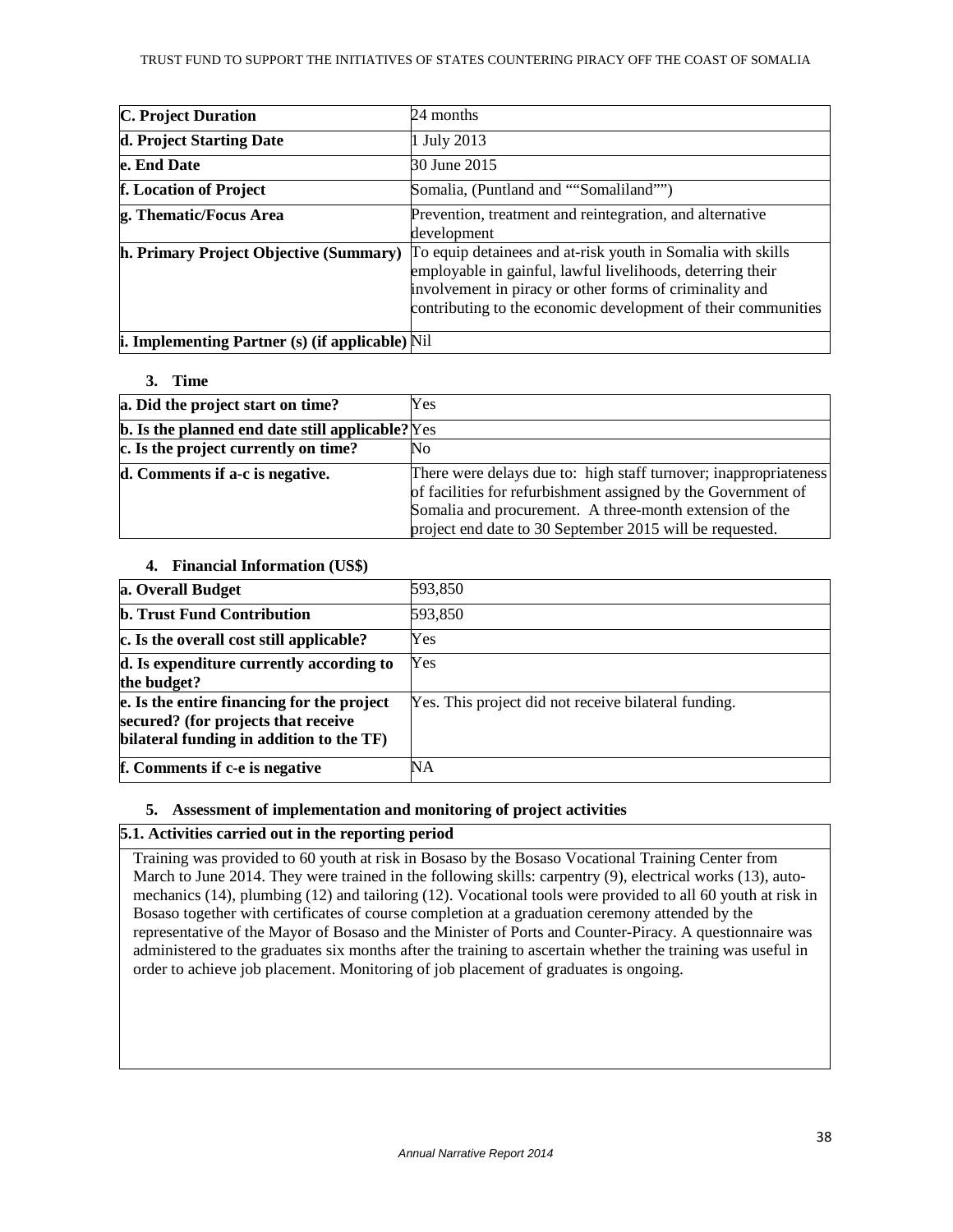Terms of reference for training of additional 60 youth in Bosaso and 60 youth in Berbera, as well as for 60 detainees in Berbera prison were prepared and submitted for procurement of vocational training institutes. Vocational training of 60 at-risk youth in Berbera was initiated and a bid was advertised. UNODC made site visits to potential vocational training institutes in Berbera to assess their capacity and professionalism. "Somaliland" youth organizations (such as SONYO) were consulted on the TORs and the necessity of the training.

During the UNODC mission to "Somaliland" in October 2014, vocational training for prisoners in Berbera was discussed in detail both with the Prison Commissioner of "Somaliland" and the Prison Commander of Berbera. Terms of Reference for prison training were prepared accordingly and submitted for procurement.

As a result of consultations with the Prison Commander of Bosaso, it was decided that the originally planned vocational training in prisons will be held for the Bosaso youth at risk instead. This was due to the fact that the ICRC has been providing vocational training at the Bosaso prison. In order to avoid duplication of efforts and to maximize the project resources, it was decided that instead of holding the UNODC vocational training for prisoners in Bosaso, additional 60 youth at risk in Bosaso will be trained. Terms of Reference for this training were prepared and submitted for procurement in December.

Based on lessons learnt from the previous training in Bosaso which lasted three months, the subsequent trainings of youth in Bosaso and Berbera will last four months. This was deemed to be a meaningful minimum for achieving an effective vocational training where the graduates will have sufficient time to acquire new skills. It was recommended that future vocational training programmes should last six months. The upcoming trainings of youth in Bosaso and Berbera were also tied to an internship programme – where the students in their fourth month of training would facilitate refurbishment of a vocational training center – thus applying their acquired skills in a useful practice.

Site visits were undertaken by UNODC to prison training locations in the Berbera and Bosaso prisons and to existing vocational training institutes that may potentially need refurbishment. Two Bills of quantities for the procurement of construction materials for the refurbishment of the training classrooms at both prisons, i.e. Berbera and Bosaso were prepared and the procurement process was initiated. In July, alternative locations for refurbishment of vocational training centers (rather than the fish processing plant in Bosaso), in Bosaso and Berbera have been identified and assigned by the Bosaso and Berbera authorities. Subsequent, identification and verification of alternative sites for the vocational training center in Berbera and Bosaso was undertaken by UNODC in October.

During the project implementation, UNODC was advised by Bosaso and Berbera prison Commanders to use the newly refurbished training facilities in prisons solely for the training of detainees due to security concerns. To that end, the mayors of Berbera and Bosaso advised UNODC to, in addition to prison training facilities, refurbish two existing vocational training facilities (BTVC and YOVENCO) which were registered with the Ministry of Education, which were offering high quality vocational training to youth.

Preparations for basic literacy skills courses in Berbera and Bosaso prisons have been made and consultations with the relevant prison Commanders and Commissioners were undertaken during prison visits. Procurement for literacy materials was completed. Procurement and delivery of Tool Kits for the various trades was being planned.

A new risk assumption has been added in order to compensate for the fact that the originally assigned vocational training facilities may not be suitable for refurbishment and use, thus delaying project implementation; and that the vocational training institutions seeking compensation beyond the project budget may create a delay in implementation and impede the achievement of high-quality outputs.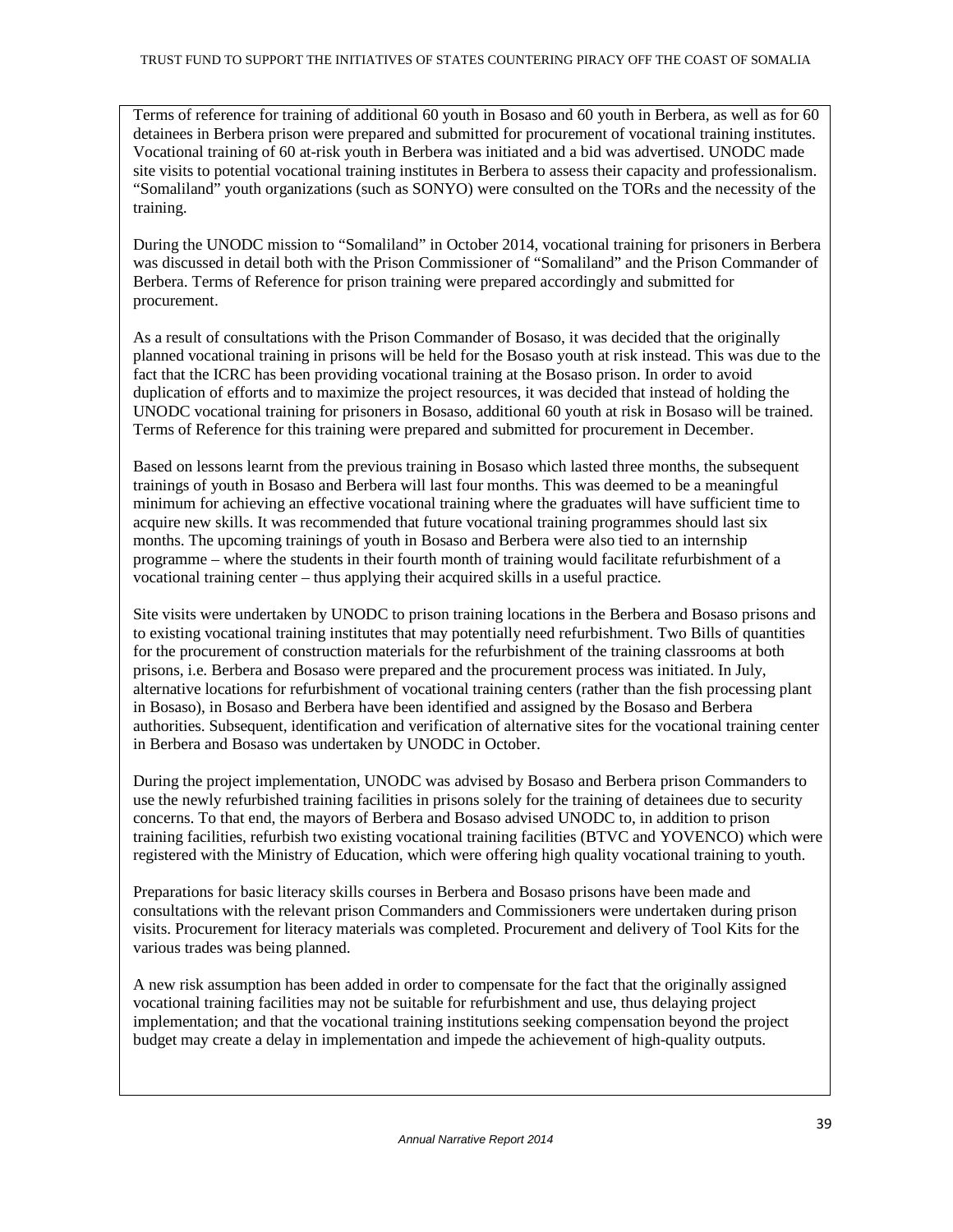## **5.2. Results achieved to date**

## **Output 1.1. Training facilities in Bosaso and Berbera are refurbished and equipped to hold training courses**

#### Completed activities:

- Sites for improvement identified by the Government and UNODC in Bosaso and Berbera prisons, as well as within existing vocational training institutions, Bosaso Technical Vocational Training Center (Bosaso) and YOVENCO (Berbera).
- Agreement with the concerned institution to supervise and carry out improvements secured: Agreement of the Berbera and Bosaso Prison Commanders secured. They signed the Bill of Quantities for materials for refurbishment and committed to supervising the works. Agreement of YOVENCO and BTVC to supervise the refurbishment of their existing facilities secured in a contract.
- Bills of Quantities for refurbishment of Berbera and Bosaso prisons prepared and submitted for procurement.
- Agreement on identified vocational training centers for refurbishment in Berbera and Bosaso was given by the Mayors of Berbera and Bosaso. The earlier facilities identified were not deemed appropriate (i.e. fish processing plant in Bosaso) because the Government intended to use them for other purposes and due to a shortage in funding to build training facilities from scratch. Therefore, the local government of Berbera and Bosaso assigned two existing vocational training centers for refurbishment. Several classrooms in those centers will be equipped and refurbished thanks to this project.

### **Output 2.1. Vocational training programmes for at risk youth are carried out in Berbera and Bosaso.**

Completed activities:

- Selection of youth at risk in Berbera and Bosaso was initiated and agreement was made with the Mayor of Bosaso, the Minister of Counter-Piracy of Puntland and Mayor of Berbera and youth organizations on the selection criteria.
- Subcontract to vocational training organization (BTVC) in Bosaso to provide a 3 month training session to 60 pupils was issued and the training was completed from March to June 2014.
- Several site visits to identify and assess the capacity of vocational training institutes in Berbera and Bosaso were conducted.
- Terms of reference for vocational training of youth at risk in Berbera were drafted and submitted for procurement.
- Terms of Reference for an additional (second) vocational training for 60 youth at risk in Bosaso were drafted and submitted to procurement. This training will replace the originally planned training of prisoners in Bosaso in order to avoid duplication of efforts with the ICRC which is already delivering vocational training to prisoners in Bosaso. Thus, resources for this training were applied to provide a second training to 60 youth at risk in Bosaso.
- Procurement bid for Berbera vocational training of youth at risk was advertised. Basic tools and clothing were procured for 60 youth at risk in Bosaso and were disbursed upon their course completion.
- Training certificates were issued to 60 youth at risk in Bosaso at the graduation ceremony attended by the representatives of the Minister of Counter-Piracy and the Mayor of Bosaso.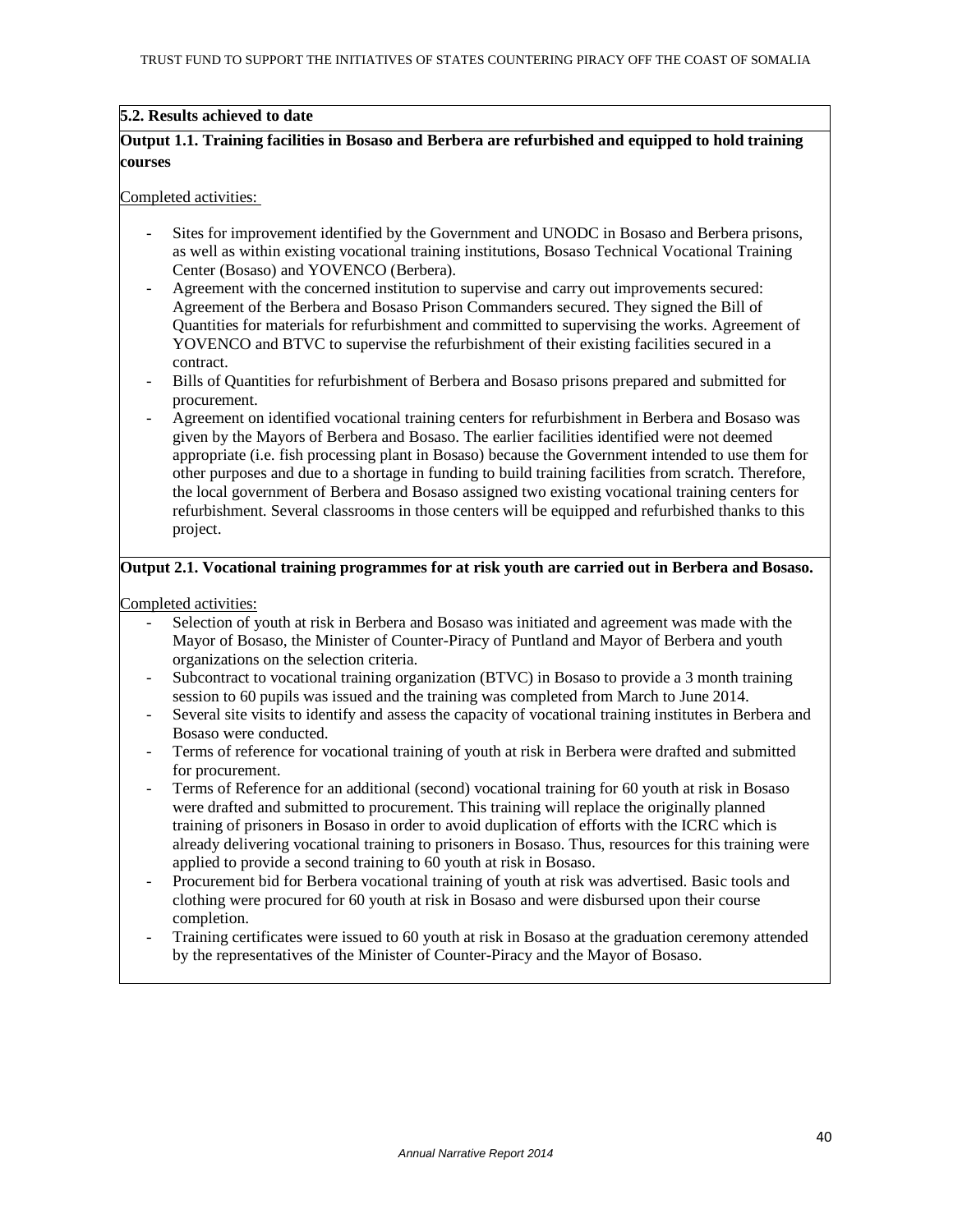## **Output 3.1. Vocational training programmes for detainees are carried out in Berbera and Bosaso**

- Terms of reference for vocational training of detainees and youth at risk in Berbera were written and submitted for procurement;
- Selection of detainees and the trade for which they desire training was completed and agreement was reached in support of the training with prison Commanders of Berbera and Bosaso;
- Bill of Quantities for procurement of basic tools and clothing for 60 detainees in Berbera prison were prepared.

### **Output 4.1. Classes in basic literacy are provided to Somali prison staff by UNODC interpreters**

- Basic teaching materials for prison officer classes in Berbera, Bosaso, Grower and Hargeysa were procured and delivered to Hargeysa in order to preposition for the commencement of the classes.
- Literacy and health classes were planned for prison staff and agreement was reached with the relevant Prison Commanders on the number and names of the trainees.

Plans for the initiation of the vocational training of 60 at risk youth at the Berbera Maritime and Fisheries Academy in "Somaliland" have been initiated and it is expected that the training will start in the beginning of April 2015.

## **5.3. Major obstacles encountered when implementing the project**

Puntland presidential elections were held on 8 January 2014 in Grower. This followed the election of a new Parliament Speaker and Deputy Speakers on 4 January 2014 by the 66-seat regional legislature. The electoral process has led to the redeployment of personnel in various Government departments. This has had the effect of delaying such project activities as the selection of the candidates for training in the various vocational skills.

In April 2004, two UNODC experts were killed at the Galkayo airport in Puntland. Special security measures were taken pending the investigation of these murders. As a response, there was a freeze in the non-essential travel, particularly to Bosasso. This further delayed project implementation.

The Programme Officer for this project resigned at the end of 2013. A consultant was engaged to implement the project; however he left in May 2014, resulting in a delay in project implementation. A Programme Officer was recruited on temporary basis from August to December 2014 to implement the project and has subsequently intensified project implementation.

Procurement process for vocational institutes in Berbera to provide training initiated in early 2014 had to be repeated because bids submitted went beyond the project funding. Furthermore, it was initially planned that one vocational training activity in Bosaso prison would take place. However, the situation on the ground has changed since the project inception in 2012. ICRC has started providing such vocational training in the Bosaso prison in 2013. Adjusting to this situation, it was decided that the funding originally planned for Bosaso prison would be used to train additional 60 at-risk youth in Bosaso.

Furthermore, two sites, assigned by the Somali Government to be refurbished into vocational training institutes were deemed inappropriate by the Somali Government in June 2014. This considerably delayed the refurbishment/physical reconstruction of vocational training institutes since new sites needed to be identified. In June 2014, the Government assigned two plots for the vocational training institutes, respectively in Berbera (near Berbera prison) and Bosaso (in the same yard with another vocational training institute). During the site visit to these plots by UNODC engineer in October 2014, it assessed that the empty plots were not feasible alternatives because a vocational training institutions would have to be built anew. This would necessitate higher costs than was predicted by the project budget. Also, newly built buildings would not be sustainable since there were no additional resources to employ training staff, etc. Therefore, two new alternative locations have been identified by the Mayors of Berbera and Bosaso end of October 2014. They were at the existing vocational training institutes.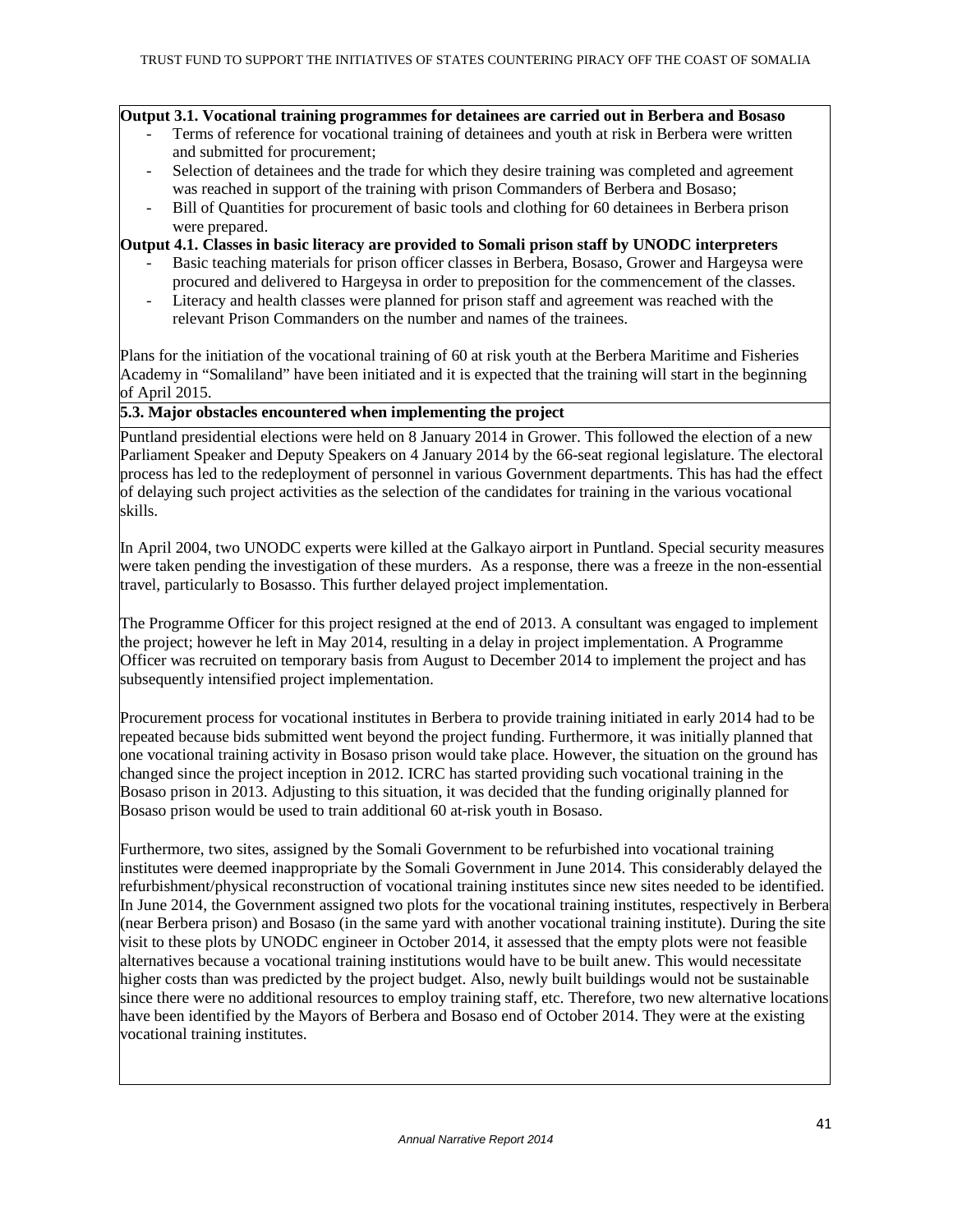Refurbishment of the vocational training facility in the Bosaso prison was also delayed due to a fact that the assigned facility was still housing prisoners. It could not be vacated until UNOPS completed a new prison block to which they were to be transferred.

Although the duration of the project is 2 years, there are insufficient funds for staffing both for professional and administrative staff, leaving a staffing gap in the project, particularly for 2015.

## Positive results:

Based on lessons learnt from the initial training of 60 at-risk youth in Bosaso, TORs of two vocational trainings were revised to last 4 months in order to include a practical internship component as well as to include an advocacy component. In order to improve monitoring, the new TORs also requested selected vocational training institutes to monitor the refurbishment of vocational training facilities as a part of the internship programme, as well as to demonstrate efforts with job placement of the trained youth at risk. This was all done within the allowed budget, thus maximizing the impact of this initiative. Furthermore, as a result of the informal market survey conducted by the vocational training institutes and based on consultations with the local government and youth organizations, the TORs for youth training in Bosaso and Berbera will include additional areas as per market demands and in order not to saturate the market with too many graduates in the same trade.

## **5.4. Concerning risks identified in the application – have any materialized – have any measures been taken?**

The following risks materialized:

## - **Unstable security situation/and or attacks on UNODC or implementing partners.**

In April 2014, two UNODC colleagues were killed at the Galkayo airport in Puntland. Special security measures were taken pending the investigation of these murders. As a response, there was a freeze in the non-essential travel, particularly to Bosaso. This further delayed project implementation.

### - **Reluctance of at risk youth to share training facilities with detainees.**

Sharing prison training facilities with the youth was deemed to be risky by Berbera and Bosaso prison commanders in the context of the prison security. While this might be possible in the long run, once that the vocational training facilities are completed and refurbished in prisons, this was not recommended in the short run. Namely, youth could not participate in the refurbishment of prisons for security reasons. Therefore, the terms of reference for vocational training of youth were extended to four months in order to include a 3 month training and one month internship during which those trained in carpentry, electrical works and masonry would refurbish classrooms which were in poor conditions at the institutes where they were trained.

## **5.5 Any health/safety/environment issues? Special measures taken?**

Please see 5.3 and 5.4

### **5.6. Partnerships and cooperation with other organizations formed while implementing the project**

Partnerships were established with youth organizations in "Somaliland" and Puntland, as well as with the local governments of Berbera and Bosaso. A partnership with the Ministry for Counter-Piracy was strengthened. This contributed to the project being locally owned and implemented.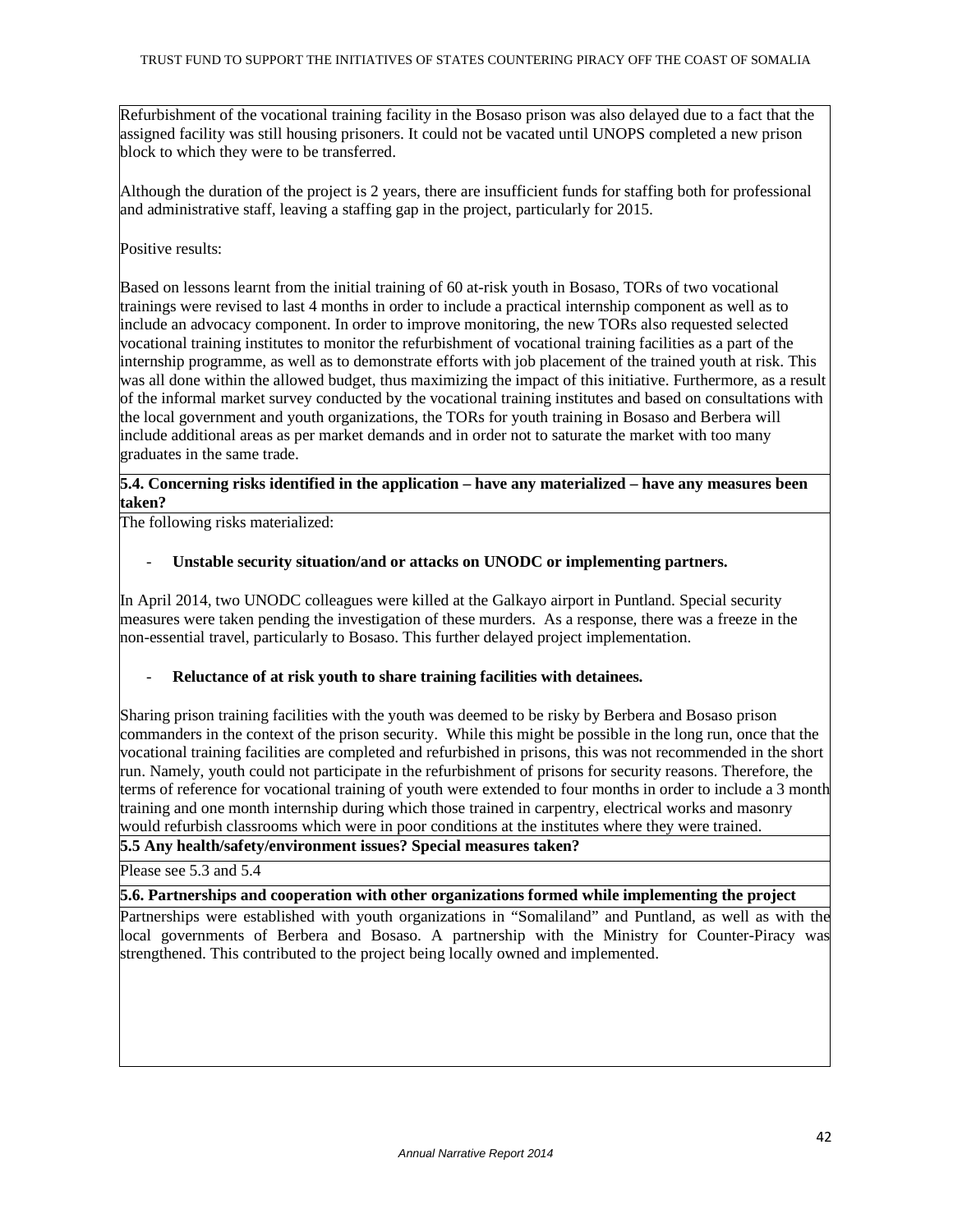# **33. PROJECT #55 Fishermen Identification Database System**

## **1. Recipient UN Organization**

| <b>Name of UN Organization (Lead)</b> | Food and Agriculture Organization of the United Nations |
|---------------------------------------|---------------------------------------------------------|
|                                       | (FAO)                                                   |

## **2. Project Information**

| a. Project Number                      | 55                                                                                                                                                                                                                                                                                                            |
|----------------------------------------|---------------------------------------------------------------------------------------------------------------------------------------------------------------------------------------------------------------------------------------------------------------------------------------------------------------|
| <b>b.</b> Project Title                | <b>Fishermen Identification Database System</b>                                                                                                                                                                                                                                                               |
| <b>C. Project Duration</b>             | 1 year                                                                                                                                                                                                                                                                                                        |
| d. Project Starting Date               | 1 April 2013                                                                                                                                                                                                                                                                                                  |
| e. End Date                            | 31 March 2014 (no-cost extension requested until 31 March<br>2015)                                                                                                                                                                                                                                            |
| f. Location of Project                 | Somalia (Puntland)                                                                                                                                                                                                                                                                                            |
| g. Thematic/Focus Area                 | <b>Maritime Governance</b>                                                                                                                                                                                                                                                                                    |
| h. Primary Project Objective (Summary) | Provide information to the Ministry of Fisheries & Marine<br>Resources of the Puntland State of Somalia on the locations,<br>fishing assets, identities and other relevant data on Fisheries<br>activities in Somali waters with the overall aim of contributing<br>to fisheries management in the long term. |
|                                        | <b>i. Implementing Partner (s) (if applicable)</b> Ministry of Fisheries & Marine Resources of the Puntland State<br>of Somalia                                                                                                                                                                               |

## **3. Time**

| a. Did the project start on time?    | No. The disbursement of funds associated with project #55, was                                                                                                                                                                                                                                                                                                                                                                                                                                                                                                                                                                                                                                                                                                                       |
|--------------------------------------|--------------------------------------------------------------------------------------------------------------------------------------------------------------------------------------------------------------------------------------------------------------------------------------------------------------------------------------------------------------------------------------------------------------------------------------------------------------------------------------------------------------------------------------------------------------------------------------------------------------------------------------------------------------------------------------------------------------------------------------------------------------------------------------|
|                                      | only recorded in FAO accounts at the end of July 2013 (3)<br>months after project approval).                                                                                                                                                                                                                                                                                                                                                                                                                                                                                                                                                                                                                                                                                         |
|                                      | $\vert$ <b>b.</b> Is the planned end date still applicable? No. A no-cost extension is requested until 31 March 2015.                                                                                                                                                                                                                                                                                                                                                                                                                                                                                                                                                                                                                                                                |
| c. Is the project currently on time? | No. The launch of the second batch of project activities in the<br>field (fleet registration) was delayed from the initially planned<br>schedule due to staff shortages in the FAO Somalia Knowledge<br>and Management unit tasked with the development of the<br>necessary software.                                                                                                                                                                                                                                                                                                                                                                                                                                                                                                |
| d. Comments if a-c is negative.      | The project team has completed all the required ground work<br>and a full-fledged implementation of the final stage of the<br>project is underway. The MFMR has so far successfully<br>registered over 3,600 fishermen. However, FAO estimates this<br>number to be only around 60 percent of the total number of<br>active fishermen in Puntland and a higher registration rate is<br>expected during the closing stages of the project. Based on<br>consultations with the key stakeholders, including local<br>authorities, the project team has updated the project's workplan<br>indicating a new timeframe for the implementation of the main<br>activities. According to this planning exercise, all the remaining<br>activities could be completed by the end of April 2015. |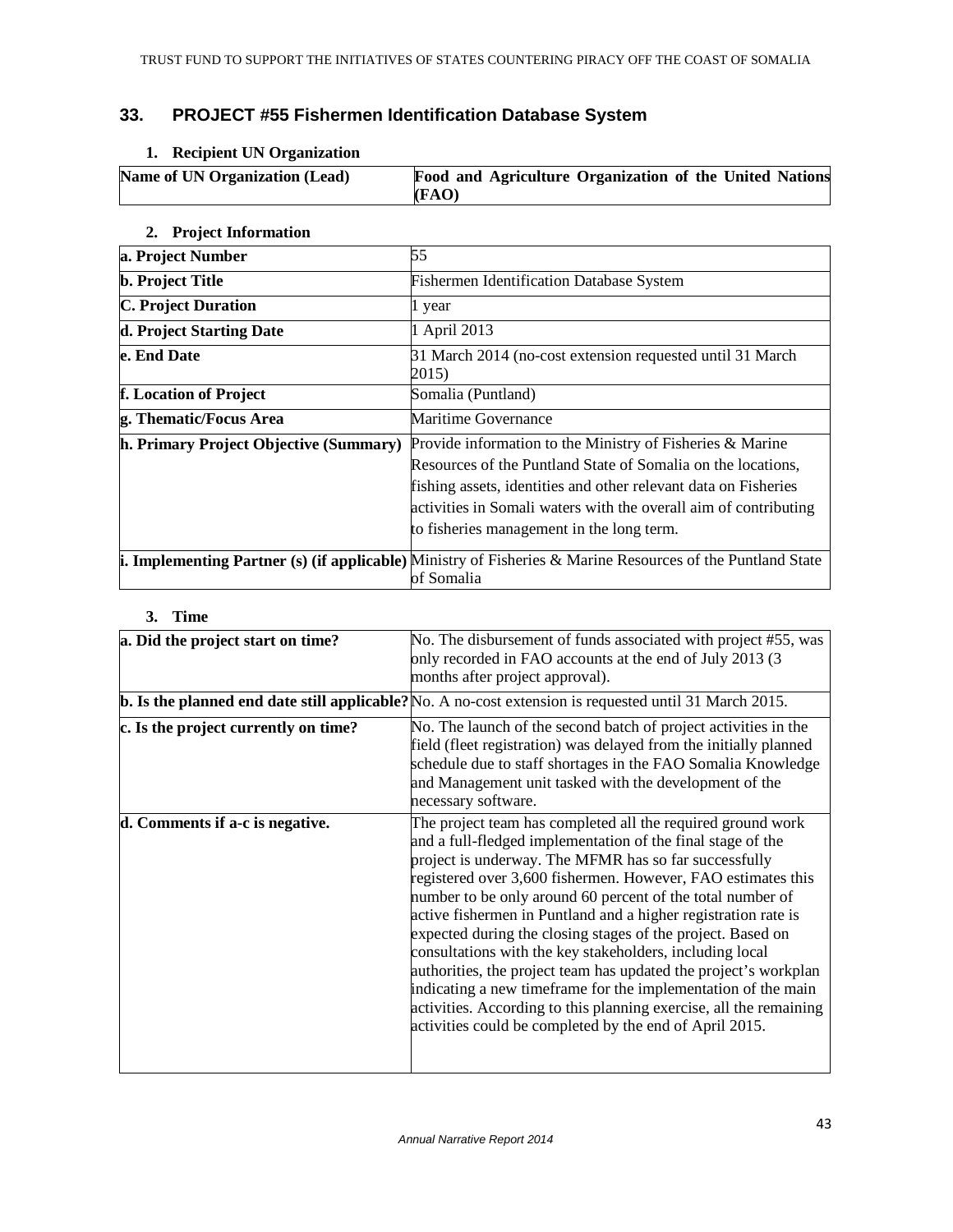| The implementation of one extra activity (not originally          |
|-------------------------------------------------------------------|
| envisaged in the project, approved on 13th May 2013) - the        |
| registration of the small scale fleet in Puntland - is the reason |
| that the project is yet to complete. FAO Somalia has been         |
| developing a software application to register the fleet. This was |
| tested with MFMR in Bosaso and February registration is           |
| underway with expected termination in mid-end April, plus         |
| reporting, data cleaning etc. finalizing in Mid-May-early June    |
| 2015.                                                             |
|                                                                   |
| Based on the above considerations, FAO Somalia has requested      |
| the Board to extend the project's expiry date to 31 June 2015.    |
| This extension is being requested in order to complete the        |
| initially planned project activities. It can be supported by the  |
| project's existing budget and does not require any additional     |
| financial contribution.                                           |
|                                                                   |

| a. Overall Budget                                       | 400 000   |
|---------------------------------------------------------|-----------|
| <b>b. Trust Fund Contribution</b>                       | 400 000   |
| c. Is the overall cost still applicable?                | Yes       |
|                                                         |           |
| $\mathbf d$ . Is expenditure currently according to Yes |           |
| the budget?                                             |           |
| e. Is the entire financing for the project $N/A$        |           |
| secured? (for projects that receive                     |           |
| bilateral funding in addition to the TF)                |           |
| f. Comments if c-e is negative                          | $\rm N/A$ |

### **4. Financial Information (US\$)**

## **5. Assessment of implementation and monitoring of project activities**

## **5.1. Activities carried out in the reporting period**

At the initial stages of the project, FAO prepared the necessary software system to register the fishermen. It included procurement of three laptops, three Verifinger 6.5 Fingerprint Client and the required licenses, three High Capacity Solar Chargers with Battery, three webcams, three USB Fingerprint scanners, and three Digital GPS enabled Cameras. A Letter of Understanding (LoU) was prepared and signed with the Ministry of Fisheries and Marine Resources (MoFMR) for the registration of fishermen in Puntland. Based on the terms agreed under the LoU, the MoFMR has undertaken a number of information dissemination campaigns, including the broadcasting of radio advertisements about the registration process in the Bosaso district. These advertisements were broadcasted at least six times a day for 10 days through a radio station with a coverage matching the FAO target locations for this activity. Target locations and map are provided in the Annex I 'List of fishing settlements' and Annex II 'Map of fishing settlements in Puntland,' respectively.

Prior to the Bosaso district registration, the FAO team delivered a three days training to seven MoFMR staff on the use of the IT system developed by FAO to register the fishermen. An additional three days consultative meeting was held for participants from the 18 fisheries associations on the registration exercise in their respective districts. Representatives of the nine district associations were also present at these consultative meetings.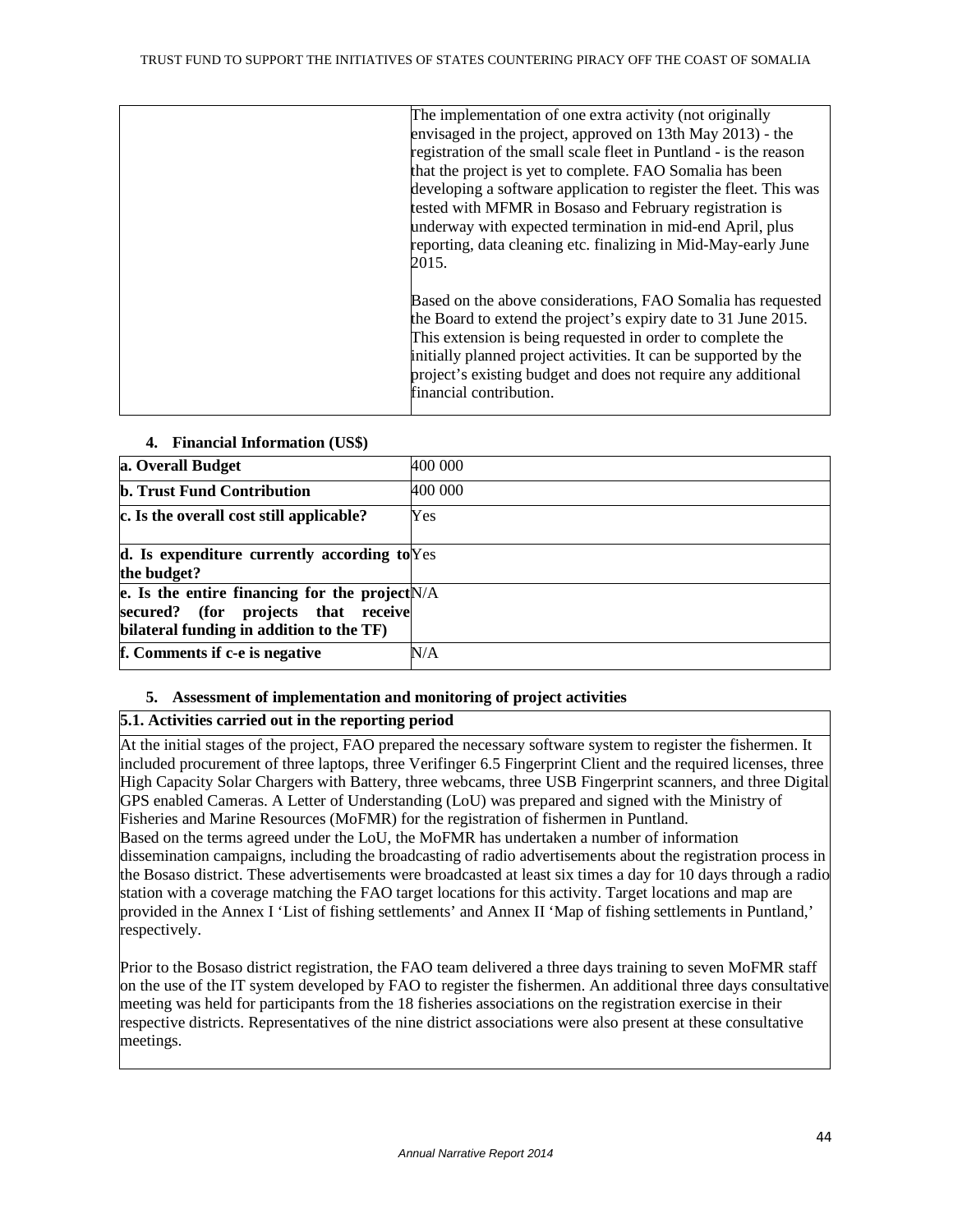The designated staff of the MoFMR trained by FAO was organized into three teams to perform the pilot registration exercise in Bosaso district. The FAO project team supervised the process. The MoFMR teams proceeded to the fishing settlements (see Annexes I and II) within the district to perform the registration exercise, which included the recording of biometric information. A customized software system was provided by FAO to collect the profile information of the fishermen, including their photograph and fingerprints, and their mother's name as an answer to a secret question for validation. A summary report on the process and fine-tuning recommendations was produced by the MoFMR to be submitted to the FAO. The registration exercise in Bosaso district was performed based on the following steps:

- 1. The MoFMR deployed three teams each including at least two MoFMR staff that had been trained by FAO on the Fishermen Database System. The three teams worked simultaneously at different sites for a timely completion of the registration works. Each team was provided by FAO with one laptop, one Verifinger 6.5 Fingerprint Client component License, one High Capacity Solar Charger and Battery, one webcam, one USB Fingerprint scanner and one Digital GPS enabled Camera. All the teams started the registration process at their respective sites on the same day.
- 2. Team number one covered the Bosaso main fisheries port. Team number two covered the western part of the Bosaso district and used a boat to travel and transport equipment. Team number three covered the eastern part of Bosaso and also used a boat to travel and transport equipment.
- 3. Each team worked at extended hours in order to ensure the registration of the highest number of fishermen. The movements and the duration of stay of each team was monitored by FAO through the GPS devices installed in the vehicles and boats used by the groups. Every team was requested to take photographs with GPS coordinates at every settlement.
- 4. The Ministry ensured that at least 50 percent of the active fishermen in the Bosaso district were properly registered in the database. Among the registered, at least 80 percent provided their mobile phone numbers enabling FAO to make random calls for monitoring purposes.

Following the successful results in Bosaso, the project team extended the registration process to the remaining eight coastal districts. Radio advertisements were broadcasted at least six times a day for 10 days through the radio stations covering the coastal districts.

The trained MoFMR staff was deployed to the field for the second time in the same three teams to continue with the registration. Teams visited the fishing settlements (see Annexes I and II) within the remaining districts. The registration exercise in the remaining districts (all coastal districts except Bosaso) followed similar steps to the piloting phase:

- 1. The MoFMR provided three teams for simultaneous registration. Each team included at least two MoFMR staff that had been trained by FAO in the use of the Fishermen Database System. Each team was provided by FAO with one laptop, Verifinger 6.5 Fingerprint Client component License, one High Capacity Solar Charger and Battery, one webcam, one USB Fingerprint scanner and one Digital GPS enabled Camera. All the teams started the registration process on the same day.
- 2. Team number one covered the Gulf of Aden coast and the Horn area from Lasqoray to Tooxin and using a boat for equipment transportation and travel (see Annex II). Team number two covered the Indian Ocean Coast from Fagoolo to Durdura and used a car for equipment transportation and travel. Team number three covered the Indian Ocean Coast from Dharliinbar to Garcad and also used a car for equipment transportation and travel.
- 3. Each team spent sufficient time (an average of two days) in each location in order to ensure the registration of the highest number of fishermen. The registration process was monitored by FAO through photographs with embedded GPS coordinates taken in each settlement.
- 4. The registration teams ensured that at least 50 percent of the fishermen were registered into the database in each location. At least 80 percent of these provided their telephone numbers, which were entered into the database and used by FAO for random monitoring calls.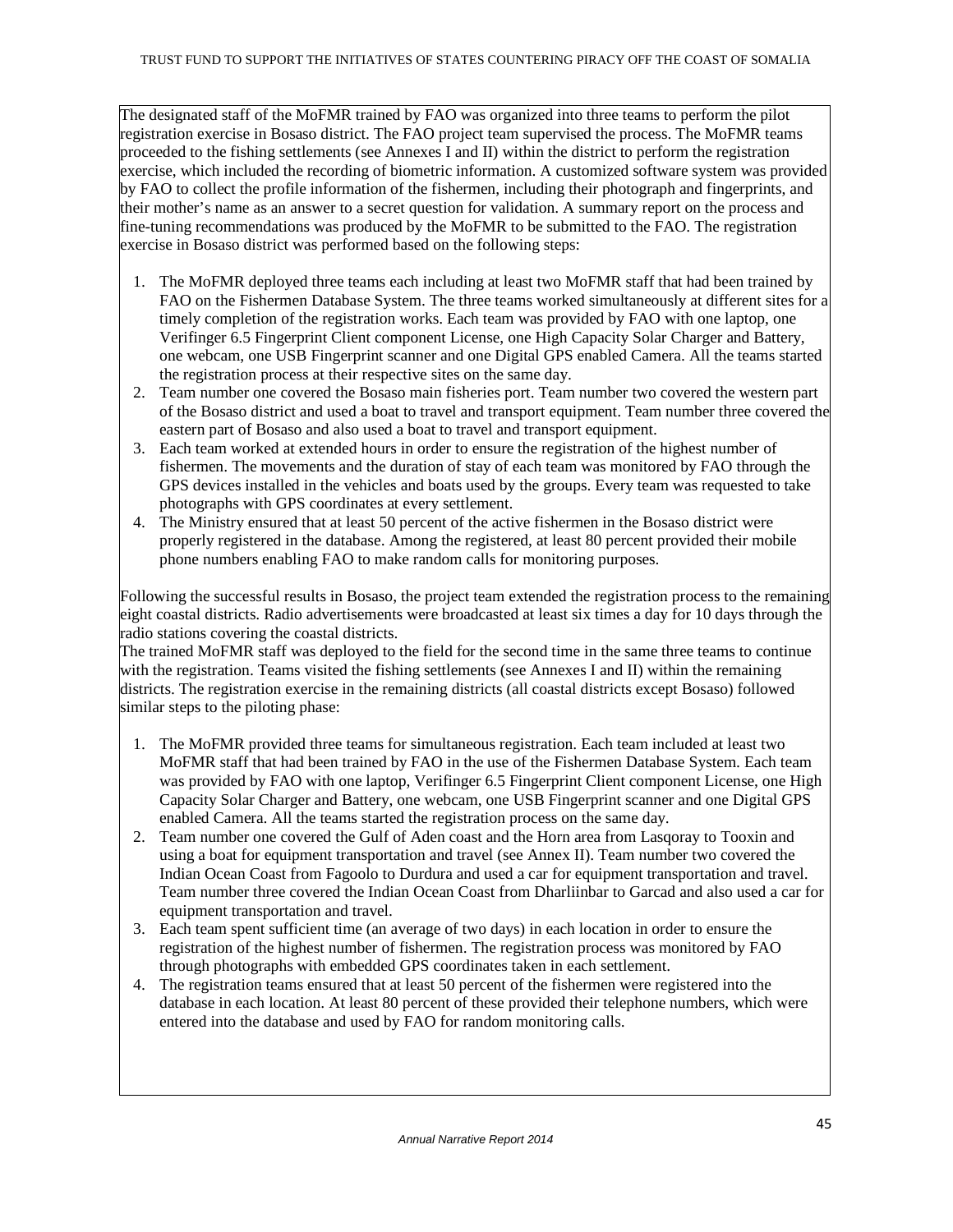FAO undertook three field missions whilst the above activities occurred for the purposes of consultation, mentoring, monitoring and supervision. The first mission included the training of the MoFMR staff on the registration procedures. The mission also included consultations with the Fisheries Association representatives to organize a pilot registration in Bosaso and the subsequent data saving, storage and analysis as described above. The second and third missions (in November 2013 and January 2014) ensured that the data collected by registration teams was properly stored and backed up. The data was revised by the members of the FAO mission for inaccuracies and mistakes, which were identified and corrected. These missions also supported training on avoiding future mistakes, and highlighted the importance of ensuring that GPS photographs of every location were taken. Finally, during these two missions and with the help of the IT team, the computers were updated with the latest software versions developed by the FAO Information Systems Unit and the enumerators were trained on how to use it. Updated geographic data of the targeted locations and the number of fishermen registered in each location, as well as general challenges and findings of the teams, were also identified.

From January 2014 FAO Somalia has been working in the development of a second software tool, this time for the registration of the small scale fleet. The idea was to deploy this system the same way the fishermen registration was done, only that this time the enumerators would register fleet and fishermen at the same time.

The software was ready by December 2014, but until February 2015 a first round of training and testing could not be done. As said, the same system as for the fishermen registration was followed:

1) training to enumerators (3 days)

2) advertising of fleet registration in Bosaso (6 days prior to the training)

3) hands on training while registering boats in Bosaso

4) deployment to remote locations where the registration is ongoing.

## **5.2. Results achieved to date**

## **Outcome**:

Security situation of fishermen while at sea improved

## **Outputs**:

1) Biometric and fisheries Information collected from fisher folks from the 56 landing sites. Six new locations have been identified, increasing the total number of fishing settlements from the initially planned 56 to 62. 2) Maintenance of the fisherman database

3) Sharing of information/sensitization of the system for wider use

At the time of this report, Output 1 has been partly achieved and Output 2 has been fully achieved. The below summary of data collected so far, provides further detailed information about the degree of project achievements:

- 3,204 fishermen have been registered out of an estimated total of 6,920 in Puntland (approximately 46 percent)

- 51 locations out of the 62 planned were covered (approximately 82 percent)
- 43 out of the 51 covered locations have photographic GPS evidence
- 193 fishing boats registered so far; registration is ongoing.

FAO requested a no cost extension of the project to continue the registration process and increase the coverage and registration rate from the current 46% to about 70-75% of active fisher folk. The Ministry is now in the second registration process (both Fishermen and Fleet).

Output 3 has partially been achieved. FAO has developed a rapid analysis of the data gathered so far and is to work in a much more detailed analysis once the second registration round is over, as well as registration funded by the CPF in "Somaliland", Galmudug and Jubaland. This analysis will be presented in the form of a CD publication and shared widely among the interested agencies.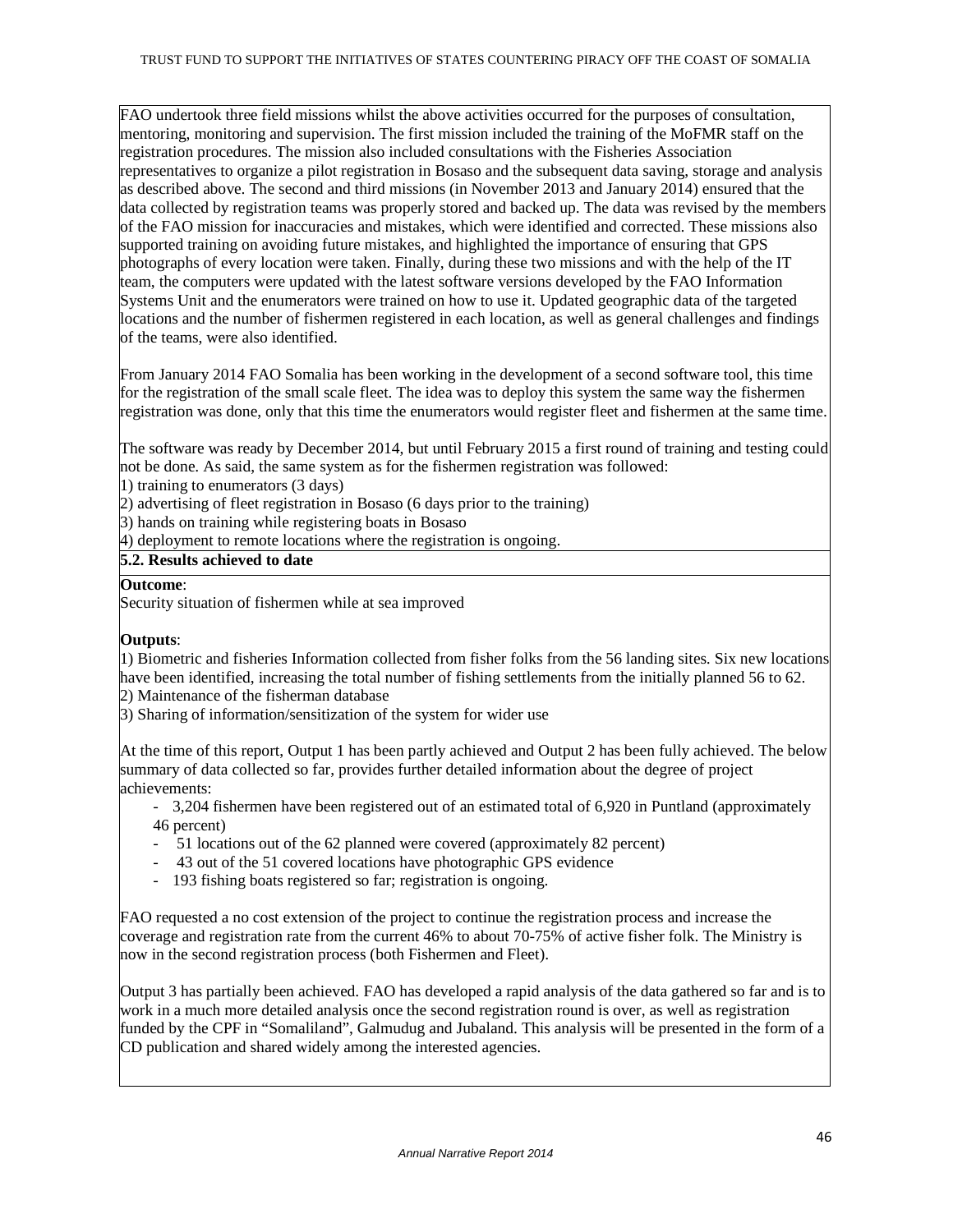### **5.3. Major obstacles encountered when implementing the project**

**Problem 1**: Reluctance of a significant number of fishermen to be registered and the amount of time allocated for completing the registration in each village. The first obstacle was caused by a number of reasons, including:

1) The representatives of some associations did not fully inform their members on the registration process and its usefulness. This was then explained during a three day consultative meeting in Bosaso

2) The radio advertisements did not reach some of the geographic locations due to poor communication access to target individuals/ communities (roads or mobile phone). 3) Fishermen in some villages/areas (especially where significant piracy activities had taken place in the past) were suspicious about the biometrical registration of their information.

Measures taken to mitigate these obstacles:

1) Meetings between MoFMR enumerators and the elders (assisted by the association representative, when possible) where organized in each location in order to explain the importance and benefits of the registration exercise.

2) A second round of registrations in those locations with a bigger number of fishermen was performed. These locations were Lasqoray, Qandala, Caalula, Xaabo, Baargal, and Gumbax.

**Problem 2:** Scaling down of the Knowledge Management unit at FAOSO. This meant that the development of the software for the fleet registration took much longer than expected with almost one year for making this a reality.

Measures taken to mitigate these obstacles

An expert (Java developer) was contracted on a short term WAE basis in November 2014 and all activities shall be accomplished by December 2015.

**5.4. Concerning risks identified in the application – have any materialized – have any measures been taken?** 

Acceptance by communities and fishermen was identified as a likely risk at the project proposal stage and has materialized. Details about this obstacle have been further illustrated in the previous section.

**5.5 Any health/safety/environment issues? Special measures taken?** 

The cyclone in Puntland in November 2013 affected all the teams of enumerators who were asked to interrupt the registration and return to Bosaso. The activities were resumed shortly afterwards.

**5.6. Partnerships and cooperation with other organizations formed while implementing the project** 

The project activities have been implemented in close partnership with the Ministry of Fisheries and Marine Resources of Puntland State of Somalia. FAO developed software for the registration of the fishermen in close consultation with the MoFMR, the Fisheries Association and other main stakeholders. FAO procured all the necessary equipment and software needed for the establishment of the registration system. FAO specialists provided trainings on the usage and maintenance of the registration system and provided financial support to the Ministry, through a LoU, for implementation of the registration process. Now that the system is fully operational, the role of FAO is being limited to checking and storing data and training the teams on any new software updates of the system. FAO also ensures further training to prevent mistakes/errors being repeated, and to ensure that the MoFMR is fulfilling all the terms of the LoU.

The MoFMR has so far demonstrated its capability in a challenging environment by deploying their staff safely for long periods of time in isolated locations. They have followed all the terms of LoU and have performed well in their reporting requirements. The MoFMR confirmed their readiness to register on an annual basis, if financing or means of transportation for their teams are made available.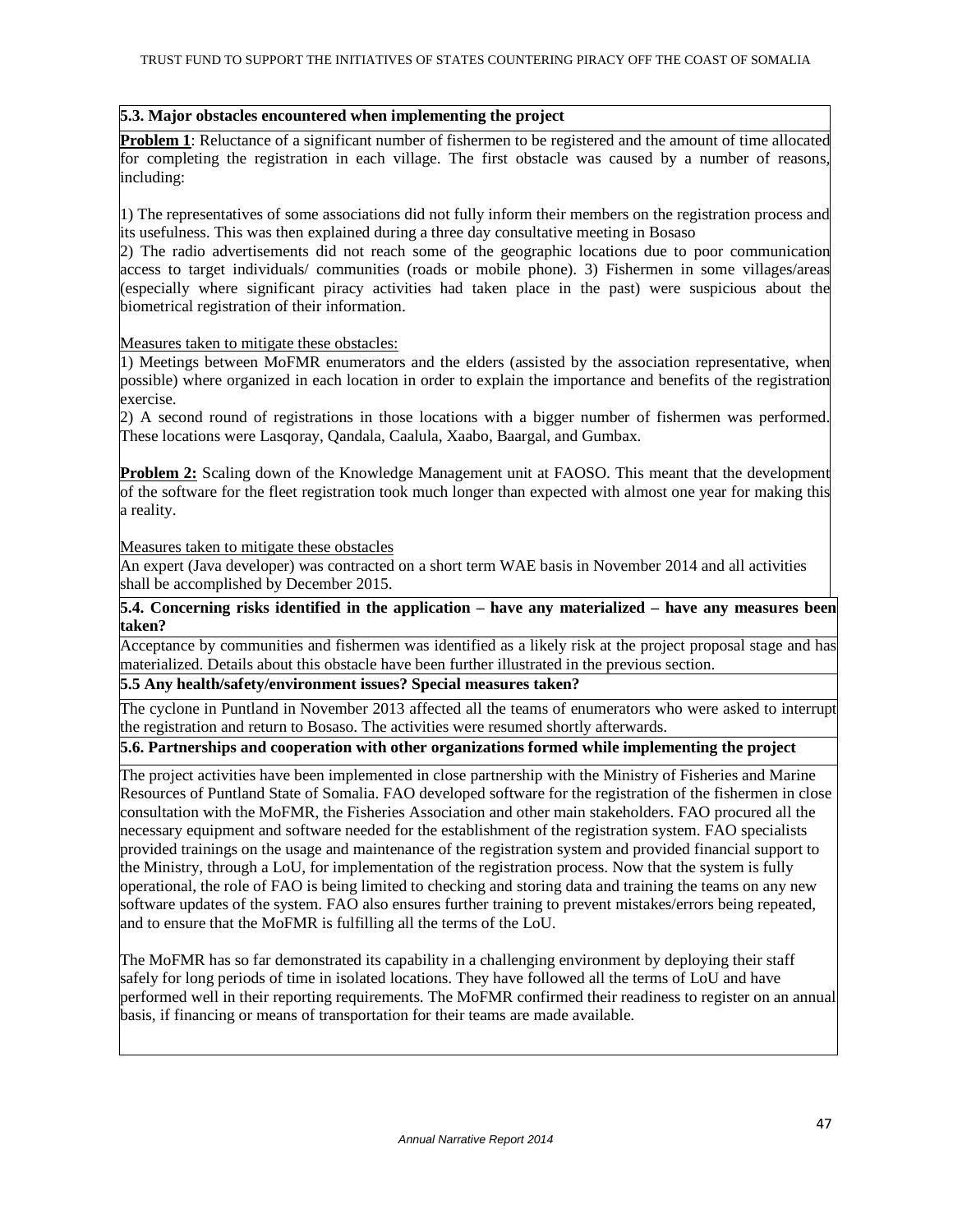## **33. PROJECT #56 (Closed) Enhancing capabilities to counter illicit financial flows in Djibouti, Ethiopia, Kenya, Somalia, Somaliland and Puntland State of Somalia**

**1. Recipient UN Organization** 

| Name of UN Organization<br>(Lead) | N |
|-----------------------------------|---|

### **2. Project Information**

 $\overline{\phantom{a}}$ 

| a. Project Number                 | 056                                                              |
|-----------------------------------|------------------------------------------------------------------|
| <b>b.</b> Project Title           | Enhancing capabilities to counter illicit financial flows in     |
|                                   | Kenya, Ethiopia, Djibouti, Somalia, Somaliland and Puntland      |
|                                   | State of Somalia                                                 |
| <b>C. Project Duration</b>        | 12 months                                                        |
| d. Project Starting Date          | 24 July 2013                                                     |
| e. End Date                       | 16 July 2014                                                     |
| f. Location of Project            | Ethiopia, Djibouti, Kenya, Somalia                               |
| g. Thematic/Focus Area            | <b>Financial Flows</b>                                           |
| h. Primary Project Objective      | a. Law enforcement authorities and prosecutors in identified     |
| (Summary)                         | front-line states affected by piracy can effectively investigate |
|                                   | illicit financial flows from piracy.                             |
|                                   | b. Effective relationships are built between financial           |
|                                   | investigators and the Money or Value Transfer                    |
|                                   | System/Hawala businesses, so that much-needed information        |
|                                   | sharing and cooperation develops.                                |
| i. Implementing Partner $(s)$ (if |                                                                  |
| <i>applicable</i> )               |                                                                  |

### **3. Time**

| a. Did the project start on time?    | Yes                                                           |
|--------------------------------------|---------------------------------------------------------------|
| b. Is the planned end date still     | $Yes*$                                                        |
| applicable?                          |                                                               |
| c. Is the project currently on time? | Yes                                                           |
| d. Comments if a-c is negative.      | * Project is operationally completed. After the conclusion of |
|                                      | the national legal procedures, final payments will be made to |
|                                      | the heirs of late experts                                     |

### **4. Financial Information (US\$)**

| a. Overall Budget                          | \$554,358 |
|--------------------------------------------|-----------|
| <b>b. Trust Fund Contribution</b>          | \$554,358 |
| c. Is the overall cost still applicable?   | Yes       |
| d. Is expenditure currently according to   | Yes       |
| the budget?                                |           |
| e. Is the entire financing for the project | Yes       |
| secured? (for projects that receive        |           |
| bilateral funding in addition to the TF)   |           |
| f. Comments if c-e is negative             |           |
|                                            |           |

## **5. Assessment of implementation and monitoring of project activities**

## **5.1. Activities carried out in the reporting period**

1.1. Financial Investigations trainings conducted in Ethiopia (February 2014) and Djibouti (March 2014). MVTS/Hawala trainings conducted in Kenya (May 2014) and Tanzania (June 2014)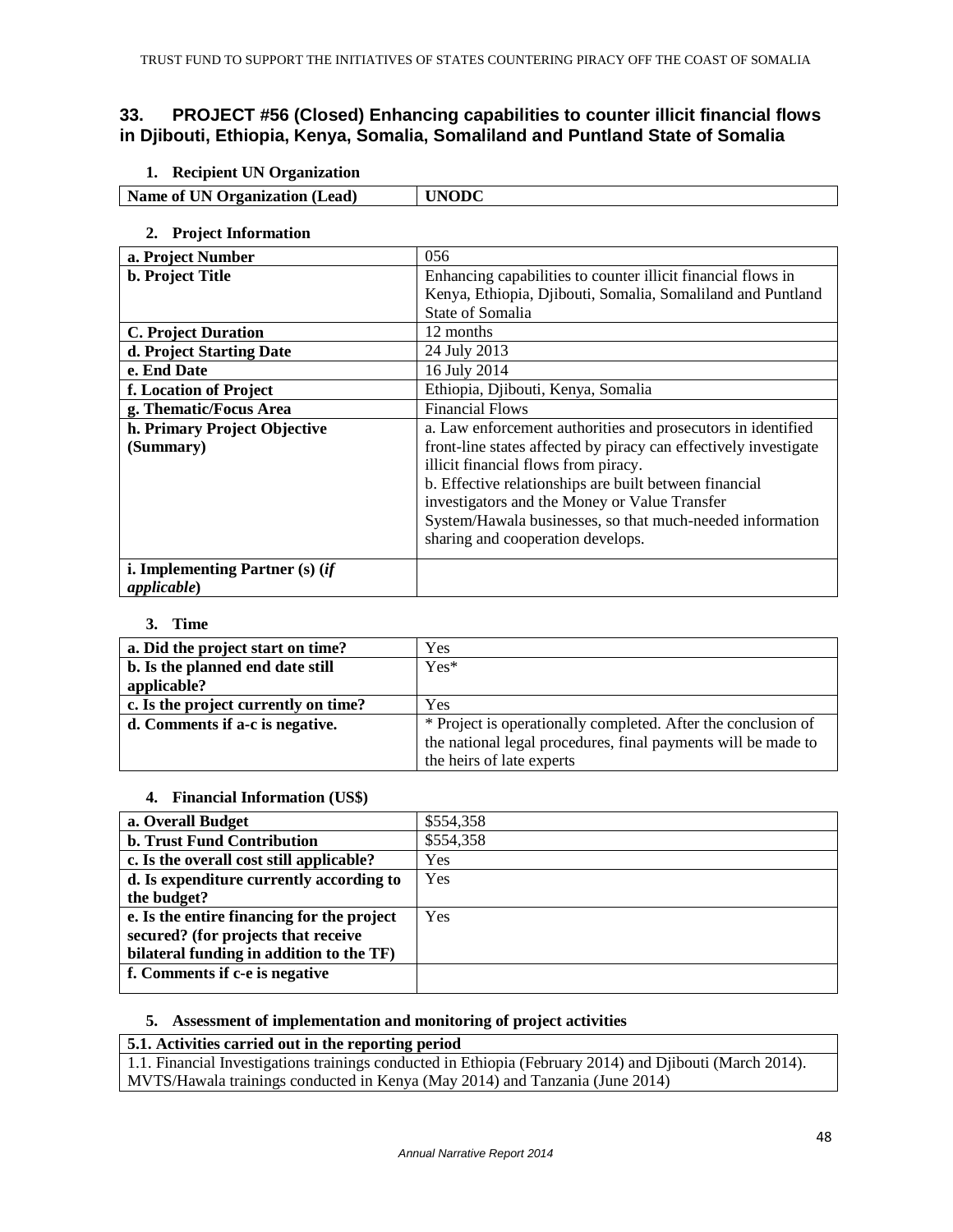1.3.1 Short-term mentoring (3 months) for the FIU of Djibouti (continued)

- 2.1. Central Bank of Somalia received an IT equipment for the Supervision Department (October 2014)
- 2.2. Assessment mission in April 2014 ended with the assassination of two UNODC experts
- 2.3. AML/CFT guide has been developed on request of Somalia Central Bank

### **5.2. Results achieved to date**

### **Outcome 1. Law enforcement authorities in identified front-line states affected by piracy can effectively identify, assess, and investigate illicit financial flows from piracy**

As reported by FATF, the Kenya Financial Reporting Center disseminated 50 to law enforcement agencies; in Ethiopia the FIU has disseminated 170 cases to law enforcement

*Output 1.1: Authorities trained in basic to intermediate skills for conducting thorough financial investigations and collecting evidence suitable to support eventual prosecution of financial crimes* 

• Trainings on Financial Investigations (Ethiopia, February 2014; Djibouti, March 2014) and Money Value Transfer Services and Disruption of Illicit Financial Flows (Kenya - May, Tanzania - June 2014) had a total of 82 trainees (69 male, 13 female). Feedback forms have been collected from participants. They indicated the relevance of training and requested the further more specialized trainings with the case studies

*Output 1.3: Djibouti FIU has increased capacity to conduct reporting and analysis functions.* 

• The Mentor conducted two visits to Djibouti in January-February and in March 2014. He provided Djibouti authorities with the recommendations on processing the STRs as well as with the basic software, and conducted the financial investigation training. He also advised FIU on the procedure of accession to the Egmont Group of FIUs and requirements for exchange of information between FIUs.

**Outcome 2: Effective relationships are built between financial investigators and the MVTS/Hawala businesses, so that much-needed information sharing and cooperation develops** 

*Output 2.1: Increased working relations and understanding of respective and shared obligations between both parties* 

• Workshops on MVTS in Kenya (May) and Tanzania (June) provided participants with the recommendations on the supervision of MVTs

*Output 2.2 – Better access to information at the disposal of AMVTS providers by law enforcement agencies when needed* 

• UNODC planned to conduct field missions in April 2014 to assess results under this output. Two experts have been assassinated during the follow-up mission, so the results of their assessments are unavailable

*Output 2.3 - Good Practice Guide is produced, including results and lessons learnt from the workshops and on-site follow-up visits* 

• Upon request of Central Bank of Somalia, GPML developed the AML/CFT guide for CBS. The document has been provided to CBS in the third quarter of 2014

## **5.3. Major obstacles encountered when implementing the project**

Two leading UNODC experts have been assassinated during their April 2014 assessment mission to Somalia. For the security reasons no further involvement of UNODC experts on the ground in Somalia was possible.

Project is operationally completed. After the conclusion of the national legal procedures, final payments will be made to the heirs of late experts.

**5.4. Concerning risks identified in the application – have any materialized – have any measures been taken?**

Despite the security measures taken, two experts have been assassinated during the mission in Somalia.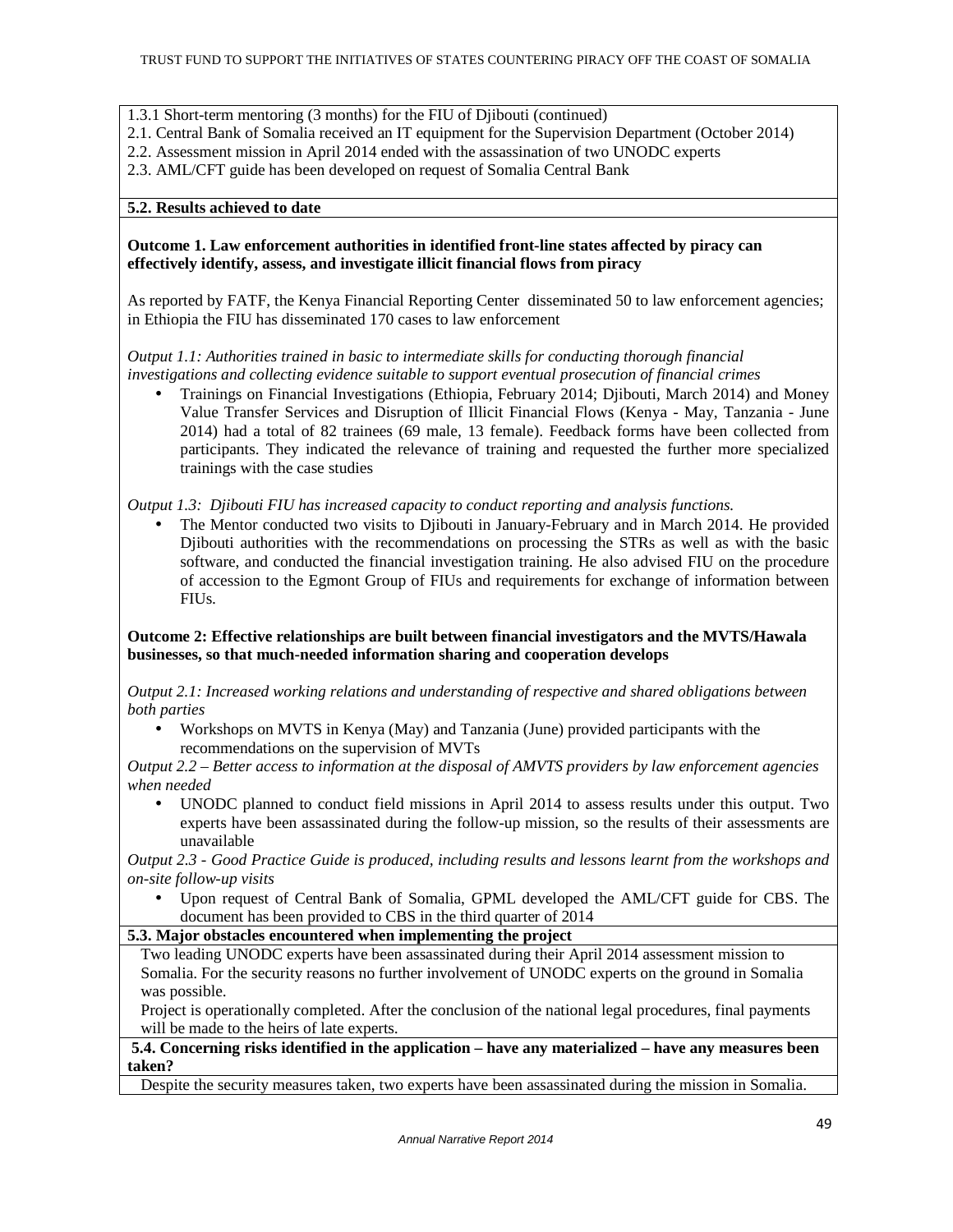Afterwards no more missions have been sent.

**5.5 Any health/safety/environment issues? Special measures taken?** 

### See 5.4.

### **5.6. Partnerships and cooperation with other organizations formed while implementing the project**

UNODC conducted monthly coordination phone conference calls with key technical assistance providers for Somalia: World Bank, IMF, African Development Bank.

## **34. PROJECT #57 Support to Maritime Law Enforcement in Somalia**

### **1. Recipient UN Organization**

| Name of UN Organization (Lead) | <b>IUNODC</b> |
|--------------------------------|---------------|

### **2. Project Information**

| a. Project Number                                        | 57                                                                                                                                                                                                                                                                                         |
|----------------------------------------------------------|--------------------------------------------------------------------------------------------------------------------------------------------------------------------------------------------------------------------------------------------------------------------------------------------|
| <b>b.</b> Project Title                                  | Support to Maritime Law Enforcement in Somalia                                                                                                                                                                                                                                             |
| <b>C. Project Duration</b>                               | 24 months                                                                                                                                                                                                                                                                                  |
| d. Project Starting Date                                 | 31 December 2013                                                                                                                                                                                                                                                                           |
| e. End Date                                              | 31 December 2015                                                                                                                                                                                                                                                                           |
| f. Location of Project                                   | Somalia                                                                                                                                                                                                                                                                                    |
| g. Thematic/Focus Area                                   | Maritime Law Enforcement                                                                                                                                                                                                                                                                   |
| h. Primary Project Objective (Summary)                   | Assistance delivered by UNODC to give the MLE authorities in<br>Somalia increased capacity to exercise some control over their<br>12nm territorial sea, with specific focus on developing<br>competency in maintenance and engineering, mariner and<br>policing skills and communications. |
| <b>i.</b> Implementing Partner (s) (if applicable) $N/A$ |                                                                                                                                                                                                                                                                                            |

### **3. Time**

| a. Did the project start on time?                       | Yes |
|---------------------------------------------------------|-----|
| <b>b.</b> Is the planned end date still applicable? Yes |     |
| c. Is the project currently on time?                    | Yes |
| d. Comments if a-c is negative.                         | N/A |

## **4. Financial Information (US\$)**

| a. Overall Budget                                                                                                             | \$10,000,000                                                                                                                                                                            |
|-------------------------------------------------------------------------------------------------------------------------------|-----------------------------------------------------------------------------------------------------------------------------------------------------------------------------------------|
| <b>b. Trust Fund Contribution</b>                                                                                             | \$940,200                                                                                                                                                                               |
| c. Is the overall cost still applicable?                                                                                      | Yes $& No$ (see f.)                                                                                                                                                                     |
| d. Is expenditure currently according to<br>the budget?                                                                       | Yes                                                                                                                                                                                     |
| e. Is the entire financing for the project<br>secured? (for projects that receive<br>bilateral funding in addition to the TF) | Yes $\&$ No (see f.)                                                                                                                                                                    |
| f. Comments if c-e is negative                                                                                                | The current Programme is fully funded and implementation is on<br>schedule. Plans for expansion of the programme are however in<br>the pipeline and this will require additional funds. |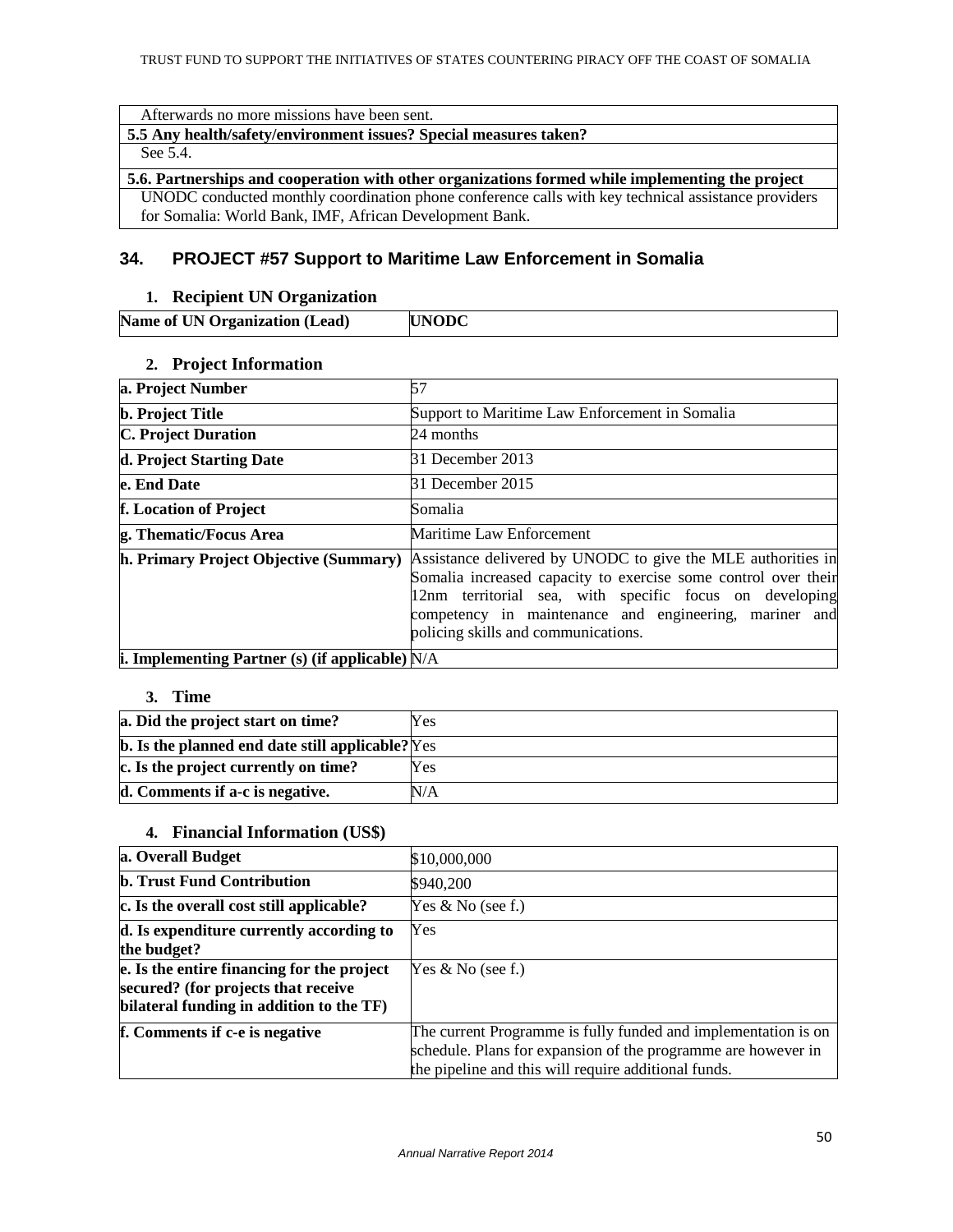## **5. Assessment of implementation and monitoring of project activities**

### **5.1. Activities carried out in the reporting period**

*Activities reported below were carried out under the Maritime Crime Programme with funding from the Trust Fund as well as bilateral funding.*

## **"SOMALILAND"**

MCP support to the "Somaliland" Coastguard has been centralised around mentoring and training. In September 2014, three new mentors joined the Engineering Mentor at the "Somaliland" Coastguard Base in Berbera. The team of four have been delivering an intensive package of technical assistance to the "Somaliland" Coastguard for the past six months. Focus is on delivering continuous training to Coastguard Officers in the skills required to carry out basic maritime law enforcement operations including policing skills and maintenance of engines. Technical assistance to the "Somaliland" Coastguard is complimented by delivery of material support such as spare parts for engine maintenance, radio equipment and office equipment.

## **Policing**

Eight 'Maritime Operational Skills' courses have been delivered to 5-person operational teams giving a total of 40 Coastguard Officers basic training in:

 Enhanced vessel driving and boarding tactics (basic); Safety of Life at Sea; International Law and the Territorial Sea (basic); Rule of Law (basic); Use of Force (basic).

This course was designed to enhance the different crewing skill sets on board vessels and enhance the overall capability to work in teams. Cross-training is delivered on each specific skillset to increase capacity for deployable maritime law enforcement personnel within the Coastguard. The next step is to expand course delivery to outer sectors of the "Somaliland" Coastguard. For the teams already trained, the course will set the foundations for more advanced training to be delivered to hand-picked crews in order to ultimately establish a tactical team for advanced interdiction.

Three intensive courses have also been delivered in basic knowledge of seamanship and boat handling in order to start the formation and development of competent boat crews. The training was delivered in a practical environment using a Coastguard Patrol Boat to groups of four crews over five day periods each. The training reinforced the importance of safety, boat checks, boat crew assignments and responsibilities, boat handling and team building. As with the MOS training described above, this training will support the selection of a core group to progress into a more advanced which will form a future tactical group within the "Somaliland" Coast Guard.

For Senior Officers at the Base, training has been delivered in 'Operational Readiness' and 'Standard Operation Procedures'. This course, which was delivered to 15 officers, was designed to enhance the current systems inplace and obtain key priorities and milestones for future development as well as enact processes to react to maritime crime.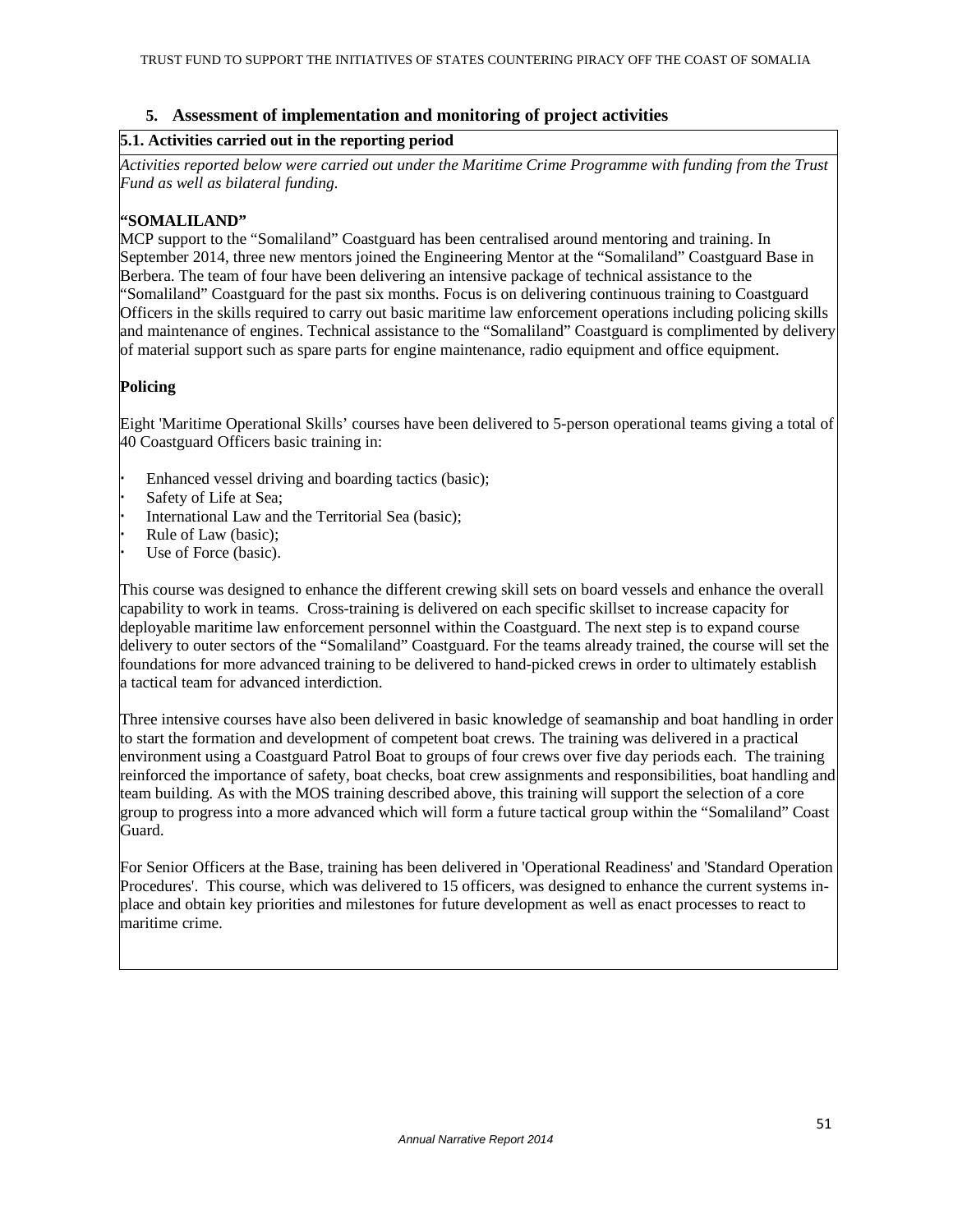### **Engineering**

UNODC's Engineering Mentors have worked side by side with Coastguard Officer with six of their boats operational since September. A core group of four officers follow the two Engineering Mentors on a daily basis. These four officers will be trained to maintain and repair the many types of engines donated to the Coastguard by a wide array of donors over the years. Six other officers attend training on occasion, thereby acquiring basic engineering skills.

Insofar as classroom training goes, courses have been delivered on the following subjects:

- Introduction of Internal combustion engines;
- Theory and the function of 2-stroke engines and 4-stroke engines;
- Identifying the parts of an engine;
- Theory of the Capacitor Discharge Ignition system;
- Sea water cooling system of boat engines;
- Lubrication system of boat engines.

In connection with Engineering Mentoring, a program of servicing the vehicles of the Coastguard has been implemented. Practical training such as in how to replace brake pads of vehicles has been delivered in connection with servicing the vehicles. To date, all the vehicles attached to the Berbera Base has been serviced including the vehicle belonging to the Admiral and his deputy in Hargeysa.

## **Procurement/Infrastructure**

In July, 2014, approximately \$100,000 worth of spare parts for vehicles and boats were delivered to the Berbera Coastguard. These items are used for repair and maintenance of the Coastguard's fleet and vehicles under the supervision and mentoring of the UNODC Engineering Mentors.

When the Mentors arrived in September, they cleared out three storage sheds at the Coastguard Base in order to unpack the substantial amount of spares onto racking so as to progress with an inventory for the accountability of the products. Forms for this process were created to ensure proper stock use and monitoring. The Mentors also established an inventory of the "Somaliland" Coastguard fleet whereby a profile is kept for each vessel including ID no., picture, and information related to capability to perform its task, safety, and any mechanical issues. This now serves as the basis from which to prioritise engineering work and registration of spare part usage. UNODC has placed one desktop computer in the Spare Parts Store Room to serve as the log for issuance of spares.

Another nine desktop computers were used to set up a Computer Lab at the Base to deliver IT training to Coastguard Officers as well as serve as a general classroom when needed. The Mentors set up the lab in early January installing electrical fittings and wiring as well as the computers and desks. The official opening and handover of the Computer Lab was held on Thursday the 22 January with attendance of the Coastguard Admiral and Senior Commanders of the Berbera Base. The Computers have since been used for delivery of training programs in computer literacy and other general training.

Also in January, the Coastguard Commander Office was upgraded with two new desks and a conference table with 6 chairs, replacing broken desks and chairs. The Commander can now hold proper coordinating meetings in his office with his management team in Berbera.

In February, communications equipment was delivered to the Coastguard base in Berbera, including 3 solar panels, 9 waterproof hand held radios, and 5 shore based hand held radios. All equipment will be installed in the coming months by an individually contracted communications mentor who will also be delivering training in the use of the equipment.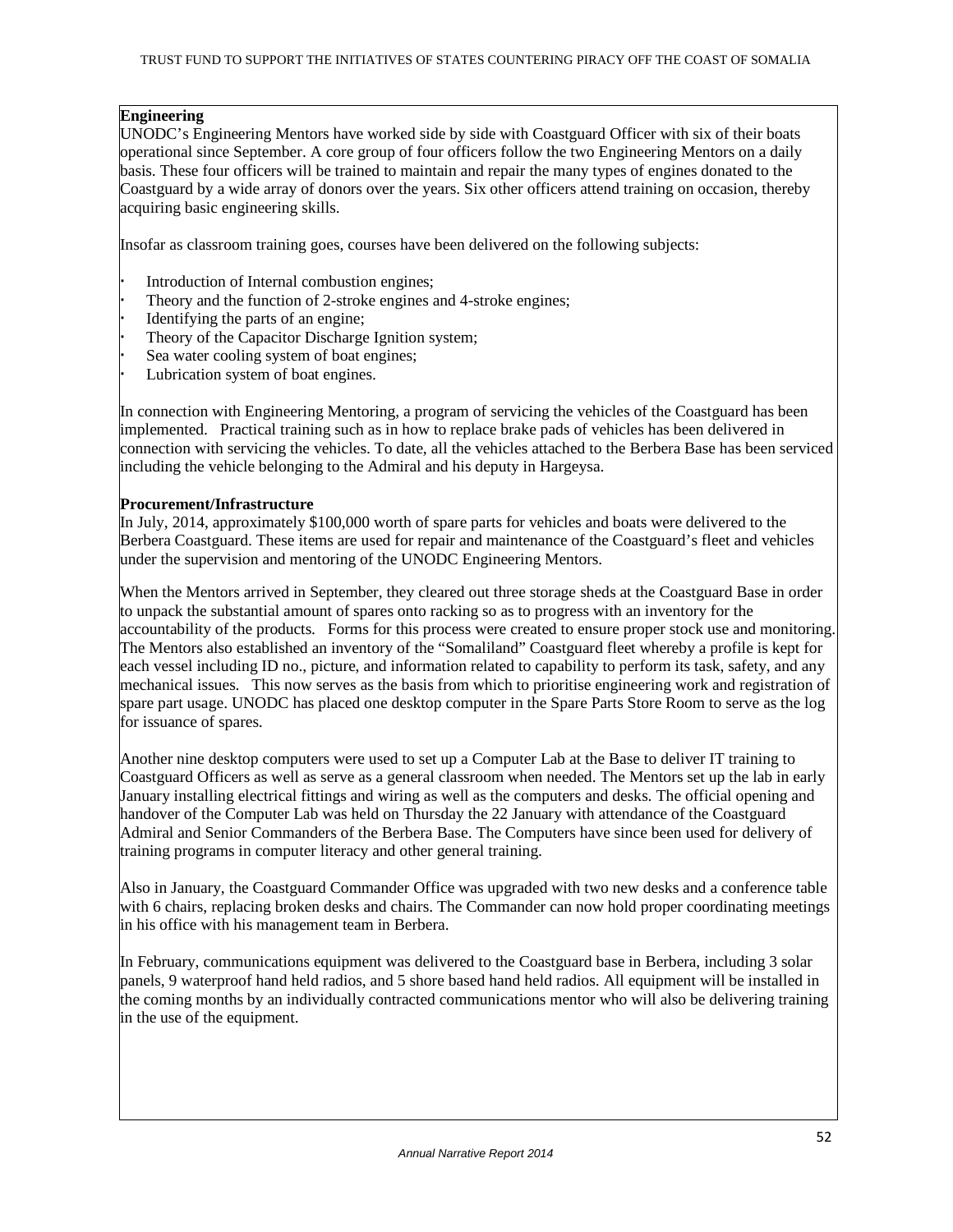Engineering mentors together with "Somaliland" Coast Guard Technical Personnel have also nearly completed the refurbishment of the eroded Pontoon which serves as the launching platform for the Berbera Coastguard fleet. The pontoon, which was very old, worn and rusted, has undergone thorough chipping of rust, had large metal sheets fixed on the dilapidated walkway, and it has been repainted with red oxide paint. The pontoon will now last at least another 5 to 10 years.

Efforts have also been made to establish a "Somaliland" Coastguard Education, Training & Development Unit. This will provide a central point to facilitate training activities on a daily basis, as well as provide a conduit to other capacity building entities supporting the Coastguard. The unit will also initiate an electronic platform of communication and keep a training database.

## **PUNTLAND**

MCP HoA is supporting the Bosaso Port Police in their efforts to secure Bosaso Port and surrounding waters. Since the unit was not wholly consolidated in 2014, initial focus has been on creating the infrastructure necessary for the unit to establish it and eventually transform into the Puntland Coastguard. In consultation with the Ministry of Marine Transport, Ports and Counter Piracy, UNODC will be constructing a Headquarters for the Port Police on a plot of land next to Bosasso Port. The new facility will both serve as the Port Police Headquarters from where all training can be delivered and operations planned, and it will provide offices for the Minister in Bosasso. Training of the Port Police was initiated in February, 2015 when Engineering and Policing mentors started up programming there. An initial assessment of the condition of vessels and level of training of officers was carried out with the Director General of Bosaso Port and the Port Police Commander beforehand.

## **Policing & Engineering**

During their time in Bosaso, the Mentors trained 10 Port Police Officers in Basic Outboard Engineering, and 10 Officers received training in Basic Port Security. Certificates were handed out by the Port Police Commander and MCP HoA Mentors in a small ceremony.

Currently the Port Police only have one small boat operational. It was agreed that UNODC would work to have 4 additional boats operational by the end of 2015.

Mentors will be deployed permanently in Bosaso from May 2015.

## **Infrastructure**

The plot of land for the construction of the new Headquarters was formally allocated by the Ministry of Marine Transport, Ports and Counter Piracy in mid-2014. Drawings and Statement of Requirements for the building were subsequently approved by the Minister and Chief of the Port Police.

The tender for the project is expected to be sent out in early April and construction to begin in early Quarter 3, 2015.

## **Procurement**

Contrary to the situation in "Somaliland", the Bosaso Port Police only have a few vessels, most of which are locally produced skiffs confiscated from migrant smugglers. MCP HoA therefore has the opportunity to equip the Unit with relevant and appropriate equipment from the start. This, however, requires careful consideration in order not to end up with a situation as in "Somaliland" where the Coastguard own a wide array of boats and engines that they have no capacity to maintain independently.

Through their training in the first half of 2015, MCP Mentors will identify which equipment is required for the Bosaso Port Police to commence active patrols around Bosaso Port. It is important that equipment delivered is appropriate for the conditions in and around Bosaso port, and that spare parts are available in the local market. Some engines and spares have already been ordered based on assessments made in February.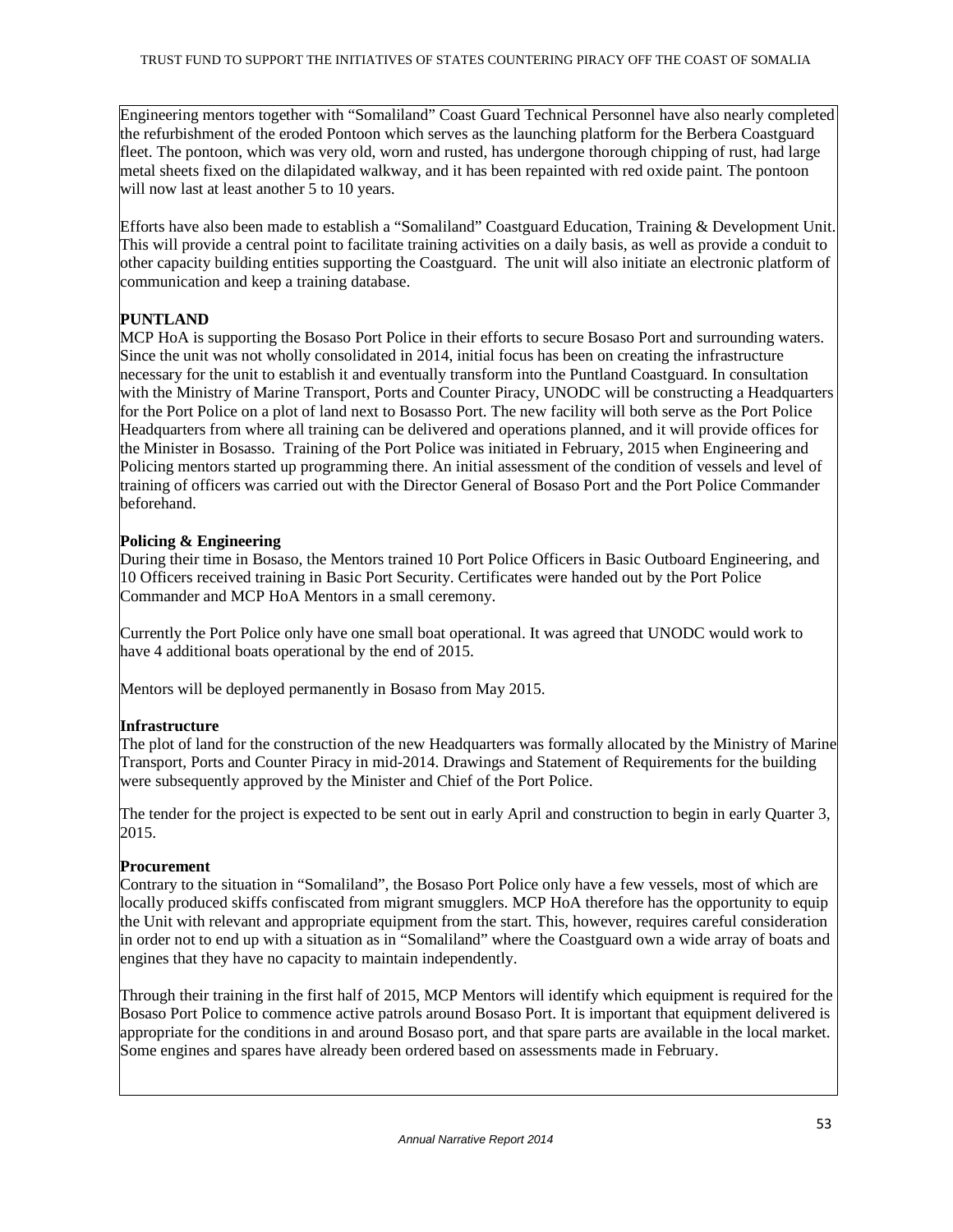Once fully constructed, MCP HoA will also furnish the Bosaso Port Police Headquarters. This will, however, not happen before 2016.

## **MOGADISHU**

In August 2014, UNODC engaged with the Police Commissioner to find the best way forward to train the Maritime Police Unit which was formerly being trained in port security under an UNMAS programme which was coming to an end. It was agreed that UNODC would take over where the UNMAS programme left off in October and expand the scope of mentoring to include policing skills. Two Marine Mentors were deployed to Mogadishu in October-November with the aim of mentoring the Maritime Police Unit in boat handling, navigation, seamanship and more.

## **Mariner Mentoring**

Upon deployment to Mogadishu, UNODC's Mariner Mentors began delivering refresher Coxswain Training to six MPU Officers who had undergone an eight week course with UNMAS a year prior. The refresher training covered boat handling, navigation and seamanship in order to ensure that they were able to safely operate on the ocean. Training was conducted in the waters outside Mogadishu International Airport where the Unit has begun to provide security. The six "Coxswains" graduated on the 11 December with a small ceremony.

In February, the Mariner Mentors delivered the first round of Assistant Instructors training to a group of six Officers. This is a "Training of Trainers" course will enable MPU Officers to start assisting with the delivery of crewman ship training for 25 new recruits to the Maritime Police Unit after Ramadan in July. Ultimately the aim is for these trainers to deliver training to newcomers independently with Mentors in an observing capacity only.

## **Procurement/Infrastructure**

Plans to construct an HQ for the MPU have not materialised due to problems with allocation of land for the project.

Procurement of two boats for the MPU is underway.

## **LAW REFORM AND TRAINIG OF LEGAL PRACTICIONERS**

With regard to law reform work, MCP HoA delivered a four-day training course in Addis Ababa, Ethiopia in March/April, for 16 Somali judges, prosecutors, and legal educators from the SFG, "Somaliland", Puntland and Galmadug. The course, which was delivered with IMO, and EU CAP NESTOR, was designed to provide a detailed introduction to the law relating to maritime crime, for practitioners and educators working in this field. A legal drafting workshop was delivered to judges and lawyers in connection with the training course with the aim of helping the participants develop establishment laws for their respective maritime authorities, including clarifying the Somali EEZ issue and finalising implementation of the Maritime Police / Coastguard Establishment Law in respective authorities in preparation for the WG meetings in Dubai in October. Agreement was reached on next steps in the process of ensuring that Somali maritime police and coastguard organisations are placed upon a firm legal basis.

In September, UNODC, together with EUCAP Nestor and IMO, held a legal drafting event in Addis Ababa with representatives from the Somali Federal Government, Galmadug and Puntland. The workshop, which fell under the Regional Maritime Coordination Mechanism, aimed to help the participants develop establishment laws for their respective maritime authorities in preparation for the WG meetings in Dubai in October.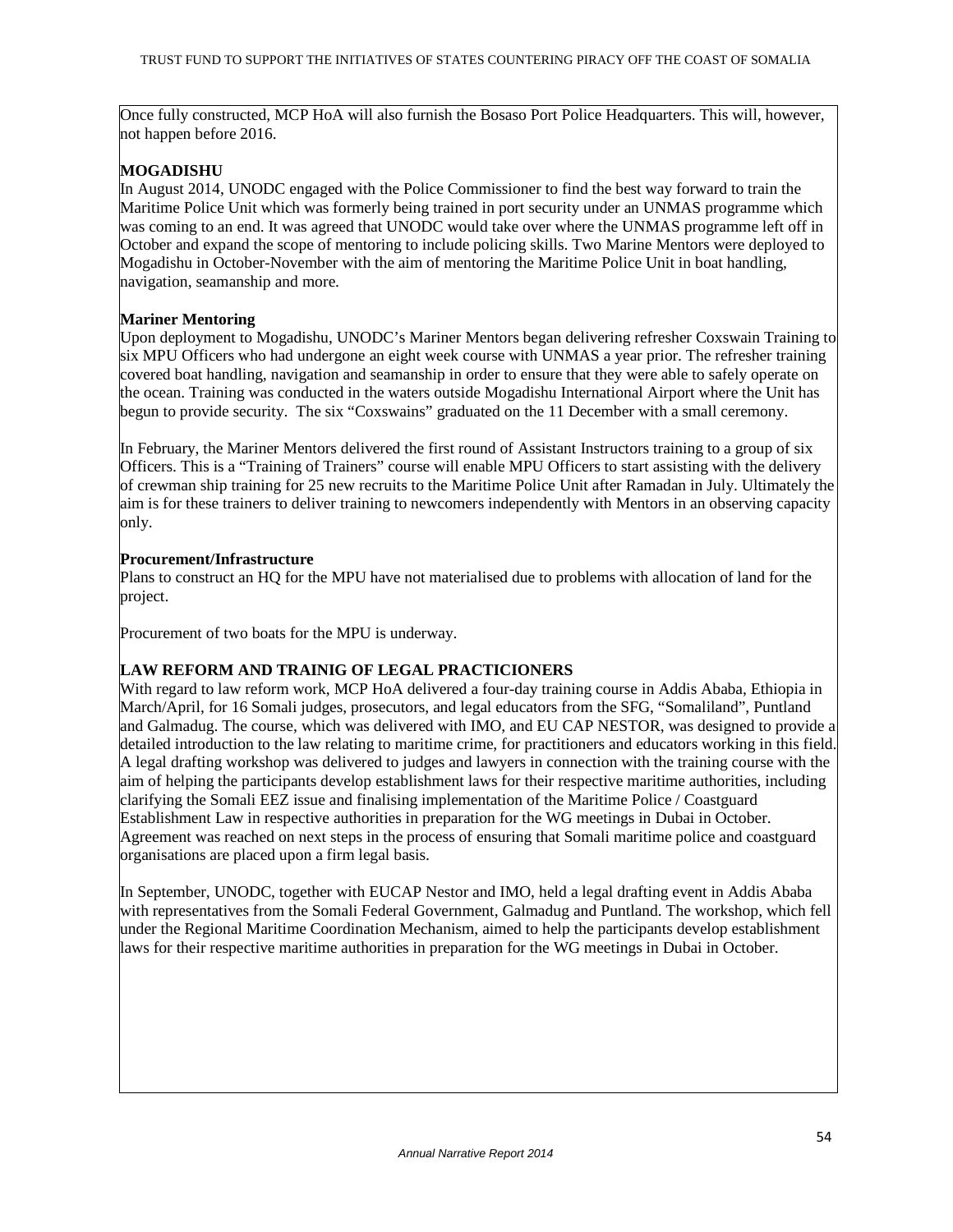#### **5.2. Results achieved to date**

### **"SOMALILAND"**

With regard to ability to patrolling out to 12 nm, the "Somaliland" Coastguard has carried out three successful interdictions for illegal fishing and people smuggling within the territorial waters off the "Somaliland" coast in the course of November and December, 2014.

Significantly, on 16th December 2014, the "Somaliland" Coastguard responded to information that there were boats illegally fishing in the coastal area of Laasqoray and Maydh; well within territorial waters. 51 Yemeni vessels that were fishing illegally within the territorial waters were interdicted, fined and released in line with international practices.

Procedures applied during interdiction were in line with training recently delivered by Policing Mentors in Berbera. The Coastguard initially flew their State flag to identify themselves to the foreign fishing vessels and, upon determining that the vessels were engaged in illegal fishing, the Coastguard interdicted them and escorted them into a secure area of Berbera Port in the vicinity of the Coastguard Base. A total of 48 boats were detained, including 16 large vessels and 32 smaller skiffs. The largest boat detained was an Egyptian flagged fishing vessel. All other boats were from Yemen. Detainees were held at the Coastguard Base for processing of fines. There were no incidents of violence or mistreatment and all detained were released in due course. This was the biggest ever arrest by the Coastguard.

In January 2015, a large consignment of heavy weaponry was discovered by Berbera Port staff when unloading the vessel MV Shaakir. After being alerted of the discovery, the Coastguard carried out a search in the hold and took control of the concealed armaments. As the consignment was not on the ship's manifest, it was deemed an illegal shipment in breach of the arms embargo. Government authorities alerted relevant international agencies and invited the UN monitoring group on illegal armaments on board the MV Shaakir on Thursday 29th January to view the shipment.

In February 2015, the "Somaliland" Coastguard at Zeylah responded when a fishing vessel caught fire off the coast. They rescued the crew and returned them to shore unharmed. The "Somaliland" Coastguard has shown an increasing capacity to respond to emergencies and criminal activities in recent months. The vessels used for this operation have been serviced by the Engineering team in Berbera.

With these operations, the "Somaliland" Coastguard has demonstrated the ability to successfully protect their maritime space and resources while observing principles of international law related to minimum use of force.

## **PUNTLAND**

In Puntland, justice sector institutions, including the Minister for Ports, Maritime Security and Counter-Piracy, the Director General of Bosaso Port, and the Bosaso Port Police Commander, are all engaged and determined to improve the capacity of the Bosaso Port Police to effectively address maritime crime. Their current operational capacity to carry out patrols is, however, very limited as they only have one functioning patrol boat.

UNODC's target with assistance being delivered from May onwards is to have the Port Police carry out active patrols by the end of 2015.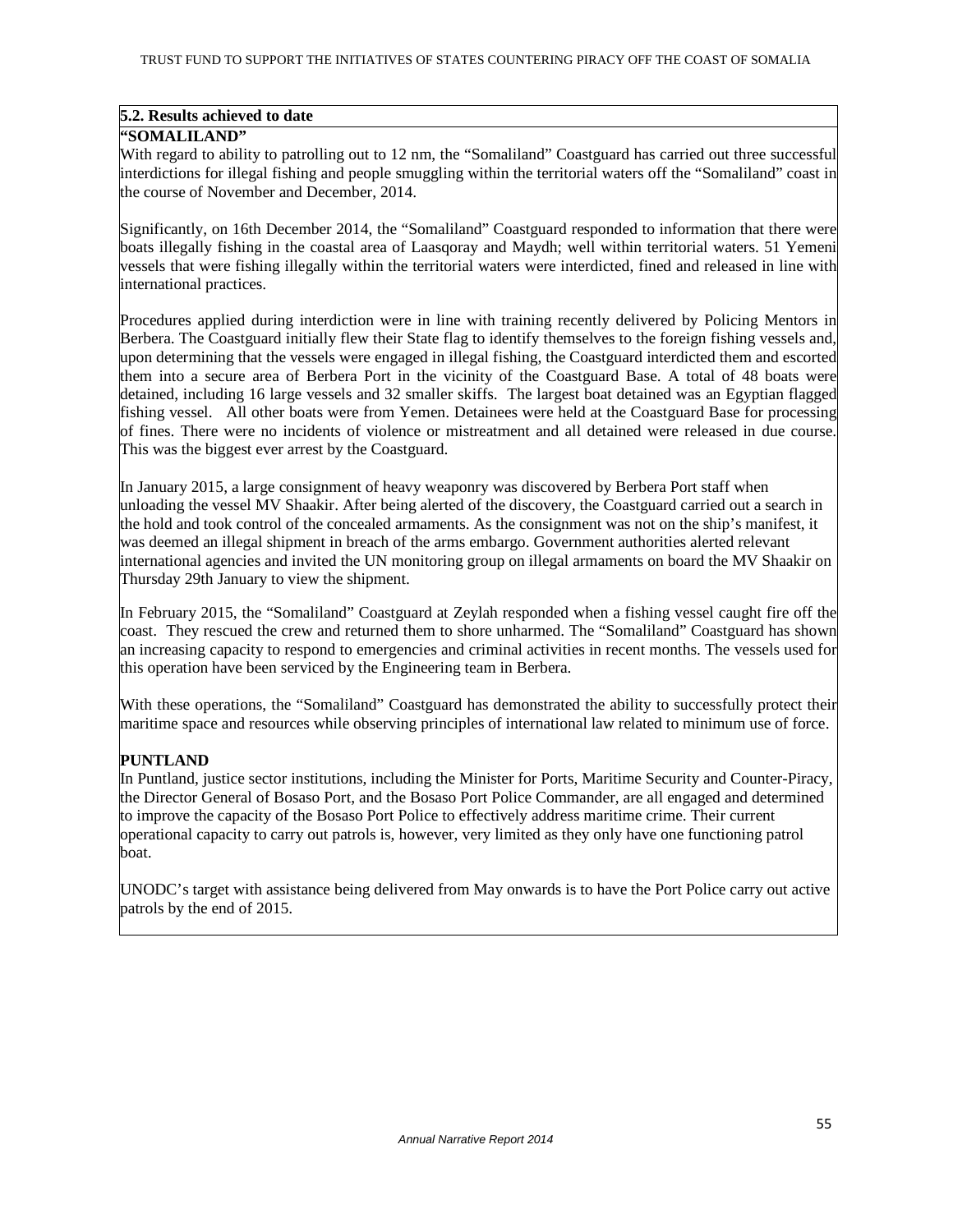## **MOGADISHU**

At the start of the Programme, the MPU was effectively land based with a small number of vessels with no adequate logistical support. Their responsibilities included securing the port area and keeping ships safe whilst they are at anchor waiting to enter the port. They had virtually no capacity to achieve this second element of their mandate.

The Unit is now primarily engaged in search and rescue operations, and carrying out life guard activities on the very popular Lido Beach where there is a particularly strong undercurrent and consequently many incidents of drowning. They also deliver public water safety awareness training at the beach. The Unit has also begun to carry out patrols in the waters outside Mogadishu, actively engaging with local fishermen to assert their presence as supportive entity on the water.

Also, the MPU is supporting AMISOM Marines in patrolling the waters outside Mogadishu International Airport. Not only is this the first time that the MPU and AMISON work together, it is the first time in approximately 20 years that the SPF patrol these waters. UNODC MCP considers this to be an important milestone for the SPF.

## **LEGISLATIVE REFORM**

With regard to government capacity to address maritime crime, UNODC supported the development of the Somali Maritime Resource and Security Strategy (SMRSS) in 2013. The strategy has since been adopted by the four parties to the Kampala Process (SFG, Puntland, Galmudug, and "Somaliland") and it now serves as the foundation for all work within the maritime domain in Somalia. The MCP HoA continues guide programming from Goal 2 of the Strategy which relates to Maritime Law Enforcement.

UNODC, IMO and EU CAP NESTOR have also supported the process of legislative reform. Through this support, agreement has been reached on next steps in the process of ensuring that Somali maritime police and coastguard organisations are placed upon a firm legal basis. As of December 2014, the status of legal reform work in the respective Regions is as follows:

**"Somaliland":** "Somaliland" has made significant progress on finalizing their draft CG law which is expected to be passed in 2015.

**Puntland:** In terms of legislative reform, Puntland has made progress on the draft law but stalled in finalizing it due to uncertainty on how their legal framework would fit within the Federal Government's legal framework.

**Federal Government:** No agreement on draft laws due to internal disagreements on strategy with regard to maritime security and its applicability federally.

EUCAP Nestor and IMO has taken the lead on working with the various administrations and international partners to help resolve the uncertainty in the federal legal structure related to maritime security actors and push forward the drafting process. UNODC is supporting this process where required.

### **5.3. Major obstacles encountered when implementing the project**

Problems with allocation of land for construction in Mogadishu, which has resulted in the decision to abandon plans for the construction on a Maritime Police HQ.

**5.4. Concerning risks identified in the application – have any materialized – have any measures been taken?** 

- **Risk**: The three regions are at different capacity levels and of different need in support.
- **Mitigation Measures Taken**: The project has delivered assistance and support according to current level of capacity in each location.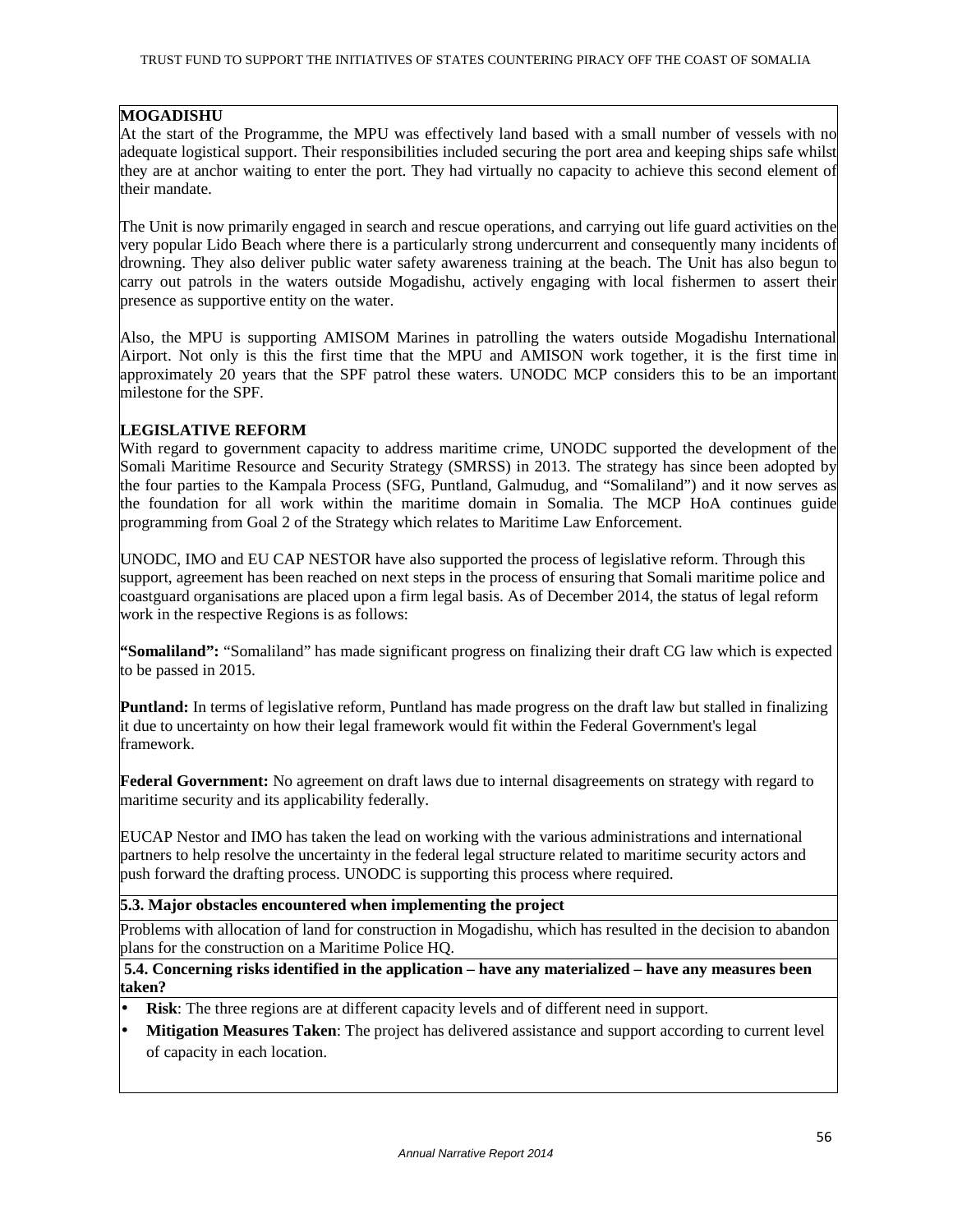### **5.5 Any health/safety/environment issues? Special measures taken?**

The security situation in Mogadishu is precarious. UNODC is monitoring the situation closely.

**5.6. Partnerships and cooperation with other organizations formed while implementing the project** 

The programme works in cooperation with EU CAP NESTOR, IMO, and FAO mainly.

## **35. PROJECT #58 Hostage Support Programme (+ top-up)**

Kindly see paragraph 46 [Project #71 - Hostage Support Programme (+ top-up)]

## **36. PROJECT #59 - Interpol Hostage Debriefing Initiative**

### **1. Recipient UN Organization**

| <b>Name of UN Organization (Lead)</b> | IMO for IINTERPOL and the International Maritime Bureau |
|---------------------------------------|---------------------------------------------------------|
|                                       | (IMB)                                                   |

## **2. Project Information**

| a. Project Number                     | 059                                                          |
|---------------------------------------|--------------------------------------------------------------|
| <b>b.</b> Project Title               | Interpol Hostage Debriefing Initiative                       |
| <b>C. Project Duration</b>            | 12 months                                                    |
| d. Project Starting Date <sup>4</sup> | May 13 2014. However, the project did not start in until     |
|                                       | November 1 2014 when the Project Manager began his           |
|                                       | contract.                                                    |
| e. End Date                           | November 2015                                                |
| f. Location of Project                | Lyon and the six target countries as outlined in $(g)$ below |
| g. Thematic/Focus Area                | Debrief of hostages from India, Sri Lanka, Philippines,      |
|                                       | Indonesia, Vietnam and Malaysia captured by Somali pirates   |
| h. Primary Project Objective          | 1. Intelligence Gathering, 2. Assist law enforcement         |
| (Summary)                             | investigations, 3. Security – prevent future Hijackings, 4.  |
|                                       | Humanitarian support to the seafarers.                       |
| i. Implementing Partner $(s)$ (if     | The International Maritime Bureau (IMB)                      |
| <i>applicable</i> )                   |                                                              |

### **3. Time**

| a. Did the project start on time?    | N <sub>0</sub>                             |
|--------------------------------------|--------------------------------------------|
| b. Is the planned end date still     | Yes (see below)                            |
| applicable?                          |                                            |
| c. Is the project currently on time? | Yes, based on a 1 November 2014 start date |
| d. Comments if a-c is negative.      | N/A                                        |

### **4. Financial Information (US\$)**

| a. Overall Budget                          | \$237,668 |
|--------------------------------------------|-----------|
| <b>b. Trust Fund Contribution</b>          | \$237,668 |
| c. Is the overall cost still applicable?   | Yes       |
| d. Is expenditure currently according to   | Yes       |
| the budget?                                |           |
| e. Is the entire financing for the project | Yes       |
| secured? (for projects that receive        |           |
|                                            |           |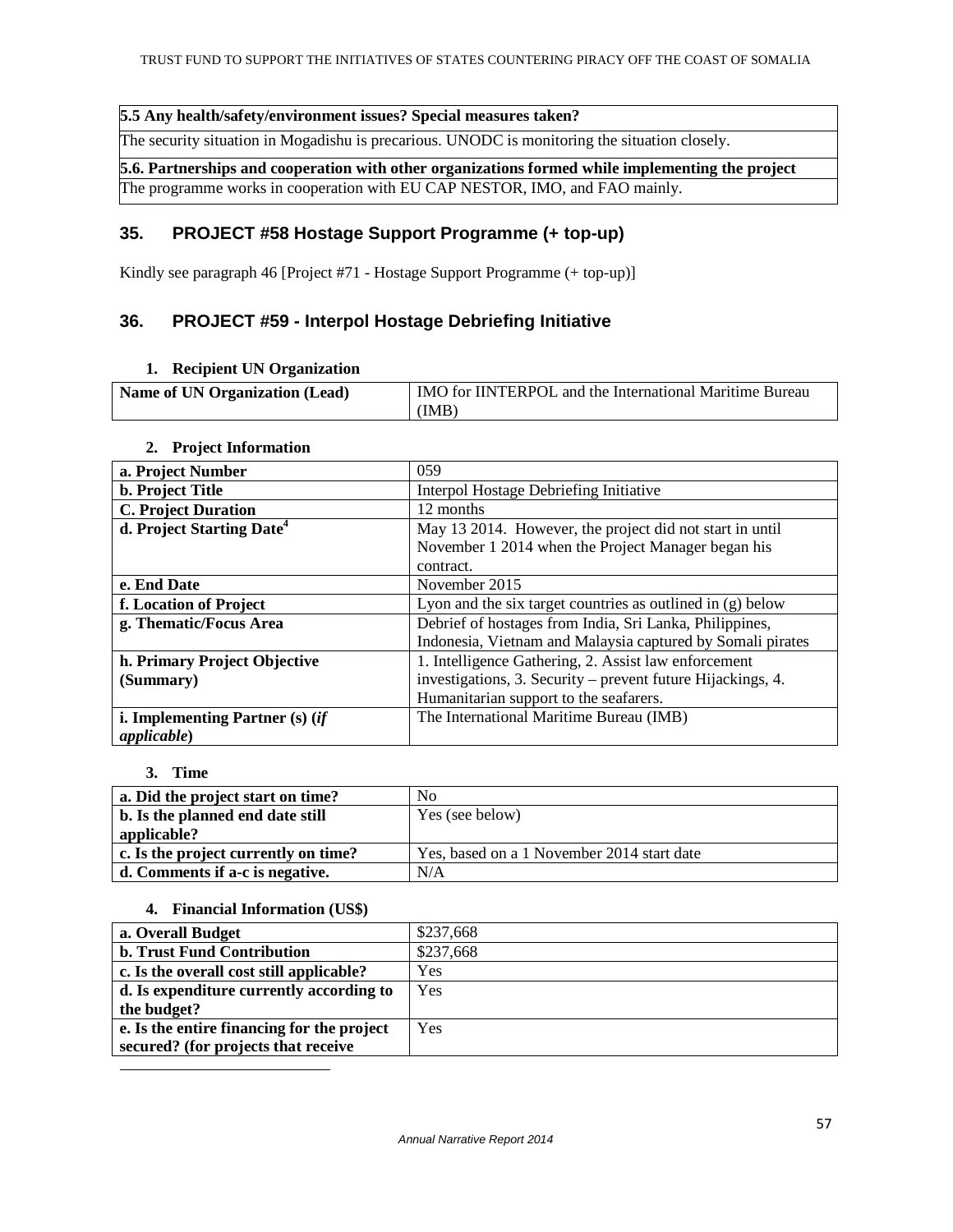| bilateral funding in addition to the TF) |  |
|------------------------------------------|--|
| f. Comments if c-e is negative           |  |

### **5. Assessment of implementation and monitoring of project activities**

### **5.1. Activities carried out in the reporting period**

Please refer to Section 5.2 below where we have detailed all the activities carried out to date under the project.

#### **5.2. Results achieved to date**

**Outcome 1**: There are two key components here. Output 1 related to establishing the availability of the hostages. This had to be further broken down into:-

a) Locating the hostages and

b) Establishing their willingness to be debriefed and if their response was positive, arranging the debrief to take place. Since November, Interpol has been working on locating the sea farers in using various partners such as seafarer's organisations. To date, Interpol has identified approximately 1000 seafarers from the six target countries.

Output 2: In relation to the training of officers, it was decided that the project will try to locate and train officers involved in maritime piracy investigations (drawn from each of the 6 target countries) at a later stage of the project.

For the second part of Outcome 1 (debriefing of hostages), the first debriefing took place in Mumbai, India from 22 - 28 March 2015. Thirty nine (39) seafarers were interviewed there from eight different vessels which were the subject of kidnappings off the coast of Somalia from 2008-2012. These interviews were conducted in conjunction with the United States Naval Criminal Investigative Service (NCIS) who are supporting INTERPOL on this specific debriefs. Interpol also facilitated the debrief of a number of hostages in Mumbai by the FBI who have an active investigation into the activity Somali pirates.

In addition, the Indian debrief is also assisting the Australian Federal Police (AFP) who have an active investigation related to one of the hijacked ships

The data obtained from the debrief will now be processed and analysed utilizing the Interpol Global Database on Maritime Piracy and will subsequently be shared with law enforcement agencies internationally to support the prosecution of those who "illicitly finance, plan, organize, or unlawfully profit from pirate attacks off the coast of Somalia," as stressed by UNSCR 2077 (2012).

Interpol has issued a yellow notice (missing persons notice) in 2011 for one of the Indian seafarers, who has been missing since 2011. One of the aims of the debrief was to try to ascertain a factual account of what happened to this individual. In this regard, part of the focus of the debrief of some of the sea farers (attached to this individuals ship) was to gather facts from other seafarers who were on this vessel. The father of the missing sea farer attended in Mumbai on 28 March and was briefed on new information received and this assisted him in finding our more about his son's disappearance.

**Outcome 2:** Interpol plans to use the data from the Indian debriefings to populate our Global Database on Maritime Piracy utilizing an Interpol analyst who will work on this aspect of the project. Interpol is confident that it will be in a position to provide new and detailed information on all aspects of piracy off the coast of Somalia and produce an analytical package on the Indian aspect of the debriefing.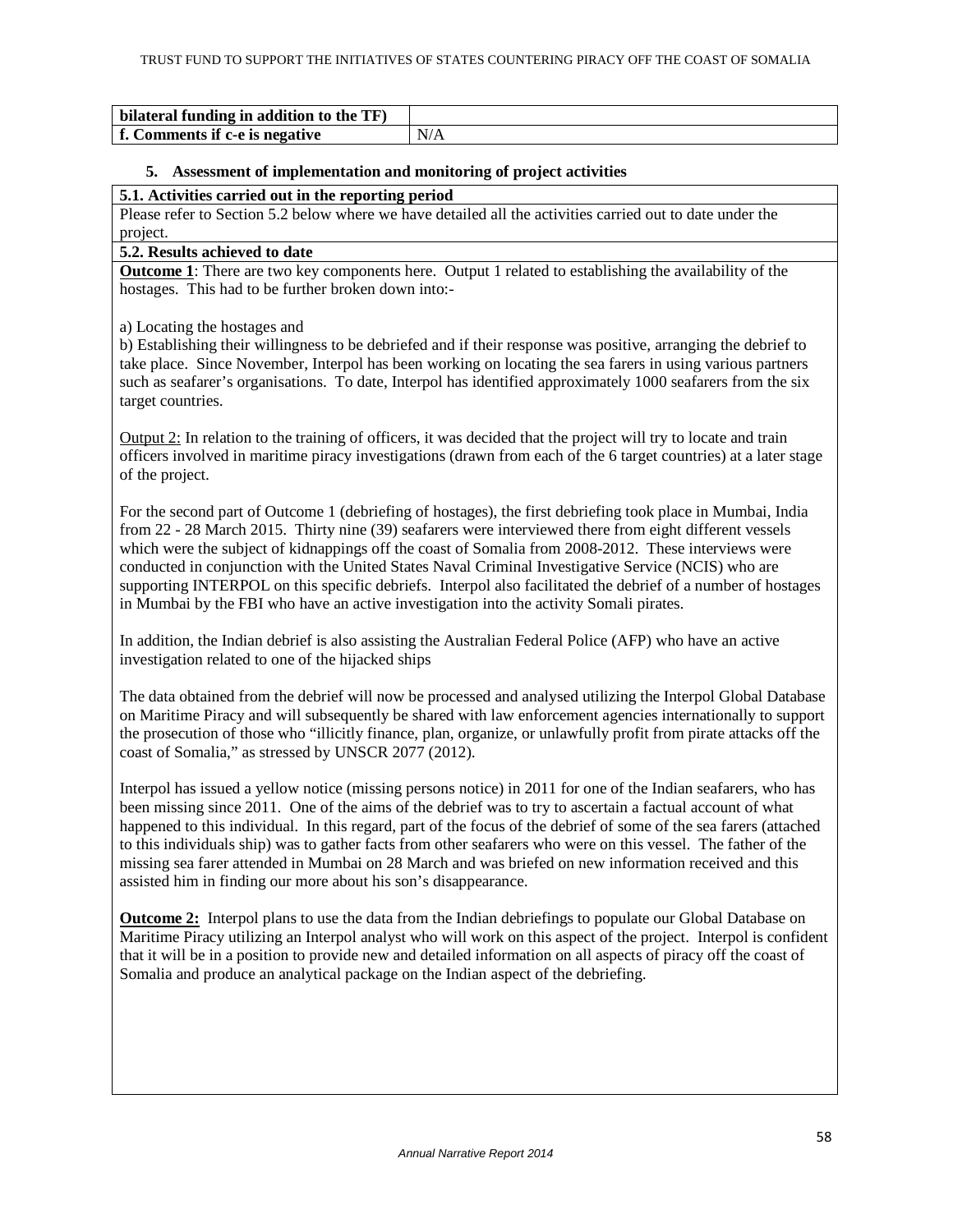### **5.3. Major obstacles encountered when implementing the project**

- 1. Locating the hostages has been a challenge as some are no longer involved in the industry and some are working with different shipping companies.
- 2. There are certain issues in some countries which pose a challenge for the debriefings. Some countries have not been proactive in investigating the capture of their nationals for various reasons such as the economic cost of investigations, the sheer number of victims and the lack of specialists for investigating this type of crime. Therefore Interpol needs to show that this project is to assist countries in their investigations and maintain a historical record of events and not to highlight any shortcomings in national investigations
- 3. The large number of victims. Interpol has to date identified and placed in its data base approximately 1000 seafarers who have been kidnapped off the coast of Somalia. Organising large debriefs is more economical and practical in the long run but does provide logistical challenges due to the difficulty of getting a large number of seafarers together in one place over a short time period.
- 4. The lack of investigative experts in the police of the target countries has posed a challenge as investigating this type of crime requires certain skill sets. In order to counter this, Interpol plans to conduct training in maritime piracy investigations later on in the lifespan of the project. However, we initially decided to focus on the debriefing aspect of the project in order to populate our database using experts already available (NCIS) as to do the training first would impact negatively on the intelligence gathering side of the project.

## **5.4. Concerning risks identified in the application – have any materialized – have any measures been taken?**

### $N/A$

**5.5 Any health/safety/environment issues? Special measures taken?** 

#### No

**5.6. Partnerships and cooperation with other organizations formed while implementing the project** 

Interpol has engaged with and collaborated with a number of agencies to date to assist with the implementation of this project namely:-

The International Maritime Bureau (IMB) who have assisted us in building relationships with various stakeholders in the maritime industry such as ship-owners and humanitarian agencies (MPHRP). These relationships have allowed us access to the sea farers in the target countries.

Interpol member countries in the regions utilizing our National Central Bureaus (NCBs). The NCB provides logistical support on the ground in the target countries.

The Maritime Piracy Humanitarian Response Program (MPHRP). MPHRP is a link between the seafarers and Interpol and helped us arrange the logistics of bringing the seafarers to Mumbai in order to conduct the debrief. In addition MPHRP are also working with us in the planning further debriefs in other target countries such as the Philippines, Bangladesh and Thailand

The United States Naval Criminal Investigative Service (NCIS) conducted the Mumbai debriefs on behalf of Interpol as NCIS has an active interest in building up an intelligence profile of the pirates involved.

The Director General of Shipping of the Indian Government assisted us with obtaining the necessary political clearance for our mission to India.

Information from the debrief is also assisting both the FBI and the Australian Federal Police who have active ongoing investigations into those involved in Somali piracy.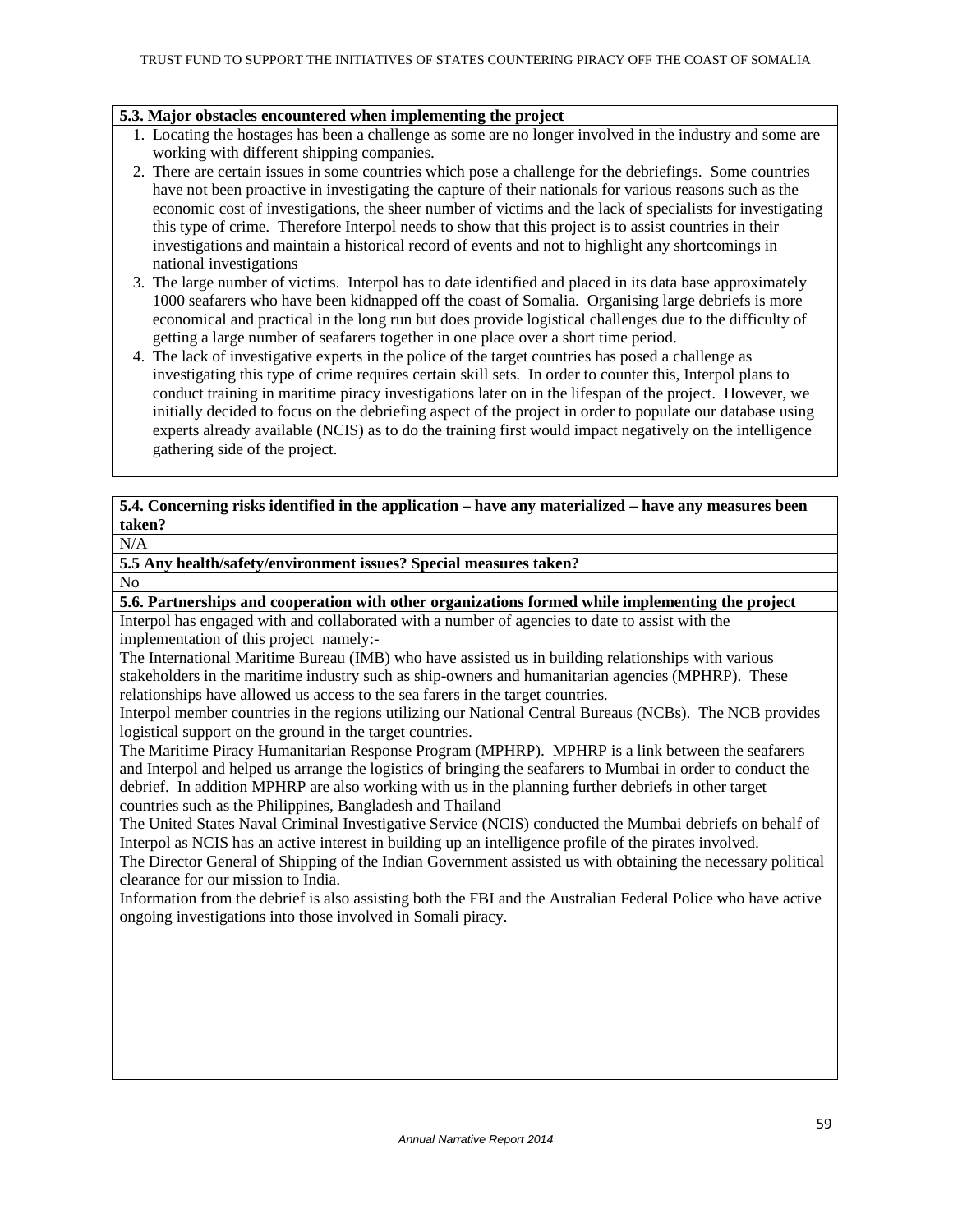## **37. PROJECT #60 Support to Counter-Piracy Law Enforcement in Galmadug**

## **1. Recipient UN Organization**

| Name of UN Organization (Lead) | <b>UNODC</b> |
|--------------------------------|--------------|
|                                |              |

## **2. Project Information**

| a. Project Number                                      | 60                                                                                                                        |
|--------------------------------------------------------|---------------------------------------------------------------------------------------------------------------------------|
| <b>b.</b> Project Title                                | Support to Counter-Piracy Law Enforcement in Galmadug                                                                     |
| <b>C. Project Duration</b>                             | 12 Months (Extended by 12 months)                                                                                         |
| d. Project Starting Date                               | 31 December 2013                                                                                                          |
| e. End Date                                            | 31 December 2015                                                                                                          |
| f. Location of Project                                 | Galmudug, Somalia                                                                                                         |
| g. Thematic/Focus Area                                 | Maritime Law Enforcement                                                                                                  |
| h. Primary Project Objective (Summary)                 | To rehabilitate South Galkayo Police Station, which serves as the<br>centre of counter-piracy investigations in Galmadug. |
| <b>i. Implementing Partner (s) (if applicable)</b> Nil |                                                                                                                           |

### **3. Time**

| a. Did the project start on time?                          | Yes                                             |
|------------------------------------------------------------|-------------------------------------------------|
| $\mathbf b$ . Is the planned end date still applicable? No |                                                 |
| c. Is the project currently on time?                       | Yes                                             |
| d. Comments if a-c is negative.                            | Funds extended in Oct. 2014 to 31 December 2015 |

### **4. Financial Information (US\$)**

| a. Overall Budget                                                                                                             | \$288,900                                                                                                                                                                                 |
|-------------------------------------------------------------------------------------------------------------------------------|-------------------------------------------------------------------------------------------------------------------------------------------------------------------------------------------|
| <b>b. Trust Fund Contribution</b>                                                                                             | \$288,900                                                                                                                                                                                 |
| c. Is the overall cost still applicable?                                                                                      | Yes $& No$ (see 4.f)                                                                                                                                                                      |
| d. Is expenditure currently according to<br>the budget?                                                                       | Yes                                                                                                                                                                                       |
| e. Is the entire financing for the project<br>secured? (for projects that receive<br>bilateral funding in addition to the TF) | Yes $& No$ (see 4.f)                                                                                                                                                                      |
| f. Comments if c-e is negative                                                                                                | The current Programme is fully funded and implementation is on<br>schedule. Plans for expansion of the programme are, however, in<br>the pipeline and this will require additional funds. |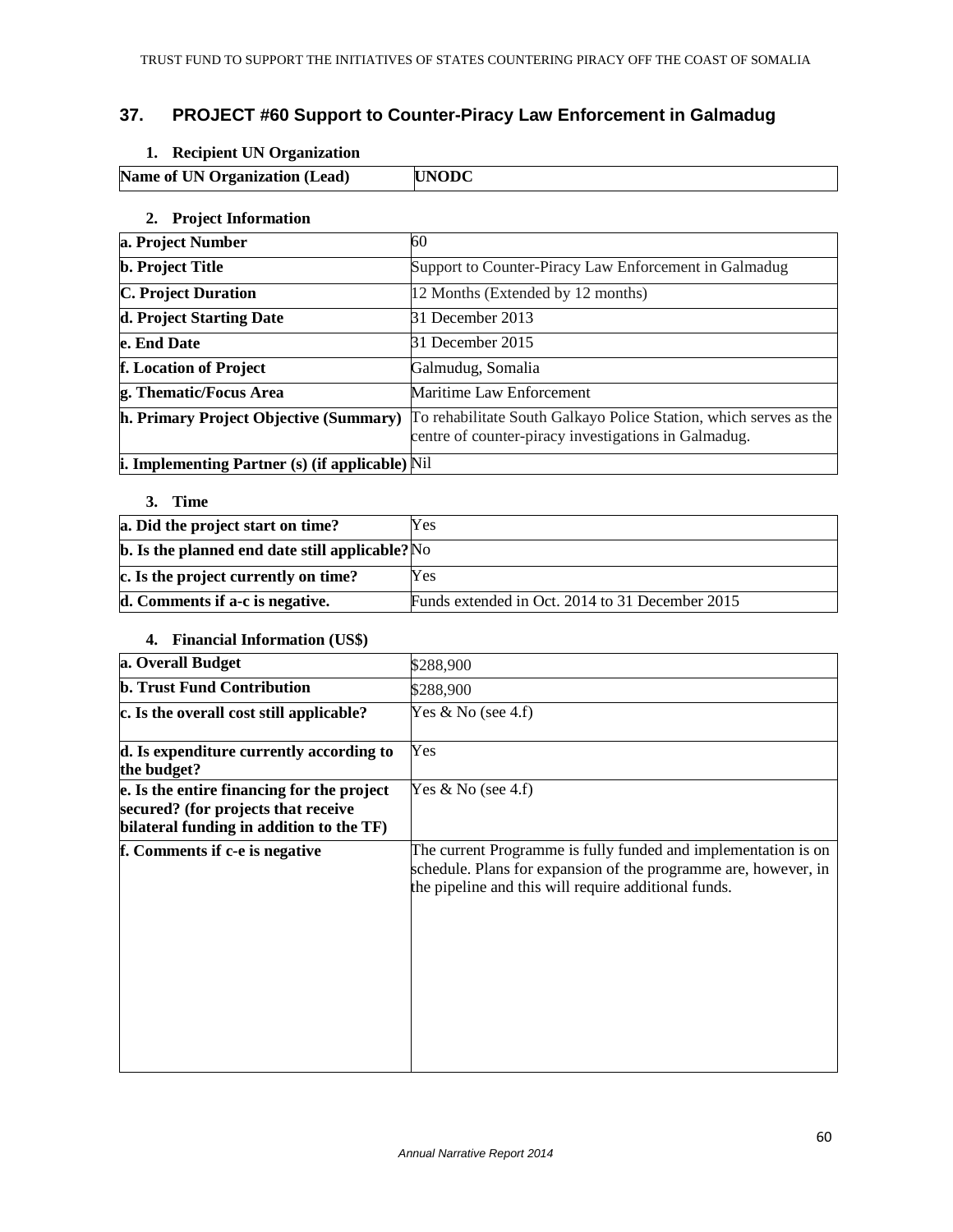## **5. Assessment of implementation and monitoring of project activities**

## **5.1. Activities carried out in the reporting period**

## **GALMUDUG**

Support to Galmudug is directed towards the South Galkayo Police Station since the coastal areas are not accessible for the UN. UNODC is supporting the complete refurbishment of the South Galkayo Detention Facility as this Police Station is currently the only facility with detention capacity in Galmudug and therefore likely to hold any arrested suspects of maritime crime once government forces gain control over coastal towns.

Activities in Galkayo were temporarily suspended following the tragic loss of UNODC colleagues at Galkayo Airport on 7 April, 2014. Programme implementation resumed in September. Due to the delay in implementation, a request was made to the CGPCS Trust Fund for a one-year extension of funds for project #60, which would otherwise have expired at the end of 2014. The request was granted at the Trust Fund Board meeting in October.

## **Policing & Engineering**

No activity due to security constraints for Mentors.

## **Procurement/Infrastructure**

The refurbishment of the South Galkayo Police Detention Facility is mainly carried out through selfimplementation, as the security situation does not allow for UNODC to carry out direct implementation. Selfimplementation means that UNODC will procure all materials required for the refurbishment and counterparts in South Galkayo will carry out works. The exception is the construction of the Armoury, which will be carried out by a company that specialises in the construction of munition storage facilities. All refurbishment and construction is expected to be completed by the end of 2015 as will procurement of law enforcement and office equipment.

## **LAW REFORM AND TRAINING OF LEGAL PRACTICIONERS**

With regard to law reform work, MCP HoA delivered a four-day training course in Addis Ababa, Ethiopia in March/April, for 16 Somali judges, prosecutors, and legal educators from the SFG, "Somaliland", Puntland and Galmadug. The course, which was delivered with IMO, and EU CAP NESTOR, was designed to provide a detailed introduction to the law relating to maritime crime, for practitioners and educators working in this field. A legal drafting workshop was delivered to judges and lawyers in connection with the training course with the aim of helping the participants develop establishment laws for their respective maritime authorities, including clarifying the Somali EEZ issue and finalising implementation of the Maritime Police / Coastguard Establishment Law in respective authorities in preparation for the WG meetings in Dubai in October. Agreement was reached on next steps in the process of ensuring that Somali maritime police and coastguard organisations are placed upon a firm legal basis.

In September, UNODC, together with EUCAP Nestor and IMO, held a legal drafting event in Addis Ababa with representatives from the Somali Federal Government, Galmadug and Puntland. The workshop, which fell under the Regional Maritime Coordination Mechanism, aimed to help the participants develop establishment laws for their respective maritime authorities in preparation for the WG meetings in Dubai in October.

## **5.2. Results achieved to date**

## **GALMUDUG**

Coastal areas of Galmudug are currently not accessible to the Galmudug administration as they are controlled by pirate groups, militia and Al Shabaab. Some control, however, seems to have been gained over Hobyo which may allow for support to be delivered there before the end of 2015. UNDC is monitoring the situation closely.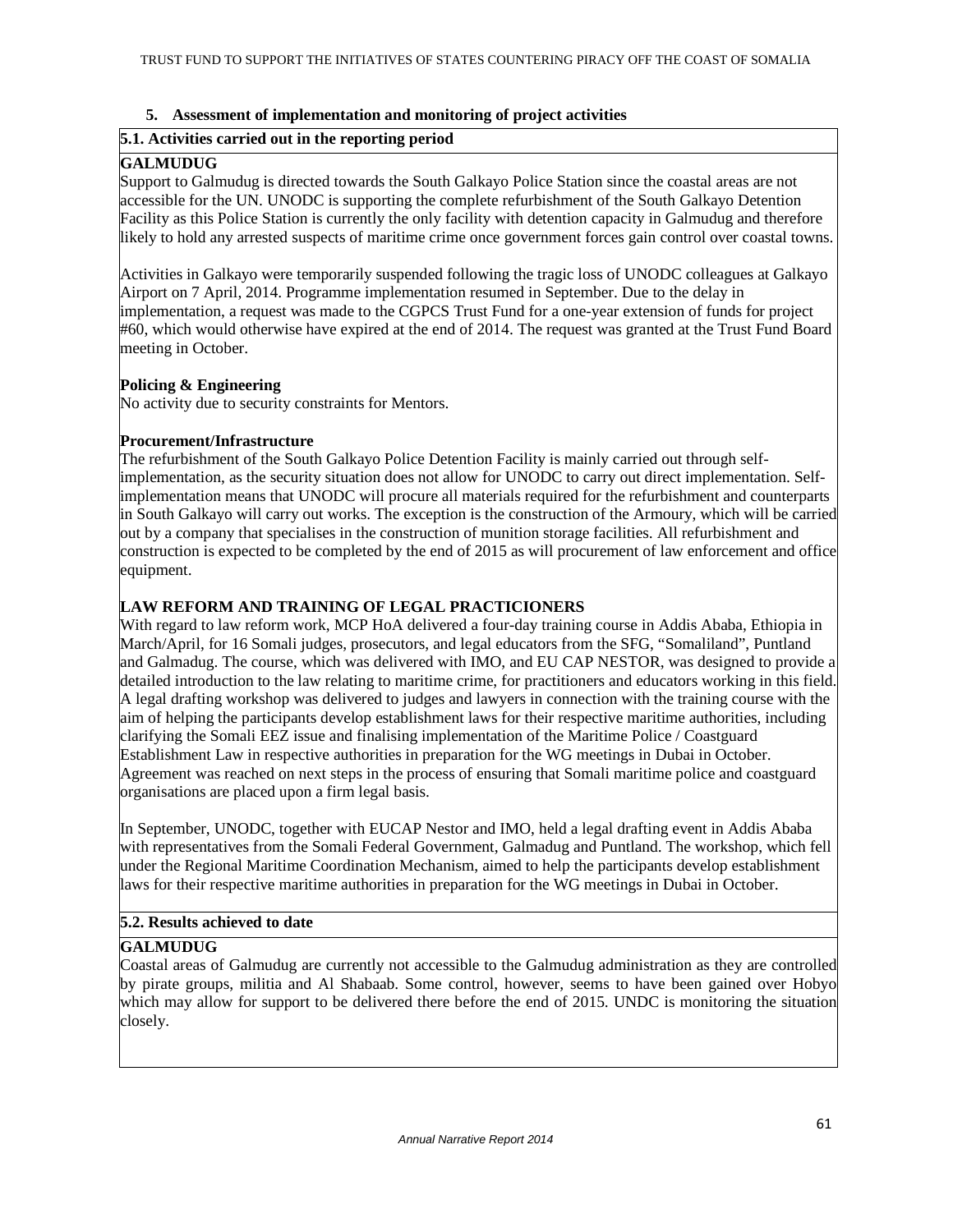## **LEGISLATIVE REFORM**

With regard to government capacity to address maritime crime, UNODC supported the development of the Somali Maritime Resource and Security Strategy (SMRSS) in 2013. The strategy has since been adopted by the four parties to the Kampala Process (SFG, Puntland, Galmudug, and "Somaliland") and it now serves as the foundation for all work within the maritime domain in Somalia. The MCP HoA continues guide programming from Goal 2 of the Strategy which relates to Maritime Law Enforcement.

UNODC, IMO and EU CAP NESTOR have also supported the process of legislative reform. Through this support, agreement has been reached on next steps in the process of ensuring that Somali maritime police and coastguard organisations are placed upon a firm legal basis. As of December 2014, the status of legal reform work in the respective Regions is as follows:

Galmadug has made progress on the draft law but stalled in finalizing it due to uncertainty on how their legal framework would fit within the Federal Government's legal framework.

ECN and IMO has taken the lead on working with the various administrations and international partners to help resolve the uncertainty in the federal legal structure related to maritime security actors and push forward the drafting process. UNODC is supporting this process where required.

### **5.3. Major obstacles encountered when implementing the project**

Security in Galmudug from April-September, 2014.

**5.4. Concerning risks identified in the application – have any materialized – have any measures been taken?** 

- **Risk**: The three regions are at different capacity levels and of different need in support.
- **Mitigation Measures Taken**: The project has delivered assistance and support according to current level of capacity in each location.

**5.5 Any health/safety/environment issues? Special measures taken?** 

Security situation in Galkayo remains precarious. UNODC is monitoring the situation closely.

### **5.6. Partnerships and cooperation with other organizations formed while implementing the project**

The programme works in cooperation with EU CAP NESTOR, IMO, and FAO mainly.

## **38. PROJECT #61 - Building the knowledge and capacity of Somali legislators and technical officials regarding the rights and duties in the maritime zones set out in UNCLOS**

### **1. Recipient UN Organization**

| <b>Name of UN Organization (Lead)</b> | Division for Ocean Affairs and the Law of the Sea (DOALOS), |
|---------------------------------------|-------------------------------------------------------------|
|                                       | Office of Legal Affairs (OLA)                               |

### **2. Project Information**

 $\overline{a}$ 

| a. Project Number                     | 61                                                                                                                                                              |
|---------------------------------------|-----------------------------------------------------------------------------------------------------------------------------------------------------------------|
| <b>b.</b> Project Title               | Building the knowledge and capacity of Somali legislators and<br>technical officials regarding the rights and duties in the<br>maritime zones set out in UNCLOS |
| <b>C. Project Duration</b>            | 12 months                                                                                                                                                       |
| d. Project Starting Date <sup>5</sup> | 2 September 2014                                                                                                                                                |
| e. End Date                           | 2 September 2015                                                                                                                                                |
| f. Location of Project                | New York (USA), Mogadishu (Somalia), and Djibouti                                                                                                               |

 $<sup>5</sup>$  The start date is the date of the first transfer of the funds from the Trust Fund.</sup>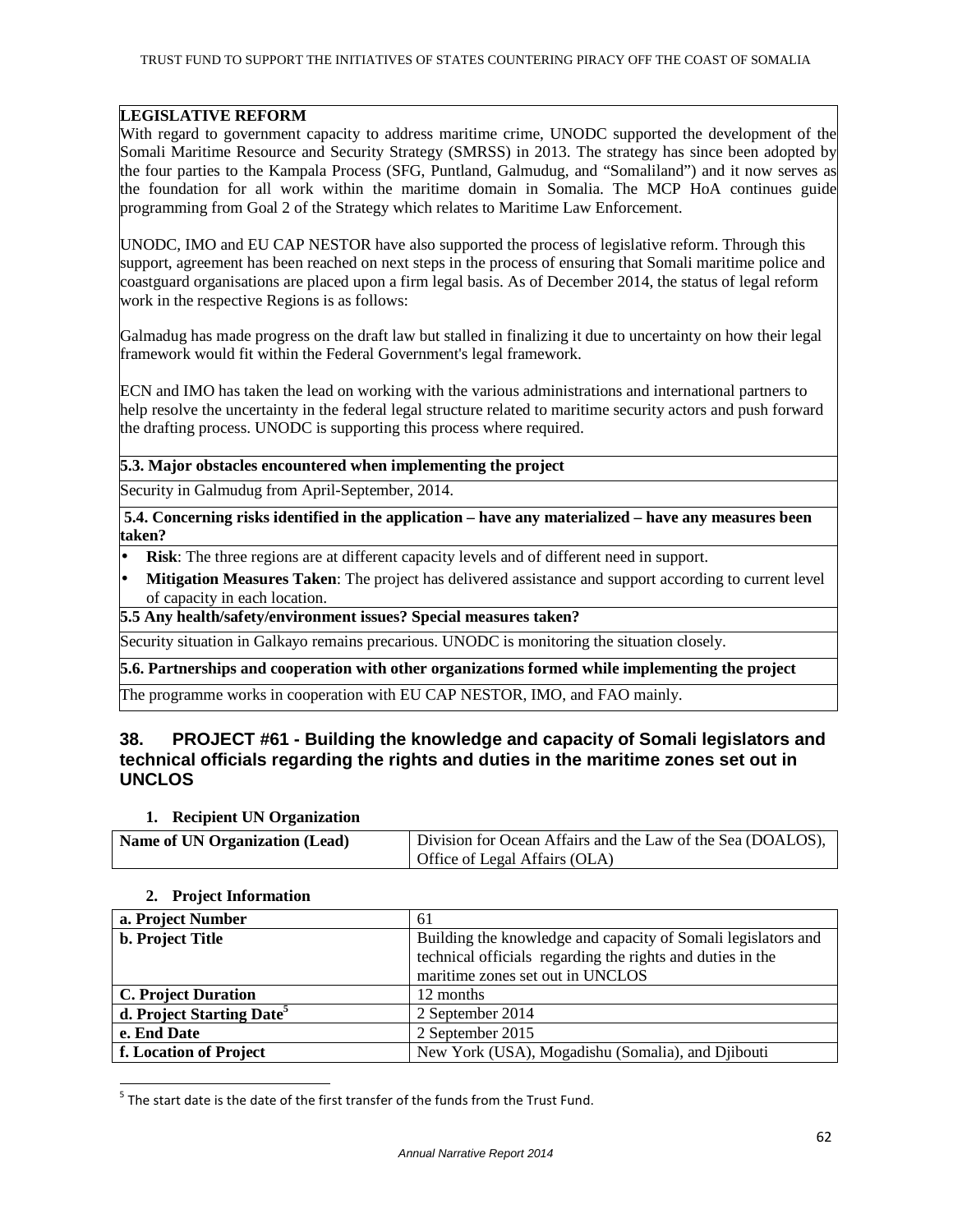|                                   | (Djibouti).                                                        |
|-----------------------------------|--------------------------------------------------------------------|
| g. Thematic/Focus Area            | Ocean affairs and the law of the sea                               |
| h. Primary Project Objective      | To build the knowledge and capacity of Somali legislators and      |
| (Summary)                         | technical officials regarding the rights and duties in the         |
|                                   | maritime zones set out in the United Nations Convention on the     |
|                                   | Law of the Sea, including in relation to the repression of piracy, |
|                                   | in order to assist Somalia in developing an overarching legal      |
|                                   | framework for the effective governance of its maritime domain      |
|                                   | and the sustainable development of its resources in conformity     |
|                                   | with the Convention.                                               |
|                                   | DOALOS's project consists of three activities, which are as        |
|                                   | follows:                                                           |
|                                   | 1. Mogadishu-based briefings for a number of key Somali            |
|                                   | Parliamentarians selected in consultation with the Speaker of      |
|                                   | the Parliament to raise the Somali Parliamentarians'               |
|                                   | understanding of the UNCLOS regime                                 |
|                                   | 2. In-depth training programme for relevant Somali                 |
|                                   | Government Officials and Representatives from the Regions of       |
|                                   | the UNCLOS regime                                                  |
|                                   | 3. Gap analysis of the Somali legislative and policy framework     |
|                                   | for oceans                                                         |
| i. Implementing Partner $(s)$ (if | United Nations Assistance Mission in Somali (UNSOM)                |
| <i>applicable</i> )               |                                                                    |

## **3. Time**

| a. Did the project start on time?    | Yes                                                               |
|--------------------------------------|-------------------------------------------------------------------|
| b. Is the planned end date still     | At this point, the planned end date is uncertain because the      |
| applicable?                          | timeline for the project deliverables depends on the availability |
|                                      | of the officials of the Federal Government of Somalia (FGS),      |
|                                      | including the Somali Parliament, and the confirmation of dates    |
|                                      | of availability.                                                  |
| c. Is the project currently on time? | Uncertain                                                         |
| d. Comments if a-c is negative.      | We have experienced various delays due to the political           |
|                                      | changes. In early 2015, the new Prime Minister of Somalia         |
|                                      | convened a new cabinet, which was rejected by the Parliament;     |
|                                      | as a result, the FGS delayed making any decisions on Project      |
|                                      | 61, including confirming dates for activities. Following the      |
|                                      | election on the new cabinet, the Parliament went into recess. At  |
|                                      | the present moment, the Division is working with the Somali       |
|                                      | government to establish a time frame within which to conduct      |
|                                      | the remainder of the activities.                                  |

## **4. Financial Information (US\$)**

| a. Overall Budget                          | \$383,175.56 |
|--------------------------------------------|--------------|
| <b>b. Trust Fund Contribution</b>          | \$383,175.56 |
| c. Is the overall cost still applicable?   | Yes          |
| d. Is expenditure currently according to   | Yes          |
| the budget?                                |              |
| e. Is the entire financing for the project | Yes          |
| secured? (for projects that receive        |              |
| bilateral funding in addition to the TF)   |              |
| f. Comments if c-e is negative             |              |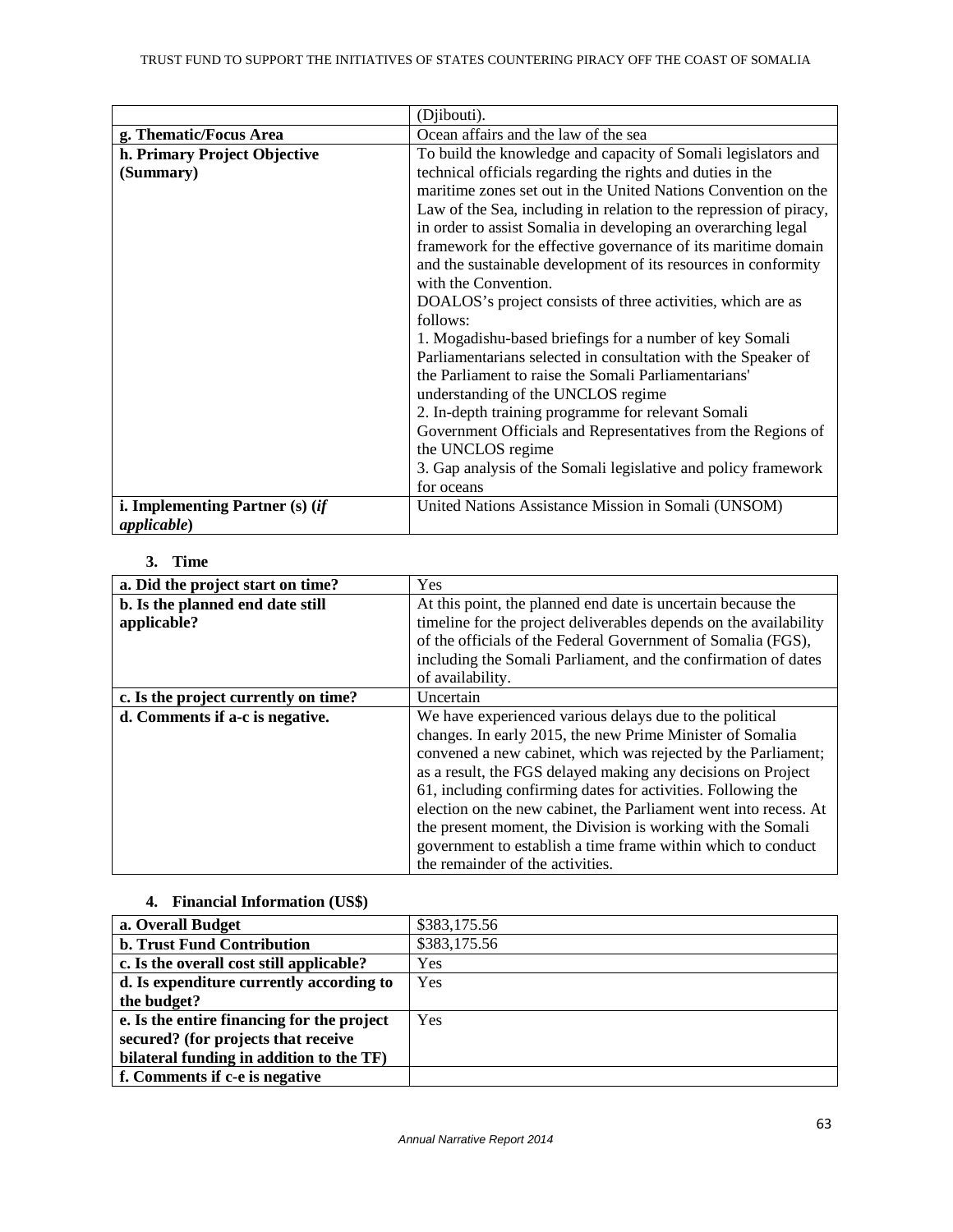## **5. Assessment of implementation and monitoring of project activities**

## **5.1. Activities carried out in the reporting period**

Regarding activity 1, the Division devised a course, and successfully completed one briefing for Somali Parliamentarians. The Director of DOALOS, Ms. Gabriele Goettsche-Wanli, and the Deputy Director of DOALOS, Mr. Vladimír Jareš, travelled to Mogadishu, Somalia to hold two days of training on 15 and 16 October 2014.

## **5.2. Results achieved to date**

By completing one of the briefings under Activity 1, Mogadishu-based briefings for a number of key Somali Parliamentarians selected in consultation with the Speaker of the Parliament to raise the Somali Parliamentarians' understanding of the UNCLOS regime, DOALOS has helped Legislators gain some of the necessary understanding of the legal framework for the repression of piracy under UNCLOS, and related instruments, as well as the importance of the establishment of maritime spaces including the EEZ, so as to begin the establishment of a basic legal framework in accordance with international law, in particular domestic legislation on maritime zones, and the sustainable exploitation of marine resources. Regarding activity 1, the Division had devised the course for the second briefing of Somali Parliamentarians, which will be held in Mogadishu pending confirmation from the Federal Government of Somalia. Regarding activity 2, the Division has developed a six day course, which will be held in Djibouti, pending confirmation from the Federal Government and a list of participants from the Federal Government and Regions. In that

regard, the Division has established a delivery partner, the Djibouti Regional Training Center (DRTC), and is working with relevant agencies and programmes to coordinate logistics. The Division has also begun implementation of the gap analysis, and has identified and established contact with two consultants, an international expert and a local research, who can assist in that regard.

## **5.3. Major obstacles encountered when implementing the project**

Communication and coordination with the Government has been difficult due to local developments beyond our control, making it difficult to coordinate activities for Parliamentarians, Government Officials, and Representatives from the Regions.

### **5.4. Concerning risks identified in the application – have any materialized – have any measures been taken?**

Some of the project activities depend on the availability of Somali Government Officials and Representatives from the Regions. The project has experienced some delays due to political developments in Somalia in recent months, including, the change of Prime Minister and subsequent change of the cabinet. In this regard, DOALOS has taken measures to follow up on the political situation, reaching out to contacts in Somalia for updates and requesting assistance to confirm dates for project implementation. The Division remains in frequent contact with the Federal Government of Somalia's designated focal point Ms. Mona Al-Sharmani, Senior Legal Advisor to the President of Somalia on International Law, so as to establish delivery windows and identify participants.

## **5.5 Any health/safety/environment issues? Special measures taken?**

No; the in country component of the project is delivered in accordance with UNSOM and UNDSS protocol.

### **5.6. Partnerships and cooperation with other organizations formed while implementing the project**

UNSOM has been an important aid in arranging travel to Somalia for delivery of components of the project, and assisting with transportation and logistics for the briefing in Somalia. UNSOM has also been very helpful in providing updates concerning the domestic political situation in Somalia.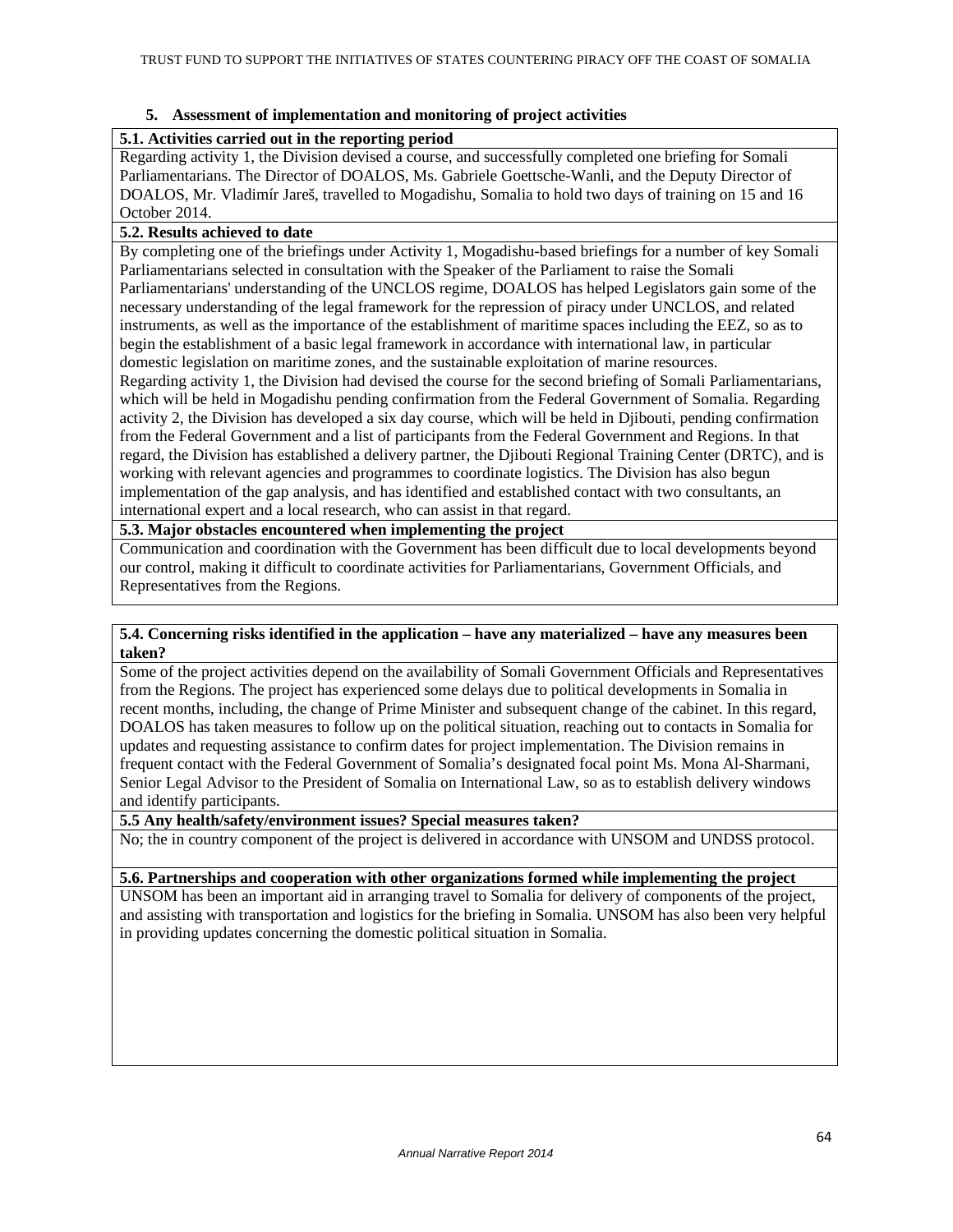## **39. PROJECT #62 - Support to Garowe Major Crimes Court**

### **1. Recipient UN Organization**

| Name of UN Organization (Lead) | 7DC<br>INI ( |
|--------------------------------|--------------|
|                                |              |

### **2. Project Information**

| a. Project Number                     | 62                                                     |
|---------------------------------------|--------------------------------------------------------|
| <b>b.</b> Project Title               | Support to Garowe Major Crimes Court                   |
| <b>C. Project Duration</b>            | 12 months (extension requested for 12 months)          |
| d. Project Starting Date <sup>6</sup> | 1 September 2014                                       |
| e. End Date                           | 1 September 2015                                       |
| f. Location of Project                | Garowe, Puntland State of Somalia                      |
| g. Thematic/Focus Area                | <b>Court Security</b>                                  |
| h. Primary Project Objective          | Support to promotion secure and humane detention where |
| (Summary)                             | convicted pirates are being held                       |
| i. Implementing Partner (s) (if       | <b>UNOPS</b>                                           |
| applicable)                           |                                                        |

#### **3. Time**

| a. Did the project start on time?    | Yes. |
|--------------------------------------|------|
| b. Is the planned end date still     | Yes. |
| applicable?                          |      |
| c. Is the project currently on time? | Yes. |
| d. Comments if a-c is negative.      | n/a  |

#### **4. Financial Information (US\$)**

| a. Overall Budget                          | \$191,000      |
|--------------------------------------------|----------------|
| <b>b. Trust Fund Contribution</b>          | \$191,000      |
| c. Is the overall cost still applicable?   | Yes            |
| d. Is expenditure currently according to   | Yes            |
| the budget?                                |                |
| e. Is the entire financing for the project | N <sub>0</sub> |
| secured? (for projects that receive        |                |
| bilateral funding in addition to the TF)   |                |
| f. Comments if c-e is negative             | N/A            |

### **5. Assessment of implementation and monitoring of project activities**

### **5.1. Activities carried out in the reporting period**

The project major outcome relates to the construction of three guard towers that would protect Garowe Major Crime Court, situated inside of the new Garowe prison, from attacks. The Garowe Major Crime Court indeed presented security vulnerabilities which could have well exposed it to terrorist attacks triggered by the serious crimes – including terrorist offences – that are adjudged at the court.

The funds have been disbursed in full to our implementing partner to start the construction of the three towers which has started in December 2014. It is expected that works will be completed within the end date of the project.

### **5.2. Results achieved to date**

Please see 5.1

<sup>&</sup>lt;u>Fill be stard date is the date of the first</u> transfer of the funds from the Trust Fund.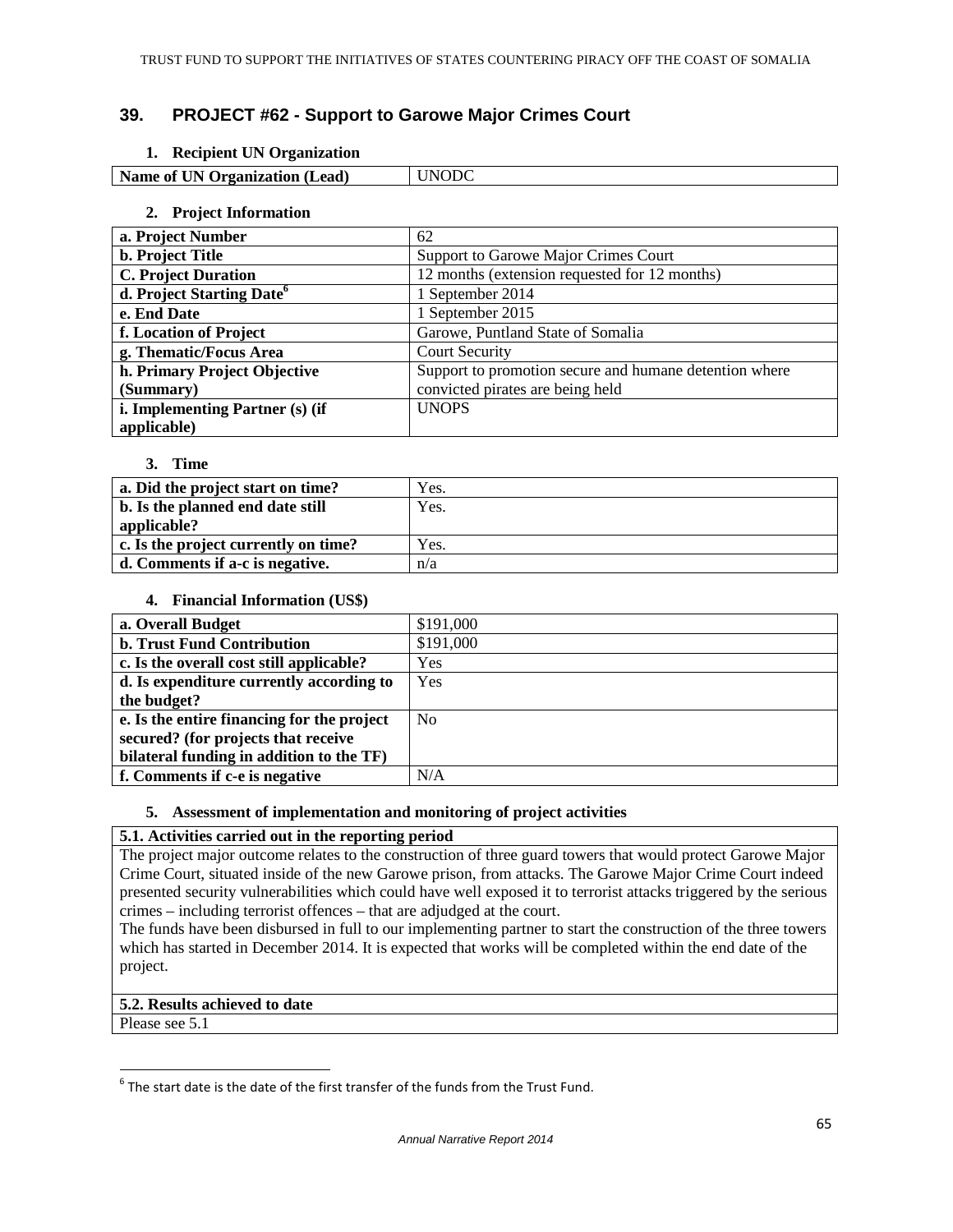#### **5.3. Major obstacles encountered when implementing the project**  Nil.

#### **5.4. Concerning risks identified in the application – have any materialized – have any measures been taken?**

No. The above described delays in implementation have been addressed by UNODC through continuous dialogue with national authorities and through the organizing of the first International Monitoring Committee visit – a committee composed of donors and States which have a stake in the transfer of convicted pirates – which has visited Puntland and endorsed the actions undertaken by UNODC.

**5.5 Any health/safety/environment issues? Special measures taken?** 

No.

**5.6. Partnerships and cooperation with other organizations formed while implementing the project**  Nil.

## **40. PROJECT #63 - Piracy Prisoner Transfer Programme, Bosaso**

#### **1. Recipient UN Organization**

**Name of UN Organization (Lead)** UNODC

#### **2. Project Information**

| a. Project Number                     | 63                                                     |
|---------------------------------------|--------------------------------------------------------|
| <b>b.</b> Project Title               | Piracy Prisoner Transfer Programme, Bosaso             |
| <b>C. Project Duration</b>            | 6 months (extension requested for 12 months)           |
| d. Project Starting Date <sup>7</sup> | 1 September 2014                                       |
| e. End Date                           | 1 March 2016 (12 month extension requested)            |
| f. Location of Project                | Bosaso, Puntland State of Somalia                      |
| g. Thematic/Focus Area                | <b>Security Sector</b>                                 |
| h. Primary Project Objective          | Support to promotion secure and humane detention where |
| (Summary)                             | convicted pirates are being held                       |
| i. Implementing Partner (s) (if       | Nil                                                    |
| applicable)                           |                                                        |

### **3. Time**

 $\overline{a}$ 

| a. Did the project start on time?    | Yes                                                            |
|--------------------------------------|----------------------------------------------------------------|
| b. Is the planned end date still     | No. An extension of 12 months has been requested.              |
| applicable?                          |                                                                |
| c. Is the project currently on time? | As above                                                       |
| d. Comments if a-c is negative.      | Changes in the management of the prison sector in Puntland     |
|                                      | have delayed the implementation of funds, but also provided an |
|                                      | opportunity for longer support.                                |

#### **4. Financial Information (US\$)**

| a. Overall Budget                          | \$16,656,500 of which \$10,292,293 funded |
|--------------------------------------------|-------------------------------------------|
| <b>b. Trust Fund Contribution</b>          | \$297,800                                 |
| c. Is the overall cost still applicable?   | Yes                                       |
| d. Is expenditure currently according to   | Yes                                       |
| the budget?                                |                                           |
| e. Is the entire financing for the project | N <sub>0</sub>                            |
| secured? (for projects that receive        |                                           |

 $^7$  The start date is the date of the first transfer of the funds from the Trust Fund.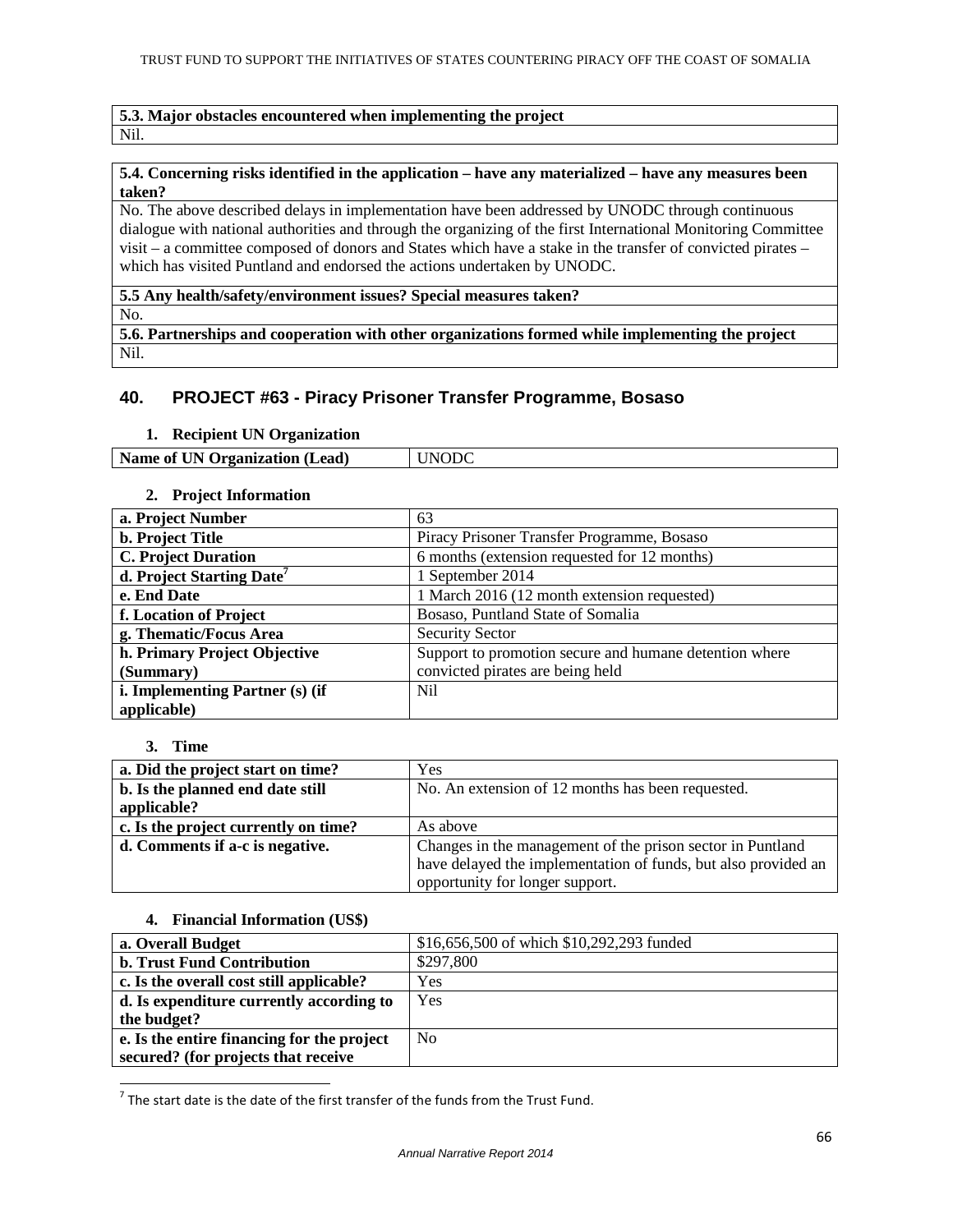| bilateral funding in addition to the TF) |     |
|------------------------------------------|-----|
| f. Comments if c-e is negative           | N/A |

### **5. Assessment of implementation and monitoring of project activities**

### **5.1. Activities carried out in the reporting period**

From September 2014 to December 2014 no activities were implemented.

**5.2. Results achieved to date** 

See point no. 5.1.

**5.3. Major obstacles encountered when implementing the project** 

Changes in the custodial corps management structure delayed the implementation of activities to 2015.

**5.4. Concerning risks identified in the application – have any materialized – have any measures been taken?**

No. The above described delays in implementation have been addressed by UNODC through continuous dialogue with national authorities and through the organizing of the first International Monitoring Committee visit – a committee composed of donors and States which have a stake in the transfer of convicted pirates – which has visited Puntland and endorsed the actions undertaken by UNODC.

**5.5 Any health/safety/environment issues? Special measures taken?** 

No.

**5.6. Partnerships and cooperation with other organizations formed while implementing the project**  Nil.

## **41. PROJECT #64 - Piracy Prisoner Transfer Programme, Garowe**

### **1. Recipient UN Organization**

**Name of UN Organization (Lead) UNODC** 

### **2. Project Information**

| a. Project Number                     | 64                                                     |
|---------------------------------------|--------------------------------------------------------|
| <b>b.</b> Project Title               | Piracy Prisoner Transfer Programme, Garowe             |
| <b>C. Project Duration</b>            | 12 months (extension requested for 12 months)          |
| d. Project Starting Date <sup>8</sup> | 1 September 2014                                       |
| e. End Date                           | 1 September 2016 (12 month extension requested)        |
| f. Location of Project                | Garowe, Puntland State of Somalia                      |
| g. Thematic/Focus Area                | <b>Security Sector</b>                                 |
| h. Primary Project Objective          | Support to promotion secure and humane detention where |
| (Summary)                             | convicted pirates are being held                       |
| i. Implementing Partner (s) (if       | Nil                                                    |
| applicable)                           |                                                        |

### **3. Time**

| a. Did the project start on time?    | Yes                                                            |
|--------------------------------------|----------------------------------------------------------------|
| b. Is the planned end date still     | No. An extension of 12 months has been requested.              |
| applicable?                          |                                                                |
| c. Is the project currently on time? | As above                                                       |
| d. Comments if a-c is negative.      | Changes in the management of the prison sector in Puntland     |
|                                      | have delayed the implementation of funds, but also provided an |
|                                      | opportunity for longer support.                                |

**EXECUTE:**<br><sup>8</sup> The start date is the date of the first transfer of the funds from the Trust Fund.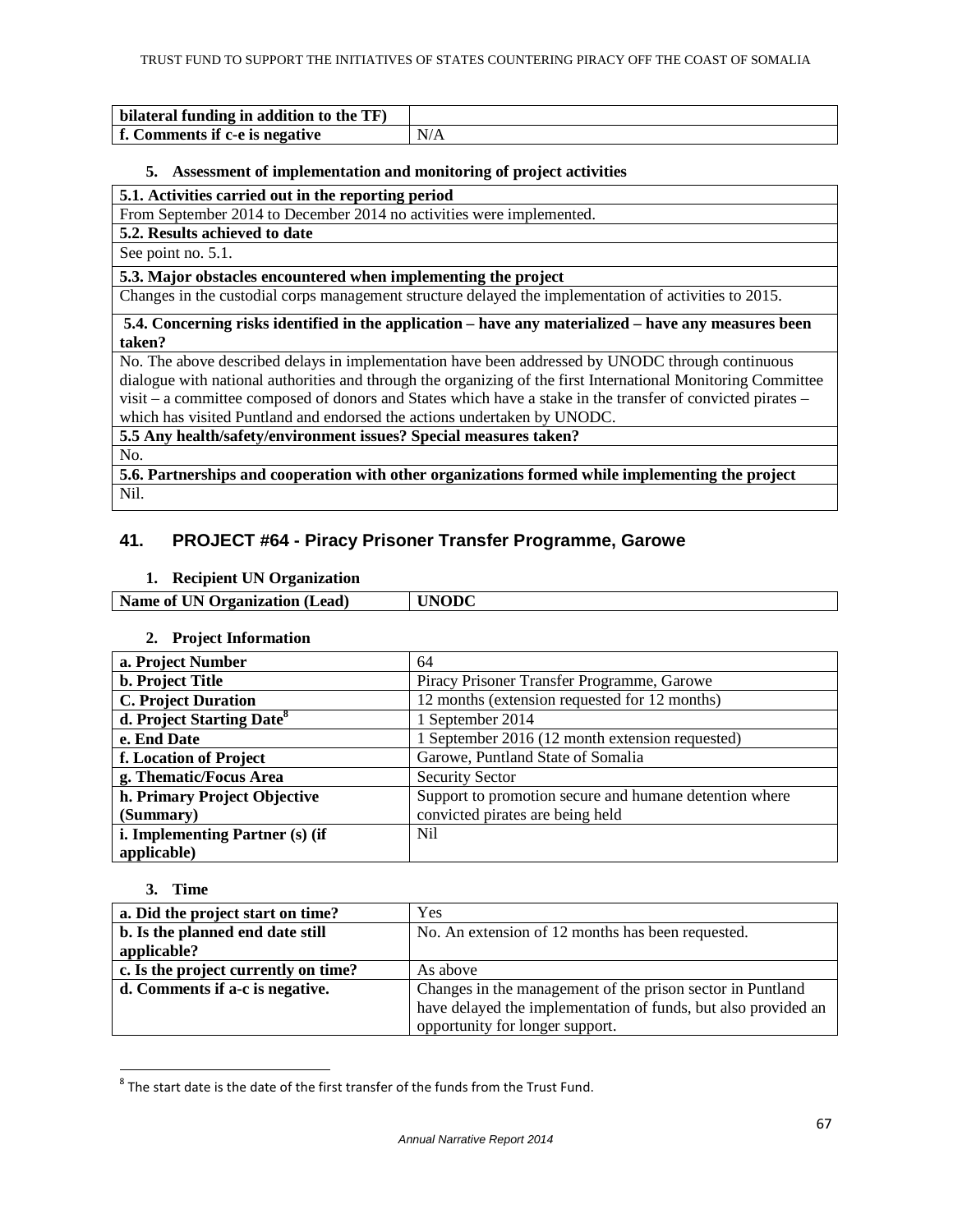### **4. Financial Information (US\$)**

| a. Overall Budget                          | \$16,656,500 of which \$10,292,293 funded |
|--------------------------------------------|-------------------------------------------|
| <b>b. Trust Fund Contribution</b>          | \$679,800                                 |
| c. Is the overall cost still applicable?   | Yes                                       |
| d. Is expenditure currently according to   | Yes                                       |
| the budget?                                |                                           |
| e. Is the entire financing for the project | N <sub>0</sub>                            |
| secured? (for projects that receive        |                                           |
| bilateral funding in addition to the TF)   |                                           |
| f. Comments if c-e is negative             | N/A                                       |

#### **5. Assessment of implementation and monitoring of project activities**

## **5.1. Activities carried out in the reporting period**

From September 2014 to December 2014 no activities were implemented, except for the provision of medical services at the Garowe prison which is an essential service which could not be suspended.

**5.2. Results achieved to date** 

See point no. 5.1.

**5.3. Major obstacles encountered when implementing the project** 

Changes in the custodial corps management structure delayed the implementation of activities to 2015.

**5.4. Concerning risks identified in the application – have any materialized – have any measures been taken?**

No. The above described delays in implementation have been addressed by UNODC through continuous dialogue with national authorities and through the organizing of the first International Monitoring Committee visit – a committee composed of donors and States which have a stake in the transfer of convicted pirates – which has visited Puntland and endorsed the actions undertaken by UNODC.

**5.5 Any health/safety/environment issues? Special measures taken?** 

No.

 $\overline{a}$ 

**5.6. Partnerships and cooperation with other organizations formed while implementing the project**  Nil.

## **42. PROJECT #65 - Piracy Prisoner Transfer Programme, Hargeysa**

## 1. Participating UN Organization

| <b>Name of UN Organization (Lead)</b> | <b>INODC</b> |
|---------------------------------------|--------------|
|                                       |              |

### 2. Project Information

| a. Project Number                           | 65                                                     |
|---------------------------------------------|--------------------------------------------------------|
| b. Project Title                            | Piracy Prisoner Transfer Programme, Hargeysa           |
| <b>C. Project Duration</b>                  | 12 months (extension requested for 12 months)          |
| d. Project Starting Date <sup>9</sup>       | 1 September 2014                                       |
| e. End Date                                 | 1 September 2016 (12 month extension requested)        |
| f. Location of Project                      | Hargeysa, ""Somaliland""                               |
| g. Thematic/Focus Area                      | <b>Security Sector</b>                                 |
| h. Primary Project Objective (Summary)      | Support to promotion secure and humane detention where |
|                                             | convicted pirates are being held                       |
| i. Implementing Partner (s) (if applicable) | Nil                                                    |

 $9$  The start date is the date of the first transfer of the funds from the Trust Fund.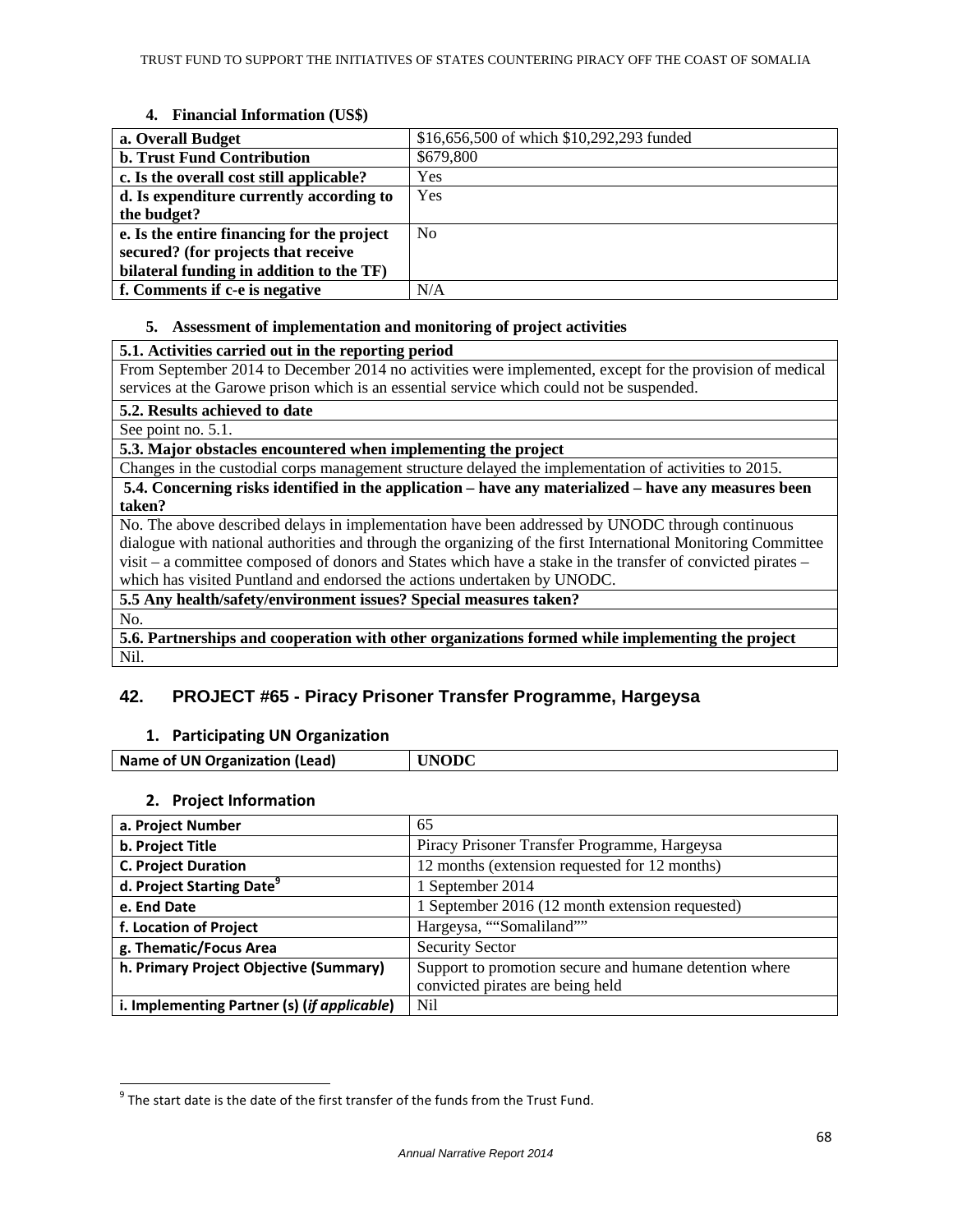## 3. Time

| a. Did the project start on time?            | Yes                                                            |
|----------------------------------------------|----------------------------------------------------------------|
| b. Is the planned end date still applicable? | No. An extension of 12 months has been requested.              |
| c. Is the project currently on time?         | As above                                                       |
| d. Comments if a-c is negative.              | Changes in the management of the prison sector in Puntland     |
|                                              | have delayed the implementation of funds, but also provided an |
|                                              | opportunity for longer support.                                |

## 4. Financial Information (US\$)

| a. Overall Budget                          | \$16,656,500 of which \$10,292,293 funded |
|--------------------------------------------|-------------------------------------------|
| b. Trust Fund Contribution                 | \$595,500                                 |
| c. Is the overall cost still applicable?   | Yes                                       |
| d. Is expenditure currently according to   | Yes                                       |
| the budget?                                |                                           |
| e. Is the entire financing for the project | N <sub>0</sub>                            |
| secured? (for projects that receive        |                                           |
| bilateral funding in addition to the TF)   |                                           |
| f. Comments if c-e is negative             | N/A                                       |

## 5. Assessment of implementation and monitoring of project activities

## 5.1. Activities carried out in the reporting period

From September 2014 to December 2014 no activities were implemented, except for the procurement of one vehicle for the prison service to ensure operations.

### 5.2. Results achieved to date

See point no. 5.1.

### 5.3. Major obstacles encountered when implementing the project

Changes in the custodial corps management structure delayed the implementation of activities to 2015.

5.4. Concerning risks identified in the application – have any materialized – have any measures been taken?

No. The above described delays in implementation have been addressed by UNODC through continuous dialogue with national authorities and through the organizing of the first International Monitoring Committee visit – a committee composed of donors and States which have a stake in the transfer of convicted pirates – which has visited ""Somaliland"" and endorsed the actions undertaken by UNODC.

5.5 Any health/safety/environment issues? Special measures taken? No.

5.6. Partnerships and cooperation with other organizations formed while implementing the project Nil.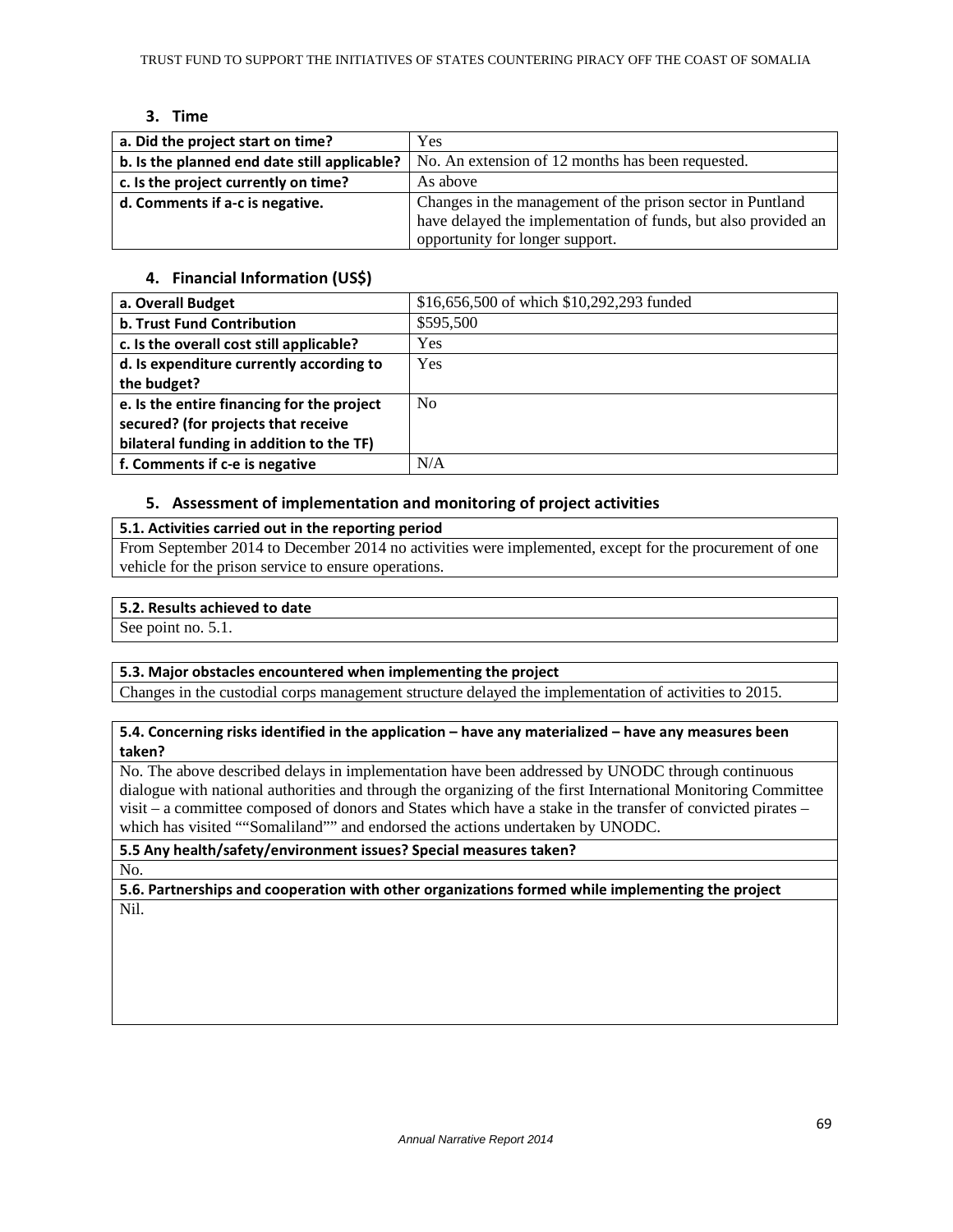## **43. PROJECT #67 - Developing Maritime Domain Awareness and law enforcement capacity in Seychelles**

### **1. Recipient UN Organization**

| --<br>__                                                               |  |
|------------------------------------------------------------------------|--|
| Name of<br>Organization<br>Lead)<br>$\overline{ }$<br>UN.<br>$\ddotsc$ |  |
|                                                                        |  |

### **2. Project Information**

| a. Project Number               | 67                                                        |
|---------------------------------|-----------------------------------------------------------|
| <b>b.</b> Project Title         | Developing Maritime Domain Awareness and law enforcement  |
|                                 | capacity in Seychelles                                    |
| c. Project Duration             | 12 months                                                 |
| d. Project Starting Date        | 1 September 2014                                          |
| e. End Date                     | 31 August 2015                                            |
| f. Location of Project          | Seychelles                                                |
| g. Thematic/Focus Area          | Counter Piracy and Maritime Law Enforcement               |
| h. Primary Project Objective    | To develop maritime domain awareness, analytical capacity |
| (Summary)                       | and maritime policing capacity.                           |
| i. Implementing Partner (s) (if | Nil.                                                      |
| applicable)                     |                                                           |

#### **3. Time**

| a. Did the project start on time?    | Yes |
|--------------------------------------|-----|
| b. Is the planned end date still     | Yes |
| applicable?                          |     |
| c. Is the project currently on time? | Yes |
| d. Comments if a-c is negative.      | N/A |

### **4. Financial Information (US\$)**

| a. Overall Budget                          | \$600,000 |
|--------------------------------------------|-----------|
| <b>b. Trust Fund Contribution</b>          | \$600,000 |
| c. Is the overall cost still applicable?   | Yes       |
| d. Is expenditure currently according to   | Yes       |
| the budget?                                |           |
| e. Is the entire financing for the project | N/A       |
| secured? (for projects that receive        |           |
| bilateral funding in addition to the TF)   |           |
| f. Comments if c-e is negative             |           |

## **5. Assessment of implementation and monitoring of project activities**

#### **5.1 Activities carried out in the reporting period Outcome 1**

Following the allocation of funds from the Trust Fund for the establishment of a maritime domain awareness capability in Seychelles, UNODC made contact with UKMTO and EU Joint Research Centre in August 2014. We had discussions on the feasibility of a number of different systems.

At the REFLECS3 Steering Group meeting on 29 Oct 2014 (REFLECS3 will host the Maritime Domain Awareness – MDA - capability) it was decided to conduct an evaluation of the various options. A comprehensive assessment on the availability of MDA data feeds in Seychelles and capacity for analysis of MDA data. The assessment carried out by two experts from UKMTO visiting Seychelles in February 2015. Based on the assessment UNODC will consider revisions to the scope of work on the MDA project in Seychelles.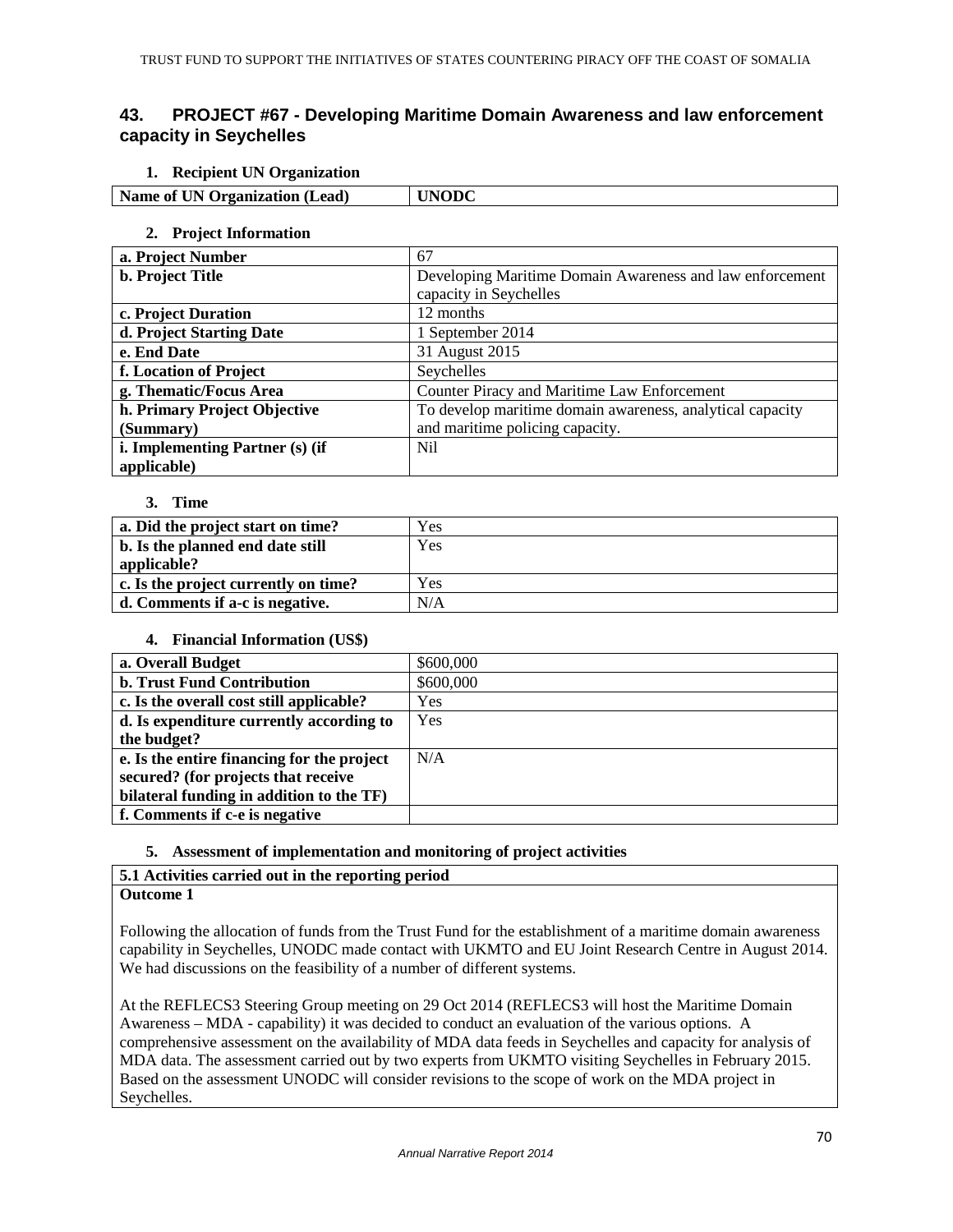### **Outcome 2**

Programmed for 2015.

## **Outcome 3**

After extensive discussions with the Seychelles Marine Police unit, specifications for two inshore patrol boats were developed and agreed. The global tender for the procurement of two boats opened on 18 Nov, and closed on 5 December 2014. Technical review of the bids and selection will be finalized in early 2015.

### **5.2 Results achieved to date**

Please see 5.1.

## **5.3 Major obstacles encountered when implementing the project**

None

### **5.4 Concerning risks identified in the application – have any materialized – have any measures been taken?**

The risks associated with the proposed project were: Outcome 1 and 2:

- Risk: Subscription costs for data feeds to MDA systems not met.
- Mitigation: Assurance from the Government of Seychelles that they will meet any recurring subscription costs.
- Risk: Agreements not in place to allow data feeds to MDA systems.
- Mitigation: Assurance from the Government of Seychelles that agreements are in place to allow data feeds to MDA systems.

Outcome 3:

- Risk: Boats are not maintained.
- Mitigation: A spare parts package and training on boat maintenance will be provided. Ownership of the boats will be transferred to Seychelles after one year on condition they demonstrate the capacity to properly maintain the boats.

## **Update:**

No risk has materialized and the mitigation measures have been reviewed and remain appropriate.

**5.5 Any health/safety/environment issues? Special measures taken?**  None

**5.6 Partnerships and cooperation with other organizations formed while implementing the project**  REFLECS3 and the Seychelles Police remain important and cooperative partners.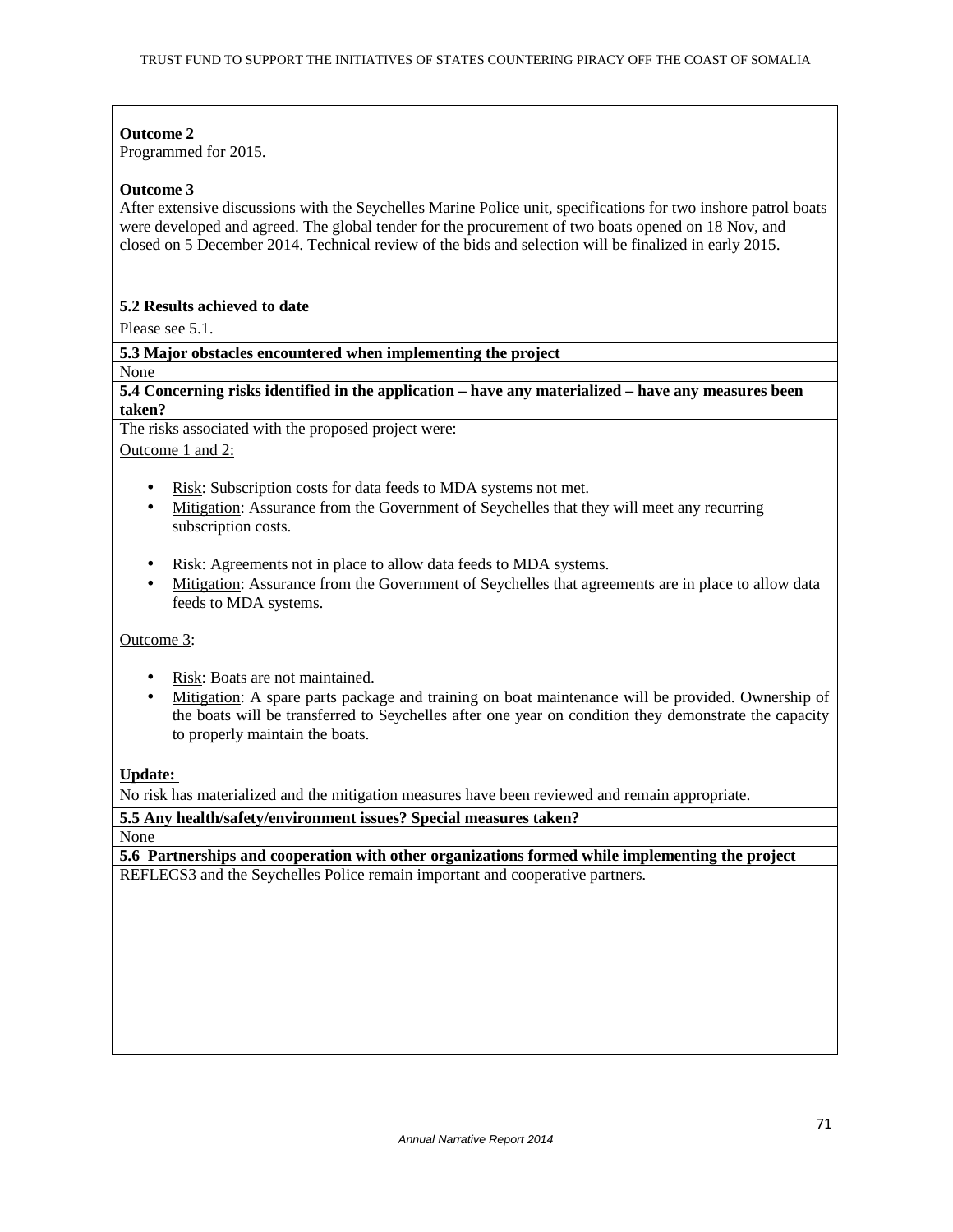## **44. PROJECT #68 -** Tanzania Transnational Maritime Crime Units

## **1. Recipient UN Organization**

|  | $\rightarrow$<br>Na<br>.ead`<br>. )rganization<br>- Ol<br>m<br>. | Dđ |
|--|------------------------------------------------------------------|----|
|--|------------------------------------------------------------------|----|

#### **2. Project Information**

| a. Project Number               | 68                                                           |
|---------------------------------|--------------------------------------------------------------|
| <b>b.</b> Project Title         | Tanzania Transnational Maritime Crime Units                  |
| <b>C. Project Duration</b>      | 12 months                                                    |
| d. Project Starting Date        | 1 September 2014                                             |
| e. End Date                     | 1 September 2015                                             |
| f. Location of Project          | Tanzania, including Zanzibar                                 |
| g. Thematic/Focus Area          | Maritime Crime                                               |
| h. Primary Project Objective    | Support to the establishment of Transnational Maritime Crime |
| (Summary)                       | Units to enhance the capacity of Tanzania to prosecute       |
|                                 | maritime crime, including piracy                             |
| i. Implementing Partner (s) (if | Nil.                                                         |
| applicable)                     |                                                              |

#### **3. Time**

| a. Did the project start on time?    | N <sub>0</sub>                                                |
|--------------------------------------|---------------------------------------------------------------|
| b. Is the planned end date still     | Yes                                                           |
| applicable?                          |                                                               |
| c. Is the project currently on time? | Yes                                                           |
| d. Comments if a-c is negative.      | UNODC project officer was officially appointed in early 2015. |
|                                      | This has delayed implementation under this proposal.          |

### **4. Financial Information (US\$)**

| a. Overall Budget                          | 400,000 |
|--------------------------------------------|---------|
| <b>b. Trust Fund Contribution</b>          | 134,900 |
| c. Is the overall cost still applicable?   | Yes     |
| d. Is expenditure currently according to   | Yes     |
| the budget?                                |         |
| e. Is the entire financing for the project | Yes     |
| secured? (for projects that receive        |         |
| bilateral funding in addition to the TF)   |         |
| f. Comments if c-e is negative             | N/A     |

### **5. Assessment of implementation and monitoring of project activities**

### **5.1. Activities carried out in the reporting period**

UNODC project officer has been deployed to Tanzania in early 2015. Therefore the actual implementation of this project has started in 2015 and not in the reporting period. In the reporting period, UNODC has engaged with national authorities to prepare the ground for the work to be carried under this project. These activities have been funded under other projects.

### **5.2. Results achieved to date**

See point no. 5.1.

## **5.3. Major obstacles encountered when implementing the project**

Delays in human resources processes.

## **5.4. Concerning risks identified in the application – have any materialized – have any measures been taken?**

No.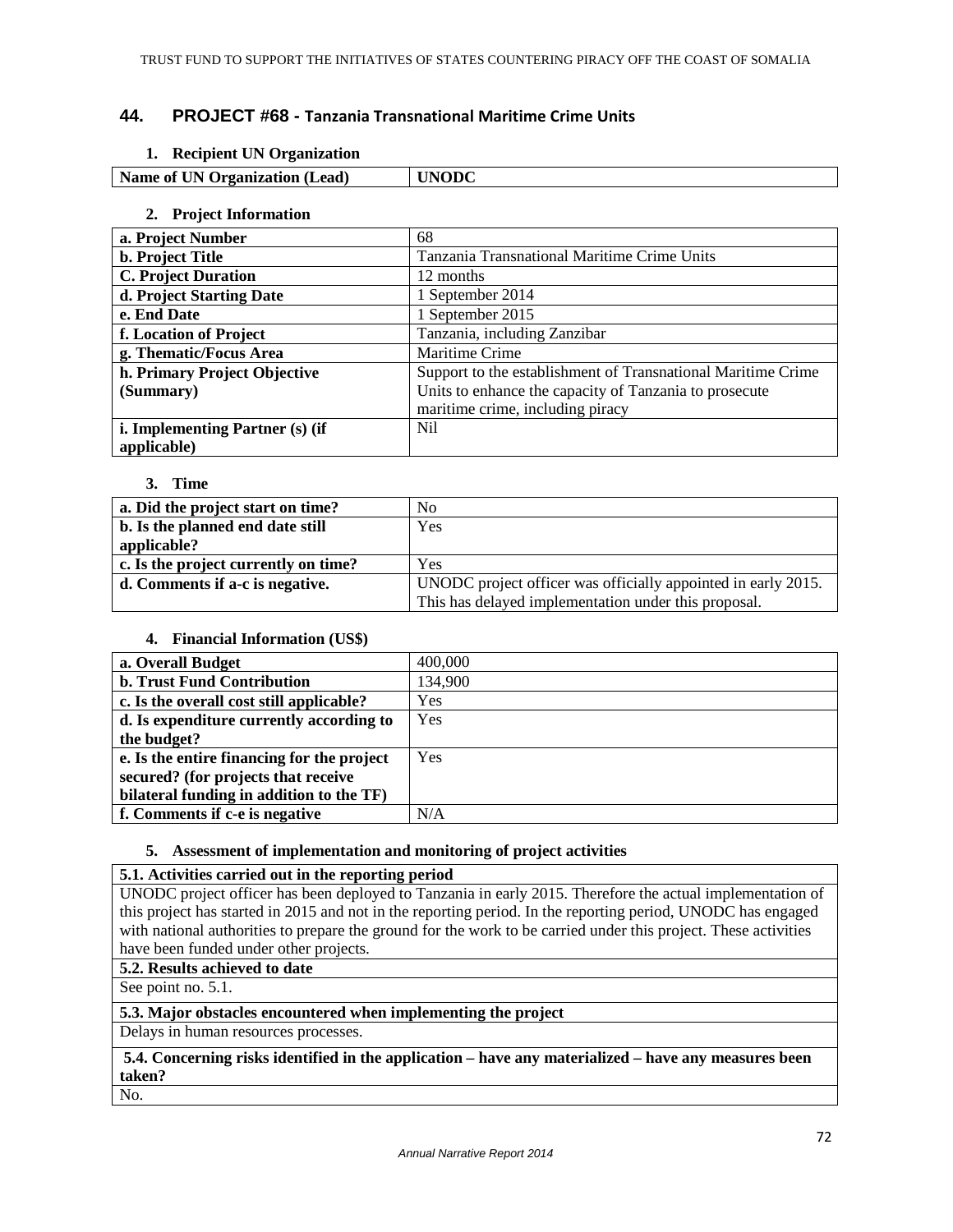# **5.5 Any health/safety/environment issues? Special measures taken?**  No. **5.6. Partnerships and cooperation with other organizations formed while implementing the project**  Nil.

# **45. PROJECT #69 - Galmudug and Jubaland Fishermen and Fleet Registration**

# **1. Recipient UN Organization**

| <b>Name of UN Organization (Lead)</b> | <b>Food and Agriculture Organization of the United Nations</b> |
|---------------------------------------|----------------------------------------------------------------|
|                                       | (FAO)                                                          |

# **2. Project Information**

| a. Project Number               | 69                                                                 |
|---------------------------------|--------------------------------------------------------------------|
| <b>b.</b> Project Title         | Galmudug and Jubaland Fishermen and Fleet Registration             |
| <b>C. Project Duration</b>      | 1 year                                                             |
| d. Project Starting Date        | 6 November 2014                                                    |
| e. End Date                     | 5 November 2015                                                    |
| f. Location of Project          | Galmudug and Jubaland                                              |
| g. Thematic/Focus Area          | <b>Maritime Governance</b>                                         |
| h. Primary Project Objective    | Provide information to the Ministry of Fisheries & Marine          |
| (Summary)                       | Resources of Galmudug and Jubaland on the locations, fishing       |
|                                 | assets, identities and other relevant data on Fisheries activities |
|                                 | in Somali waters with the overall aim of contributing to           |
|                                 | fisheries management in the long term.                             |
| i. Implementing Partner (s) (if | Ministry of Fisheries & Marine Resources of Galmudug and           |
| applicable)                     | Jubaland                                                           |

### **3. Time**

| a. Did the project start on time?               | No. Although the funds for the project were disbursed by the<br>Trust Fund Administrative Agent (MPTF Office) on 19<br>November 2014, the disbursement was only recorded in the<br>project accounts at the end of 09 Jan 2015.                                                                                                                                                                                             |
|-------------------------------------------------|----------------------------------------------------------------------------------------------------------------------------------------------------------------------------------------------------------------------------------------------------------------------------------------------------------------------------------------------------------------------------------------------------------------------------|
| b. Is the planned end date still<br>applicable? | <b>Yes</b>                                                                                                                                                                                                                                                                                                                                                                                                                 |
| c. Is the project currently on time?            | No. The launch of project activities in the field (fisherman<br>registration) was delayed from the initially planned schedule<br>due to staff shortages in the FAO Somalia Knowledge and<br>Management unit tasked with the development of the necessary<br>software                                                                                                                                                       |
| d. Comments if a-c is negative.                 | The FAO Somalia Knowledge and Management unit team has<br>completed all the required software work and full-fledged<br>implementation of the final stage of the project is underway.<br>But is still early to assess if the project will be finalized on time<br>as this will only be possible to asses while the registration<br>teams are on the ground and they report back on the<br>problematics of the registration. |

# **4. Financial Information (US\$)**

| a. Overall Budget               | 500.000   |
|---------------------------------|-----------|
| . Trust Fund Contribution<br>b. | \$500,000 |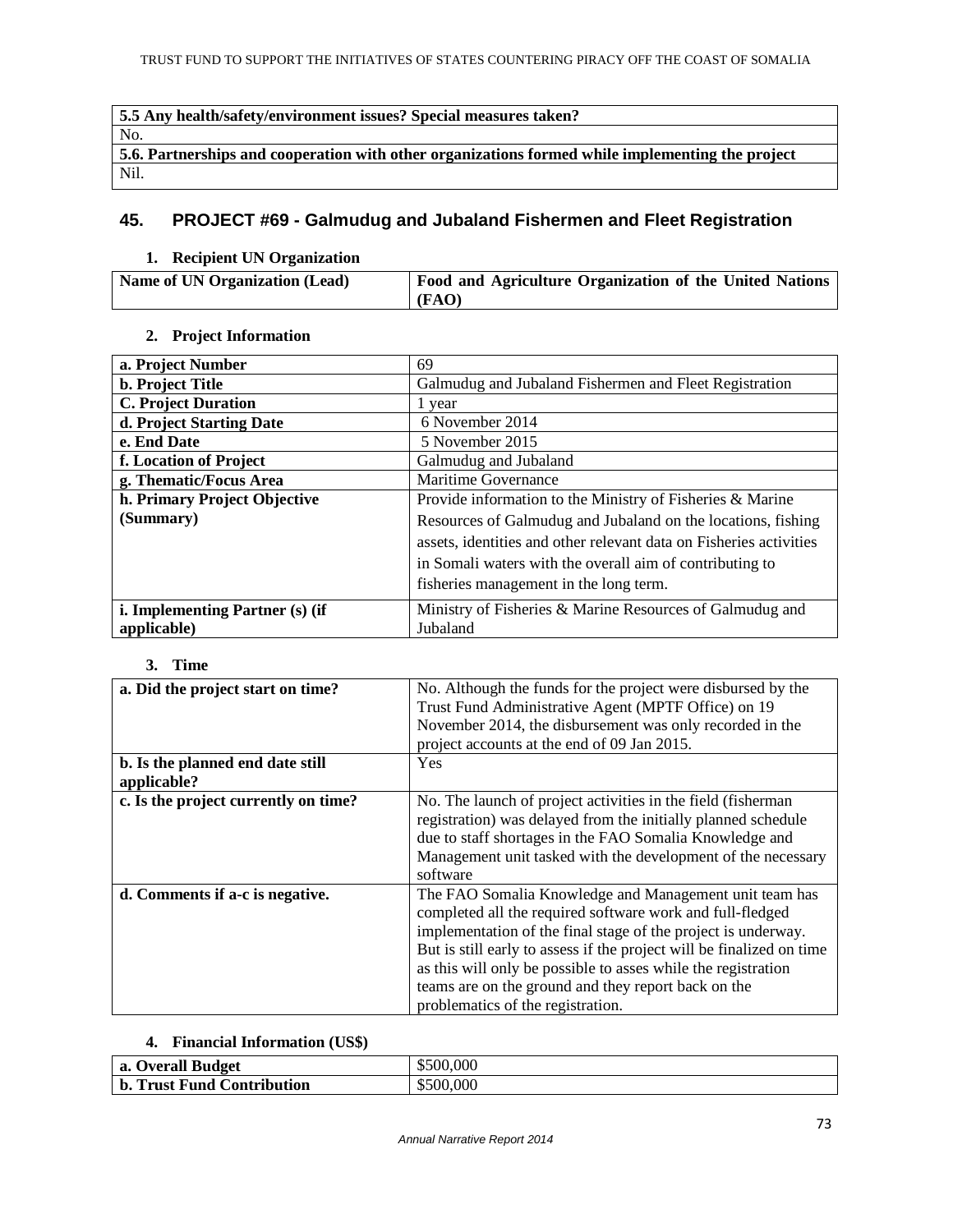| c. Is the overall cost still applicable?   | Yes |
|--------------------------------------------|-----|
| d. Is expenditure currently according to   | Yes |
| the budget?                                |     |
| e. Is the entire financing for the project | N/A |
| secured? (for projects that receive        |     |
| bilateral funding in addition to the TF)   |     |
| f. Comments if c-e is negative             | N/A |

# **5. Assessment of implementation and monitoring of project activities**

# **5.1. Activities carried out in the reporting period**

During the reporting period of the project FAO prepared the necessary software system to register the fishermen and procured the necessary laptops, tablets, verifinger 6.5 fingerprint clients and its licenses, high capacity solar chargers with batteries, webcams, USB fingerprint scanners, digital GPS enabled cameras, 700 pairs of plates with different codes depending on the coastal district and materials to install these plates. A Letter of Understanding (LoU) was also prepared and signed with the Ministry of Fisheries and Marine Resources (MoFMR) of Galmudug (the Jubaland one is ready but yet not signed, as this is the region that will be dealt with last) for both the registration of fishermen and fleet in their coastlines.

### **5.2. Results achieved to date**

1) System for biometric and fisheries Information collection for Galmudug and Jubaland developed; 2) Procurement and recruitment for the roll out and implementation of the system ready

# **5.3. Major obstacles encountered when implementing the project**

**Problem:** Scaling down of the Knowledge Management unit at FAOSO. This meant that the development of the software for the fleet registration took much longer than expected with almost one year for making this a reality.

Measures taken to mitigate these obstacles

An expert (Java developer) was contracted on a short term WAE basis in November 2014 and all software activities shall be accomplished by February 2015.

# **5.4. Concerning risks identified in the application – have any materialized – have any measures been taken?**

Not applicable yet

**5.5 Any health/safety/environment issues? Special measures taken?** 

Not applicable yet

# **5.6. Partnerships and cooperation with other organizations formed while implementing the project**

The project activities will be implemented in close partnership with the Ministry of Fisheries and Marine Resources of Galmudug and Jubaland. FAO developed software for the registration of the fishermen in close consultation with the MoFMR, the Fisheries Association and other main stakeholders. FAO procured all the necessary equipment and software needed for the establishment of the registration system. FAO specialists provided trainings on the usage and maintenance of the registration system and provided financial support to the Ministries through LoUs, for implementation of the registration process. Now that the system will become fully operational, the role of FAO is being limited to initial training, supervising and backstopping and storing data. FAO also ensures further training to prevent mistakes/errors being repeated, and to ensure that the MoFMR is fulfilling all the terms of the LoU.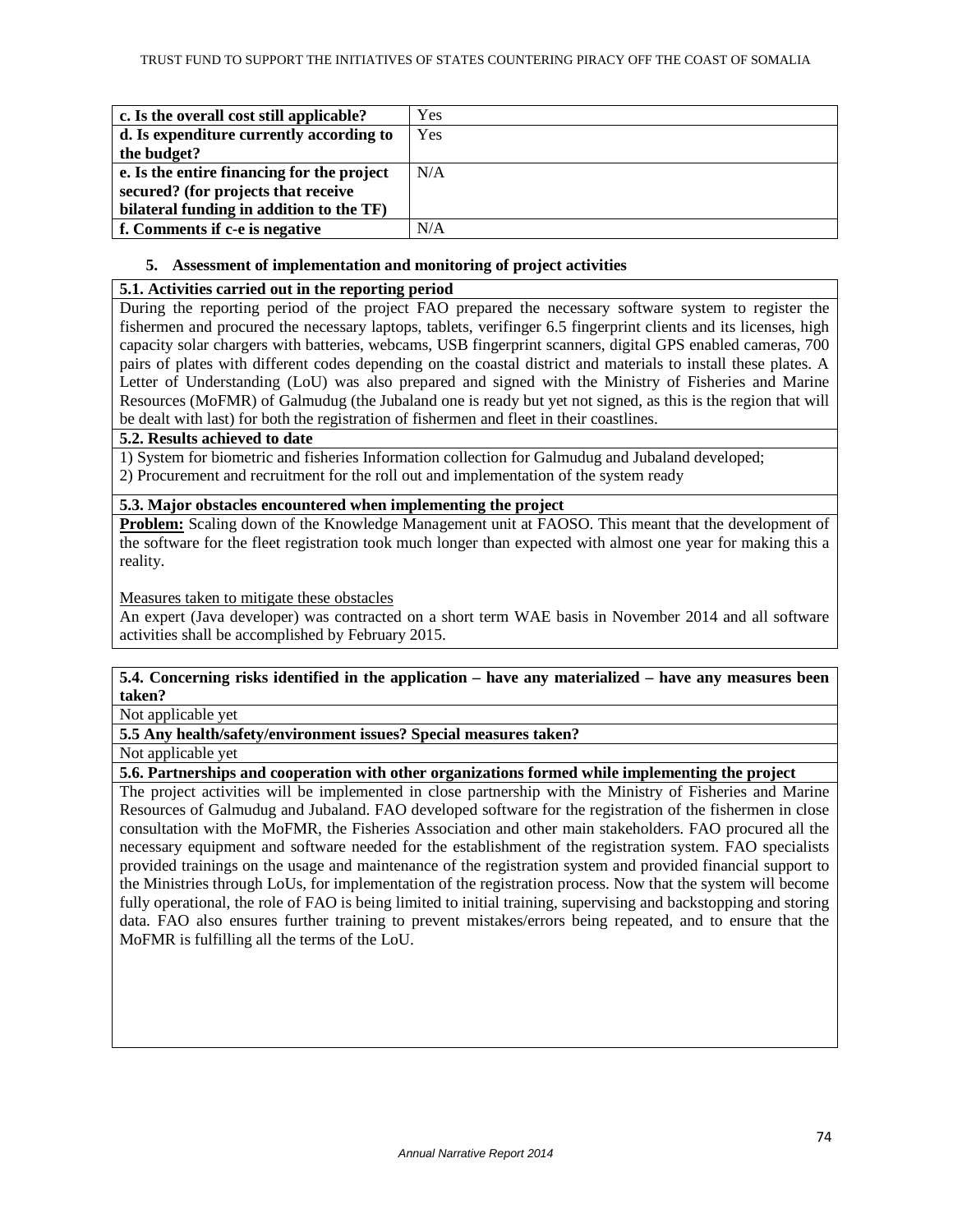# **46. PROJECT #70 – "Somaliland" Fishermen and Fleet Registration**

# **1. Recipient UN Organization**

| Name of UN Organization (Lead) | Food and Agriculture Organization of the United Nations |
|--------------------------------|---------------------------------------------------------|
|                                | (FAO)                                                   |

# **2. Project Information**

| a. Project Number                                   | 70                                                              |
|-----------------------------------------------------|-----------------------------------------------------------------|
| <b>b.</b> Project Title                             | "Somaliland" Fishermen and Fleet Registration                   |
| <b>C. Project Duration</b>                          | 1 year                                                          |
| d. Project Starting Date                            | 06 Nov 2014                                                     |
| e. End Date                                         | 05 Nov 2015                                                     |
| f. Location of Project                              | "Somaliland"                                                    |
| g. Thematic/Focus Area                              | <b>Maritime Governance</b>                                      |
| h.<br>Objective<br><b>Project</b><br><b>Primary</b> | Provide information to the Ministry of Fisheries & Marine       |
| (Summary)                                           | Resources of the "Somaliland" on the locations, fishing assets, |
|                                                     | identities and other relevant data on Fisheries activities in   |
|                                                     | Somali waters with the overall aim of contributing to fisheries |
|                                                     | management in the long term.                                    |
|                                                     |                                                                 |
| (ii<br><b>Implementing</b><br><b>Partner</b><br>(s) | Ministry of Fisheries & Marine Resources of the "Somaliland"    |
| applicable)                                         |                                                                 |

### **3. Time**

| a. Did the project start on time?                                        | No. Although the funds for the project were disbursed by the<br>Trust Fund Administrative Agent (MPTF Office) on 19<br>November 2014, the disbursement was only recorded in the                                                                                                                                                                                                                           |
|--------------------------------------------------------------------------|-----------------------------------------------------------------------------------------------------------------------------------------------------------------------------------------------------------------------------------------------------------------------------------------------------------------------------------------------------------------------------------------------------------|
|                                                                          | project accounts at the end of 09 Jan 2015.                                                                                                                                                                                                                                                                                                                                                               |
| still<br>b.<br>planned<br>date<br>end<br>the<br><b>Is</b><br>applicable? | Yes                                                                                                                                                                                                                                                                                                                                                                                                       |
| c. Is the project currently on time?                                     | No. The launch of project activities in the field (fisherman)<br>registration) was delayed from the initially planned schedule<br>due to staff shortages in the FAO Somalia Knowledge and<br>Management unit tasked with the development of the<br>necessary software                                                                                                                                     |
| d. Comments if a-c is negative.                                          | The FAO Somalia Knowledge and Management unit team has<br>completed all the required software work and full-fledged<br>implementation of the final stage of the project is underway<br>Being the coastline of "Somaliland" shorter and less populated<br>then the Puntland coast and based on the previous Puntland<br>experience FAO is confident in finalizing this project timely<br>and successfully. |

# **4. Financial Information (US\$)**

| a. Overall Budget                                              | \$250 000 |
|----------------------------------------------------------------|-----------|
| <b>b. Trust Fund Contribution</b>                              | \$250 000 |
| c. Is the overall cost still applicable?                       | Yes       |
| d. Is expenditure currently according to $\vert$ Yes           |           |
| the budget?                                                    |           |
| e. Is the entire financing for the project $\vert N/A \rangle$ |           |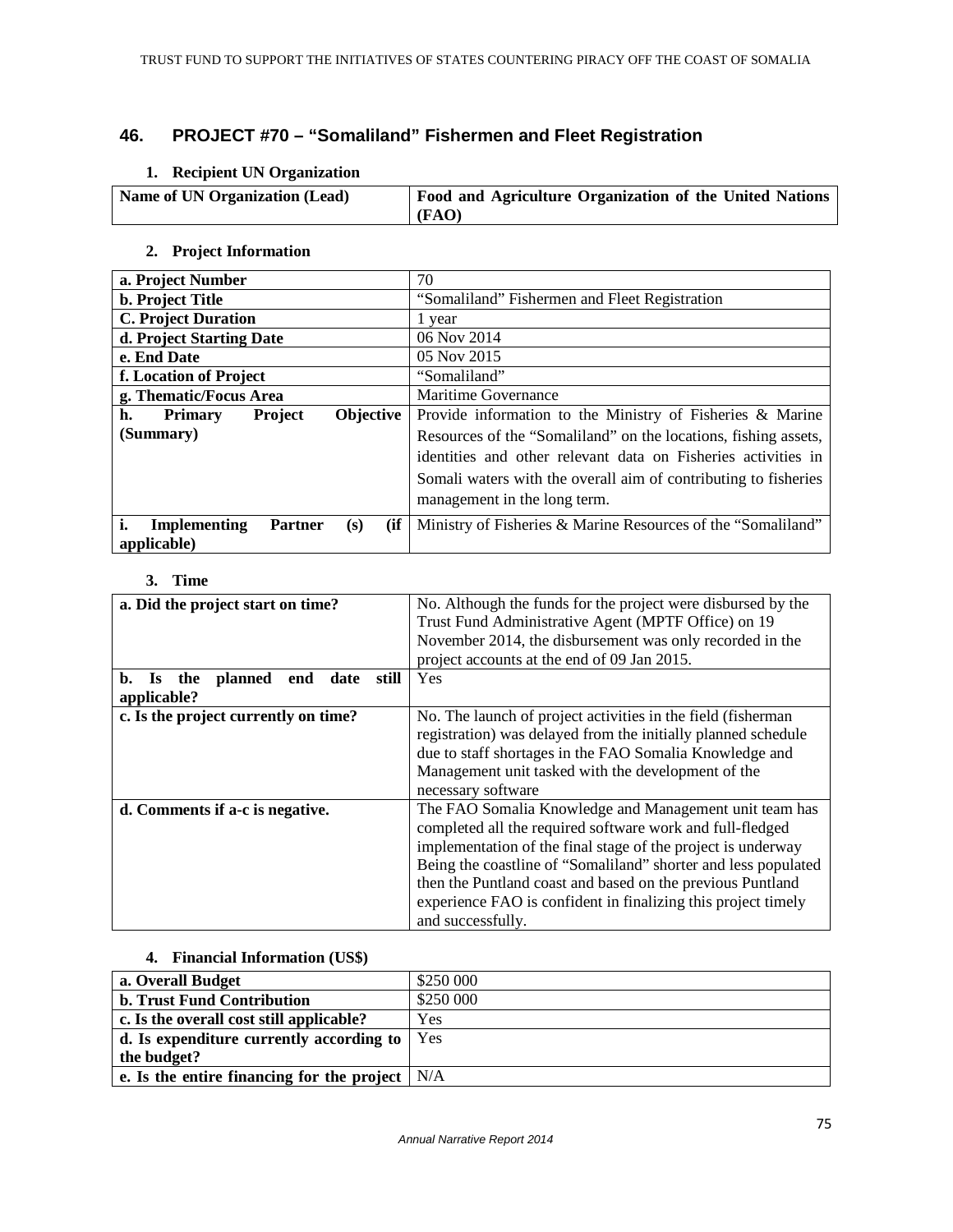| secured? (for projects that receive)<br>bilateral funding in addition to the TF) |     |
|----------------------------------------------------------------------------------|-----|
| f. Comments if c-e is negative                                                   | N/A |

### **5. Assessment of implementation and monitoring of project activities**

### **5.1. Activities carried out in the reporting period**

During the reporting period of the project FAO prepared the necessary software system to register the fishermen and procured the necessary laptops, tablets, verifinger 6.5 fingerprint clients and its licenses, high capacity solar chargers with batteries, webcams, USB fingerprint scanners, digital GPS enabled cameras, 700 pairs of plates with different codes depending on the coastal district and materials to install these plates. A Letter of Understanding (LoU) was also prepared and signed with the Ministry of Fisheries and Marine Resources (MoFMR) of "Somaliland" for both the registration of fishermen and fleet in the coastline of "Somaliland".

### **5.2. Results achieved to date**

1) System for biometric and fisheries Information collection for "Somaliland" developed;

2) Procurement and recruitment for the roll out and implementation of the system ready

### **5.3. Major obstacles encountered when implementing the project**

**Problem:** Scaling down of the Knowledge Management unit at FAOSO. This meant that the development of the software for the fleet registration took much longer than expected with almost one year for making this a reality.

Measures taken to mitigate these obstacles

An expert (Java developer) was contracted on a short term WAE basis in November 2014 and all software activities shall be accomplished by February 2015.

### **5.4. Concerning risks identified in the application – have any materialized – have any measures been taken?**

Not applicable yet

**5.5 Any health/safety/environment issues? Special measures taken?** 

Not applicable yet

# **5.6. Partnerships and cooperation with other organizations formed while implementing the project**

The project activities will be implemented in close partnership with the Ministry of Fisheries and Marine Resources of "Somaliland". FAO developed software for the registration of the fishermen in close consultation with the MoFMR, the Fisheries Association and other main stakeholders. FAO procured all the necessary equipment and software needed for the establishment of the registration system. FAO specialists provided trainings on the usage and maintenance of the registration system and provided financial support to the Ministry, through a LoU, for implementation of the registration process. Now that the system will become fully operational, the role of FAO is being limited to initial training, supervising and backstopping and storing data. FAO also ensures further training to prevent mistakes/errors being repeated, and to ensure that the MoFMR is fulfilling all the terms of the LoU.

# **47. PROJECT #71 – Hostage Support Programme (+ top-up)**

### **1. Recipient UN Organization**

**Name of UN Organization (Lead) UNODC** 

### **2. Project Information**

| a. Project Number   | ⇁                                                      |
|---------------------|--------------------------------------------------------|
| b. Project Title    | Hostage Support Programme (+ top-up of project #45 and |
|                     | #58)                                                   |
| C. Project Duration | 18 months                                              |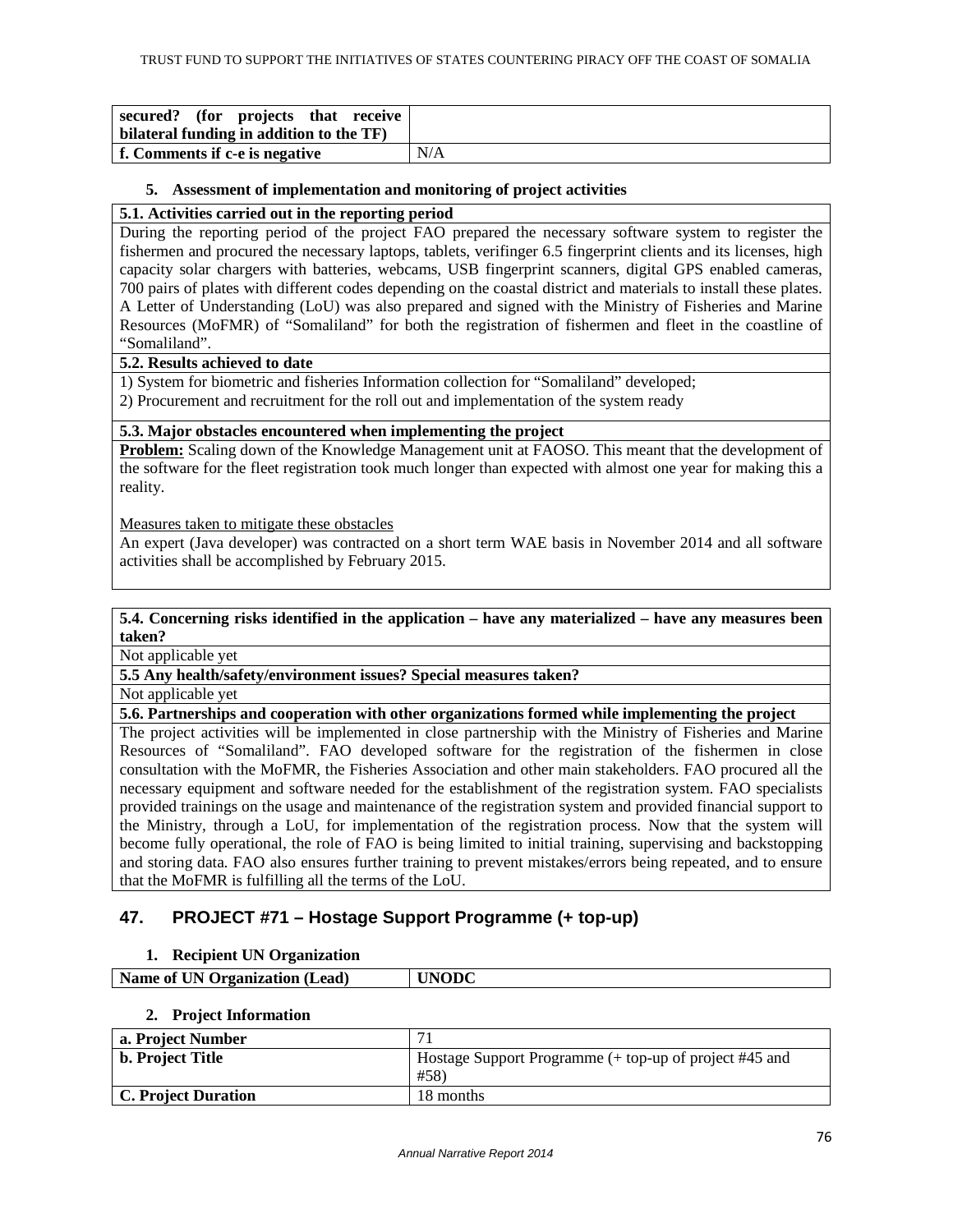| d. Project Starting Date        | 1 January 2014                                                  |
|---------------------------------|-----------------------------------------------------------------|
| e. End Date                     | 30 June 2015                                                    |
| f. Location of Project          | Global                                                          |
| g. Thematic/Focus Area          | Prosecution and detention                                       |
| h. Primary Project Objective    | To ensure that victims of piracy / hostages have received basic |
| (Summary)                       | support and treatment either during captivity, if possible, or  |
|                                 | upon release, including extraction and repatriation from        |
|                                 | Somalia.                                                        |
| i. Implementing Partner (s) (if | Nil.                                                            |
| applicable)                     |                                                                 |

# **3. Time**

| a. Did the project start on time?    | Yes |
|--------------------------------------|-----|
| b. Is the planned end date still     | Yes |
| applicable?                          |     |
| c. Is the project currently on time? | Yes |
| d. Comments if a-c is negative.      | N/A |

# **4. Financial Information (US\$)**

| a. Overall Budget                          | \$590,100 |
|--------------------------------------------|-----------|
| <b>b. Trust Fund Contribution</b>          | \$590,100 |
| c. Is the overall cost still applicable?   | Yes       |
| d. Is expenditure currently according to   | Yes       |
| the budget?                                |           |
| e. Is the entire financing for the project | Yes       |
| secured? (for projects that receive        |           |
| bilateral funding in addition to the TF)   |           |
| f. Comments if c-e is negative             | <b>NA</b> |

# **5. Assessment of implementation and monitoring of project activities**

# **5.1. Activities carried out in the reporting period**

The implementation of this project relates to the already existing hostage support programme (HSP). The project's funding has been topped up in late 2014. The Programme has been supporting released piracy hostages with basic needs including medical care, food, and clothes and getting in contact with their families and diplomatic representation. Follow up with the released hostages has been conducted through interviews and collection of information for the creation of both hostages' database and SOPs for humanitarian incident management.

# **5.2. Results achieved to date**

In 2014 the 11 hostages of the MV Albedo crew who have been held in captivity since November 2012 have finally been released and repatriated thanks to the HSP team. During their captivity the HSP through an INGO supported the crew with medical visits and emergency food supplies.

Upon their release and arrival in Nairobi, the crew received medical attention and counselling. These activities have been funded through this project and others (TF71 and ExFac) in direct implementation of outcomes 1 and 2 of this project.

The implementation of outcomes 3, 4 and 5 has been partly funded through this project and the specular TF project 58. MCP/HSP experts have further been attending relevant events and conferences to promote the hostage support programme and the lessons learned.

# **5.3. Major obstacles encountered when implementing the project**

It has proved quite problematic to engage a UN agency in providing direct support within the quick response time the programme needs at times, like engaging a doctor at short notice to visit the hostages still held in captivity for provision of medical care, before they are moved to a new location. A solution seems to have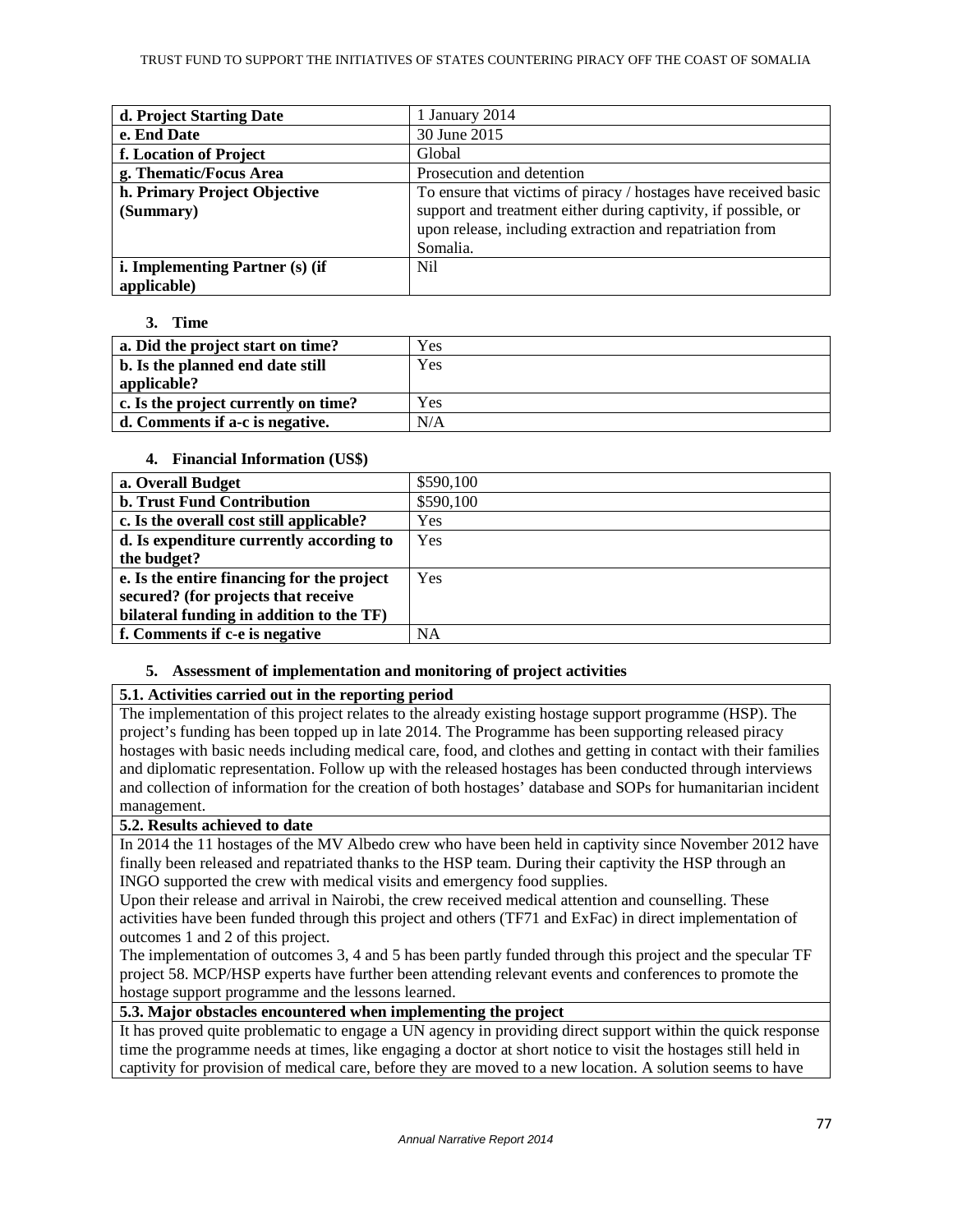been reached.

Also, the risk taken by the experts involved in the project entering Somalia to ensure recoveries or provide aid under very difficult and insecure conditions.

**5.4. Concerning risks identified in the application – have any materialized – have any measures been taken?**

No.

**5.5 Any health/safety/environment issues? Special measures taken?** 

No.

**5.6. Partnerships and cooperation with other organizations formed while implementing the project**  Nil

**48.** PROJECT #72 (Vocational training to youth most at risk of piracy in Bosaso, Somalia, submitted by UNODC): This project was approved by the Trust Fund Board in its 16th meeting held on 28 October 2014 in Dubai. As per the project document, the project will start in January 2015.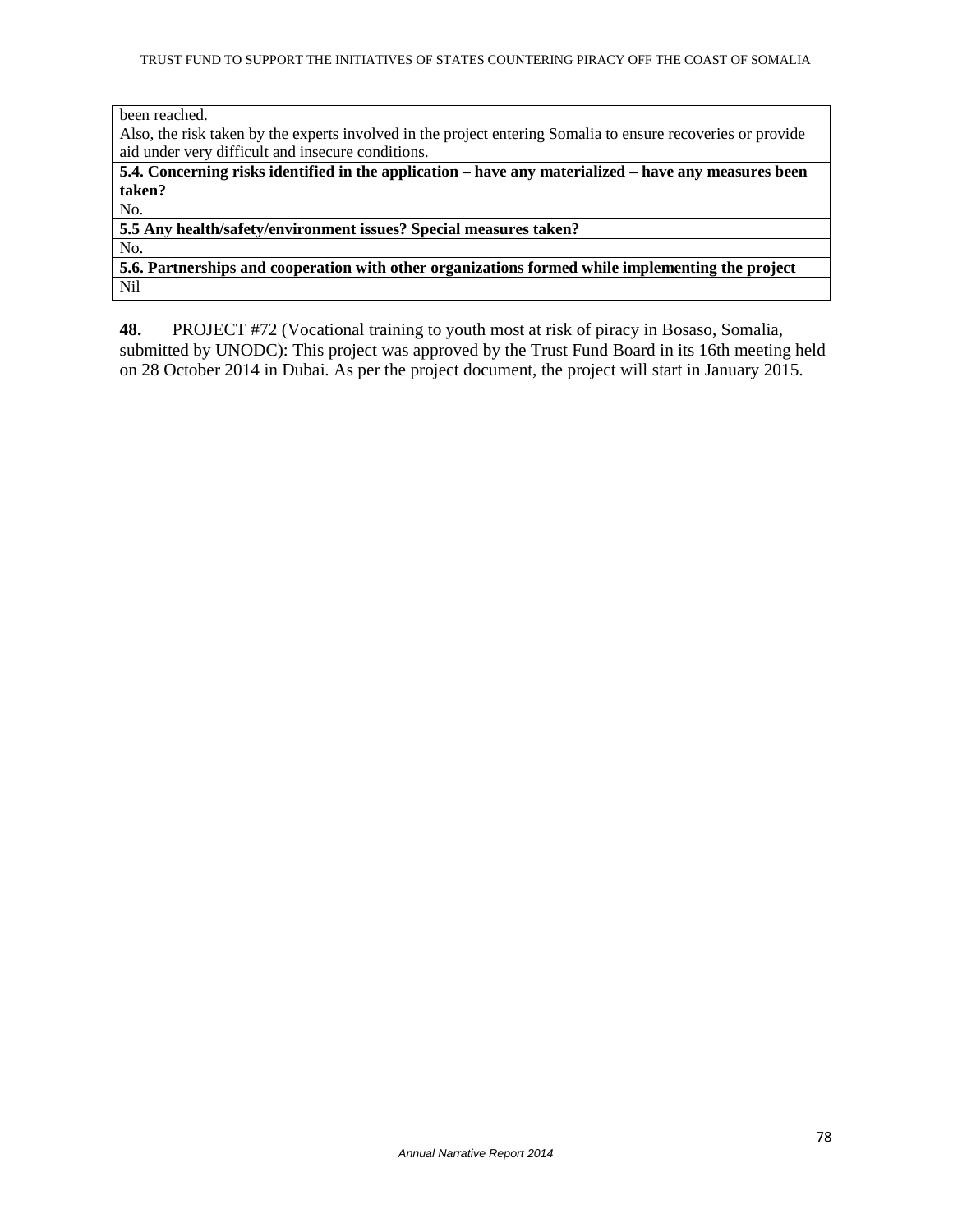# **C.2 Expedited Facility**

49. The Expedited Facility (ExFac) of the Trust Fund is a unique mechanism which permits the payment or reimbursement of short-term prosecution related expenses and supports relevant legal capacity building activities. The 'ExFac' provides financial support for urgent, time-sensitive initiatives, which ensure that administrative processes, such as prosecution and detention of piracy suspects, remain functioning and uncompromised. The 'ExFac' can be used by Governments, the private sector, and other stakeholders to reimburse the costs of participating in regional piracy trials, including the travel of key witnesses. At the request of the Member States and the Contact Group on Piracy off the Coast of Somalia (CGPCS), UNODC agreed to manage an 'Expedited Facility' project as part of the Trust Fund. The 'ExFac' is intended to allow the Fund Board to delegate authority of approval to UNODC in circumstances where immediate action is needed to pay or reimburse shortterm prosecution related expenses, or to support any other activities deemed urgent.

50. The facility has been replenished five times, most recently with a tranche of USD 200,000 in May 2014. Since this last replenishment to the time of this request, funds of the Expedited Facility have been almost fully utilized supporting trial related and other urgent activities in the region. Below is a narrative account of activities funded under the ExFac in 2014 and in the first quarter of 2015.

51. **Support to fair and efficient piracy trials:** The ExFac has been used throughout 2014 and in the first quarter of 2015 to continue support to ongoing piracy trials in Kenya, Mauritius and Seychelles. In 2014, the total number of convictions was at 143 in Kenya, with 101 piracy prisoners still remaining in Kenyan prisons. The ExFac provided significant support to the trials, providing for travel of Kenya prosecutors from Nairobi to Mombasa for hearings, and enabling the use of videolink technology for the giving of remote witness testimony. Additionally, the ExFac supported the travel of UNODC expert to conduct urgent review of security measures at Mombasa Court following security incidents.

52. In 2014 in Seychelles the number of convictions was at 126 with 22 piracy prisoners still detained in the country. Assistance to Seychelles in this period included the travel of foreign civilian witnesses to Seychelles to testify at piracy trials, legal defence, transcription and the provision of Somali-English interpretation services to ensure fair trials and investigations. The ExFac funded age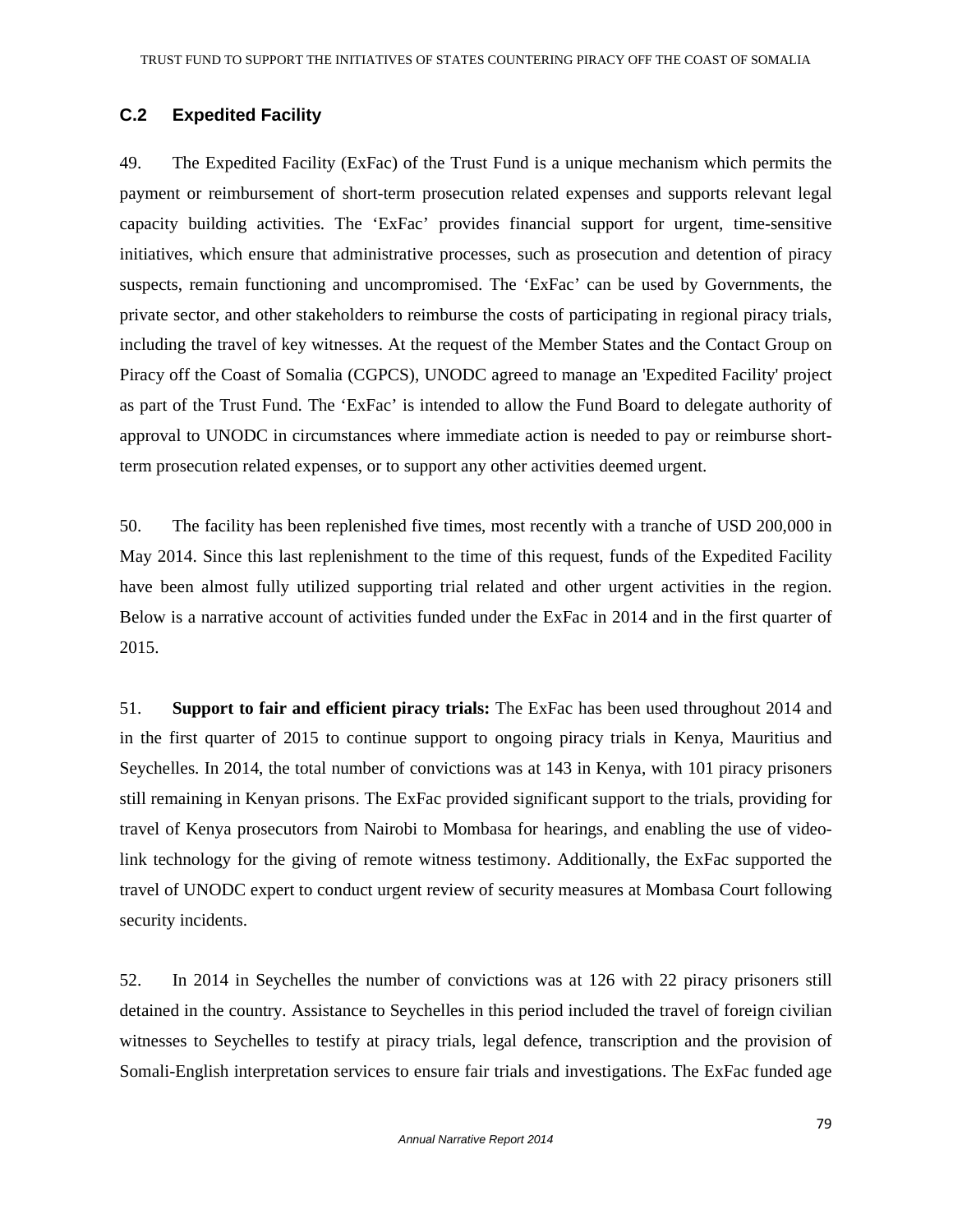assessments of accused piracy detainees claiming to be minors, including the doctors' fees and related medical analysis.

53. In 2014 in Mauritius the first piracy trial saw the acquittal of all 12 suspects handed over for prosecution by EU NAVFOR in January 2013. The State has appealed their acquittal and the trial will continue in 2015. The ExFac has provided important support to this trial through funding the travel of foreign civilian witnesses from the US and Ukraine to give testimony and to provide Somali-English interpretation services to ensure fair trials and investigations.

54. **Support to prisoner transfers and repatriations:** The Seychelles has proven to be a key partner in regional piracy prosecutions. In total, Seychelles has held 147 piracy prisoners in Montagne Posée Prison. Due to lack of prison capacity, particularly staff, Seychelles had determined that the transfer of convicted pirates back to Somalia is a prerequisite to accepting more suspected pirates for prosecution. In the reporting period, 18 sentenced piracy prisoners were transferred back to Somalia to serve their sentences in prisons upgraded and mentored by UNODC. A further 8 Somalis were repatriated from the Seychelles. Expenditures incurred in the reporting period for transfer and repatriation flights were supported by the ExFac and other MCP projects. The ExFac also supported the travel of Somali lawyers to Seychelles to advise transferees of their legal rights and the legal consequences of the transfer to enable them to provide fully informed consent.

55. **Support to secure and humane prisons:** UNODC continues to provide support to prisons holding piracy detainees to ensure that they are secure for prisoners and staff and meet minimum international standards. In the reporting period, the ExFac contributed to ensuring these standards are met. The ExFac funded the procurement of basic safety equipment for Somali prisons holding transferred piracy prisoners and allowed for the engagement of a consultant to advice on the care of vulnerable prisoners in Seychelles. Furthermore, the ExFac supported the travel of prison experts to assess the conditions of prisons monitored by UNODC where pirates are currently held.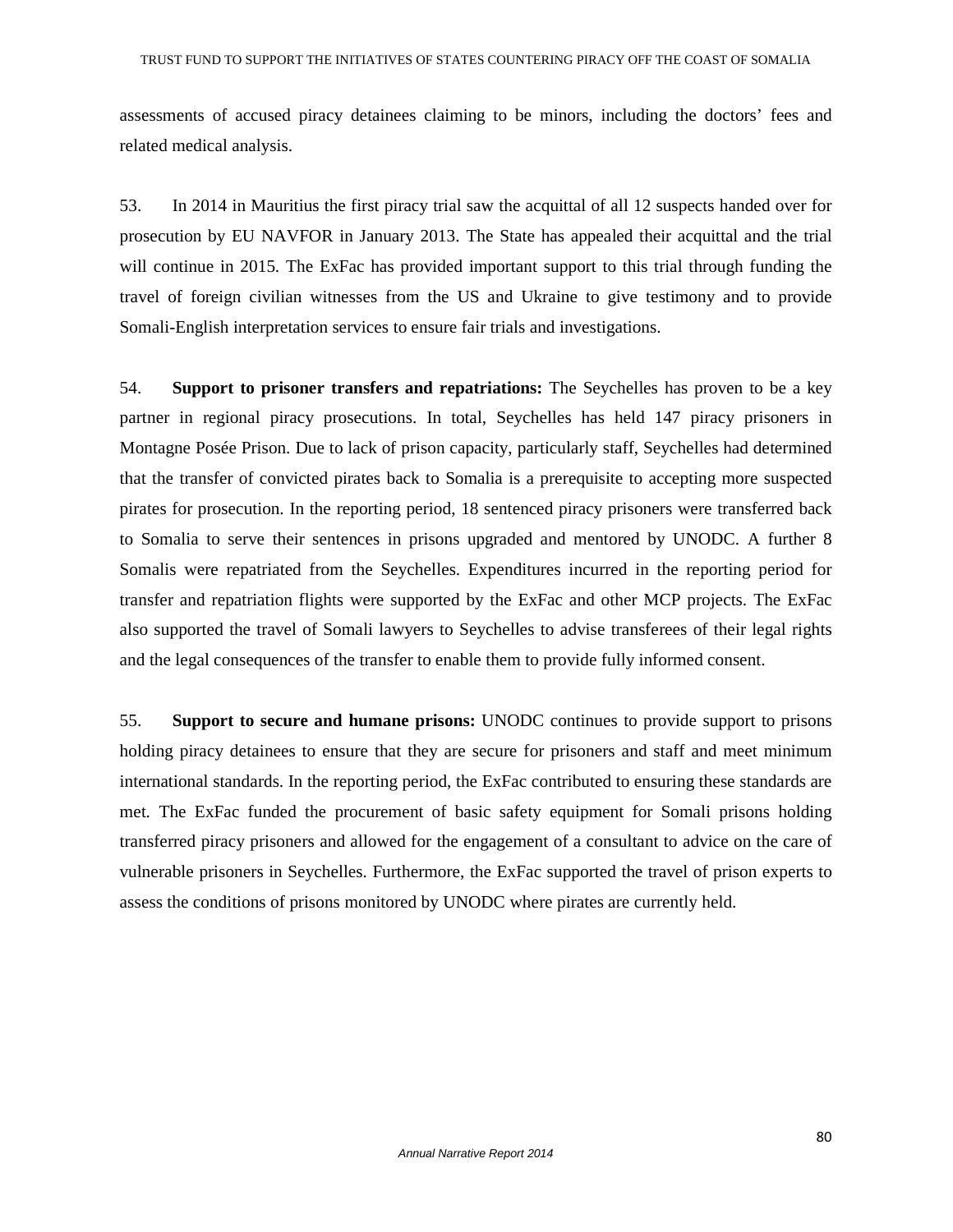# **Consolidated Annual Financial Report of the Administrative Agent<sup>10</sup>**

### 2014 FINANCIAL PERFORMANCE

This chapter presents financial data and analysis of the Counter Piracy Trust Fund using the pass-through funding modality as of 31 December 2014. Financial information for this Fund is also available on the MPTF Office GATEWAY, at the following address: http://mptf.undp.org/factsheet/fund/APF00.

#### 1. SOURCES AND USES OF FUNDS

As of 31 December 2014, 17 contributors have deposited US\$ 12,394,121 in contributions and US\$ 20,283 has been earned in interest, bringing

the cumulative source of funds to US\$ 12,414,403 (see respectively, Tables 2 and 3)

Of this amount, US\$ 11,548,250 has been transferred to 5 Participating Organizations, of which US\$ 4,104,870 has been reported as expenditure. The Administrative Agent fee has been charged at the approved rate of one percent on deposits and amounts to US\$ 123,941. Table 1 provides an overview of the overall sources, uses, and balance of the Counter Piracy Trust Fund as of 31 December 2014.

#### Table 1. Financial Overview, as of 31 December 2014 (in US Dollars)

|                                                           | <b>Annual</b><br>2013 | Annual<br>2014 | <b>Cumulative</b> |
|-----------------------------------------------------------|-----------------------|----------------|-------------------|
| <b>Sources of Funds</b>                                   |                       |                |                   |
| <b>Gross Contributions</b>                                | 8,744,116             | 3,650,004      | 12,394,121        |
| Fund Earned Interest and Investment Income                | 6,241                 | 6,123          | 12,364            |
| Interest Income received from Participating Organizations |                       | 7,919          | 7,919             |
| Refunds by Administrative Agent to Contributors           |                       |                |                   |
| Fund balance transferred to another MDTF                  |                       |                |                   |
| <b>Other Revenues</b>                                     |                       |                |                   |
| <b>Total: Sources of Funds</b>                            | 8,750,357             | 3,664,046      | 12,414,403        |
| <b>Use of Funds</b>                                       |                       |                |                   |
| <b>Transfers to Participating Organizations</b>           | 7,198,406             | 4,349,844      | 11,548,250        |
| Refunds received from Participating Organizations         |                       | (644,068)      | (644,068)         |
| <b>Net Funded Amount to Participating Organizations</b>   | 7,198,406             | 3,705,776      | 10,904,182        |
| <b>Administrative Agent Fees</b>                          | 87,441                | 36,500         | 123,941           |
| Direct Costs: (Steering Committee, Secretariatetc.)       |                       |                |                   |
| <b>Bank Charges</b>                                       | 164                   | 149            | 313               |
| <b>Other Expenditures</b>                                 |                       |                |                   |
| <b>Total: Uses of Funds</b>                               | 7,286,012             | 3,742,425      | 11,028,436        |
| Change in Fund cash balance with Administrative Agent     | 1,464,346             | (78, 378)      | 1,385,967         |
| Opening Fund balance (1 January)                          |                       | 1,464,346      |                   |
| <b>Closing Fund balance (31 December)</b>                 | 1,464,346             | 1,385,967      | 1,385,967         |
| Net Funded Amount to Participating Organizations          | 7,198,406             | 3,705,776      | 10,904,182        |
| Participating Organizations' Expenditure                  | 1,489,983             | 2,614,886      | 4,104,870         |
| <b>Balance of Funds with Participating Organizations</b>  |                       |                | 6,799,312         |

<sup>-</sup> $10$  On 21 December 2012, the UNDP Multi-Partner Trust Fund Office took over as the new Trust Fund administrator and its financial report includes developments since that date.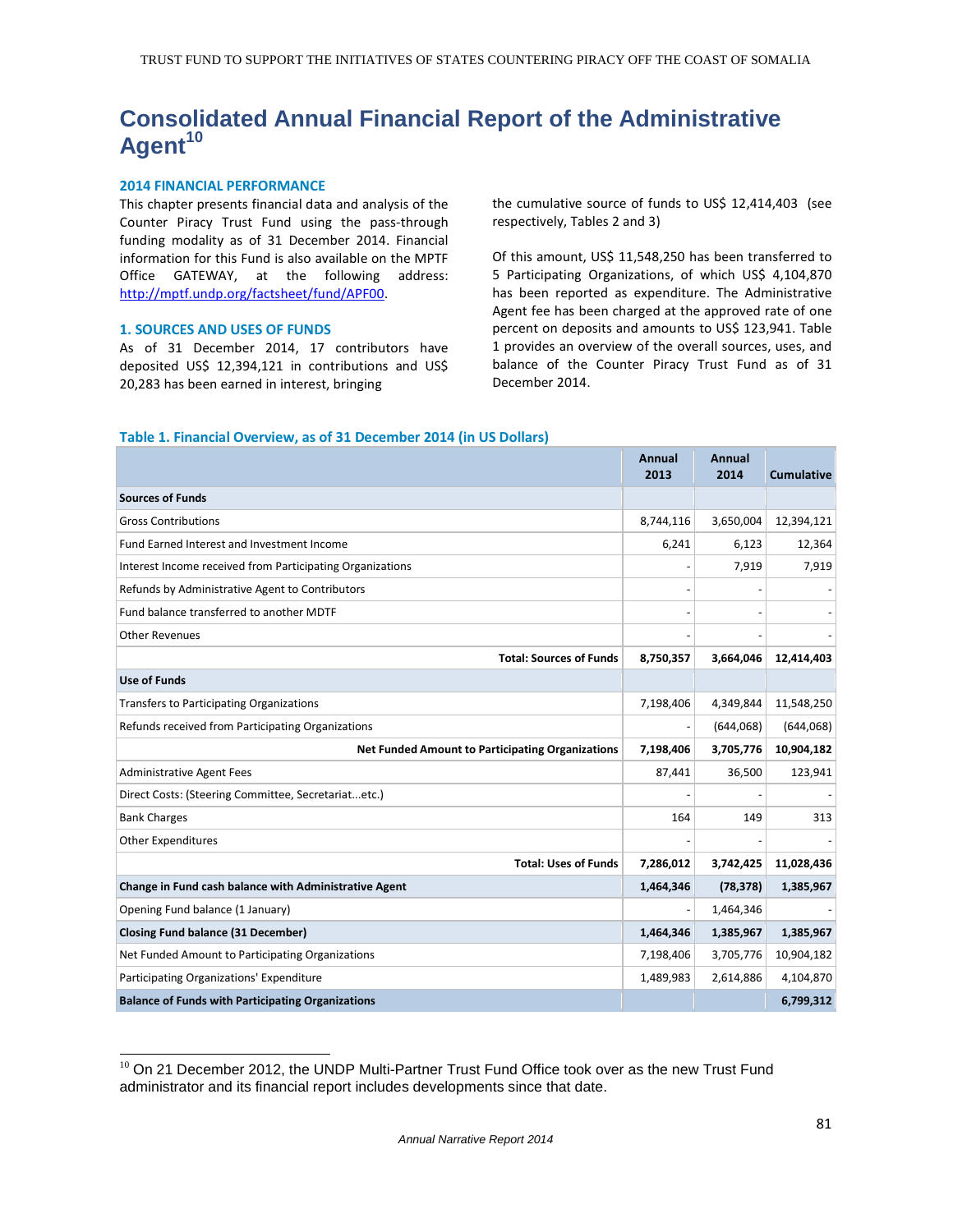### 2. PARTNER CONTRIBUTIONS

Table 2 provides information on cumulative contributions received from all contributors to this Fund as of 31 December 2014.

### Table 2. Contributors' Deposits, as of 31 December 2014 (in US Dollars)

|                                         | <b>Prior Years</b><br>as of 31-Dec- | <b>Current</b><br>Year<br>Jan-Dec- |              |
|-----------------------------------------|-------------------------------------|------------------------------------|--------------|
| <b>Contributors</b>                     | 2013                                | 2014                               | <b>Total</b> |
| BELGIUM, Government of                  | 63,625                              | $\overline{\phantom{a}}$           | 63,625       |
| DP World                                | 99,964                              | $\overline{\phantom{m}}$           | 99,964       |
| FRANCE, Government of                   | 584,860                             | $\overline{\phantom{a}}$           | 584,860      |
| GERMANY, Government of                  | 2,000,000                           | $\overline{\phantom{a}}$           | 2,000,000    |
| ITALY, Government of                    | 836,372                             | 93,375                             | 929,747      |
| JAPAN, Government of                    | $\overline{\phantom{a}}$            | 1,626,800                          | 1,626,800    |
| KUWAIT, Government of                   | 445,376                             | $\qquad \qquad \blacksquare$       | 445,376      |
| NETHERLANDS, Government of              | 1,341,500                           | $\overline{\phantom{a}}$           | 1,341,500    |
| NORWAY, Government of                   | 628,160                             | 410,425                            | 1,038,585    |
| QATAR, Government of                    | 244,538                             | 100,000                            | 344,538      |
| REPUBLIC of KOREA, Government of        | 444,538                             | 200,000                            | 644,538      |
| SAUDI ARABIA, Government of             | 300,000                             | $\overline{\phantom{a}}$           | 300,000      |
| SPAIN, Government of                    | 175,635                             | 19,169                             | 194,804      |
| TURKEY, Government of                   | 122,269                             | $\overline{\phantom{a}}$           | 122,269      |
| UNITED ARAB EMIRATES, Government of     | 445,376                             | 445,376                            | 890,752      |
| UNITED KINGDOM, Government of           | 513,858                             | 754,860                            | 1,268,718    |
| UNITED STATES of AMERICA, Government of | 498,046                             | $\qquad \qquad \blacksquare$       | 498,046      |
| <b>Grand Total</b>                      | 8,744,116                           | 3,650,004                          | 12,394,121   |

#### 3. INTEREST EARNED

Interest income is earned in two ways: 1) on the balance of funds held by the Administrative Agent ('Fund earned interest'), and 2) on the balance of funds held by the Participating Organizations ('Agency earned interest') where their Financial Regulations and Rules allow return of interest

to the AA. As of 31 December 2014, Fund earned interest amounts to US\$ 12,364 and interest received from Participating Organizations amounts to US\$ 7,919, bringing the cumulative interest received to US\$ 20,283. Details are provided in the table below.

#### Table 3. Sources of Interest and Investment Income, as of 31 December 2014 (in US Dollars)

| <b>Interest Earned</b>                     | <b>Prior Years</b><br>as of 31-Dec-<br>2013 | <b>Current Year</b><br>Jan-Dec-2014 | <b>Total</b> |
|--------------------------------------------|---------------------------------------------|-------------------------------------|--------------|
| <b>Administrative Agent</b>                |                                             |                                     |              |
| Fund Earned Interest and Investment Income | 6,241                                       | 6,123                               | 12,364       |
| <b>Total: Fund Earned Interest</b>         | 6,241                                       | 6,123                               | 12,364       |
| <b>Participating Organization</b>          |                                             |                                     |              |
| <b>UNODC</b>                               |                                             | 7,919                               | 7,919        |
| <b>Total: Agency earned interest</b>       |                                             | 7,919                               | 7,919        |
| <b>Grand Total</b>                         | 6,241                                       | 14,042                              | 20,283       |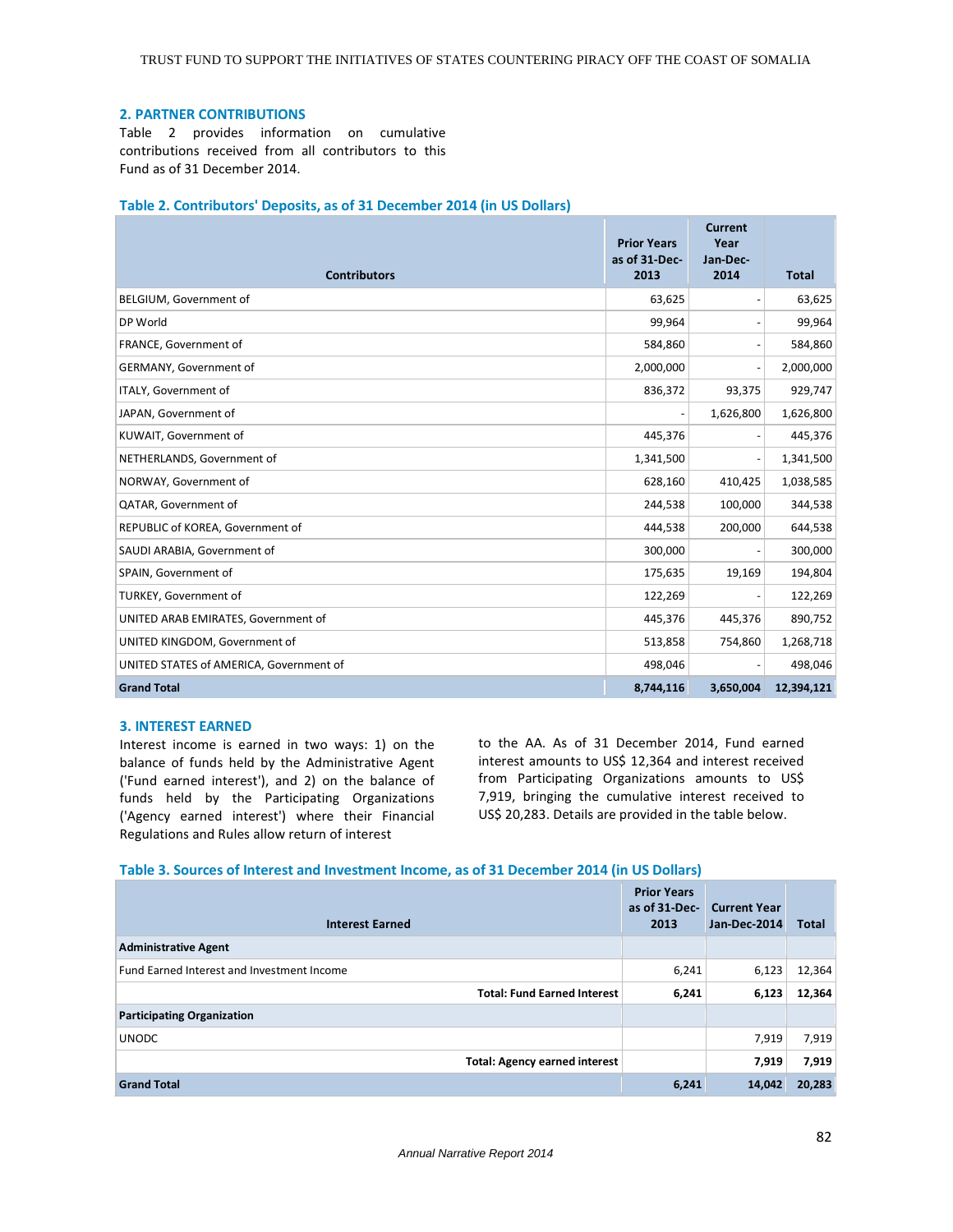#### 4. TRANSFER OF FUNDS

Allocations to Participating Organizations are approved by the Steering Committee and disbursed by the Administrative Agent. As of 31 December 2014, the AA has transferred US\$ 11,548,250 to 5 Participating Organizations (see list below).

Table 4 provides additional information on the refunds received by the MPTF Office, and the net funded amount for each of the Participating Organizations.

|                   | Table 4. Transfer, Refund, and Net Funded Amount by Participating Organization, as of 31 December 2014 (in |  |  |
|-------------------|------------------------------------------------------------------------------------------------------------|--|--|
| <b>US Dollars</b> |                                                                                                            |  |  |

| Participating<br><b>Organization</b> | Prior Years as of 31-Dec-2013 |                |                   | <b>Current Year Jan-Dec-2014</b> |                |                   | <b>Total</b>     |                |                   |
|--------------------------------------|-------------------------------|----------------|-------------------|----------------------------------|----------------|-------------------|------------------|----------------|-------------------|
|                                      | <b>Transfers</b>              | <b>Refunds</b> | <b>Net Funded</b> | <b>Transfers</b>                 | <b>Refunds</b> | <b>Net Funded</b> | <b>Transfers</b> | <b>Refunds</b> | <b>Net Funded</b> |
| <b>FAO</b>                           | 400,000                       |                | 400,000           | 750.000                          |                | 750,000           | 1,150,000        |                | 1,150,000         |
| <b>IMO</b>                           | 150,000                       |                | 150.000           | 237,668                          |                | 237,668           | 387,668          |                | 387,668           |
| <b>UNDP</b>                          | 2,165,880                     |                | 2,165,880         |                                  |                |                   | 2,165,880        |                | 2,165,880         |
| <b>UNODC</b>                         | 4,482,526                     |                | 4,482,526         | 2,979,000                        | (644,068)      | 2,334,932         | 7,461,526        | (644,068)      | 6,817,458         |
| <b>UNOLA</b>                         |                               |                |                   | 383,176                          |                | 383,176           | 383.176          |                | 383,176           |
| <b>Grand Total</b>                   | 7,198,406                     |                | 7,198,406         | 4.349.844                        | (644,068)      | 3,705,776         | 11,548,250       | (644,068)      | 10,904,182        |

#### 5. EXPENDITURE AND FINANCIAL DELIVERY RATES

All final expenditures reported for the year 2014 were submitted by the Headquarters of the Participating Organizations. These were consolidated by the MPTF Office.

### 5.1 EXPENDITURE REPORTED BY PARTICIPATING **ORGANIZATION**

As shown in table below, the cumulative net funded amount is US\$ 10,904,182 and cumulative expenditures reported by the Participating Organizations amount to US\$ 4,104,870. This equates to an overall Fund expenditure delivery rate of 38 percent. The agencies with the three highest delivery rates are: UNDP (56 percent), IMO (46 percent), and UNODC (35 percent).

### 5.1 Net Funded Amount, Reported Expenditure, and Financial Delivery by Participating Organization, as of 31 December 2014 (in US Dollars)

|                                      |                    |                             | <b>Expenditure</b>                      |                                     |                   |                           |
|--------------------------------------|--------------------|-----------------------------|-----------------------------------------|-------------------------------------|-------------------|---------------------------|
| Participating<br><b>Organization</b> | Approved<br>Amount | <b>Net Funded</b><br>Amount | <b>Prior Years</b><br>as of 31-Dec-2013 | <b>Current Year</b><br>Jan-Dec-2014 | <b>Cumulative</b> | <b>Delivery Rate</b><br>% |
| <b>FAO</b>                           | 1,150,000          | 1.150.000                   | 72.460                                  | 262,950                             | 335.410           | 29.17                     |
| <b>IMO</b>                           | 387,668            | 387,668                     | 82,786                                  | 94,266                              | 177,052           | 45.67                     |
| <b>UNDP</b>                          | 2,165,880          | 2,165,880                   | 616,502                                 | 592,346                             | 1,208,848         | 55.81                     |
| <b>UNODC</b>                         | 7,223,858          | 6,817,458                   | 718,236                                 | 1,645,169                           | 2,363,405         | 34.67                     |
| <b>UNOLA</b>                         | 383,176            | 383,176                     |                                         | 20,154                              | 20,154            | 5.26                      |
| <b>Grand Total</b>                   | 11,310,582         | 10.904.182                  | 1,489,983                               | 2,614,886                           | 4,104,870         | 37.64                     |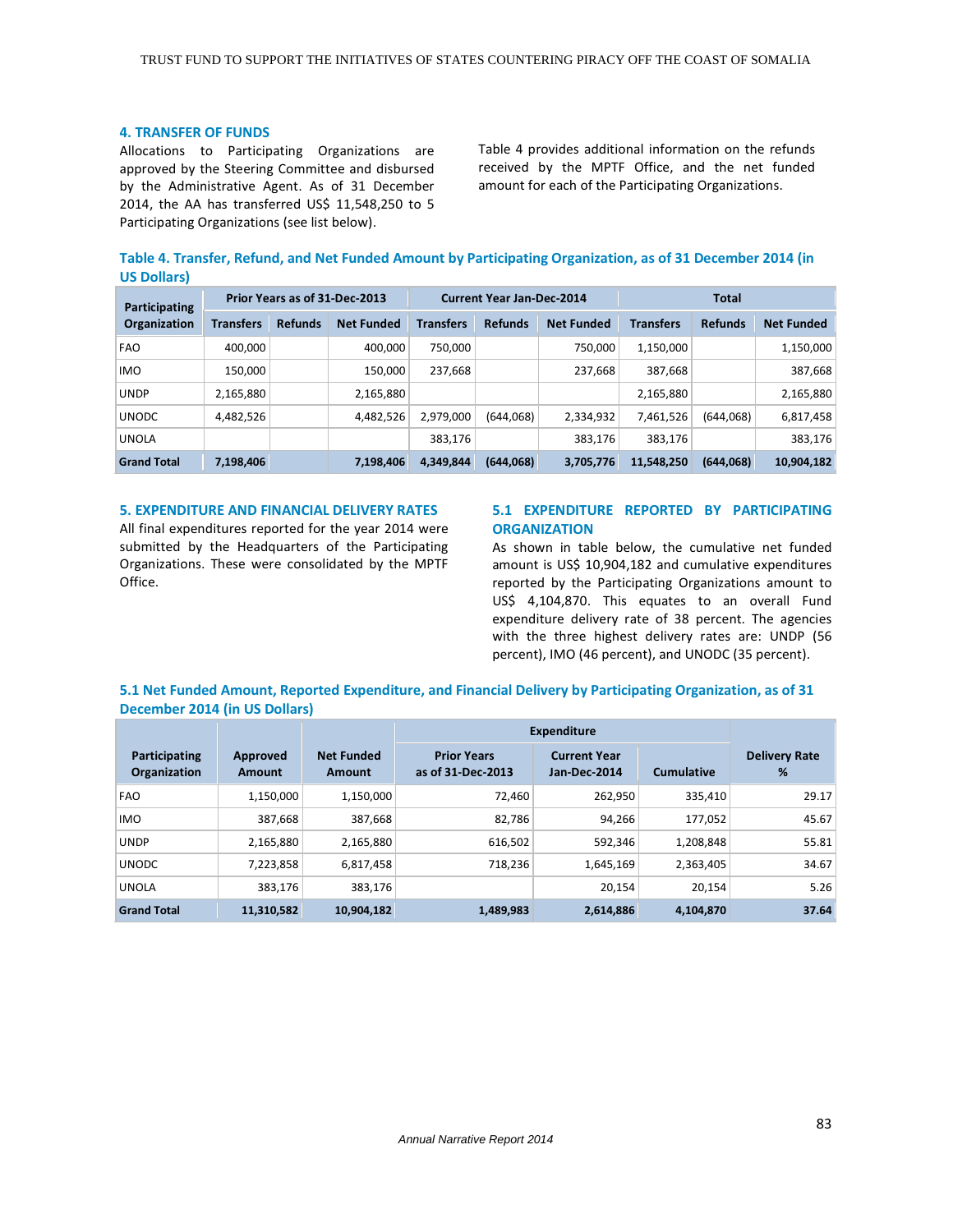### 5.2 EXPENDITURE BY PROJECT

 $\overline{a}$ 

Table 5.2 displays the net funded amounts, expenditures reported and the financial delivery rates by Participating Organization.

| Table 5.2 Expenditure by Project within Sector, as of 31 December 2014 (in US Dollars) |  |  |
|----------------------------------------------------------------------------------------|--|--|
|                                                                                        |  |  |

|                                    | Sector / Project No.and Project Title | Participating<br>Organization | <b>Total Approved</b><br>Amount | <b>Net Funded</b><br>Amount | <b>Total</b><br><b>Expenditure</b> | <b>Delivery Rate</b><br>% |  |  |
|------------------------------------|---------------------------------------|-------------------------------|---------------------------------|-----------------------------|------------------------------------|---------------------------|--|--|
|                                    | <b>Other Priority Areas</b>           |                               |                                 |                             |                                    |                           |  |  |
| 00085779                           | Piracy-B-049 Prisoner Transfer        | <b>UNODC</b>                  | 353,100                         | 353,100                     | 84,360                             | 23.89                     |  |  |
| 00086858                           | Piracy-B-050 Support Maritime         | <b>IMO</b>                    | 150,000                         | 150,000                     | 150,000                            | 100.00                    |  |  |
| 00086858                           | Piracy-B-050 Support Maritime         | <b>UNODC</b>                  | 150,000                         | 150,000                     | 150,000                            | 100.00                    |  |  |
| 00086859                           | Piracy-B-052 Support Repatriat        | <b>UNODC</b>                  | 200,000                         | 200,000                     | 200,000                            | 100.00                    |  |  |
| 00087196                           | Piracy-B-054 Vocational Traini        | <b>UNODC</b>                  | 593,850                         | 593,850                     | 222,658                            | 37.49                     |  |  |
| 00087197                           | Piracy-B-055 FIDS                     | <b>FAO</b>                    | 400,000                         | 400,000                     | 335,410                            | 83.85                     |  |  |
| 00088497                           | Piracy-B-057 Support to Mariti        | <b>UNODC</b>                  | 940,200                         | 940,200                     | 268,000                            | 28.50                     |  |  |
| 00088498                           | Piracy-B-058 Hostage Support P        | <b>UNODC</b>                  | 240,750                         | 240,750                     | 145,292                            | 60.35                     |  |  |
| 00090865                           | Piracy-B-071 Hostage support p        | <b>UNODC</b>                  | 130,000                         | 130,000                     | 8,197                              | 6.31                      |  |  |
| 00091746                           | Piracy-B-061 Capacity Building        | <b>UNOLA</b>                  | 383,176                         | 383,176                     | 20,154                             | 5.26                      |  |  |
| 00092608                           | Piracy B#070 Fisherman and Reg        | <b>FAO</b>                    | 250,000                         | 250,000                     |                                    | $\Omega$                  |  |  |
| 00092609                           | Piracy-B-072 Training to youth        | <b>UNODC</b>                  | 150,000                         | 150,000                     |                                    | $\Omega$                  |  |  |
| 00092611                           | Piracy-B-069 Fisherman and Fle        | <b>FAO</b>                    | 500,000                         | 500,000                     |                                    | $\Omega$                  |  |  |
| <b>Other Priority Areas: Total</b> |                                       |                               | 4,441,076                       | 4,441,076                   | 1,584,071                          | 35.67                     |  |  |

|                    | <b>Prosecution and Detention</b>        |              |            |            |           |        |
|--------------------|-----------------------------------------|--------------|------------|------------|-----------|--------|
| 00085778           | Piracy-A-Expedited Facility             | <b>UNODC</b> | 300,000    | 300,000    | 135,434   | 45.14  |
| 00085781           | Piracy-A-047 Trials Programme           | <b>UNDP</b>  | 710,680    | 710,680    | 194,548   | 27.37  |
| 00085781           | Piracy-A-047 Trials Programme           | <b>UNODC</b> | 572,250    | 165,850    | 79,986    | 48.23  |
| 00085782           | Piracy-A-044 Capacity Developm          | <b>UNDP</b>  | 1,455,200  | 1,455,200  | 1,014,300 | 69.70  |
| 00086860           | Piracy-A-053-Improving conditi          | <b>UNODC</b> | 251,450    | 251,450    | 251,450   | 100.00 |
| 00087198           | Piracy-A-056 Counter illicit f          | <b>UNODC</b> | 554,358    | 554,358    | 443,228   | 79.95  |
| 00088499           | Piracy-A-060 Support to Counte          | <b>UNODC</b> | 288,900    | 288,900    | 170,536   | 59.03  |
| 00088500           | Piracy-A-059 INTERPOL Hostage           | <b>IMO</b>   | 237,668    | 237,668    | 27,052    | 11.38  |
| 00090813           | Piracy-A-062 Support to Garowe          | <b>UNODC</b> | 191,000    | 191,000    | 138,830   | 72.69  |
| 00090814           | Piracy-A-063 Prisoner Transfer          | <b>UNODC</b> | 297,800    | 297,800    | 428       | 0.14   |
| 00090815           | Piracy-A-064 Prisoner Transfer          | <b>UNODC</b> | 679,800    | 679,800    | 12,203    | 1.80   |
| 00090816           | Piracy-A-065 Prisoner Transfer          | <b>UNODC</b> | 595,500    | 595,500    | 35,470    | 5.96   |
| 00090817           | Piracy-A-067 Awareness & law            | <b>UNODC</b> | 600,000    | 600,000    | 17,334    | 2.89   |
| 00090864           | Piracy-A-068 Transnational mar          | <b>UNODC</b> | 134,900    | 134,900    |           | 0      |
|                    | <b>Prosecution and Detention: Total</b> |              | 6,869,506  | 6,463,106  | 2,520,798 | 39.00  |
| <b>Grand Total</b> |                                         |              | 11,310,582 | 10,904,182 | 4,104,870 | 37.64  |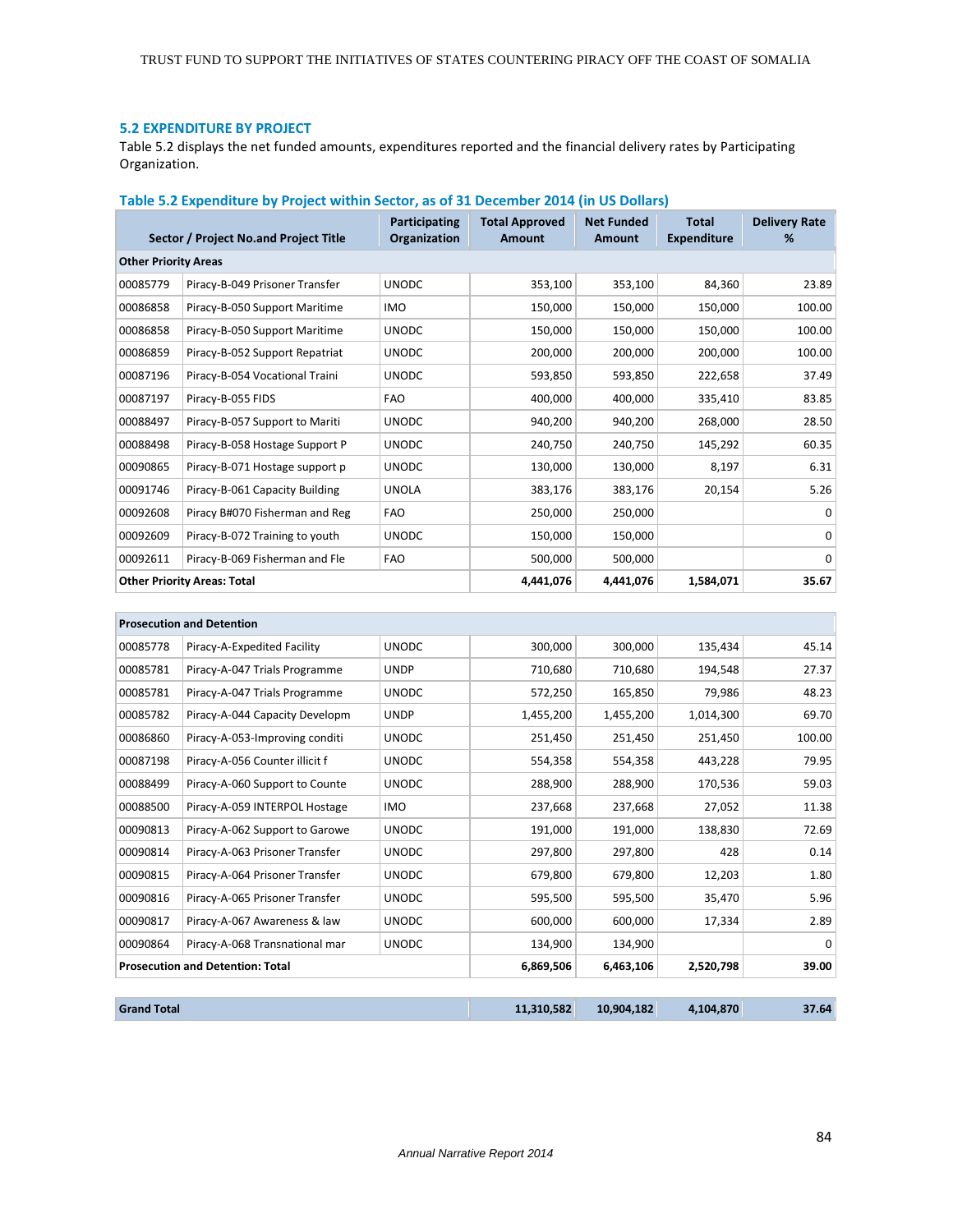### 5.3 EXPENDITURE BY PROJECT

Table 5.3 displays the net funded amounts, expenditures reported and the financial delivery rates by Participating Organization.

|                         | Table 5.3 Expenditure by Project within Country, as of 31 December 2014 (in US Dollars) |                                             |                           |                                    |                    |                           |
|-------------------------|-----------------------------------------------------------------------------------------|---------------------------------------------|---------------------------|------------------------------------|--------------------|---------------------------|
|                         | <b>Country / Project No.and Project Title</b>                                           | <b>Participating</b><br><b>Organization</b> | Approved<br><b>Amount</b> | <b>Net Funded</b><br><b>Amount</b> | <b>Expenditure</b> | <b>Delivery Rate</b><br>% |
| Kenya                   |                                                                                         |                                             |                           |                                    |                    |                           |
| 00086860                | Piracy-A-053-Improving conditi                                                          | <b>UNODC</b>                                | 251,450                   | 251,450                            | 251,450            | 100.00                    |
| Kenya Total             |                                                                                         |                                             | 251,450                   | 251,450                            | 251,450            | 100.00                    |
|                         |                                                                                         |                                             |                           |                                    |                    |                           |
| <b>Maldives</b>         |                                                                                         |                                             |                           |                                    |                    |                           |
| 00086859                | Piracy-B-052 Support Repatriat                                                          | <b>UNODC</b>                                | 200,000                   | 200,000                            | 200,000            | 100.00                    |
| <b>Maldives Total</b>   |                                                                                         |                                             | 200,000                   | 200,000                            | 200,000            | 100.00                    |
| <b>Seychelles</b>       |                                                                                         |                                             |                           |                                    |                    |                           |
| 00085779                | Piracy-B-049 Prisoner Transfer                                                          | <b>UNODC</b>                                | 353,100                   | 353,100                            | 84,360             | 23.89                     |
| 00090817                | Piracy-A-067 Awareness & law                                                            | <b>UNODC</b>                                | 600,000                   | 600,000                            | 17,334             | 2.89                      |
| <b>Seychelles Total</b> |                                                                                         |                                             | 953,100                   | 953,100                            | 101,694            | 10.67                     |
|                         |                                                                                         |                                             |                           |                                    |                    |                           |
| <b>Somalia</b>          |                                                                                         |                                             |                           |                                    |                    |                           |
| 00085781                | Piracy-A-047 Trials Programme                                                           | <b>UNDP</b>                                 | 710,680                   | 710,680                            | 194,548            | 27.37                     |
| 00085781                | Piracy-A-047 Trials Programme                                                           | <b>UNODC</b>                                | 572,250                   | 165,850                            | 79,986             | 48.23                     |
| 00085782                | Piracy-A-044 Capacity Developm                                                          | <b>UNDP</b>                                 | 1,455,200                 | 1,455,200                          | 1,014,300          | 69.70                     |
| 00086858                | Piracy-B-050 Support Maritime                                                           | <b>IMO</b>                                  | 150,000                   | 150,000                            | 150,000            | 100.00                    |
| 00086858                | Piracy-B-050 Support Maritime                                                           | <b>UNODC</b>                                | 150,000                   | 150,000                            | 150,000            | 100.00                    |
| 00087196                | Piracy-B-054 Vocational Traini                                                          | <b>UNODC</b>                                | 593,850                   | 593,850                            | 222,658            | 37.49                     |
| 00087197                | Piracy-B-055 FIDS                                                                       | <b>FAO</b>                                  | 400,000                   | 400,000                            | 335,410            | 83.85                     |
| 00088497                | Piracy-B-057 Support to Mariti                                                          | <b>UNODC</b>                                | 940,200                   | 940,200                            | 268,000            | 28.50                     |
| 00088498                | Piracy-B-058 Hostage Support P                                                          | <b>UNODC</b>                                | 240,750                   | 240,750                            | 145,292            | 60.35                     |
| 00088499                | Piracy-A-060 Support to Counte                                                          | <b>UNODC</b>                                | 288,900                   | 288,900                            | 170,536            | 59.03                     |
| 00090813                | Piracy-A-062 Support to Garowe                                                          | <b>UNODC</b>                                | 191,000                   | 191,000                            | 138,830            | 72.69                     |
| 00090814                | Piracy-A-063 Prisoner Transfer                                                          | <b>UNODC</b>                                | 297,800                   | 297,800                            | 428                | 0.14                      |
| 00090815                | Piracy-A-064 Prisoner Transfer                                                          | <b>UNODC</b>                                | 679,800                   | 679,800                            | 12,203             | 1.80                      |
| 00090816                | Piracy-A-065 Prisoner Transfer                                                          | <b>UNODC</b>                                | 595,500                   | 595,500                            | 35,470             | 5.96                      |
| 00091746                | Piracy-B-061 Capacity Building                                                          | <b>UNOLA</b>                                | 383,176                   | 383,176                            | 20,154             | 5.26                      |
| 00092608                | Piracy B#070 Fisherman and Reg                                                          | <b>FAO</b>                                  | 250,000                   | 250,000                            |                    | 0                         |
| 00092609                | Piracy-B-072 Training to youth                                                          | <b>UNODC</b>                                | 150,000                   | 150,000                            |                    | 0                         |
| 00092611                | Piracy-B-069 Fisherman and Fle                                                          | <b>FAO</b>                                  | 500,000                   | 500,000                            |                    | 0                         |
| Somalia Total           |                                                                                         |                                             | 8,549,106                 | 8,142,706                          | 2,937,816          | 36.08                     |
| Tanzania                |                                                                                         |                                             |                           |                                    |                    |                           |
| 00090864                | Piracy-A-068 Transnational mar                                                          | <b>UNODC</b>                                | 134,900                   | 134,900                            |                    | 0                         |
| <b>Tanzania Total</b>   |                                                                                         |                                             | 134,900                   | 134,900                            |                    | 0                         |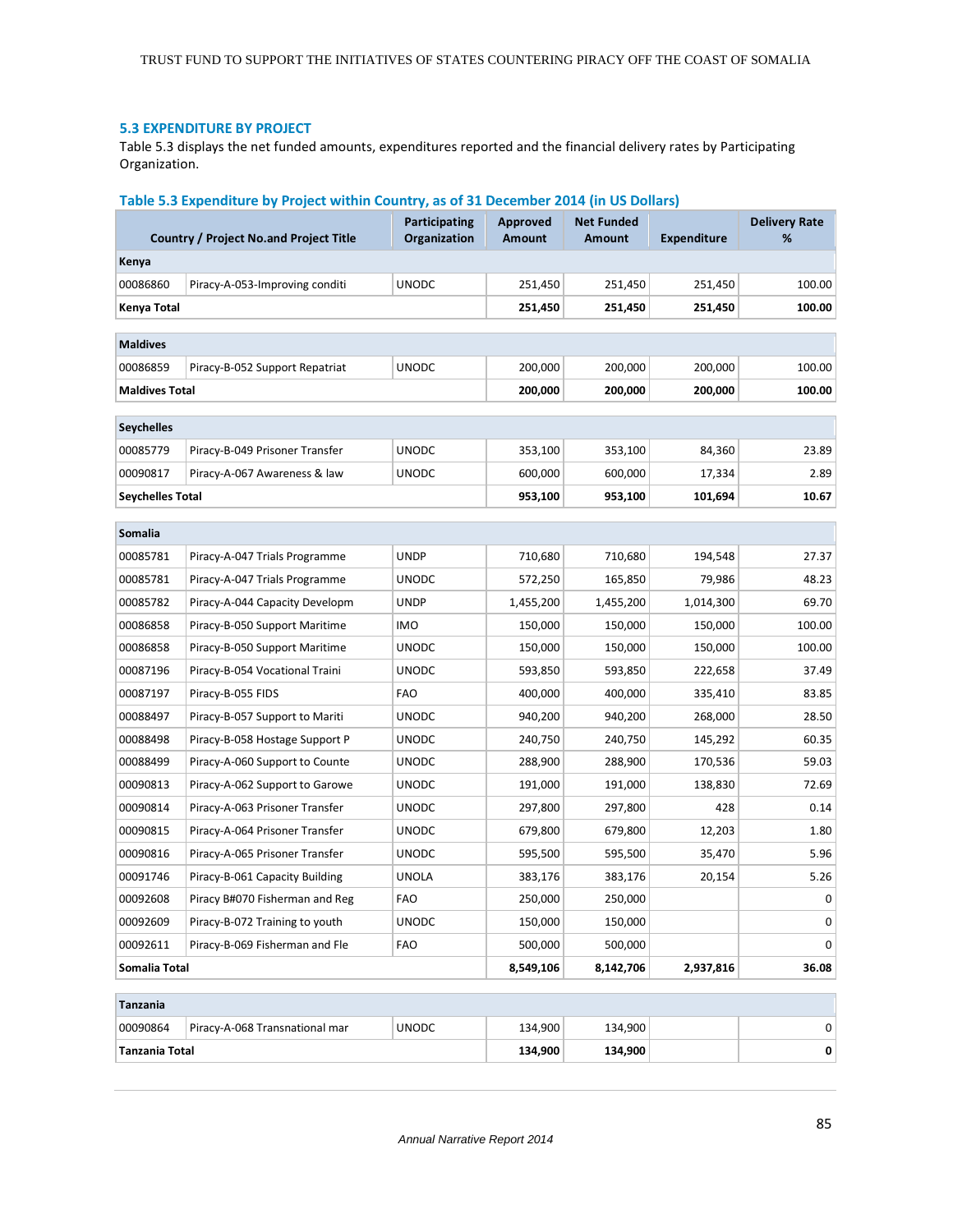| <b>Country / Project No.and Project Title</b> | Participating<br>Organization | Approved<br>Amount | <b>Net Funded</b><br>Amount | <b>Expenditure</b> | <b>Delivery Rate</b><br>% |  |  |  |  |
|-----------------------------------------------|-------------------------------|--------------------|-----------------------------|--------------------|---------------------------|--|--|--|--|
| <b>United Nations</b>                         |                               |                    |                             |                    |                           |  |  |  |  |
| Piracy-A-Expedited Facility                   | <b>UNODC</b>                  | 300,000            | 300,000                     | 135,434            | 45.14                     |  |  |  |  |
| Piracy-A-056 Counter illicit f                | <b>UNODC</b>                  | 554,358            | 554,358                     | 443,228            | 79.95                     |  |  |  |  |
| Piracy-A-059 INTERPOL Hostage                 | <b>IMO</b>                    | 237,668            | 237,668                     | 27,052             | 11.38                     |  |  |  |  |
| Piracy-B-071 Hostage support p                | <b>UNODC</b>                  | 130.000            | 130.000                     | 8.197              | 6.31                      |  |  |  |  |
| <b>United Nations Total</b>                   |                               | 1,222,026          | 1,222,026                   | 613,910            | 50.24                     |  |  |  |  |
|                                               |                               |                    |                             |                    |                           |  |  |  |  |

### 5.4 EXPENDITURE REPORTED BY CATEGORY

Project expenditures are incurred and monitored by each Participating Organization and are reported as per the agreed categories for inter-agency harmonized reporting.

Table 5.4 reflects expenditure reported in the UNDG expense categories.

### 2012 CEB Expense Categories

- 1. Staff and personnel costs
- 2. Supplies, commodities and materials
- 3. Equipment, vehicles, furniture and depreciation
- 4. Contractual services
- 5. Travel
- 6. Transfers and grants
- 7. General operating expenses
- 8. Indirect costs

#### Table 5.4 Expenditure by UNDG Budget Category, as of 31 December 2014 (in US Dollars)

|                                | <b>Expenditure</b>                      |                                     |              |                                                     |
|--------------------------------|-----------------------------------------|-------------------------------------|--------------|-----------------------------------------------------|
| Category                       | <b>Prior Years</b><br>as of 31-Dec-2013 | <b>Current Year</b><br>Jan-Dec-2014 | <b>Total</b> | <b>Percentage of Total</b><br><b>Programme Cost</b> |
| Staff & Personnel Cost (New)   | 248,870                                 | 607,574                             | 856,444      | 22.34                                               |
| Suppl, Comm, Materials (New)   | 45,869                                  | 319,629                             | 365,498      | 9.53                                                |
| Equip, Veh, Furn, Depn (New)   | 145,959                                 | 211,903                             | 357,862      | 9.33                                                |
| Contractual Services (New)     | 633,451                                 | 548,462                             | 1,181,913    | 30.83                                               |
| Travel (New)                   | 118,787                                 | 399,672                             | 518,459      | 13.52                                               |
| Transfers and Grants (New)     | 56,678                                  | 57,834                              | 114,512      | 2.99                                                |
| <b>General Operating (New)</b> | 144,374                                 | 294,599                             | 438,972      | 11.45                                               |
| <b>Programme Costs Total</b>   | 1,393,988                               | 2,439,672                           | 3,833,660    | 100.00                                              |
| Indirect Support Costs Total   | 95,995                                  | 175,215                             | 271,210      | 7.07                                                |
| <b>Total</b>                   | 1,489,983                               | 2,614,886                           | 4,104,870    |                                                     |

\_\_\_\_\_\_\_\_\_\_\_\_\_\_\_\_\_\_\_\_\_\_ 1 Indirect Support Costs charged by Participating Organization, based on their financial regulations, can be deducted upfront or at a later stage during implementation.